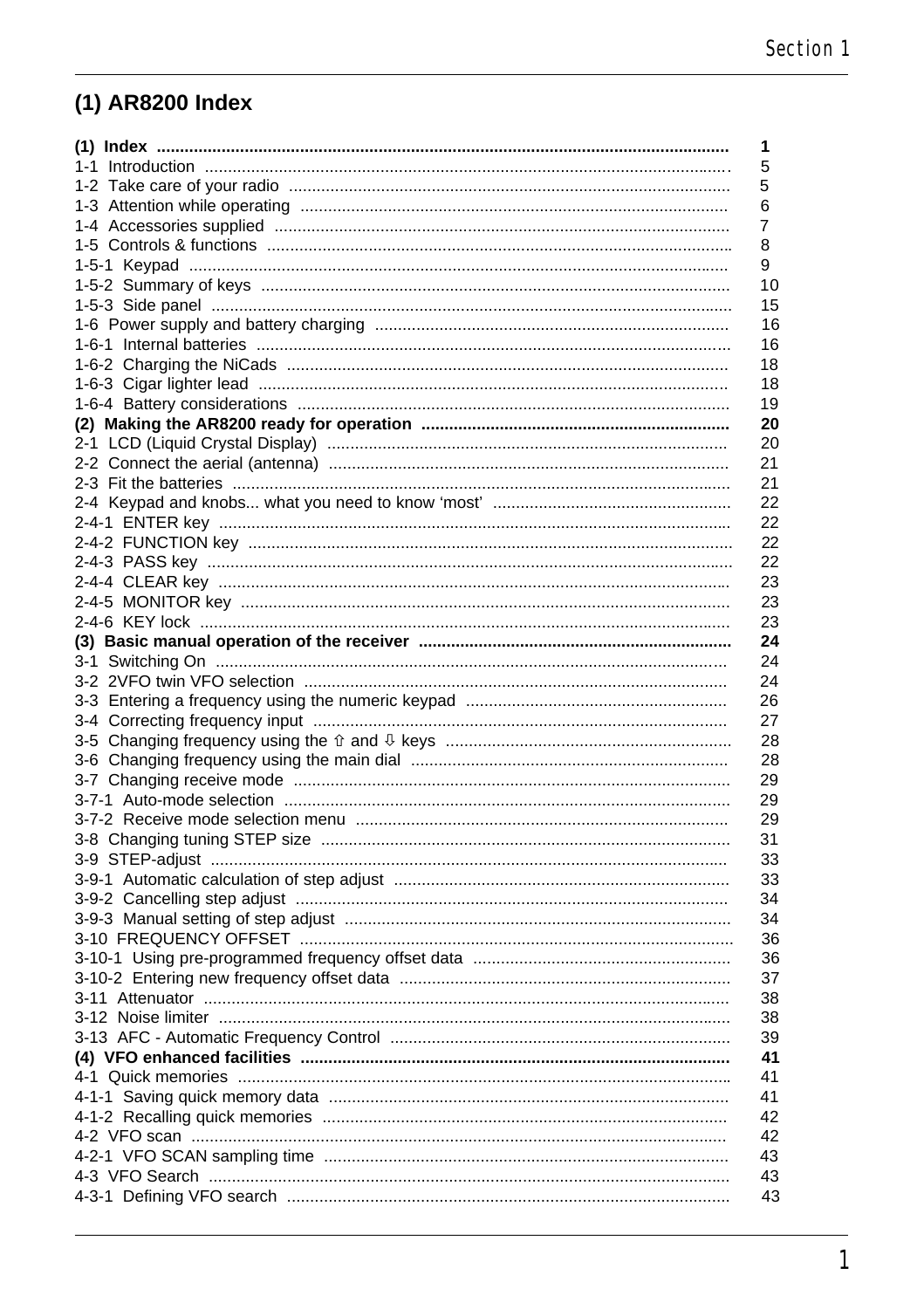### **13-3 Short cut text entry, keypad with**  $\Leftrightarrow$  **û**  $\theta$  **keys**

Text may also be entered using a combination of the keypad and ï ð ñ ò keys.

While in a text input menu,  $\frac{1}{2}$   $\sum_{i=1}^{n}$  for flashing "**FUNC**" legend then refer to the following table. Look for the required character in the table then PUSH the key shown to the horizontal-left followed by the  $\Leftrightarrow$   $\oplus$   $\oplus$  key shown above the required character (do not push both keys together). The first key push will produce a character on the screen which will be replaced with the required character when the second key is pushed, the cursor with then move one place to the right.

**ENote:** The CASE SHIFT  $\overline{A}$  (key is used to access lower case letters.

|   |       |   | 2. PUSH this key second |     |     |
|---|-------|---|-------------------------|-----|-----|
|   |       | ۰ |                         |     |     |
|   | (TAK) | 1 | A/a                     | K⁄k | U/u |
|   | ŒD    | 2 | B∕b                     | L/1 | リノぃ |
|   | (JCK) | 3 | C/c                     | M∕m | W⁄w |
|   | (IDN) | 4 | D/d                     | N⁄n | X/x |
|   | (SEO) | 5 | E/e                     | ە⁄ە | ソノコ |
|   | (FFP) | 6 | F⁄f                     | P∕⊨ | Z/z |
| 喜 | അ     | 7 | G/9                     | Q∕ฯ | ö   |
|   | (BHR) | 8 | H∕h                     | R⁄r | ü   |
|   | (FIS) | 9 | I∕i                     | 5/s | 8.  |
|   | ரை    | ø | J/j                     | T/t |     |

**Example:** To select the letter "**N**"  $\frac{1}{2}$   $\left(\frac{2}{3}, \frac{1}{2}\right)$  until the *flashing* "**FUNC**" is displayed. , the number "**4**" will be displayed, ï, the desired "**N**" character will be displayed and the cursor will move one position to the right. The flashing "**FUNC**" legend will continue to flash, if it is not required further  $\frac{1}{2}$   $\left|\frac{1}{2}\right|$  for it to be removed from the LCD.

**Example:** To select the letter "**e**"  $\exists$ **FESS**<sub> $\forall$ </sub>  $\exists$  until the *flashing* "**FUNC**" is displayed. <sup>1</sup>USH② (KEC), the number "5" will be displayed, <sup>1</sup>USHC ( $\bullet$  Aa) to instruct the CPU that a lower case letter is required (CASE SHIFT)  $\frac{1}{2}$ ,  $\frac{1}{2}$ , the desired "e" character will be displayed and the cursor will move one position to the right. The flashing "**FUNC**" legend will continue to flash, if it is not required further  $\frac{1}{2}$ ,  $\frac{1}{2}$ , for it to be removed from the LCD.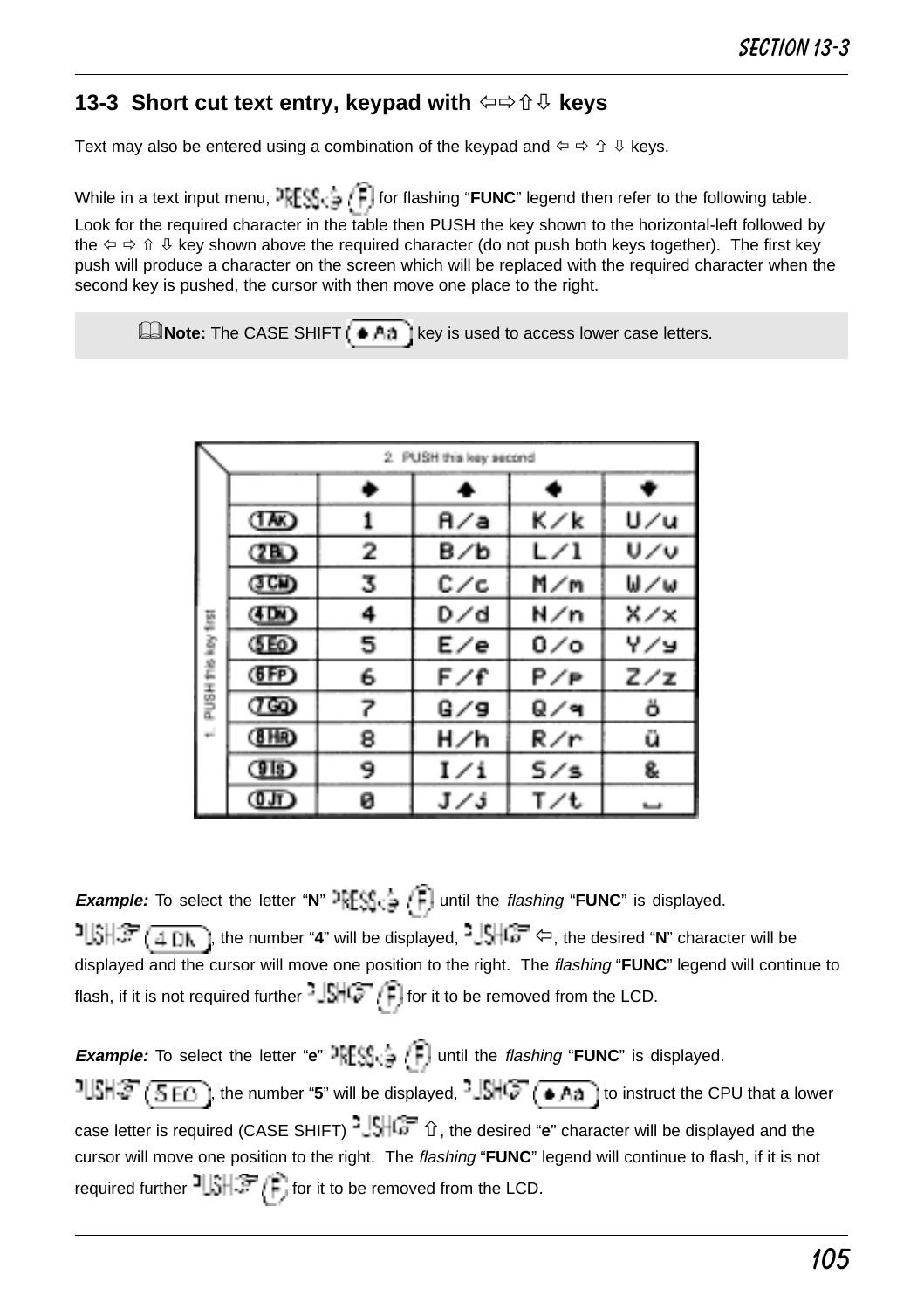# **(14) Configuration menu**

The configuration (CONFIG) menu is used to set fundamental operating parameters and other variables which do not appear in any other menu heading.

| <b>BEEP</b>            | Confirmation & error tone   |
|------------------------|-----------------------------|
| LAMP                   | LCD & keypad illumination   |
| <b>CONTRAST</b>        | LCD contrast adjustment     |
| <b>POWER-SAVE</b>      | Delay & cycle power save    |
| <b>AUTO PWR-OFF</b>    | Auto inactivity power off   |
| <b>REMOTE BPS</b>      | RS232 baud rate             |
| <b>RMT-ID</b>          | Computer control address    |
| <b>FREQ DISP</b>       | Frequency readout on/off    |
| <b>WRITE PROT</b>      | Global write protect        |
| <b>OPENING MESSAGE</b> | Change the power-up message |

# **14-1 CONFIG BEEP**

The AR8200 emits confirmation 'beeps' while the keypad and side keys are used. A 'HIGH' pitched beep indicates correct operation while a 'LOW' pitched beep indicates that an error or unexpected entry has taken place. The volume of the beep is independent of the main volume control and can be separately defined. It is recommended that the beep facility be enabled, especially in the early days while gaining familiarity of the receiver.



Beep is setup in the CONFIG menu. To access the config menu  $^2$  SHGF  $/$   $\left[\right]$   $^2$ USH $\left(\frac{1}{2}, \frac{1}{2}\right)$ . The first item in the

config menu is "**BEEP**", the **default is beep on** with a volume level of 09. Use the main dial or  $\Leftrightarrow$   $\Leftrightarrow$ keys to vary beep level between the range of OFF and 01 to 09 with 09 being the loudest. The  $k \in \mathbb{R}$  i key may be used as a short cut to 05.

 $1.5\sqrt{3}$  (ENT) to accept the data and return to a standard display. Alternatively  $1.5\sqrt{3}$  (O FAR) to abort entry or  $\frac{1}{2}$   $\frac{1}{2}$   $\frac{1}{2}$  to move to the next item on the config menu (LAMP).

### **14-2 CONFIG LAMP**

The AR8200 is equipped with high intensity green LEDs to illuminate the LCD and front panel keypad when operating in areas of low level lighting.

**While the AR8200 is switched on and connected to an external power source such as the charger or d.c. lead, the lamp will be PERMANENTLY ON and cannot be switched off.** The lamp will go out when the AR8200 is switched off (when the batteries are being charged etc).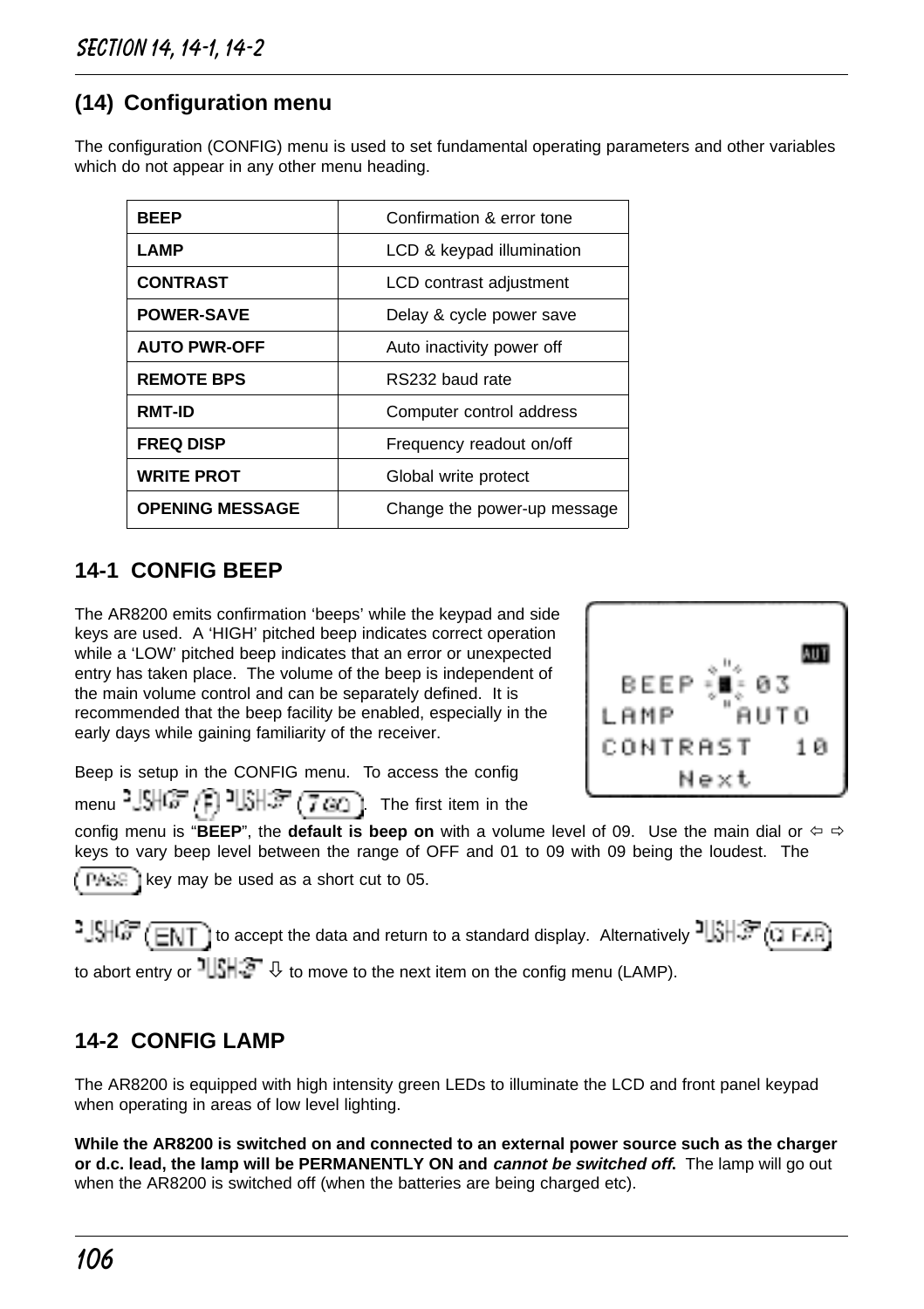The lamp may be configured in three ways:

#### **AUTO**

This setting is relevant when operating from internal batteries only. The lamp will automatically illuminate when the front panel and side panel keys are used. The lamp will remain illuminated for a further five second after the last key push and will then switch off. This is a good compromise setting for best visibility and battery life.

#### **CONT**

This setting is relevant when operating from internal batteries only. The lamp will CONTinuously illuminate the front panel and side panel keys. The lamp will only extinguish when the AR8200 is switched off. Of course continuous operation of the lamp will drain the internal batteries more quickly.

#### **OFF**

This setting is relevant when operating from internal batteries only. The lamp remains permanently extinguished, this is useful to maintain maximum battery life when used in areas of high light levels.

The LAMP is setup in the CONFIG menu. To access the config menu  $\frac{1}{3}$ 

 $\sqrt{7 \alpha_0}$ .  $\frac{3}{100}$   $\frac{1}{\alpha}$  to move the cursor to the "**LAMP**" selection point. Use the main dial or  $\Leftrightarrow$   $\Leftrightarrow$ 

keys to toggle the lamp between AUTO (default), CONT and OFF. The  $\sqrt{P+GR}$  key may be used as a short cut to AUTO.

 $1$ USH $\mathcal{F}$  (ENT) to accept the data and return to a standard display. Alternatively - SHCF (CLEAR) to abort entry or  $\frac{1}{2}$ ,  $\frac{1}{2}$  to move to the next item on the config menu (CONTRAST).

# **14-3 CONFIG CONTRAST**

The AR8200 is equipped with variable LCD contrast which is adjustable in 32 steps to provide best visibility under different viewing angles, extremes of ambient light & temperature (and between sets due to variation).

The default setting for contrast is 14. The display generally becomes too dark to read around 20 and too feint around 02, the  $\sqrt{P + \epsilon}$  key may be used as a short cut to 14.

The CONTRAST is setup in the CONFIG menu. To access the config menu  $\frac{1}{2}$ 

 $\frac{1}{2}$ .  $\frac{1}{2}$   $\frac{1}{2}$   $\frac{1}{2}$ ,  $\frac{1}{2}$ ,  $\frac{1}{2}$ ,  $\frac{1}{2}$ ,  $\frac{1}{2}$  twice to move the cursor to the "**CONTRAST**" selection point. Use the main dial or  $\Leftrightarrow$  is keys to vary the contrast level to achieve best visibility.

 $1$   $1.5$   $\sqrt{E\sqrt{1 + E\sqrt{1}}}\$  to accept the data and return to a standard display. Alternatively  $-15$   $\sqrt{3 + E\sqrt{1 + E\sqrt{1}}}\$ to abort entry or  $\frac{1}{2}$ ,  $\frac{1}{2}$  to move to the next item on the config menu (POWER-SAVE).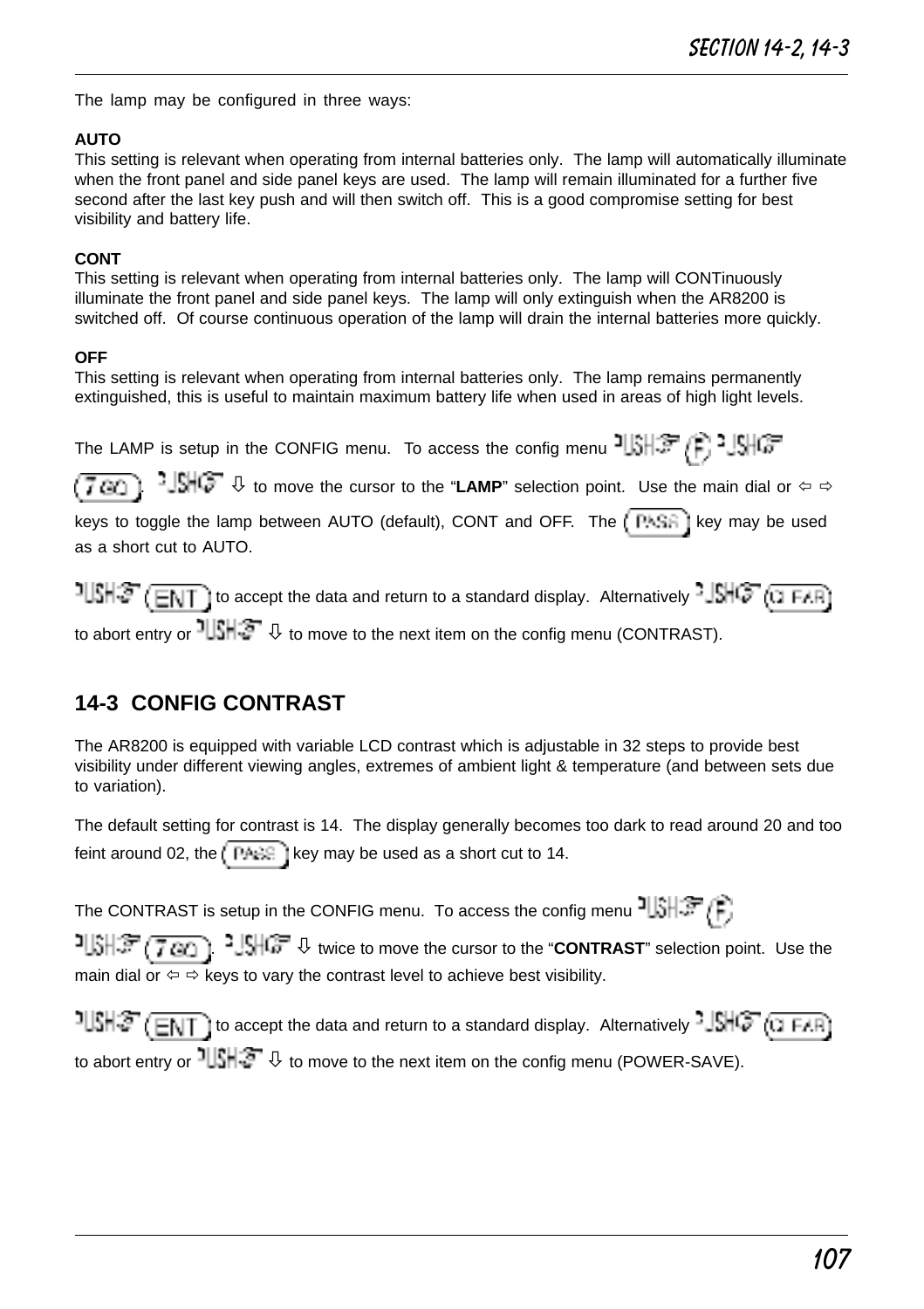### **14-4 CONFIG Power save**

The POWER SAVE facility may be used to help the receiver to operate for longer periods of time between battery recharging. Power save is default OFF to prevent confusion while the AR8200 is in a "dormant" cycle as the receiver is effectively asleep and only wakes up for short periods to check for activity before going to sleep and becoming dormant again.

**Allection** While in a dormant state (waiting to cycle), the AR8200 behaves sluggishly.

When power save is ON, the AR8200 will automatically switch 'off and on' but the display will appear permanently on as only the AR8200 "receive" circuitry is switched off and on (switching the receiver off for short periods of time is what saves power!), the microprocessor is left on permanently but in a reduced operating condition.

When activated, two parameters may be varied to affect the way the receiver behaves, these are "**DELAY**" and "**CYCLE**".

**DELAY:** This parameter determines how long the AR8200 will remain active before going to sleep and becoming dormant and is timed from when the squelch last closed or keypad was last used. The available range is 01 to 30 seconds plus OFF (default off). When OFF, the power

save does not operate. The  $k^2 + k^2$  i key may be used as a short cut to OFF.

**CYCLE:** When the receiver becomes dormant (delay has expired), the cycle parameter determines how long the AR8200 will remain dormant before its 'wake up' period begins. If a transmission takes place while dormant it will be missed, if however a transmission occurs during the wake up period, the AR8200 will continue to monitor until the transmission ends and DELAY / CYCLE takes place again. The available range is 0.5 to 9.5 seconds (default 3.0

seconds). The  $k = k + k$  is it key may be used as a short cut to 3.0 seconds.



DELAY: Time between the last signal ended and the power save started CYCLE The time between 'wake up' monitoring periods

The POWER SAVE parameters are setup in the CONFIG menu. To access the config menu

 $\frac{1}{2}$  .  $\frac{1}{2}$  three times to move **打射(2) (1) 电射(2) (7,66** the cursor to the POWER SAVE "**DELAY**" selection point. Use the main dial or  $\Leftrightarrow$   $\Leftrightarrow$  keys to vary the delay value, the key i key may be used as a short cut to OFF.

ò to move the cursor to the POWER SAVE "**CYCLE**" selection point.

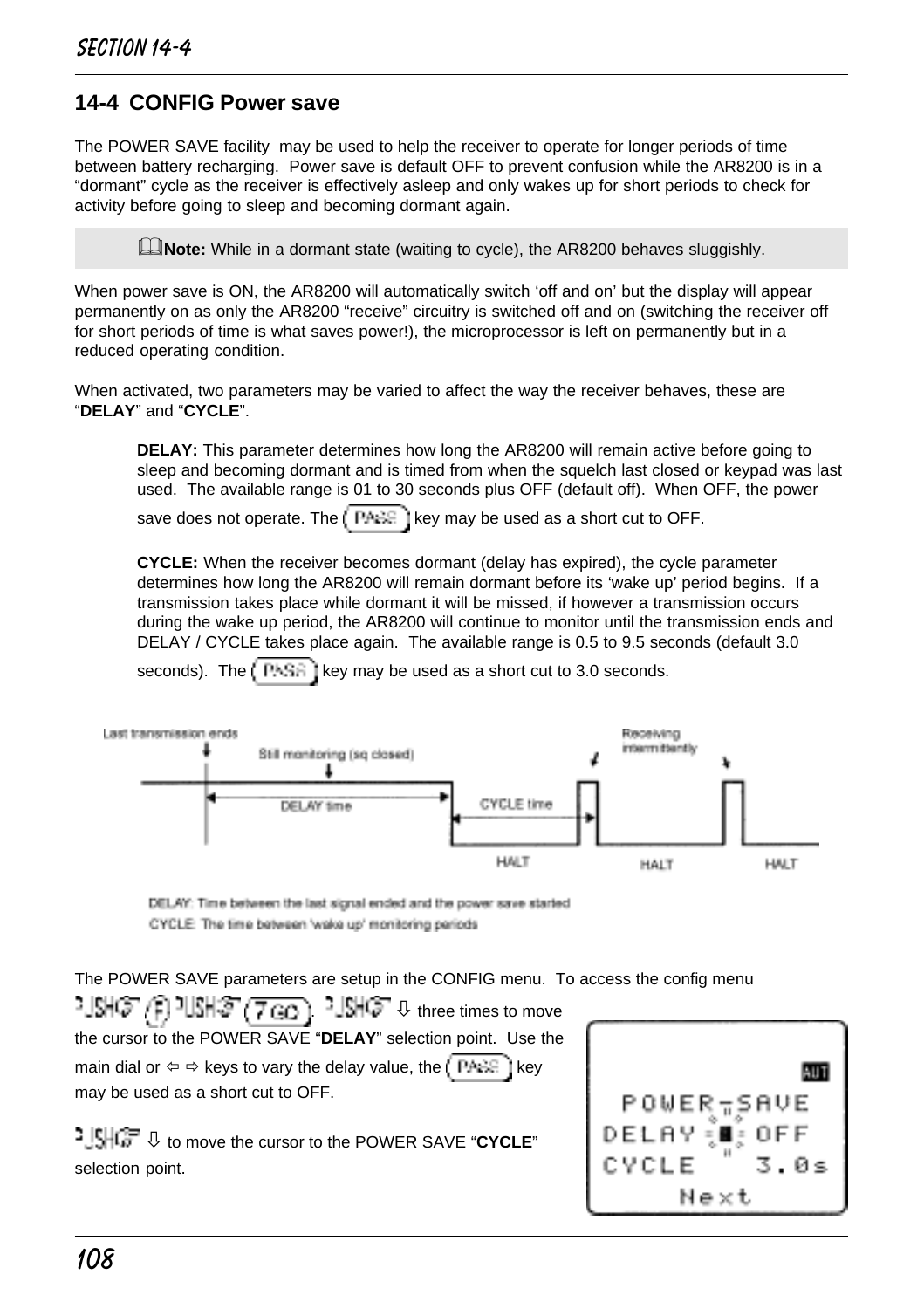Use the main dial or  $\Leftrightarrow$   $\Leftrightarrow$  keys to vary the cycle value, the  $\sqrt{PA}$  key may be used as a short cut to 3.0 seconds.

 to accept the data and return to a standard display. Alternatively to abort entry or  $\frac{1}{2}$   $\frac{1}{2}$  to move to the next item on the config menu (AUTO PWR-OFF).

## **14-5 CONFIG Auto power off**

An auto power off facility is available to switch the AR8200 off automatically after a programmable period of squelch inactivity, this prevents the batteries from becoming flat when monitoring a completely inactive frequency.

**ENote:** Be careful how you use auto power off as it might catch you out one day (if a short auto-power-off period has been set), auto power off setting is not cancelled with power off / on… if the AR8200 appears to switch itself off for no reason, check to make sure that you haven't enabled auto power off (there is no associated LCD legend).

AUTO POWER OFF is setup in the CONFIG menu. To access the  $\overline{\text{config}}$  menu  $\overline{\text{MS}}$   $\left(\overline{\text{F}}\right)$   $\overline{\text{MS}}$   $\left(\overline{\text{7}}\,\overline{\text{GQ}}\right)$  .  $\overline{\text{MS}}$   $\overline{\text{G}}$   $\overline{\text{O}}$   $\overline{\text{G}}$   $\overline{\text{O}}$ times to move the cursor to the "**AUTO PWR-OFF**" selection point. Use the main dial or  $\Leftrightarrow$   $\Leftrightarrow$  keys to vary the time between 0.5 hours

to 9.5 hours in 0.5 hr increments, the  $k^2 + 1$  key may be used as a short cut to OFF.



When the AR8200 squelch closes, the CPU will wait the length of time programmed in auto-power-off before automatically switching

the AR8200 off. If the squelch opens again before auto switch off time has elapsed, the radio will not power down and the counter will be reset (i.e. an open squelch defeats auto power off).

 $15H\bar{F}$  (ENT) to accept the data and return to a standard display. Alternatively  $15H\bar{F}$  (i) FAR) to abort entry or  $\frac{1}{3}$ ,  $\frac{1}{3}$ ,  $\frac{1}{3}$  to move to the next item on the config menu (REMOTE BPS).

# **14-6 CONFIG REMOTE BPS**

The REMOTE BPS menu is used to configure the RS232 computer control settings as it is important that they exactly match those of an associated computer connection or another AR8200 (connected via the option socket and optional leads).

The REMOTE BPS parameters are setup in the CONFIG menu.

To access the config menu  $\frac{1}{2}$   $\frac{1}{2}$   $\frac{1}{2}$   $\frac{1}{2}$   $\frac{1}{2}$   $\frac{1}{2}$   $\frac{1}{2}$   $\frac{1}{2}$   $\frac{1}{2}$   $\frac{1}{2}$   $\frac{1}{2}$   $\frac{1}{2}$   $\frac{1}{2}$   $\frac{1}{2}$   $\frac{1}{2}$   $\frac{1}{2}$   $\frac{1}{2}$   $\frac{1}{2}$   $\frac{1}{2}$ 

ò six times to move the cursor to the "**REMOTE BPS**"

selection point. Use the main dial or  $\Leftrightarrow$   $\Leftrightarrow$  keys to vary the RS232 baud rate between 4800bps, 9600bps and 19200bps. The

 $k \in \mathbb{R}$  i key may be used as a short cut to the default of 9600bps.

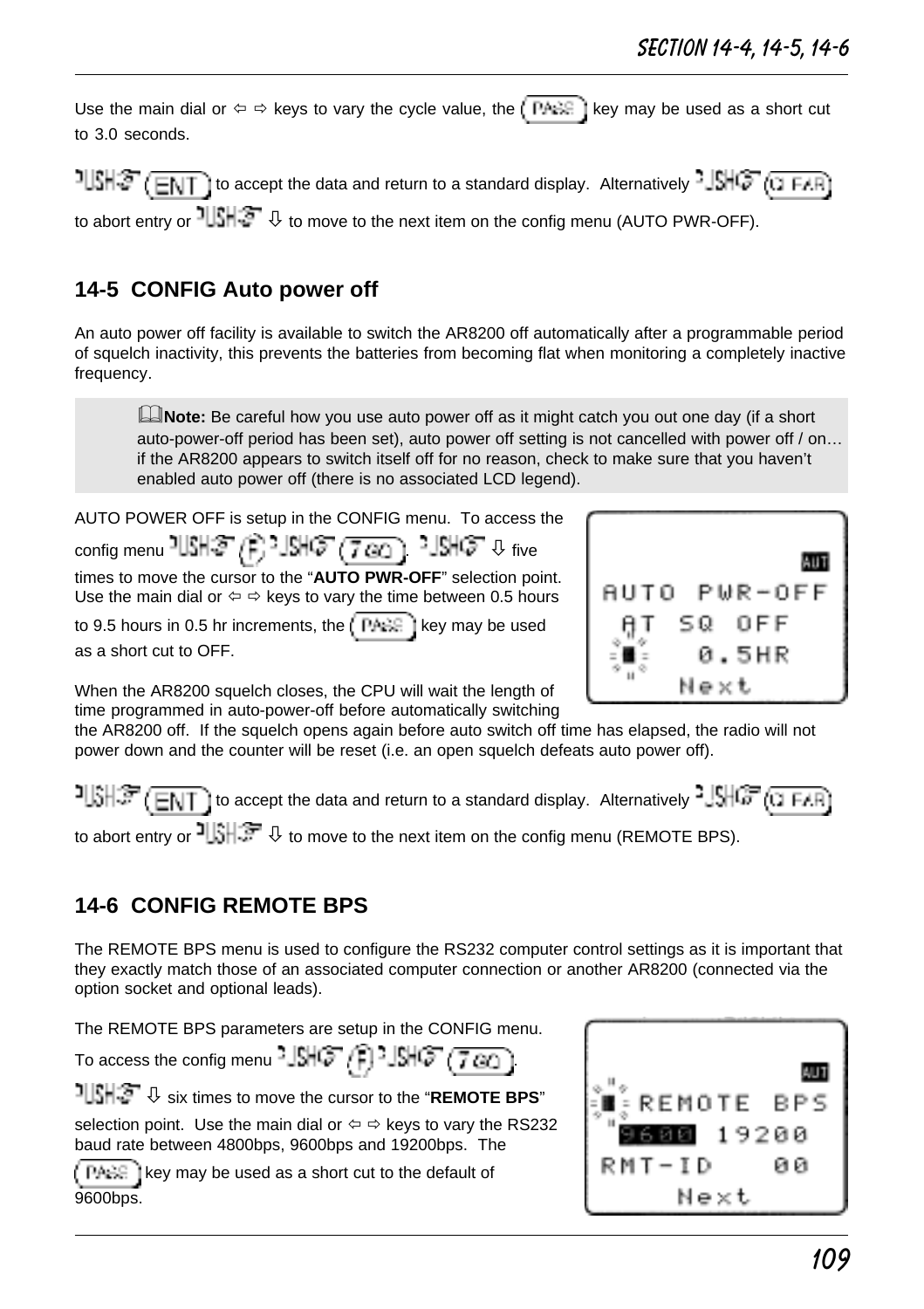**book J**\$HQ **D** to move the cursor to the "RMT-ID" selection point. Use the main dial or  $\Leftrightarrow$   $\Leftrightarrow$  keys change the AR8200 RS232 IDENTIFICATION ADDRESS when multiple units are connected to the same port.

| It is possible to connect up to 99 units at once, each radio being assigned a different address. The value |  |  |
|------------------------------------------------------------------------------------------------------------|--|--|
| is adjustable between 00 and 99, the default is 00. The $\Box$ FAGE I key may be used as a short cut 00.   |  |  |

&**Important note:** It is extremely important to set the RMT-ID to **00** for normal operation of the RS232 connection and clone of data between radios.

 to accept the data and return to a standard display. Alternatively to abort entry or  $\frac{1}{3}$ ,  $\frac{1}{3}$ ,  $\frac{1}{3}$  to move to the next item on the config menu (FREQ DISP).

# **14-7 CONFIG FREQ DISP**

It is possible to instruct the AR8200 NOT to display frequencies while in memory read, search and scan modes (should you wish for prying eyes not to see specifically what you are listening to). Liberal use of 'text comments' is recommended if you disable frequency display (turned it off) unless you choose to have really anonymous operation!

&**Note:** Frequency display will be provided in VFO and VFO search and VFO scan even with the frequency display disabled.

```
The FREQUENCY DISPLAY parameters are setup in the CONFIG
menu. To access the config menu - \left[\frac{1}{2}\right] \left[\frac{1}{2}\right] \left[\frac{1}{2}\right] \left[\frac{1}{2}\right] \left[\frac{1}{2}\right]ò eight times to move the cursor to the "FREQ DISP"
selection point. Use the main dial or \Leftrightarrow \Leftrightarrow keys to toggle between
ON and OFF. The \sqrt{\frac{P_{\text{H}} + P_{\text{H}}}{P_{\text{H}}} i key may be used as a short cut to ON
(which is default).
```


 $-1.5$   $\sqrt{3}$  (ENT) to accept the data and return to a standard display. Alternatively  $-1.5$ (i) ELR) to abort entry or  $\frac{1}{2}$ ,  $\frac{1}{2}$  to move to the next item on the config menu (WRITE PROT).

# **14-8 CONFIG GLOBAL write protect**

It is possible to globally write protect the entire AR8200 data storage, this prevents memory entry, search bank programming, loading of data via the option socket, loading of data from the optional EM8200 etc. **Use this feature carefully.**

Should you wish to leave your AR8200 safe in the knowledge that no-one will 'mess it up' (well maybe!)… toggle global write protect on.

The global "**WRITE PROTECT**" status is setup in the CONFIG menu. To access the config menu  $2 \frac{1}{2}$  $\frac{1}{2}$  $\frac{1}{2}$  $\frac{1}{2}$  $\frac{1}{2}$  $\frac{1}{2}$  $\frac{1}{2}$  $\frac{1}{2}$  $\frac{1}{2}$  $\frac{1}{2}$  $\frac{1}{2}$   $\frac{1}{2}$   $\frac{1}{2}$   $\frac{1}{2}$   $\frac{1}{2}$   $\frac{1}{2}$   $\frac{1}{2}$   $\frac{1}{2}$   $\frac{1}{2}$   $\frac{1}{2}$   $\frac{1}{2}$   $\frac{1}{2}$   $\frac{1}{2}$  selection point.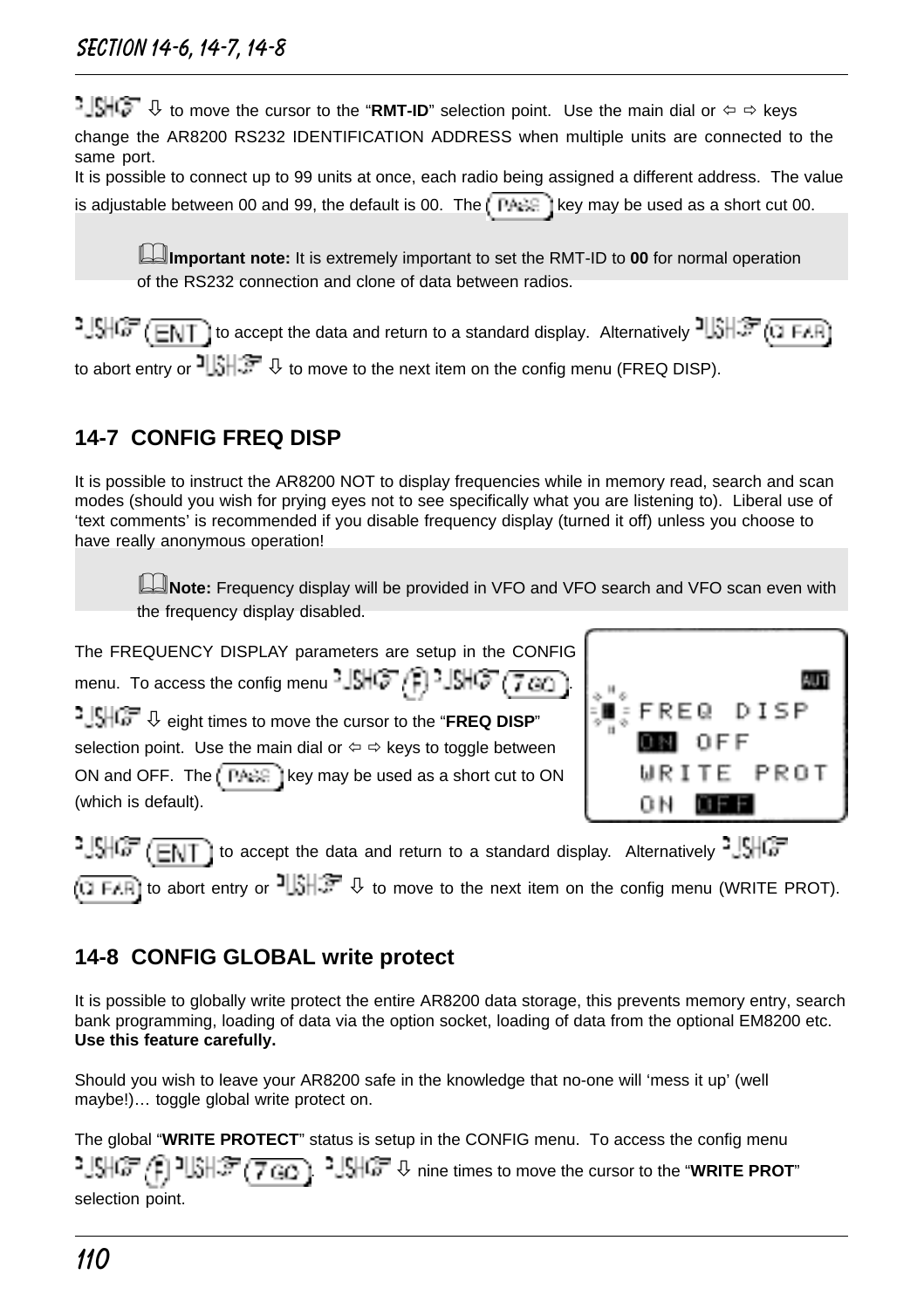Use the main dial or  $\Leftrightarrow$  keys or  $\sqrt{\frac{P_{A}S_{C}}{P_{A}S_{C}}}$  key to toggle between ON and OFF (the default is off).

 $1$   $1$   $\frac{1}{2}$  ( $\frac{1}{2}$   $\frac{1}{2}$  ) to accept the data and return to a standard display. Alternatively  $\frac{1}{2}$   $\frac{1}{2}$  ( $\frac{1}{2}$   $\frac{1}{2}$   $\frac{1}{2}$ ) to abort entry or  $\frac{1}{2}$ ,  $\frac{1}{2}$ ,  $\frac{1}{2}$  to move to the next item on the config menu (OPENING MESSAGE).

## **14-9 CONFIG Opening message**

It is possible to display a welcome message while the AR8200 is powering up and collating its 'boot-up' information. There are three options for opening message:

#### **NORM**

Normal message is displayed at switch-on: **WELCOME TO THE NEW WORLD OF AR8200**.

#### **QUICK**

Blank screen at switch-on.

#### **USER**

Four lines of 12 characters may be entered for display at switch-on. Initially they are configured for you to enter OWNERS name and PHONE NUMBER but all lines may be over-written.

The "**OPENING MESSAGE**" is setup in the CONFIG menu.

To access the config menu 
$$
\frac{1}{2} \mathbb{S} \mathbb{H} \mathbb{G}^{\pi}(\overline{f})
$$
  $\frac{1}{2} \mathbb{S} \mathbb{H} \mathbb{G}^{\pi}(\overline{f \otimes g})$ .

 $\frac{1}{2}$   $\frac{1}{2}$   $\frac{1}{2}$  ten times to move the cursor to the

"**OPENING MESSAGE**" selection point. Use the main dial or ï ð keys to toggle between **NORM** / **QUICK** / **USER**.

The  $k \in \mathbb{R}$  i key may used as a short cut to NORM (which is the default).



 $15$   $\frac{1}{2}$   $\frac{1}{2}$   $\frac{1}{2}$   $\frac{1}{2}$  to accept the data and return to a standard display or إِنْ الْ $\mathbb{S}$  abort entry.

Alternatively if you have selected USER and wish to change the text comment <sup>3</sup> SHCF  $\Downarrow$  to access the text input menu for the opening menu.

You may change all four lines of text in the usual manner. Please refer to **section 12-1** of this manual for further information regarding text input.

 $1|\mathsf{S}||\mathsf{S}$  (ENT) to accept the data and return to

a standard display or  $-\sqrt{1+\sqrt{2}}$  ( $\sqrt{1+\sqrt{1+\sqrt{1}}}\$  to abort entry. When the AR8200 is switched off and back on again, the new opening message will be displayed.

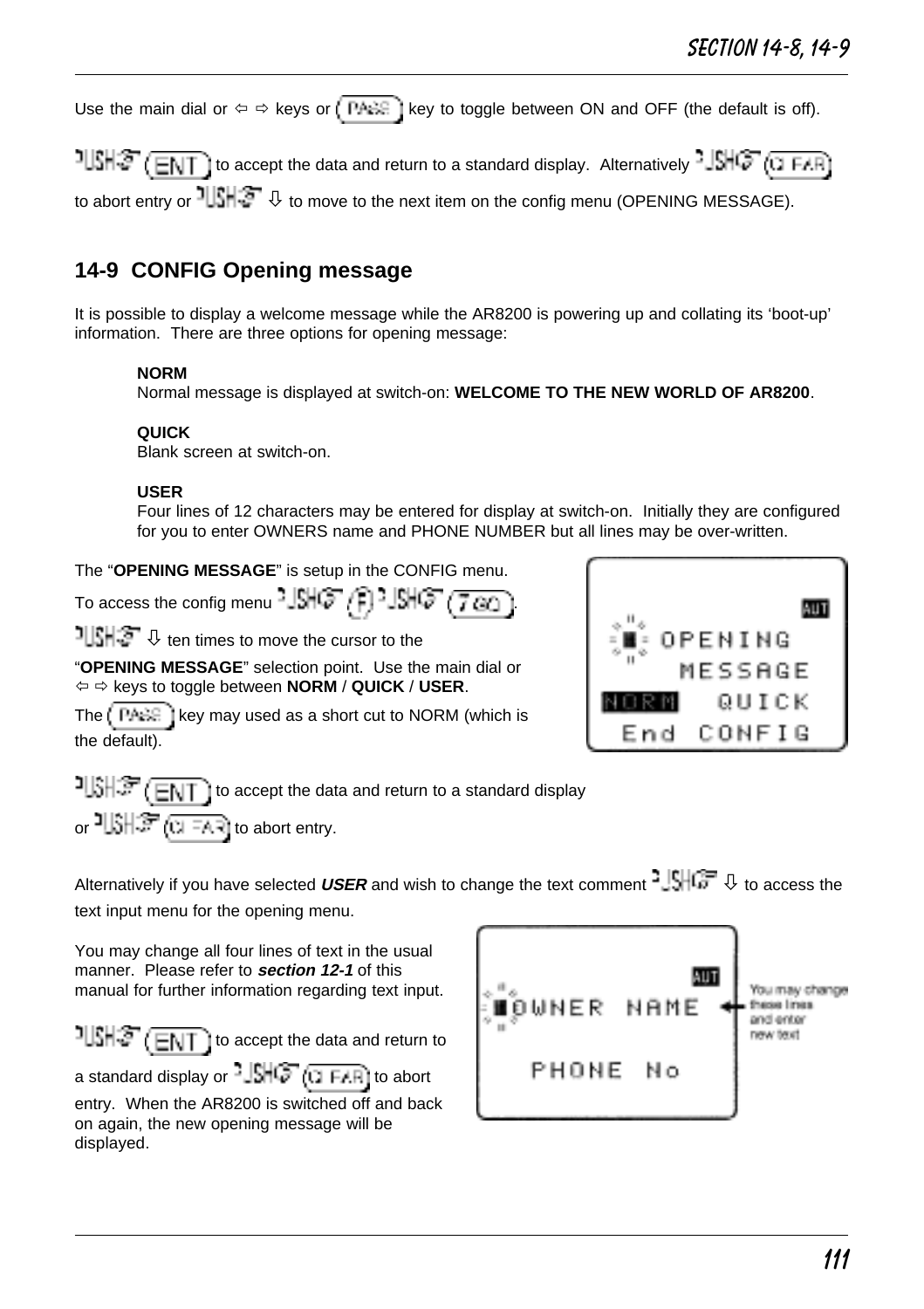# **(15) Band scope**

The AR8200 is equipped with a flexible band scope function which is capable of graphically displaying band activity. The maximum frequency span width is 10 MHz, you may zoom in on activity to a span width of 100 kHz. Centre frequency is displayed and a marker may be manipulated to ascertain the frequency of activity using the graphical display. One trace may be saved to memory for recall at a later time and may be overwritten at will. The trace may also be saved and loaded from the optional EM8200 external memory slot card.

&**Note: Priority** operation is **disabled** when the band scope is in operation. Audio is muted. The optional **RU8200** is **inoperative** when the band scope is in operation.

It is suggested that the band scope facility is 'experimented with' on a constantly active band such as VHF Band-II broadcast.

## **15-1 Starting the band scope**

To start the band scope  $15H \mathbb{F}$  . The frequency span width will be set to 10 MHz with the last frequency displayed in 2VFO, search, scan or memory read mode being used as the centre frequency. AUDIO IS MUTED.



The **centre frequency** is displayed in the top left of the LCD, one pixel will be missing from the centre of the graphical base line indicating centre frequency position.

A progress **cursor** which comprises of a single pixel on the graphical base line travels from left to right updating the band scope display… this confirms that the band scope is IN OPERATION (especially useful when a trace is simply being updated or no signals have been located).

The **frequency span width** is displayed in the upper right corner of the LCD, at default this is 10 MHz.

The **frequency marker** legend "**MKR**" is displayed on the second line of the LCD, the marker is also represented graphically by an upturned triangle (initially placed above-centre of the graphical trace). When first activated, the centre and marker frequencies are the same (but may be altered).

The **graphical trace** is built-up from left to right. If no transmissions are encountered the display will simply form a horizontal line around two pixels in height. When activity is located, vertical lines are produced on the LCD, the stronger the signal the higher the line.

**AImportant:** To **monitor** the transmission of the marker frequency  $\frac{18.76}{10.76}$  and hold the  $k_{\text{e}}$ <sup>Me-d</sup> key. The progress of the scope is halted when the  $\mathbb{C}^{M^{n},d}$  key is held. Squelch setting has no effect on the band scope trace.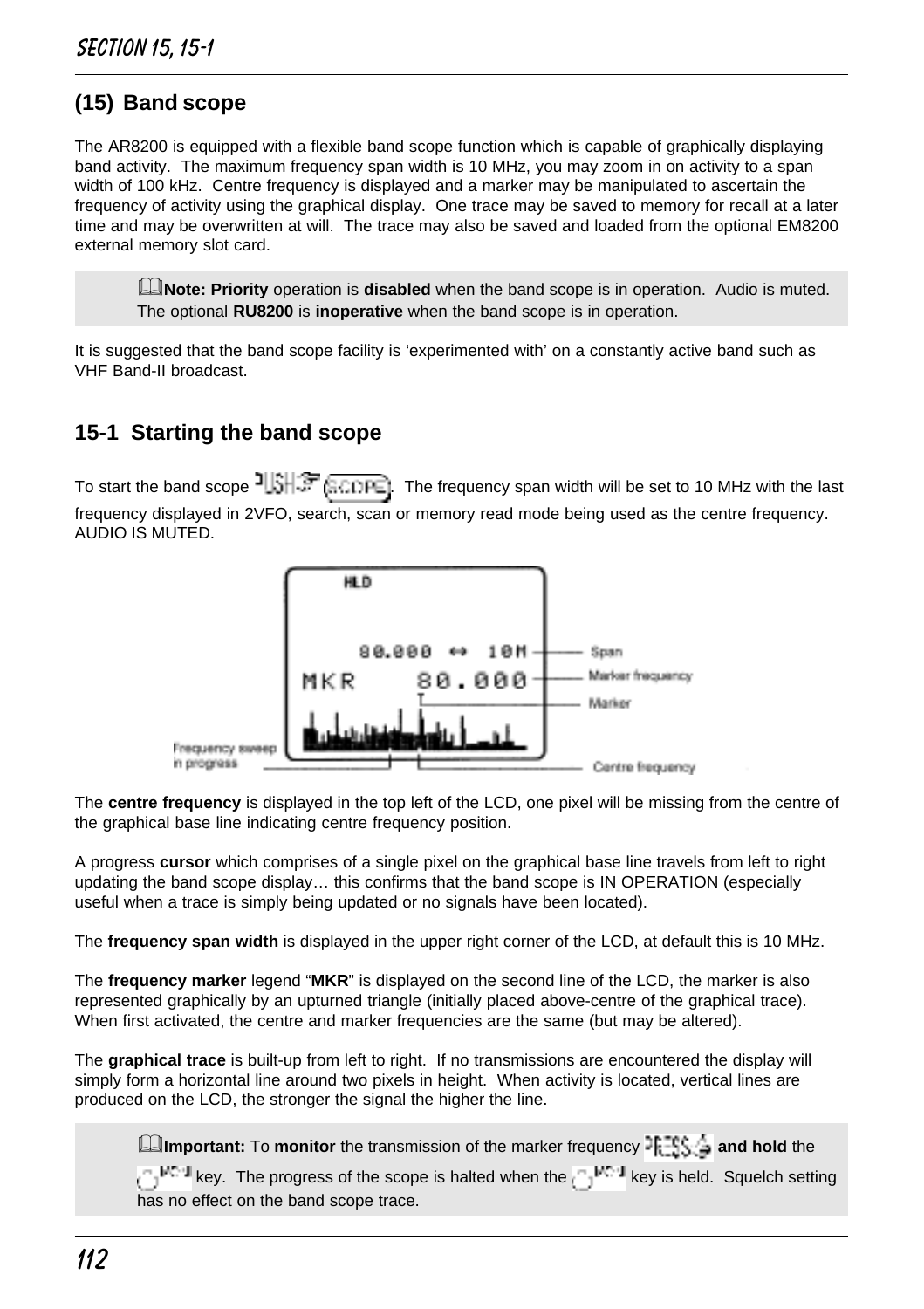### **15-2 Exit from band scope**

To exit the band scope  $\frac{1}{2}$ SHCF (SRCH) or  $($  SCAN) or  $($  ZMF $\Omega$ )

### **15-3 Setting frequency span width (waveform enlargement)**

The frequency span width may be adjusted between the limits of 10 MHz (default) to 100 kHz using the  $\hat{U} \nightharpoonup$  keys. The span widths available are:

| 10 MHz                             | 35s for full trace approx. |                                                                                  |  |  |  |
|------------------------------------|----------------------------|----------------------------------------------------------------------------------|--|--|--|
| 5 MHz                              | 20s for full trace approx. | Resolution is 10 kHz with a 12 kHz IF<br>filter selected (NFM or AM) so that one |  |  |  |
| 2 MHz                              | 10s for full trace approx. | pixel represents 140 kHz at maximum                                              |  |  |  |
| 1 MHz<br>6s for full trace approx. |                            | signal strength                                                                  |  |  |  |
| 500 kHz                            | 3s for full trace approx.  |                                                                                  |  |  |  |
| 200 kHz                            | 6s for full trace approx.  | Resolution is 2 kHz with a                                                       |  |  |  |
| 100 kHz.                           | 3s for full trace approx.  | 3 kHz filter (USB, LSB, CW)                                                      |  |  |  |

When the frequency span width is altered, the trace restarts.  $\frac{1}{16}$   $\frac{1}{6}$  ( $\frac{1}{6}$  COPE) to refresh the trace from the start.

### **15-4 Moving the marker**

To move the marker position use the  $\Leftrightarrow \Rightarrow$  keys, the channel step will be dependant upon the span width resolution. To monitor the marker frequency **PESS is and hold** the  $\bigcap$  <sup>Herel</sup> key. The progress of the scope is halted when the  $k$ <sub>key</sub> is held.

### **15-5 Marker to strongest signal (peak search)**

To simplify operation, it is possible to 'jump the marker' to the strongest signal of the current graphical trace (peak search).  $\exists \exists S \ominus a$  and hold the  $\exists \Box \Box \Box \vdash b$  key until the " $\star$ " legend is displayed indicating that the marker is set to the strongest graphical signal. **Fig. and hold** the  $\int_{a}^{m}$  key to monitor the selected frequency. The  $\Leftrightarrow$   $\Leftrightarrow$  keys may be used to hop between the strongest few transmissions.  $P_{k=1}^{n}$   $\leq$  disable peak search, the " $\star$ " will be removed from the LCD.

**ENote:** If no signal is found above the background level (or if there hasn't been time allowed for a trace to form), peak search will not operate and an error beep will be emitted (if beep is enabled). This facility cannot be used with a span width of 100 kHz.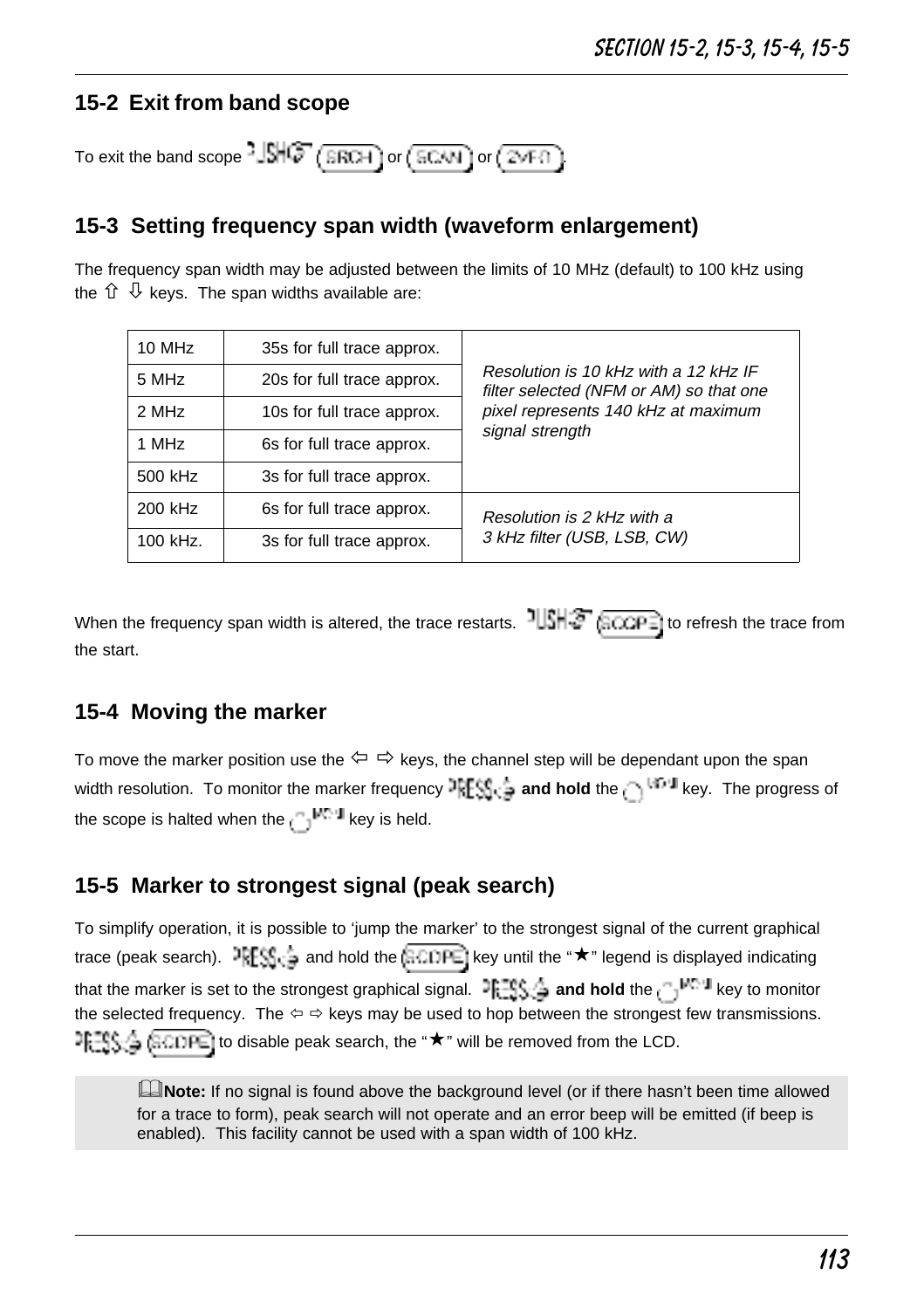## **15-6 Entering a new centre frequency**

To enter a new centre frequency, simply tap the wanted frequency into the keypad. The legend "**CENTRE FREQ**" will be displayed on the top line of the LCD with entry taking place on the second line. To complete entry in MHz format  $-\sqrt{1+\frac{1}{2}}$  ( $\sqrt{2}$ ). The marker will be automatically set to the centre

**15-7 Transfer of marker frequency to VFO**

frequency but the frequency span width will be unchanged.

There are two ways in which the marker frequency may be transferred to VFO for long term monitoring.

#### **Transfer to 2VFO retaining VFO data**

 $T[\hat{s}|\hat{s}|\hat{s}]$  ,  $\hat{r}$  ,  $T[\hat{s}|\hat{s}]$  (  $\hat{s}$  or  $\hat{r}$  ) to move marker frequency to 2VFO, receive mode and step are those of the VFO.

#### **Transfer to single VFO with 10 kHz tuning step**

Hold the **key then - SHG (ENT**) to transfer marker frequency to single VFO, receive will be that used in VFO mode but the tuning step will always be 10 kHz to allow sensible re-tuning in VFO mode for best reception of the transferred marker frequency

# **15-8 Peak hold**

The PEAK HOLD facility is used to build up an image of band activity over a period of time, the display is not totally cleared each time a trace is made, only strong signals are added.

To toggle PEAK HOLD on/off 
$$
{}^{3}
$$
 SHGF (S) 3.5HGF (S. OPE).

the "**HLD**" legend confirms when peak hold is active.

The  $\Leftrightarrow$   $\Leftrightarrow$  keys may be used to move the marker position and  $k_{\text{eff}}$  key may be held to monitor activity on the marker frequency.

HLD 38.81

# **15-9 Saving active trace to memory**

To save the current trace to internal memory (for later retrieval)  $\text{PFCS} \subseteq (\text{ENT} \perp \text{It is suggested that the peak hold facility})$ be employed before saving a trace so that it provides more meaningful information.

If the optional EM8200 is used, it possible to save four further traces to external memory. Refer to **section 18-6-7** of this manual for further information regarding this feature.

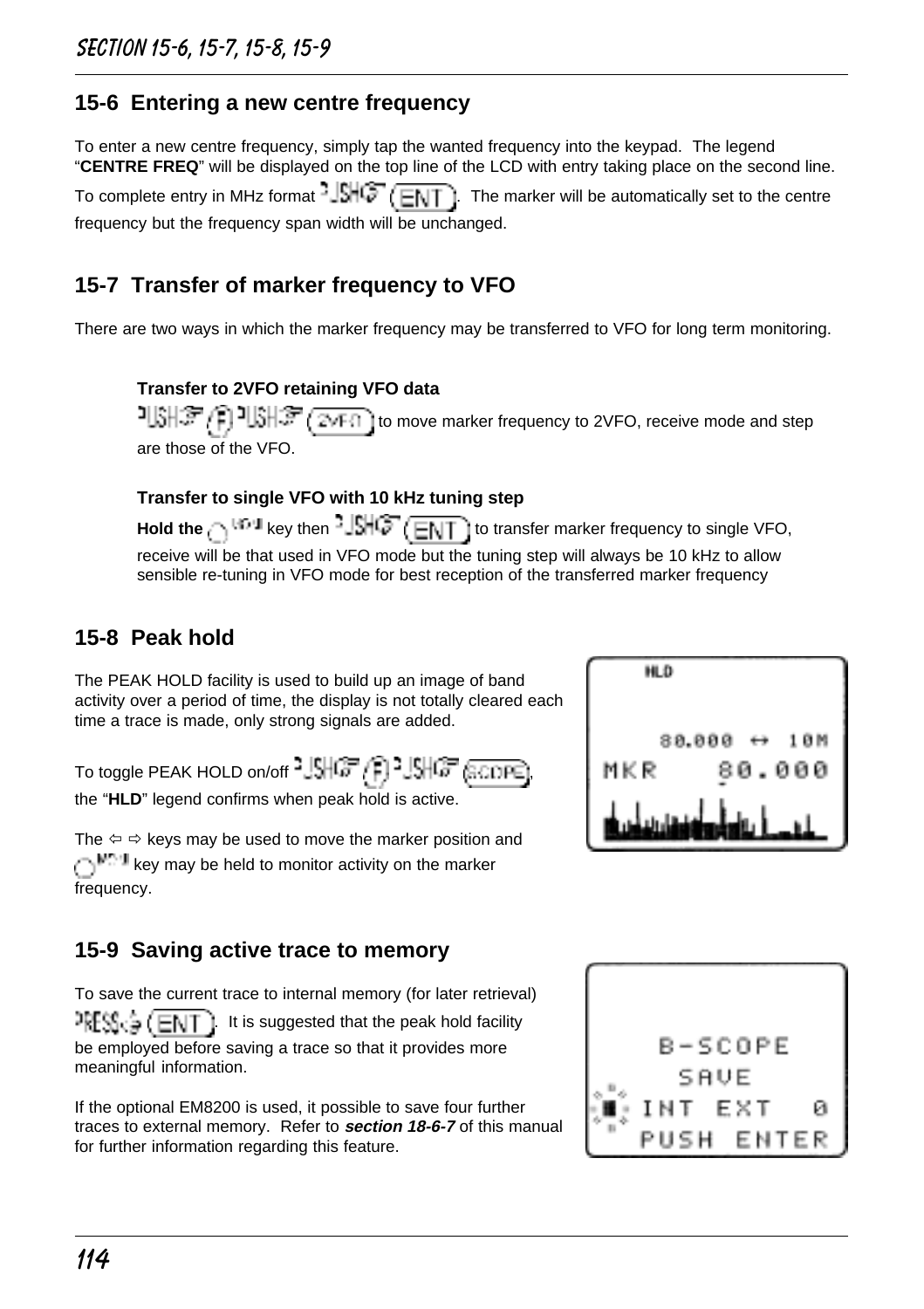### **15-10 Loading stored band scope traces from memory**

Providing a trace has been previously stored to memory, it is possible to recall it to display using the key sequence  $\frac{1}{3}$   $\frac{1}{3}$   $\frac{1}{3}$   $\frac{2}{3}$   $\frac{1}{3}$   $\frac{1}{3}$   $\frac{1}{3}$   $\frac{1}{3}$   $\frac{1}{3}$  The legend "RCV" (in the place of "MKR") indicates that a stored trace is currently being displayed.

The AR8200 will no longer sweep the frequency range but the key may still be used to monitor the marker frequency. Key in a new centre frequency to return to a real time band scope.

It is possible to move the marker across the graphical trace using the  $\Leftrightarrow$  keys. Waveform enlargement is available by changing the frequency sweep width using the  $\hat{v} \cdot \hat{v}$  keys.

If the optional EM8200 is used, it possible to load any one of four further traces from external memory. Refer to **section 18-6-7** of this manual for further information regarding this feature.

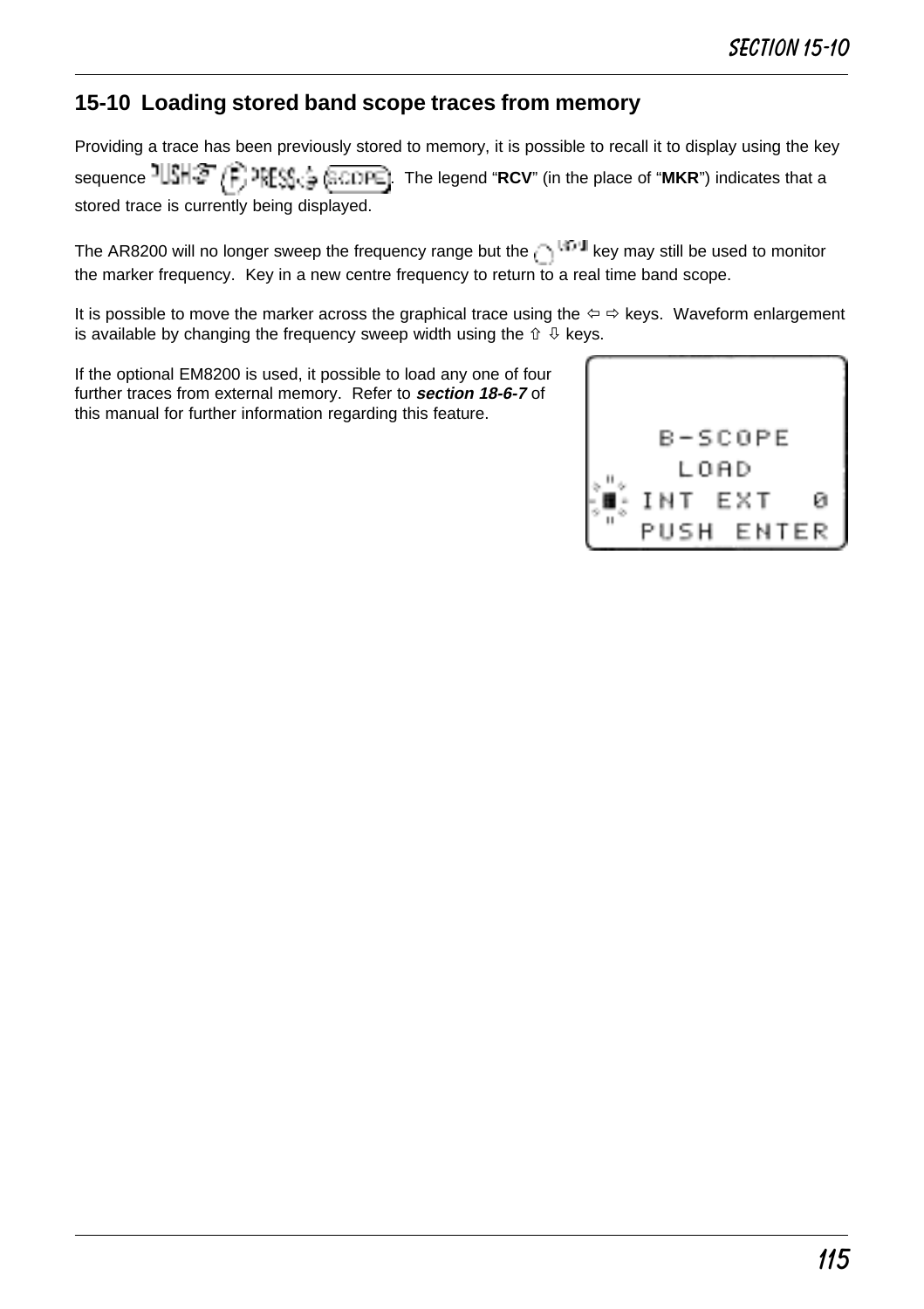# **(16) Sleep** ¹

It is possible to instruct the AR8200 to automatically switch-off after a predetermined time, this is particularly useful if you know that you may be called away from the receiver or listen to it while in bed and don't want the batteries to become completely flat.

Use the key sequence  $1||S|| \mathcal{F}/F$ ,  $2\mathbb{E}[S]$   $\mathcal{F}$   $\blacktriangleleft$  and to accesses the SLEEP menu.

Use the main dial,  $\Leftrightarrow$   $\Leftrightarrow$  keys or  $\sqrt{P + \div}$  key to toggle sleep on/off. For convenience SLEEP is default ON when this menu is accessed so that you have simply to access and exit the menu for sleep to be activated.

Either  $\frac{1}{2}$   $\frac{1}{\sqrt{6}}$   $\left(\frac{1}{\sqrt{6}}\right)$  to save the changes and exit the menu

or  $\frac{1}{2}$   $\frac{1}{2}$   $\frac{1}{2}$   $\frac{1}{2}$  to move the cursor to the sleep TIME menu. Use the main dial to set sleep time in 1s increments or  $\Leftrightarrow$   $\Leftrightarrow$  keys to increment in 10 seconds, the range is between 1 and 120 minutes,

( PAAS) is a short cut to 60 minutes (default).



The AR8200 will automatically switch off after the programmed time has elapsed.

To accept the data and activate sleep  $\frac{1}{2}$   $\frac{1}{2}$   $\frac{1}{2}$  The display will return to standard format and the circular CLOCK legend  $\mathbb \oplus$  will be displayed to remind you that automatic power off will take place.

The next time that the AR8200 is powered on, the sleep facility will be automatically cancelled.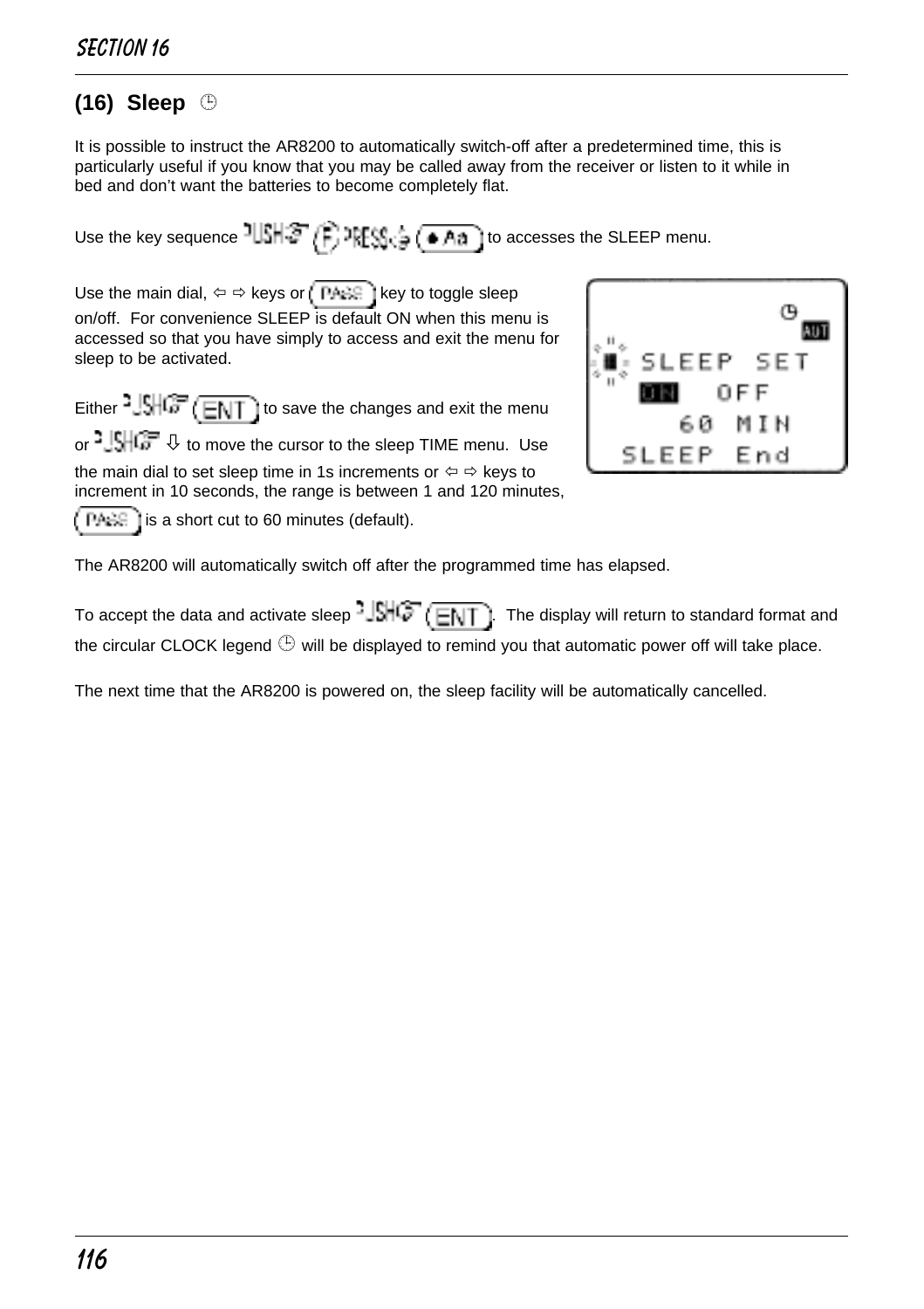# **(17) Option socket**

The option socket is mounted on the right hand side of the cabinet underneath the 12V d.c. input socket. The socket is protected from dust by a grey rubberised case stopper which is hinged toward the front of the cabinet. Gently lift the stopper from the rear edge to reveal the D-shaped metallic socket. Be careful to keep dust and dirt from this socket and to prevent liquid entering the AR8200 via this socket. Ensure that no conductive material is allowed to short circuit the socket which may damage the receiver.



The option socket has three main uses:

- **1.** Connection of the optional CR8200 tape **r**e**c**ording lead
- **2.** Connection of the optional CO8200 data **c**l**o**ne lead
- **3.** Connection of the optional CC8200 **c**omputer **c**ontrol lead with level shift (available with imperial (PC98) & metric (DOSV) screws)

Other signals are available via the option socket including detector output, mute and AGC. Typical pin-out of the optional leads are as follows:

| RED          | $+4.2V$             |
|--------------|---------------------|
| <b>BLACK</b> | RXD                 |
| <b>BLUE</b>  | <b>GROUND</b>       |
| <b>BROWN</b> | <b>MUTE</b>         |
| ORANGE       | <b>AGC</b>          |
| SHIFI D      | <b>GROUND</b>       |
| <b>WHITF</b> | TXD                 |
| YELLOW       | <b>GROUND</b>       |
| GRFFN        | <b>AUDIO OUT</b>    |
| GREY         | <b>DETECTOR OUT</b> |
| PURPI F      | <b>GROUND</b>       |

Output levels are as follows:

| <b>MUTE</b>         | CMOS (0V or 5V)                                                    |
|---------------------|--------------------------------------------------------------------|
| <b>AUDIO OUT</b>    | Constant level into greater than 10k OHMS                          |
| <b>DETECTOR OUT</b> | Available in NFM & SFM, impedance 10k OHMS                         |
| <b>AGC</b>          | 3.5V to 0.5V, impedance 10k OHMS                                   |
| <b>RS232C</b>       | TXD + RXD (levels to drive a level shift converter)                |
|                     | <b>LANote:</b> The voltage output level to drive external RS232 is |
|                     | deliberately below 'H' level. If connecting to an external I.C.,   |
|                     | you must be aware of latch status.                                 |
| <b>PSU</b>          | 4.2V at 20mA                                                       |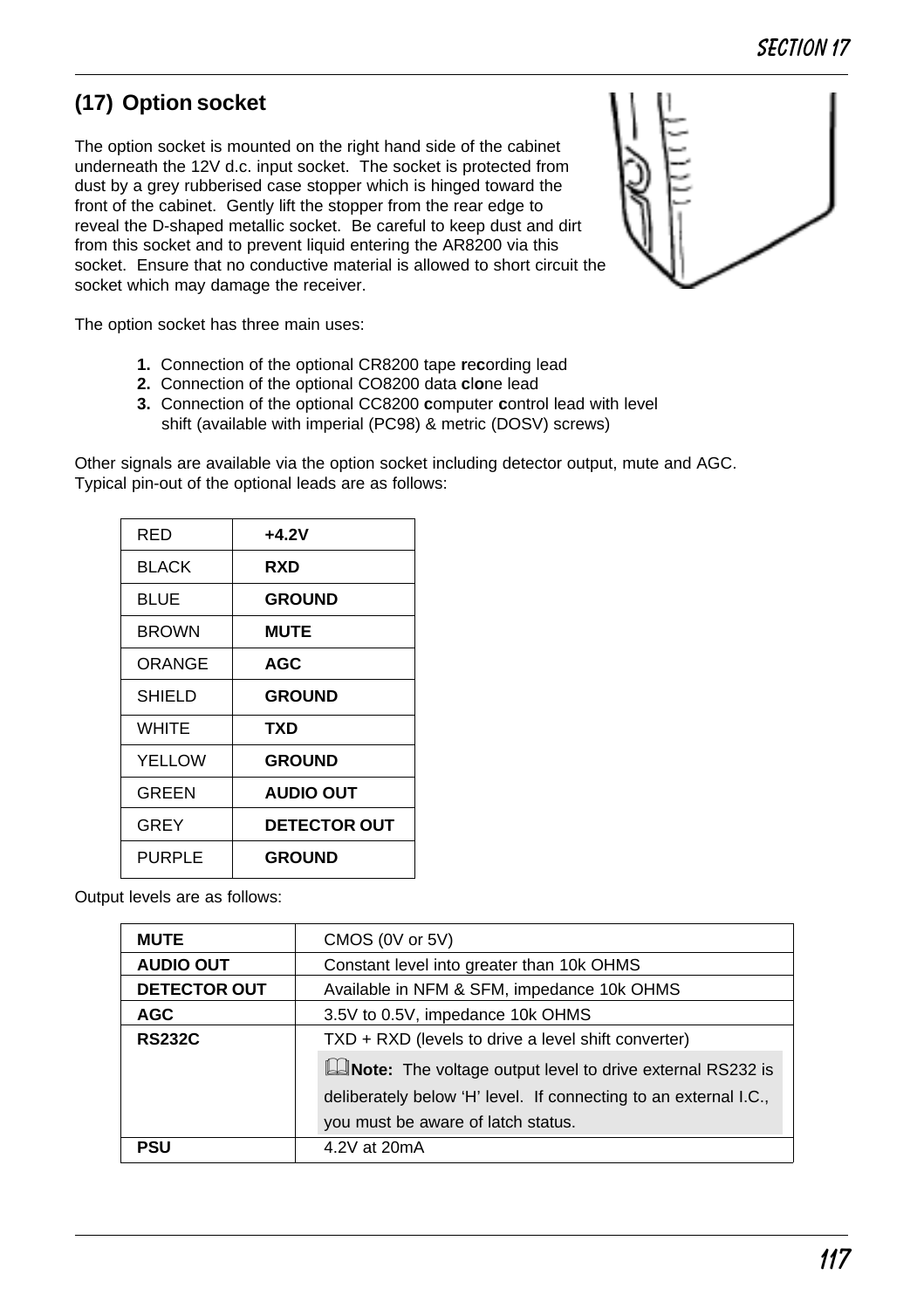### **17-1 RS232 operation**

Connect the optional CC8200 computer control lead to the option socket and connect to a computer. The command protocol is provided with the CC8200 on floppy disk as an Adobe Acrobat PDF file.

The RS232 parameters may be defined using the CONFIG menu. Baud rates (transfer speed) may be set to 4800, 9600 or 19200bps. It is also possible to set an 'address' to facilitate connection of up to 99 AR8200 to a single port for custom operation, the addresses may be set between the limits of 01 to 99 with 00 representing single radio operation.



When operating from external RS232, the legend  $\odot$  will be displayed on the LCD. Please refer to **section 14-6** of this manual for information on the CONFIG menu settings.

## **17-2 CLONE of data via the option socket**

It is possible to copy data (clone) between two AR8200 receives using the optional CO8200 clone lead, no computer is required.

**ENote:** As clone of data takes a while, it is suggested that the receivers are connected to external power or at least that the NiCads are FULLY charged while cloning data. Do not prematurely terminate the clone of data in any way or data corruption may occur… do not switch either AR8200 off, disconnect the CO8200 or disconnect power. Data can be copied in either direction but the EM8200 is not supported, only INTERNAL data can be copied between radios.

Connect each radio to the CO8200 lead and switch them on. The following table indicates the facilities available:

| ALL DATA           | All data is transferred from one radio to the other<br>(approx. 8 minutes 30 seconds)                                                                                                                                                                                  |
|--------------------|------------------------------------------------------------------------------------------------------------------------------------------------------------------------------------------------------------------------------------------------------------------------|
| <b>SEARCH BANK</b> | A specific search bank is copied to the same or different bank<br>number of the second radio (approx. 3 seconds)                                                                                                                                                       |
| <b>ALL SEARCH</b>  | All search banks are copied from one radio to the other keeping<br>bank numbers the same (approx. 1 minute 30 seconds)                                                                                                                                                 |
| <b>MEM BANK</b>    | A specific memory bank is copied to the same or different bank<br>number of the second radio. Ensure that the memory banks have<br>the same sizes allocated (dynamic memory bank resizing) or data<br>may be lost (approx. 30 seconds)                                 |
| <b>ALL MEM</b>     | All memory banks are copied from one radio to the other keeping<br>bank numbers the same. Memory banks are handled as a 'pair'<br>(A/a, B,b etc). If memory banks are not the same size (dynamic<br>memory bank resizing), some data will be lost. (approx. 5 minutes) |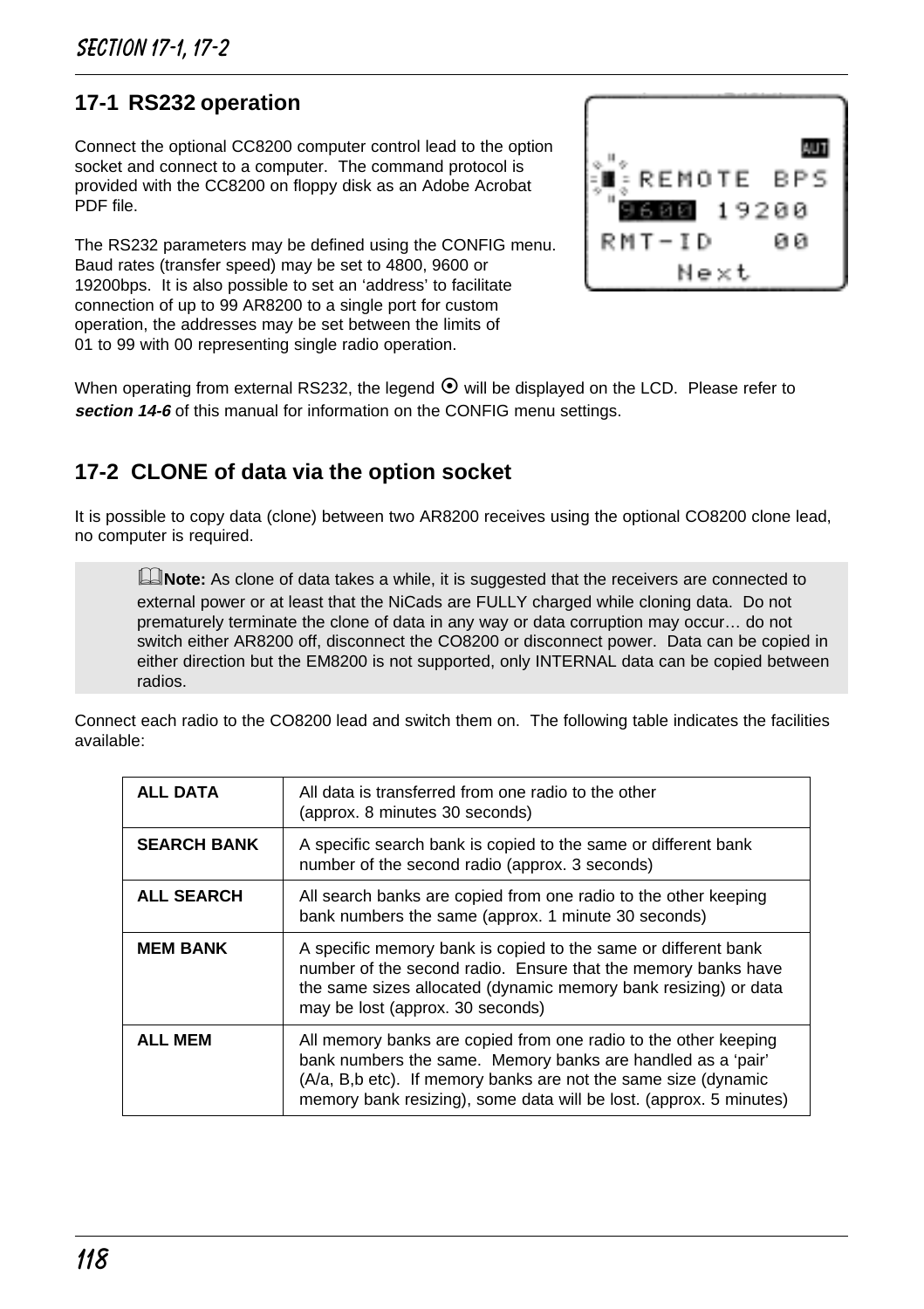# **17-2-1 How to clone data**

Ensure that the RS232 baud rate is set to the same speed for both radios and that the address is set to 00 on both units (refer to **section 14-6** of this manual for information on the CONFIG menu settings).

### **a) Pick the radio which you wish to copy TO (target)**

First decide which unit will be used to receive (LOAD) the data.

 $1$  $5$ <sup>1</sup> $\frac{1}{2}$   $\frac{1}{2}$   $\frac{1}{2}$   $\frac{1}{2}$   $\frac{1}{2}$   $\frac{1}{2}$  to access the "**COPY RS232C**" menu. The  $\frac{1}{2}$   $\frac{1}{2}$  key acts as a toggle between "LOAD" and "SAVE" (the default is LOAD), alternatively use the main dial or  $\Leftrightarrow \Rightarrow$  keys to select **LOAD**.

### **b) Decide WHAT you want to copy**

 $\frac{1}{2}$  in  $\frac{1}{2}$  the  $\theta$  key to move down the COPY RS232C menu, the cursor will be flashing to the left of the item "**ALL-DATA**". If you want to load **ALL DATA**  $\frac{1}{2}$ ,  $\frac{1}{2}$  ( $\frac{1}{2}$ , alternatively use the main dial or  $\Leftrightarrow$   $\Leftrightarrow$ keys to select the type of data you wish to load (copy) from the other radio.  $1512 \times 100$ 

The bottom two rows of the LCD will display the legends "**LOADING !!**" and a number. The number will start counting downward when the copy process starts (when the other radio has been instructed to SAVE), the more data you have selected, the higher the number… for ALL-DATA the number will typically be 448.

### **c) Configure the radio used to SAVE**

On the second radio,  $\frac{1}{2}$ **SHGF**  $\sqrt{t}$ ,  $\frac{1}{2}$   $\sqrt{\frac{1}{2} + \frac{1}{2}}$  to access the "**COPY RS232C**" menu.

The  $\int$  PASE I key acts as a toggle between "**LOAD**" and "**SAVE**" (the default is LOAD), alternatively use the main dial or  $\Leftrightarrow$   $\Leftrightarrow$  keys to select **SAVE**.

 $1||\mathbf{S}||$   $\mathbf{S}$  the  $\mathbf{\Phi}$  key to move down the COPY RS232C cursor will be flashing to the left of the item "ALL-DAT<sub>1</sub> want to load **ALL DATA** -  $\frac{1}{2}$   $\frac{1}{2}$  (ENT ), alternatively the main dial or  $\Leftrightarrow$   $\Leftrightarrow$  keys to select the type of data you wish to save (send) to the other radio. **It** Complete when **is most important that the type of data selected** this number reaches 0 (zero) **is IDENTICAL on both radios.**

(ENT .

The bottom two rows of the LCD will display the legends "**SAVING !!**" and a number which will start





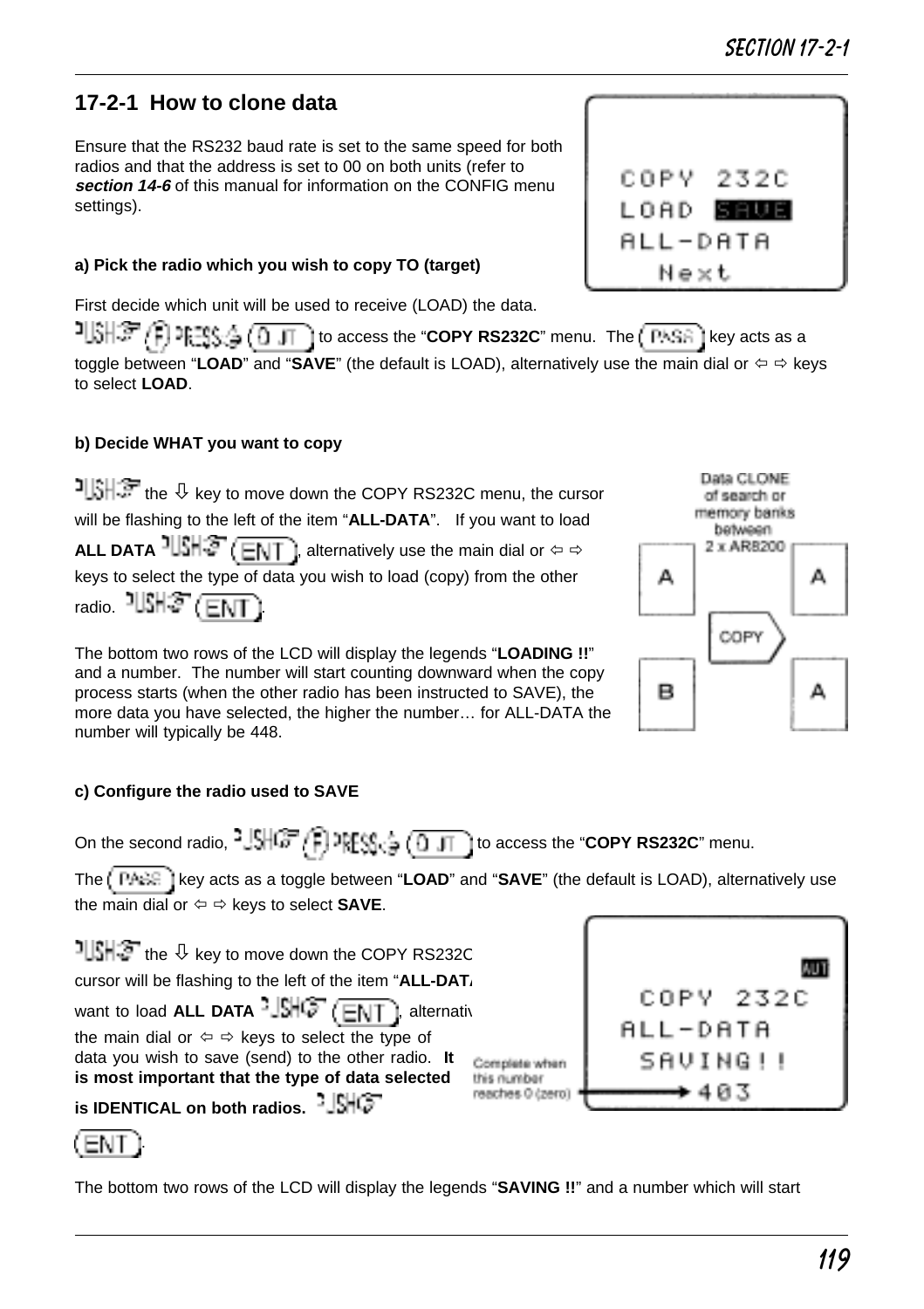counting downward to indicate that the copy process (clone of data) has started. When the number reaches **zero** the copy process will have completed, both radios will revert to standard displays.

**ANote:** If you make a mistake during programming, it is possible to  $\frac{1}{3}$ , the

 $(\overline{u}$  FAR) key to exit the menu. However, be careful and get it right in the first place... this is the best way of avoiding the possibility of data corruption.

#### **Write protect**

Individual memory channel protect and search bank protect status is ignored, however global protect will prevent data being cloned between radios.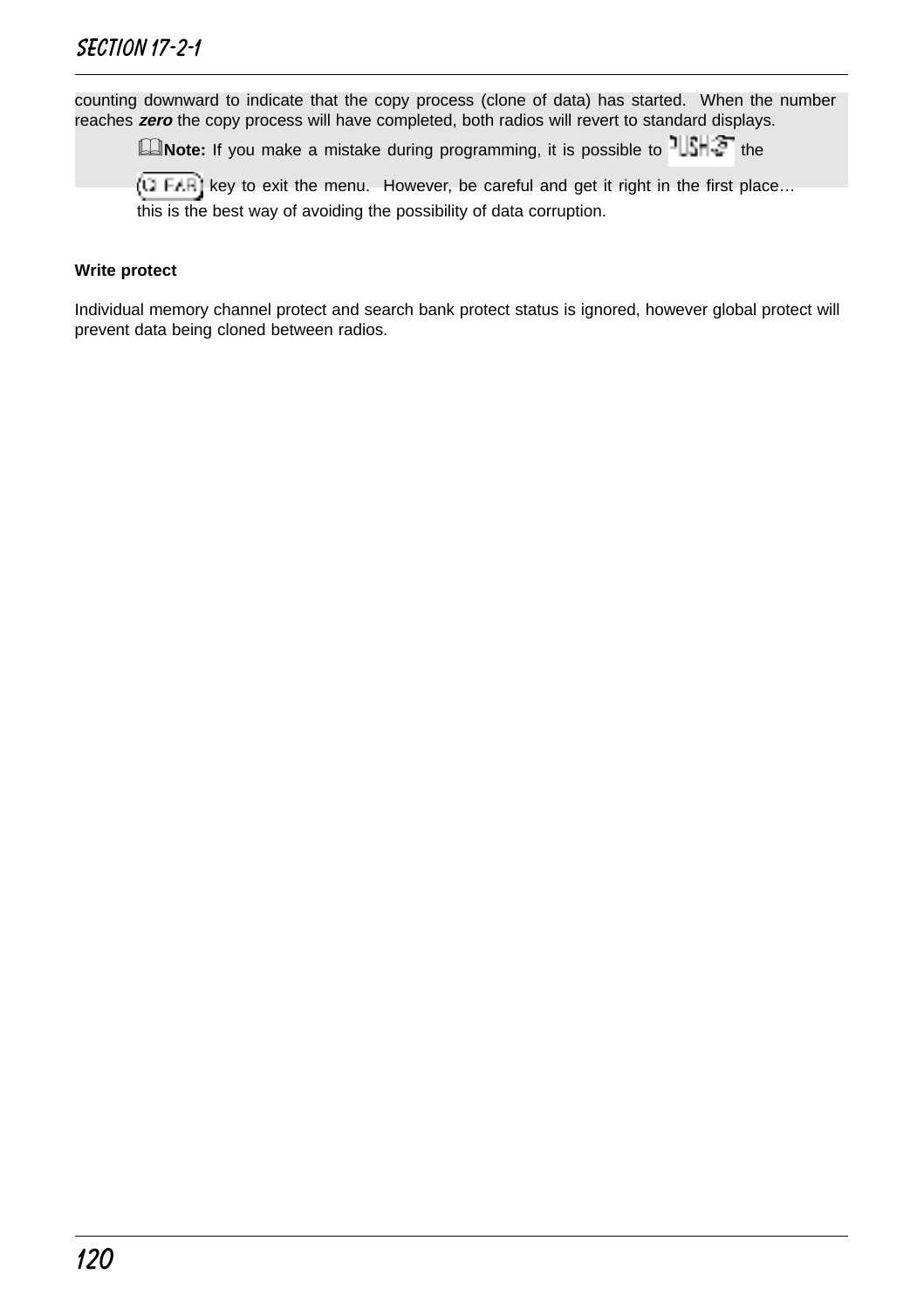# **(18) Slot card socket**

The slot card is located in the bottom of the AR8200 cabinet and protected from dust etc by a door which is hinged toward the back edge of the cabinet. To access the socket place the AR8200 on its back and open the front edge of the protective door. Be careful to keep dust and dirt from this socket and to prevent liquid entering the AR8200 via this socket. Ensure that no conductive material is allowed to short circuit the socket which may damage the receiver.

# **18-1 Optional slot cards**

Any 'one' optional card may be fitted at any time. Do not use anything other than the 'genuine' AOR slot cards.

|  |                      | The slot card has five main uses:                           |
|--|----------------------|-------------------------------------------------------------|
|  |                      |                                                             |
|  | <del>1. VI8200</del> | Voice inverter (analogue) in 157 steps                      |
|  | $2.1$ CT8200         | CTCSS squelch & search                                      |
|  | 3.1E8200             | Tone eliminator in 256 steps                                |
|  | 4. RU8200            | Chip based recording and playback, 20 seconds approx.       |
|  | $-5.$ EM8200         | External extended memory, backup 4,000 memories, 160 search |
|  |                      |                                                             |

banks (can hold as much data as 4 x AR8200)

Signal types depend upon the slot card fitted, these include:

- $\bullet$  4.2V PSU
- l GROUND
- **CARD RECOGNITION**
- **ALIDIO IN**
- l AUDIO OUT
- **CARD CONTROL IN**
- l CARD CONTROL OUT

### **18-1-1 Fitting the slot card**

**Always switch the AR8200 off when inserting slot card.** To access the socket place the AR8200 on its back and open the front edge of the protective door. With the AR8200 keypad facing upward, hold the slot card so that its label also faces upward. An arrow printed on the card indicates the direction of entry into the AR8200, insert the conne tor end of the slot card into the AR8200 (the end you will be left holding

has groves to help grip). Without using excessive force, use a thumb to push the slot card fully into the body of the AR8200 until it is slightly recessed into the bottom of the receiver. Close the hinged slot card compartment cover.

&**Note:** The AR8200 will automatically recognise each optional slot card, there is no need to initialise the option (except for the EM8200, see later).

When slot cards are fitted, the AR8200 menu system dynamically changes to reflect the slot card



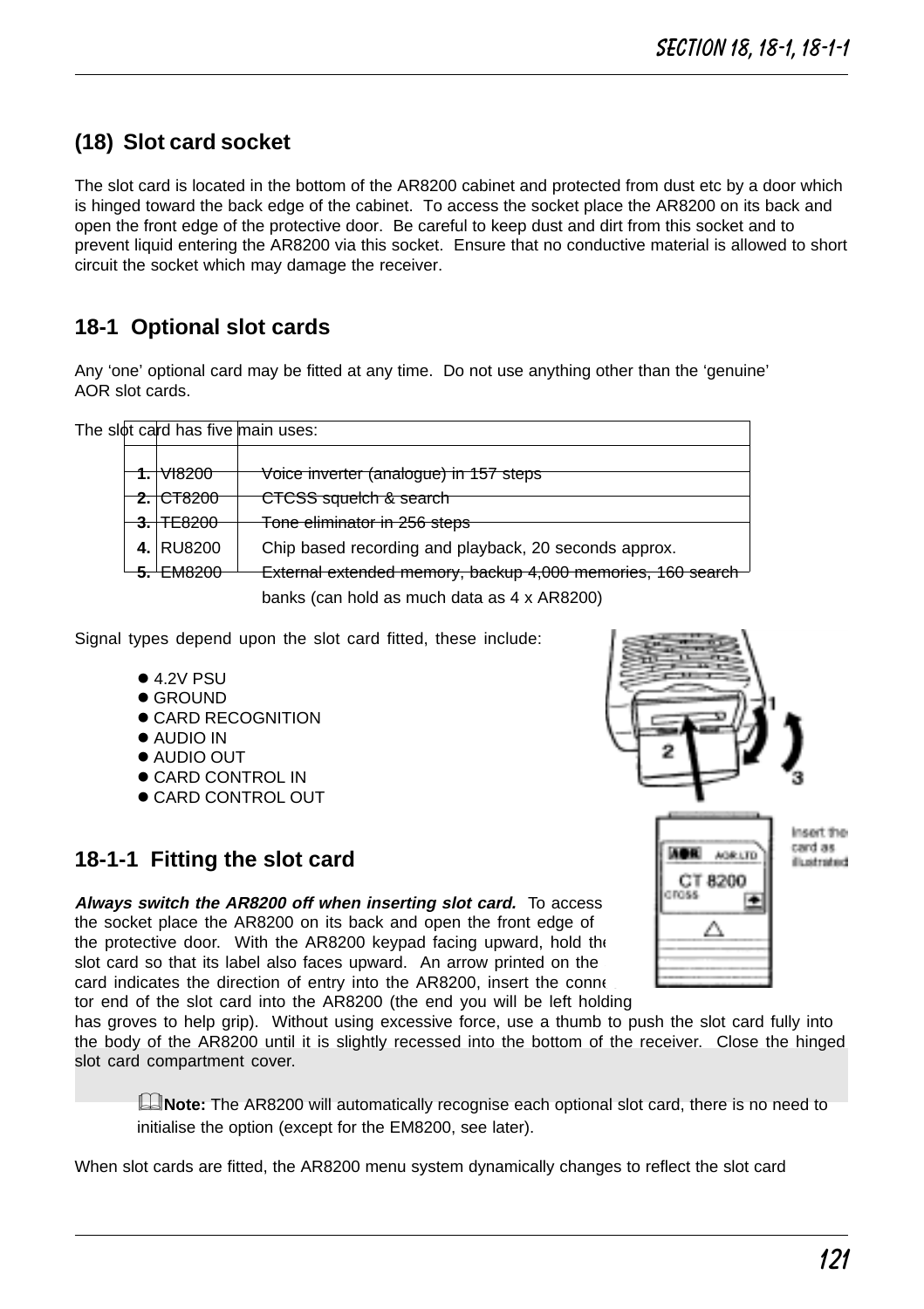currently fitted. If however the AR8200 'thinks' that a slot card option is fitted when it isn't, access the slot card menu and disable the option.

You may wish to leave certain items selected if they are not affecting current operation in order to minimise reprogramming when slot cards are inter-changed at a later time.

# **18-1-2 Removing the slot card**

**Always switch the AR8200 off when removing a slot card.** To access the socket place the AR8200 on its back and open the front edge of the protective door. An EJECT slider is mounted on the left hand side of the AR8200 cabinet. With the AR8200 keypad facing upward slide the EJECT control toward the side keys of the AR8200, the thumb is best for this purpose… hold the thumb of the other hand one or two centimetres (one inch) from the bottom of the slot card to prevent it shooting out of the AR8200 and falling on the floor.

The stiffness of the cards varies and may be tighter when used for the first few times, the EJECT slider needs quite a push but don't use excessive force or tools!

# **18-2 VI8200 optional voice inverter slot card**

The VI8200 enables the AR8200 to recover intelligible audio from certain types of analogue transmission which would otherwise sound scrambled. They operate by splitting up the audio spectrum and 'flipping' the upper and lower tones around a certain frequency point. The VI8200 enables 157 different 'flip points' to be selected in the frequency range of 2.4 kHz to 5.6 kHz.

Insert the VI8200 slot card and switch the AR8200 on, select VFO mode.

 $TCFS_1 \subseteq (1)$  F.I.F. to access the slot card option menu. The AR8200 will have recognised that the VI8200 has been fitted so will present the voice inverter menu.

The legend "**VOICE INVERT**" confirms selection of the voice inverter menu. **ILSHOF** the CPARE

key to toggle the voice inverter on/off (default **on**). Use the main dial or  $\hat{u} \psi$  keys to make selection of tone in 157 steps from 0 to 156, the  $\Leftrightarrow$   $\Leftrightarrow$  keys are used to increment selection by 10.

To accept the data input (when audio is intelligible)  $\frac{1}{2}$ ,  $\frac{1}{2}$   $\frac{1}{2}$  alternatively to abort entry

# যৌ $\hat{\varphi}$  (जानक)

| Refer to the relationship table between value and 'flip' frequency: [ |                                                 |    |    |     |         |     |     |     |      |
|-----------------------------------------------------------------------|-------------------------------------------------|----|----|-----|---------|-----|-----|-----|------|
|                                                                       |                                                 |    |    |     |         |     |     |     |      |
| Frequency (kHz)                                                       | $2.4$   2.8   3.2   3.6   4.0   4.4   4.8   5.2 |    |    |     |         |     | 5.6 | 6.0 | 6.15 |
| Inverter value                                                        | 37                                              | 64 | 86 | 102 | 116 128 | 138 | 146 | 154 | 156  |

When the voice inverter has been activated and you exit from the voice inverter menu back to VFO, the legend "**v 68**" will be displayed in the bottom right corner of the LCD. The legend "**v**" indicates that the



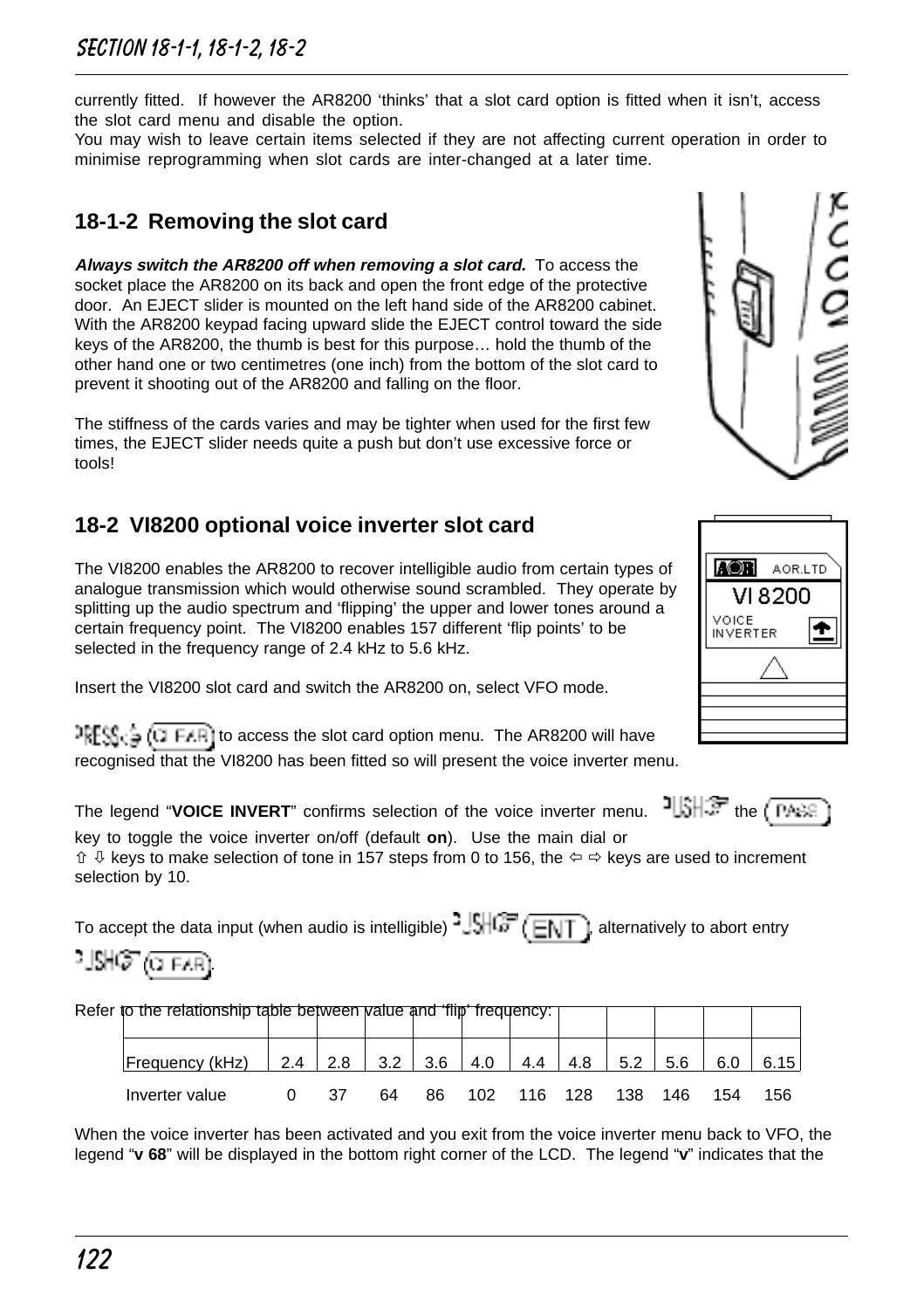inverter is active while the legend "**68**" indicates the current 'flip' value in use.

To speed up the toggling of voice inverter,  $RES_{C} = (C) FAP$  to effectively toggle the voice inverter option on/off. This is achieved as the default is set to voice inverter ON (by accessing the voice inverter menu) so that every time the voice inverter menu is accessed, the voice inverter is automatically activated.

**1.** For example, assume that the voice inverter is

currently OFF.  $\frac{1}{2}$   $\frac{1}{2}$  ( $\frac{1}{2}$  FIF) to access the voice inverter menu, the voice inverter menu cursor will move to "ON".

- **2.**  $\frac{1}{2}$   $\left(\frac{1}{2}F\right)^{1/2}$  ( $\frac{1}{2}F\right)$  to revert to VFO mode with the voice inverter on.
- **3.**  $F = \frac{1}{2} \left( \frac{1}{2} \right)$  ( $T = 1$  is immediately toggle the voice inverter off.

The sequence then repeats each time you  $\frac{1}{2}$   $\left(\frac{1}{2} + \frac{1}{2} + \frac{1}{2} + \frac{1}{2} + \frac{1}{2} + \frac{1}{2} + \frac{1}{2} + \frac{1}{2} + \frac{1}{2} + \frac{1}{2} + \frac{1}{2} + \frac{1}{2} + \frac{1}{2} + \frac{1}{2} + \frac{1}{2} + \frac{1}{2} + \frac{1}{2} + \frac{1}{2} + \frac{1}{2} + \frac{1}{2} + \frac{1}{2} +$ 

**ENote:** Using the voice inverter to monitor normal transmissions will cause them to distort and sounds rather like tuning across a busy short wave band using USB.

# **18-3 CT8200 optional CTCSS slot card**

The CT8200 enables the AR8200 to search for 50 CTCSS tones which may be in use on the current receive frequency and to save a specific CTCSS tone (from the 50 tones available) into each VFO, each search bank and every memory channel individually. CTCSS is used by many amateur band repeaters, public utilities and private mobile radio services where shared resources are used, CTCSS ensures that operators only hear traffic intended for them.

Insert the CT8200 slot card and switch the AR8200 on, select VFO mode.

 $F_t = \frac{1}{2}$  (i) FAR) to access the slot card option menu. The AR8200 will have recognised that the CT8200 has been fitted so will present the CTCSS menu.

The legend "CTCSS" confirms selection of the CTCSS menu. <sup>11</sup>131<sup>-2</sup> the (FASE) key or use the ñ ò keys to toggle the CTCSS facility between **OFF** / **ON** / **SRCH** (default is off). To abort entry and exit the menu  $2$   $\frac{1}{2}$   $\frac{1}{2}$   $\frac{1}{2}$   $\frac{1}{2}$   $\frac{1}{2}$   $\frac{1}{2}$ 

**L**indiangled **Note:** You won't be able to audibly hear a CTCSS tone due to the low frequencies employed and audio characteristics of the AR8200 (and other receivers).

# **18-3-1 CTCSS tone squelch**



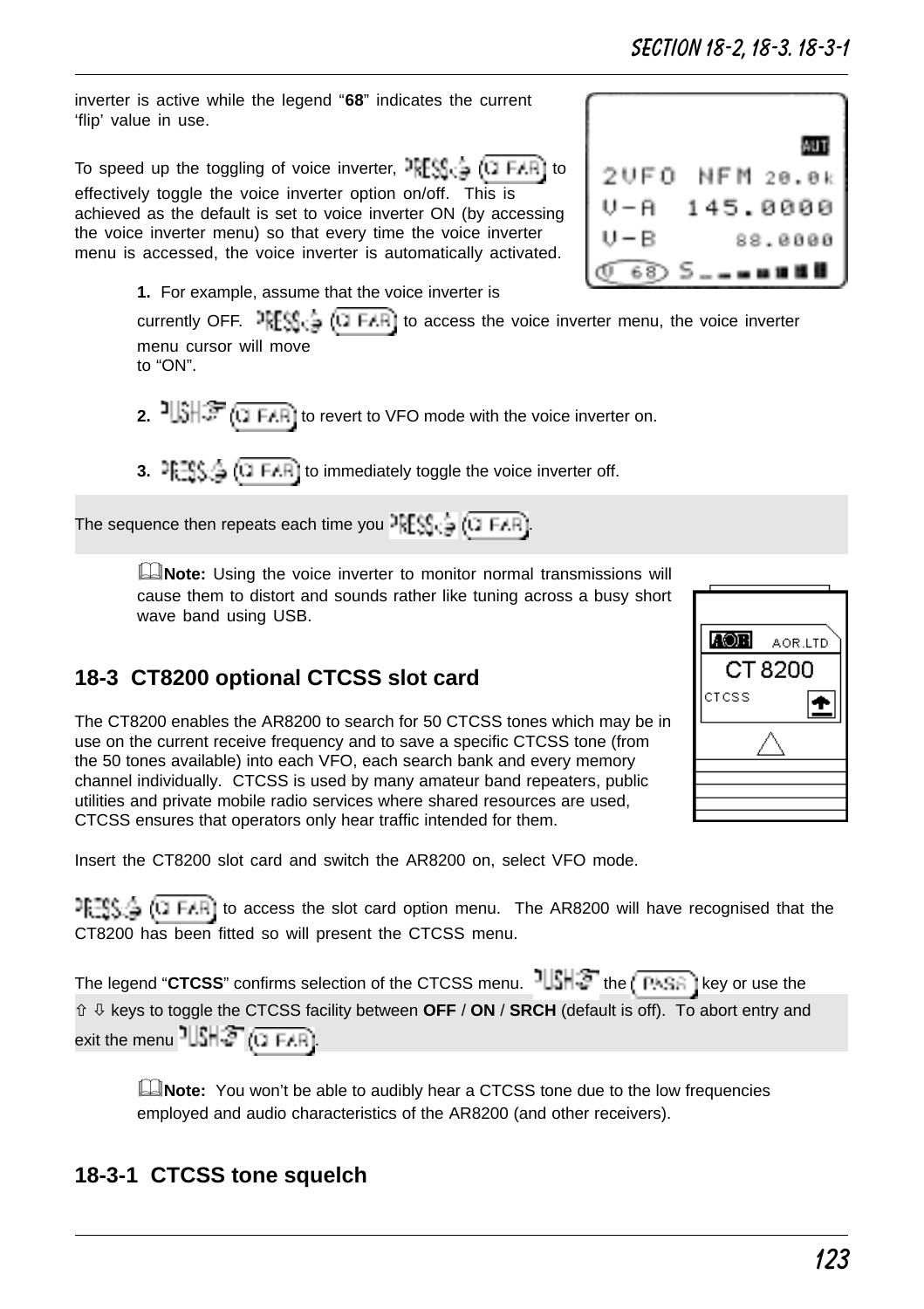While in the CTCSS menu,  $\frac{1}{2}$ ,  $\frac{1}{2}$ ,  $\frac{1}{2}$  ( $\frac{1}{2}$ ,  $\frac{1}{2}$ ) to activate the CTCSS facility (the LCD legend "ON" is displayed in reverse highlight).

Use the main dial or  $\Leftrightarrow$   $\Leftrightarrow$  keys to make selection of CTCSS tone from the 50 available, the value cannot be adjusted when the menu is set to "OFF". The current CTCSS tone is displayed on the last-but-one line of the LCD, the legend  $*\star$ " is displayed to the left of the CTCSS frequency when the current receive frequency is using the displayed CTCSS tone, this assists manual selection of the correct tone.

To accept the data input  $\frac{1}{3}$ ,  $\frac{1}{3}$ , alternatively to abort entry  $\frac{1}{3}$ . The selected CTCSS tone may be used in VFO (separate CTCSS tones may be held in each VFO) and independent CTCSS tones saved in each search bank and memory channel.

While in VFO, the legend "**CTC**" is displayed in the lower left corner of the LCD to indicate that CTCSS is active. The audio will be completely muted until a transmission occurs which contains the specified CTCSS tone even when the squelch is set fully



anti-clockwise (open), it is normal for the occasional 'splutter' to be produced as 'CTCSS type fingerprints' naturally occur in everyday transmissions and background noise.

**Scan & search banks:** It is even possible to scan & search with the squelch open when CTCSS is active but scan/search rates will be reduced significantly. To achieve the best speeds, set the squelch until the "S" legend is extinguished in the usual manner.

| the CTCSS table of available tones: |       |       |       |       |
|-------------------------------------|-------|-------|-------|-------|
|                                     |       |       |       |       |
| 94.8                                | 100.0 | 103.5 | 107.2 | 110.9 |
| 114.8                               | 118.8 | 123.0 | 127.3 | 131.8 |
| 136.5                               | 141.3 | 146.2 | 151.4 | 156.7 |
| 162.2                               | 167.9 | 173.8 | 179.9 | 186.2 |
| 192.8                               | 203.5 | 210.7 | 218.1 | 225.7 |
| 233.6                               | 241.8 | 250.3 | 67.0  | 71.9  |
| 74.7                                | 77.0  | 79.7  | 82.5  | 85.4  |
| 88.5                                | 91.5  | 97.4  | 69.4  | 159.8 |
| 165.5                               | 171.3 | 177.3 | 183.5 | 189.9 |
| 196.6                               | 199.5 | 206.5 | 229.1 | 254.1 |

Refer to

To switch CTCSS off, access the CTCSS menu  $\frac{1}{2}$   $\frac{1}{2}$  (TI FAR)  $\frac{1}{2}$   $\frac{1}{3}$   $\frac{1}{3}$  (PASS) to highlight the legend "**OFF**" then  $1|\mathsf{SHF}(\overline{\mathsf{ENT}})$ .

# **18-3-2 CTCSS search**

If you are uncertain what CTCSS frequency is in use, but you think there may be one present, you may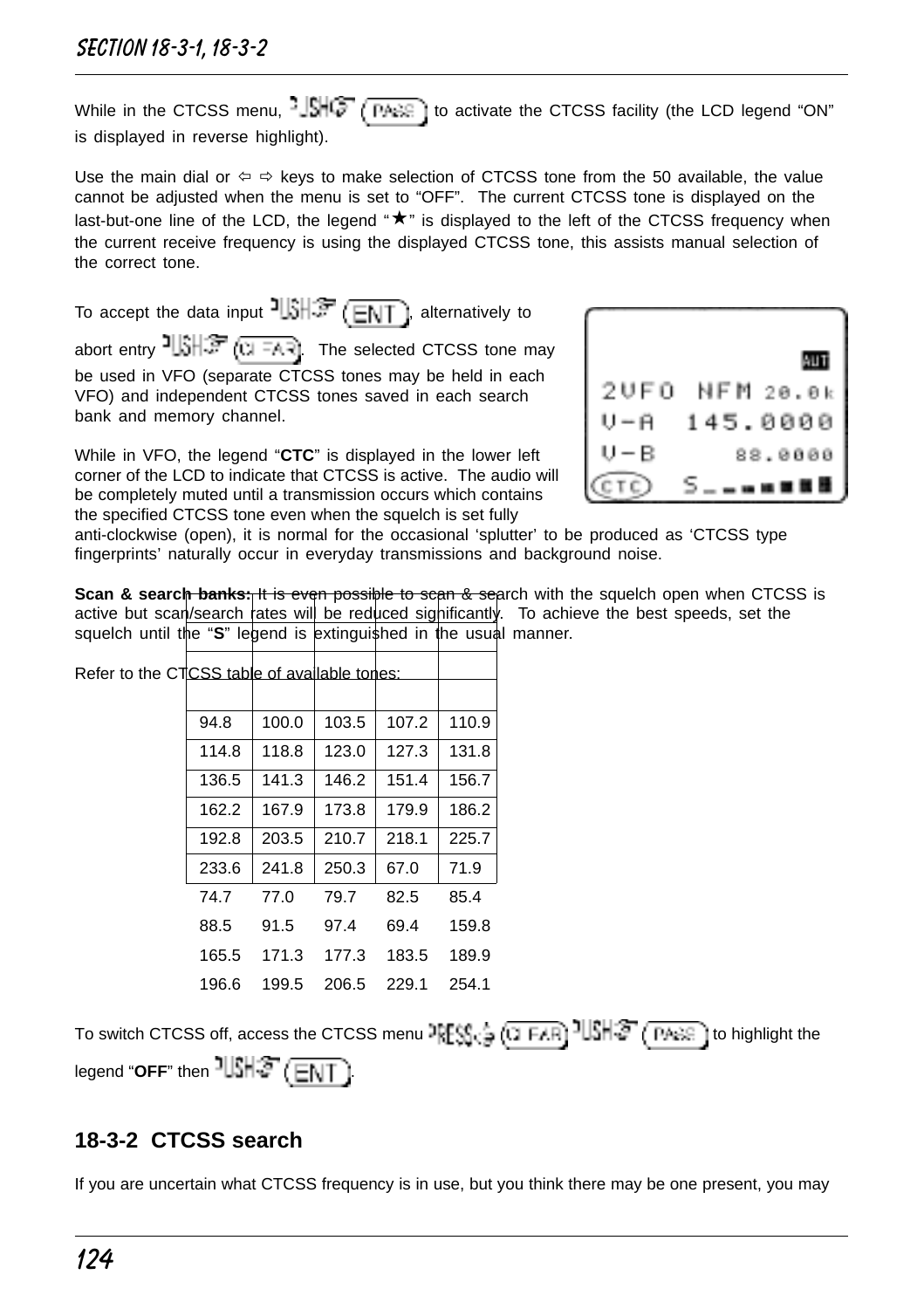use the CTCSS SEARCH facility to discover what frequency is employed.

Place the AR8200 into VFO mode then PFFS

 $(1)$  F/F) to access the CTCSS menu.

**TISHS** (*PARE*) to highlight the "**SRCH**" legend

then  $\frac{1}{2}$   $\frac{1}{2}$   $\frac{1}{2}$   $\frac{1}{2}$  to accept the input and exit the menu.

The LCD legend "**CT-S**" will be displayed in the

bottom left corner of the LCD to indicate that CTCSS SEARCH is in operation. While in 2VFO mode, the standby frequency will be replaced with the legend

"**CTCSS 205.5 Hz**" when a CTCSS tone of 205.5 Hz has been located, otherwise the appropriate CTCSS frequency will be displayed.

Each memory channel, VFO and search bank can hold different CTCSS frequencies and different settings of CTCSS squelch and CTCSS search (i.e. you can have CTCSS search active in VFO but CTCSS squelch active in memory channels).

If you are uncertain where CTCSS may occur and wish to experiment with CTCSS search, simply activate the CTCSS SEARCH facility while monitoring a broadcast frequency (such as Band-II) which has a rich audio range (playing music etc).

**ENote:** As CTCSS search has to check all 50 possible frequencies, it may take up to 15 seconds for the CTCSS tone to be identified.

# **18-4 TE8200 optional tone eliminator slot card**

The TE8200 enables the AR8200 to ignore certain transmission tones which would otherwise stop the scan and search processes. Pilot tones are often transmitted by public utility services and railways making their transmissions troublesome and fatiguing to monitor without the use of the TE8200. There are

256 values for the tone eliminator ranging from 0 to 255 representing a frequency range of 0.4 kHz to  $4.2$  kHz.

Insert the TE8200 slot card and switch the AR8200 on, select VFO mode.

 $\frac{128.6}{128.4}$  (i. FAR) to access the slot card option menu. The AR8200 will have recognised that the TE8200 has been fitted so will present the tone eliminator menu.

The legend "**TONE ELMT**" confirms selection of the tone eliminator menu. ILLSHST the (TABE) key to

toggle the tone eliminator on/off (default off). Use the main dial or  $\hat{v} \, \theta$  keys to make selection of tone in 256 steps from 0 to 255, the  $\Leftrightarrow \Leftrightarrow$  keys are used to increment selection of tone in increments of 10.

When selecting the value, the legend " $\star$ " will be displayed to





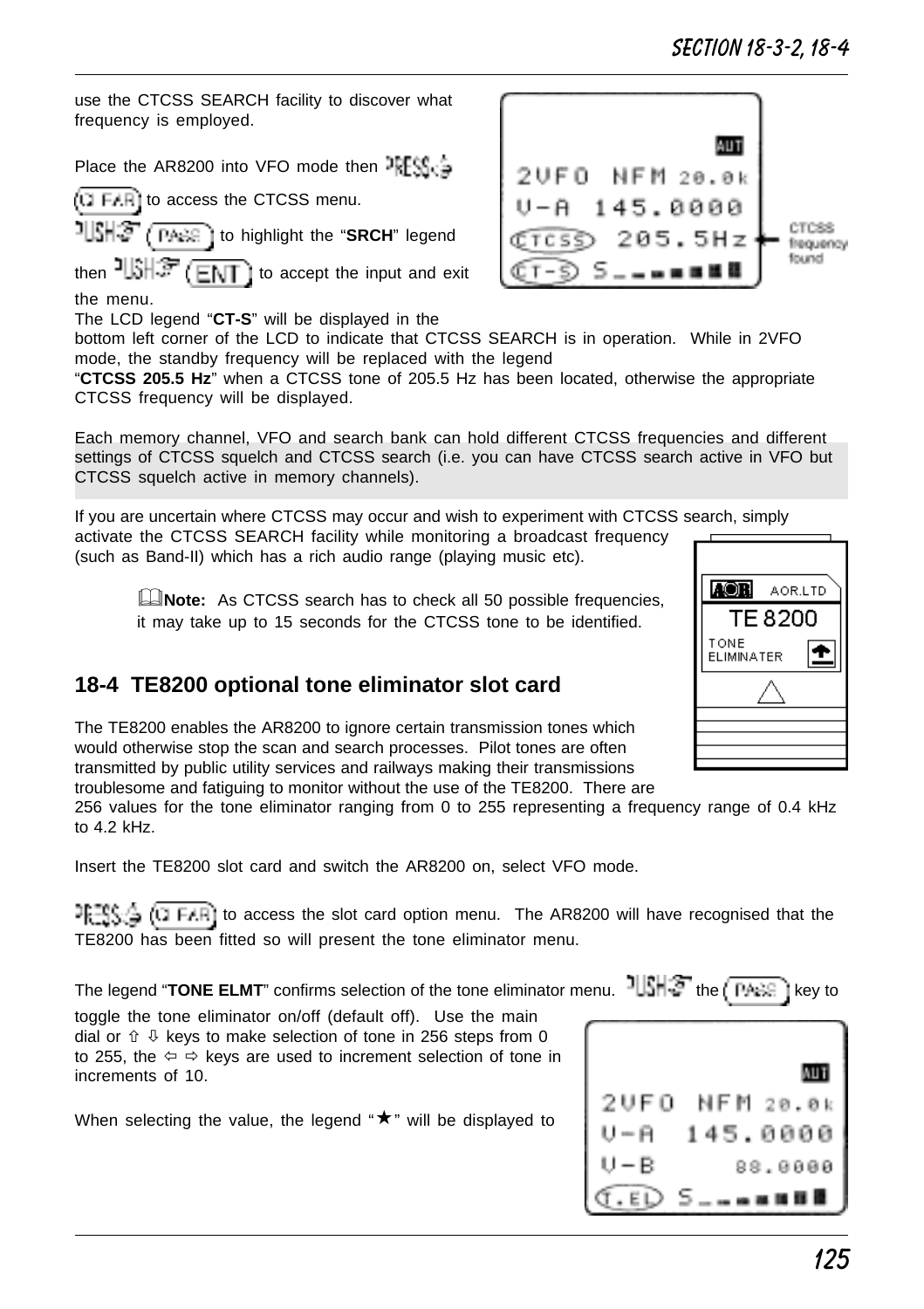### Section 18-4, 18-5, 18-5-1

| the left of the numeric value to indicate that the displayed tone value is contained in the current |                                                                                                  |  |  |  |  |  |  |  |  |  |  |
|-----------------------------------------------------------------------------------------------------|--------------------------------------------------------------------------------------------------|--|--|--|--|--|--|--|--|--|--|
|                                                                                                     | receive frequency, this greatly eases location of the offending tone frequency to allow scan and |  |  |  |  |  |  |  |  |  |  |
|                                                                                                     | search to continue.                                                                              |  |  |  |  |  |  |  |  |  |  |
|                                                                                                     |                                                                                                  |  |  |  |  |  |  |  |  |  |  |
|                                                                                                     | To accept the data input UISH李 (百可 ), alternatively to abort entry UISH李 (口五礼 When               |  |  |  |  |  |  |  |  |  |  |
|                                                                                                     | active, the LCD legend "T.EL"                                                                    |  |  |  |  |  |  |  |  |  |  |
|                                                                                                     | will be displayed in the bottom left corner of the LCD.                                          |  |  |  |  |  |  |  |  |  |  |

Refer to the table to reconcile value with frequency:

| Frequency (kHz) |      |    |     |                      |                             |                          | 0.4 0.6 1.0 1.4 1.8 2.2 2.6 3.0 3.4 3.8 4.2 |                          |                          |  |
|-----------------|------|----|-----|----------------------|-----------------------------|--------------------------|---------------------------------------------|--------------------------|--------------------------|--|
| Tone value      |      | 70 | 160 |                      |                             |                          | 190 210 220 230 237 240 245 248             |                          |                          |  |
|                 | $ -$ |    |     | $\sim$ $\sim$ $\sim$ | $\sim$ $\sim$ $\sim$ $\sim$ | $\overline{\phantom{0}}$ | $\sim$                                      | $\overline{\phantom{0}}$ | $\overline{\phantom{0}}$ |  |
|                 | 60.  |    |     |                      |                             |                          | 110 170 200 220 230 235 240 245 248 250     |                          |                          |  |

Tone eliminator setting and value may be held separately in each VFO, search bank and memory channel.

The squelch should be set to threshold in the usual manner. Operation continues as normal with the tone eliminator active, however if a transmission is encountered which

contains a 'pilot tone' which matches the current setting of the tone eliminator, the squelch will close allowing the scan and search processes to continue… i.e. the AR8200 will NOT think that it has found an active receive frequency or blank carrier.

> &**Note:** The tone eliminator **does not** remove whistles from the loudspeaker, it purely allows scan & squelch to continue unhindered.



### **18-5 RU8200 optional record & playback slot card**

The RU8200 enables around 20 seconds of audio to be recorded to a chip within the RU8200 for playback at a later time. The chip may be recorded to time and time again overwriting the previous recordings. The recording may be played back over and over, very useful if you have grabbed an interesting recording! The RU8200 may be used in VFO, scan, search and memory read modes.

Insert the RU8200 slot card and switch the AR8200 on, select VFO mode.

 $RFS_{\text{tot}} = (1 \text{ E/H})$  to access the slot card option menu. The AR8200 will have recognised that the RU8200 has been fitted so will present the record / playback menu.

The legend "**RECORDER**" confirms selection of the record & playback menu.  $\frac{1}{3}$  the  $\sqrt{P_{\text{R}}P_{\text{R}}}$  i key or use the main dial or  $\Leftrightarrow$   $\Leftrightarrow$   $\Uparrow$  & keys to toggle between "**REC**" and "**PLAY**" representing record and playback.

 $\frac{1}{2}$  $\frac{1}{2}$  $\frac{1}{2}$  $\frac{1}{2}$  $\frac{1}{2}$  $\frac{1}{2}$  to accept the selection and return to the

previous menu or  $\frac{1}{2}$   $\frac{1}{2}$   $\frac{1}{2}$   $\frac{1}{2}$   $\frac{1}{2}$  abort.

Recording and playback can be carried out while the AR8200 is in VFO, scan or search mode.

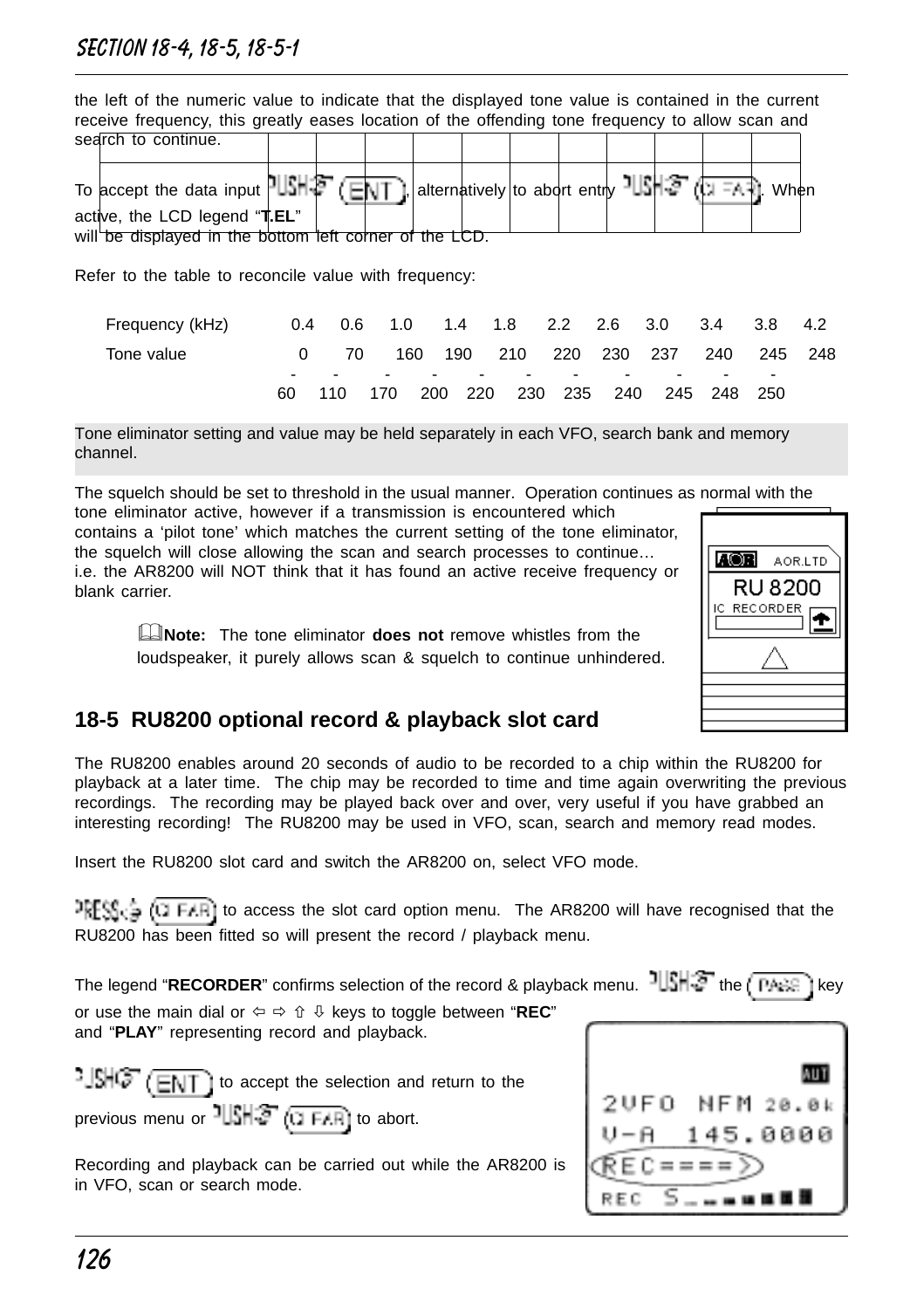# **18-5-1 Recording**

While in the record & playback menu select "**REC**" and

ગાડમાઉ . The LCD will return to its previous display with the legend "**REC**" in the bottom left corner of the LCD to show that the RU8200 is active. If the squelch is currently open, recording will take place immediately, otherwise recording will take place next time the squelch opens.

While recording is in progress, the second line from the bottom of the LCD (usually displaying the standby frequency in 2VFO mode) changes to a progress bar "**REC =====>**" indicating that recording is in progress. Once started, the recording process continues for about 20 seconds and the legend "**End**" is displayed when the recording process is complete. Once started recording contin-

ues even if the squelch closes but you may  $\frac{1}{2}$   $\frac{1}{2}$   $\frac{1}{2}$  the

 $\sqrt{(1 + \mu)^2}$  key half way through a recording to stop it from

recording 20 seconds of nothing!  $\frac{1}{2}$   $\frac{1}{2}$  the  $\frac{1}{(1 + \mu)^2}$  key after recording has ended to clear the recording related text from the LCD<sup>-</sup>

> **ENote:** RU8200 recording is disabled when the band scope facility is operational.

| 2UFO NFM 20.0k |
|----------------|
| 145.0000       |
|                |
| 医鼻部            |

# **18-5-2 Playback**

It is assumed that you have already made a recording. While in the record & playback menu select "**PLAY**" and  $\frac{1}{2}$ . The LCD will return to its previous display with the legend "PLY" in the bottom left corner of the LCD to show that the RU8200 is active. Playback will start instantly.

While playback is in progress, the second line from the bottom of the LCD (usually displaying the

standby frequency in 2VFO mode) changes to a progress bar "**PLY =====>**" indicating that playback is in progress. Once started, the playback process continues for about 20 seconds and the legend "**End**" is displayed when the playback is complete.

You may  $\frac{1}{2}$  the  $(1)$  F. Fill key to cancel playback or clear the recording related text from the LCD.

> **ENote:** No liability in any form will be accepted in respect of recordings made using the RU8200 option.



### **18-6 EM8200 optional external extended memory slot card**

The EM8200 enables the whole 1,000 memory channels in 20 banks and 40 program search banks to be backed up to the EM8200. In fact the EM8200 can hold the entire contents of the AR8200 including environmental operating data and band scope FOUR times in EM8200 locations 0, 1, 2 & 3. It is not necessary to save ALL data, you can specifically choose what data is to be backed up and to which location.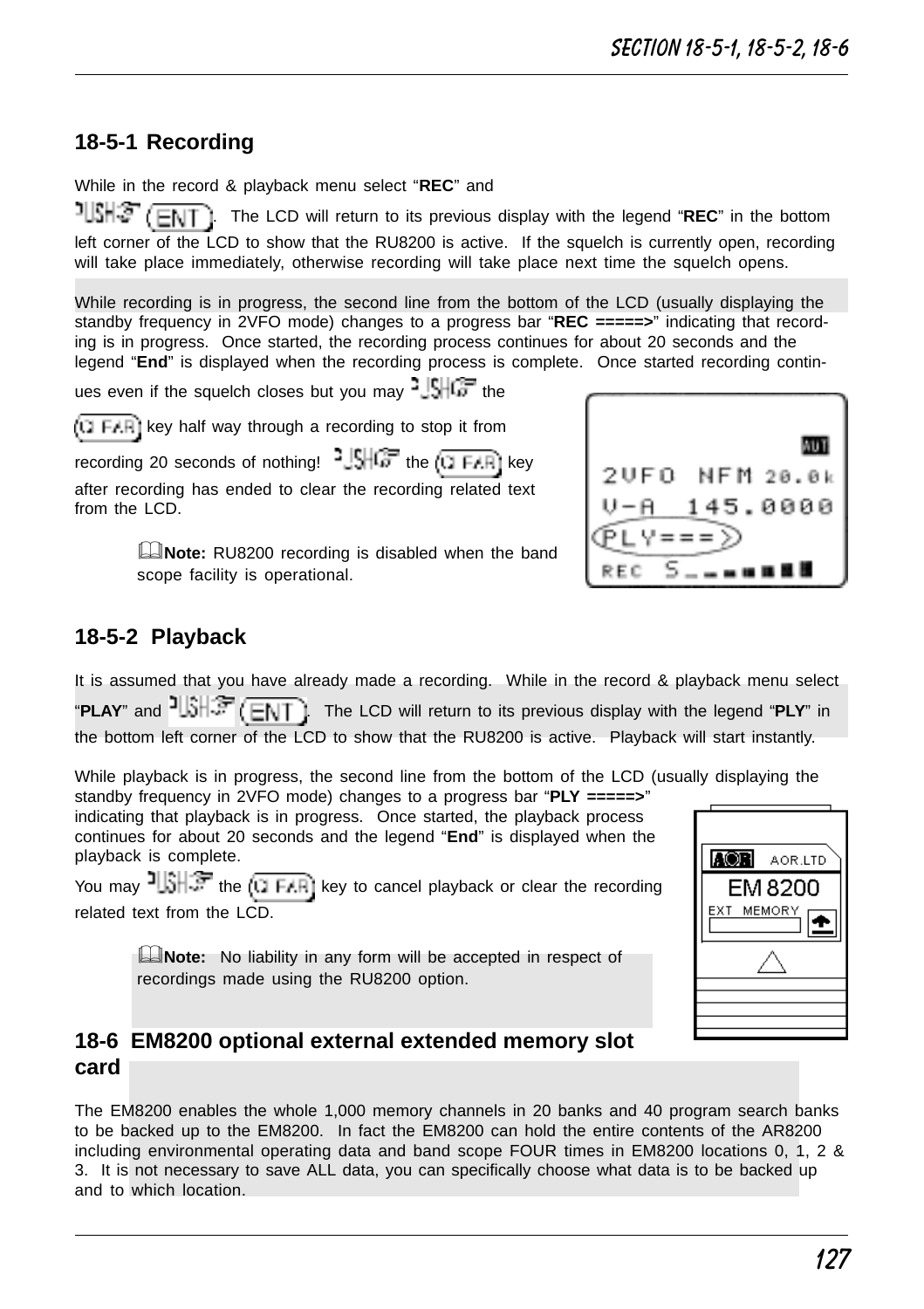**ANote:** You cannot scan or search the backup information, data must be loaded back into the AR8200 before these processes can be activated.

**Ellimportant note:** Never remove the EM8200 with the AR8200 switched on, especially while data is being saved / loaded to and from the AR8200 or data corruption may occur. Saving all data takes some time, it is recommended that external power be used while copying large volumes of data to / from the EM8200 (or at least be sure that the batteries are well charged). No liability in any form will be accepted in respect of data saved to / loaded from the EM8200 option.

&**Note regarding write protect:** If the write protect has been **globally** set to ON (ALL PROTECT) in the configuration menu ( $\frac{3.001}{2}$ ,  $\frac{1}{2}$ ,  $\frac{1}{2}$ ,  $\frac{1}{2}$ ,  $\frac{1}{2}$ , data load will be unsuccessful and no data will be loaded. Individual memory channel protect, memory bank protect and search bank protect will be ignored during data load from the EM8200. **INote regarding possible NOISE:** A small increase in 'noise' may be noticed while the EM8200 option is fitted inside the AR8200, this will disappear when the EM8200 is removed from the receiver. If signals are very weak or noise is a problem, temporarily remove the EM8200 option.

The following table indicates the data types which may be saved to / loaded from the EM8200:

| 1             | <b>ALL-DATA</b>  | All memories, search banks, band scope and<br>environment data |
|---------------|------------------|----------------------------------------------------------------|
| $\mathcal{P}$ | <b>ALL-MEM</b>   | All memory channels                                            |
| 3             | <b>MEM-BANK</b>  | One specified memory bank                                      |
| 4             | <b>ALL-SRCH</b>  | All search banks                                               |
| 5             | <b>SRCH-BANK</b> | One specified search bank                                      |
| 6             | <b>B-SCOPE</b>   | Band scope data                                                |
|               |                  |                                                                |

### **18-6-1 Initialising (formatting) the EM8200 before use**

The EM8200 has been tested during manufacture but is not fully formatted. Before you use the EM8200 for saving real data, you must format the memory, this only needs to be carried out once in the life of the EM8200 (similar to formatting a computer disk drive).

|                 |  | To format the memory, simply execute a SAVE ALL to each of the four memory locations of the EM8200 |  |
|-----------------|--|----------------------------------------------------------------------------------------------------|--|
| (0, 1, 2, 8, 3) |  |                                                                                                    |  |

If you do not format the memory, you will still be able to carry out SAVE ALL (item 1 in the table) but the specific data saves (items 2, 3,  $4$ , 5 & 6 will not operate). If you do not format the memory and later attempt to use a specific memory save or load, an error beep will sound (if beep is enabled).

To access the COPY EXT-MEM menu (which is used for the EM8200 data save / load and has been selected dynamically in place of the COPY RS232C menu as the AR8200 recognises that the EM8200 is

|  | 们?昭\$乡(0.0 |  | Four significant lines of menu are displayed: |  |
|--|------------|--|-----------------------------------------------|--|
|--|------------|--|-----------------------------------------------|--|

fitted)  $^2$  SHG $^2$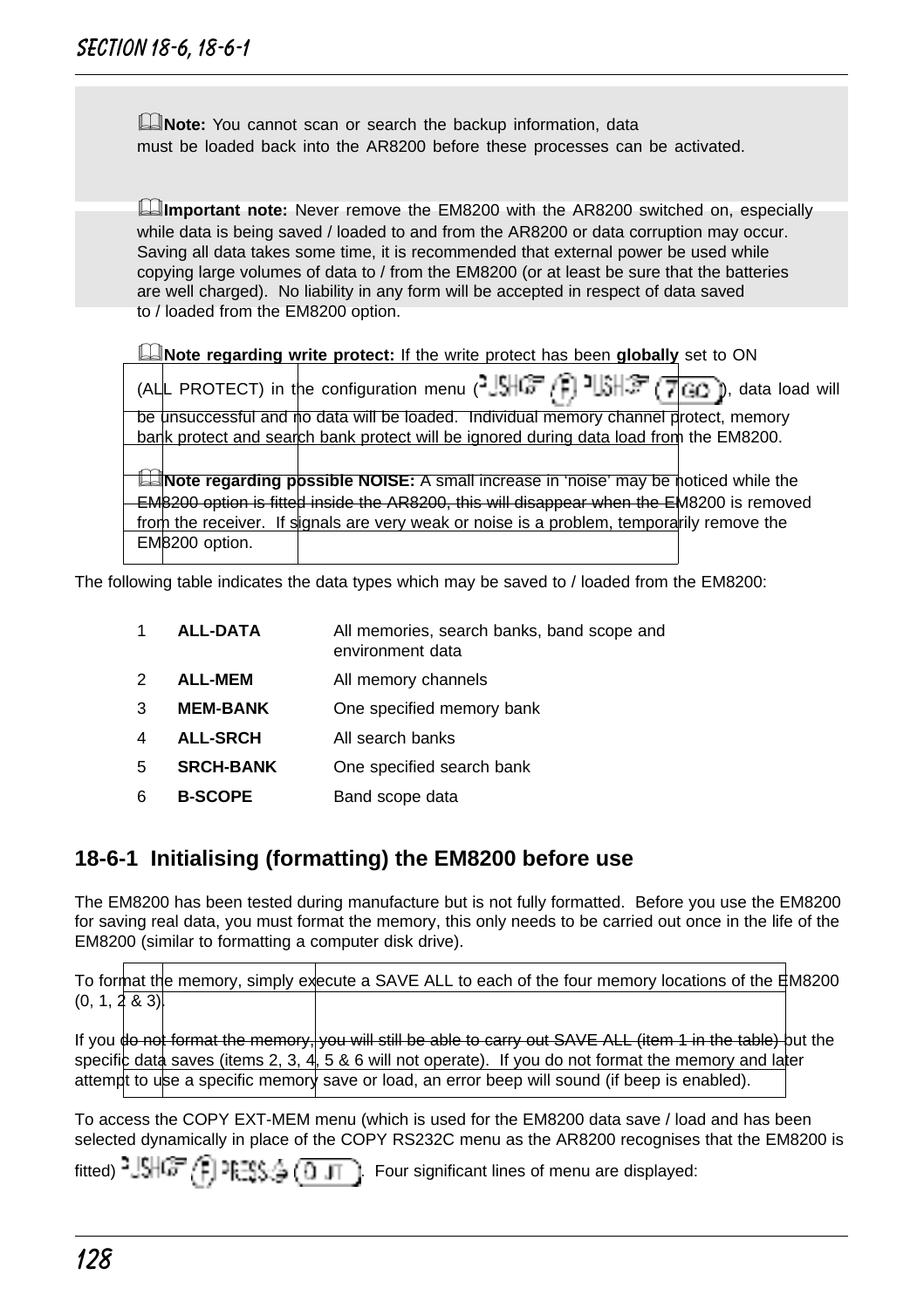129

# Section 18-6-1, 18-6-2

4 **Next** Access to further menu items First select the "**SAVE**" option,  $\frac{1}{2}$ SHCF (FASE) to toggle between load and save.

bank number (0, 1, 2 & 3)

1 **COPY EXT-MEM** Indicates that the EM8200

2 **LOAD SAVE 0** Select **save to** or **load from**

3 **ALL-DATA** Type of data to be saved /

COPY menu has been accessed

the EM8200 and EM8200

loaded

Next select the EM8200 bank you wish to save, the first time select "**0**" using the  $\Leftrightarrow$   $\Leftrightarrow$  keys (later you will need to select 1, 2 & 3 to fully format the EM8200).

The type of data will already be default to "ALL-DATA" so no action is required.

 $\frac{1}{3}$   $\frac{1}{3}$   $\frac{1}{3}$   $\frac{1}{3}$   $\frac{1}{3}$  to start the data save. The legend "**EXT-MEM SAVING !!**" will be displayed with the exclamation marks flashing to indicate that saving is in progress. The save process will take over 20 seconds to complete. Once the save is complete, the LCD will revert to its previous display (VFO, scan or search etc).

Now repeat the ALL-DATA save to EM8200 locations 1, 2 and 3 to complete the formatting process.

# **18-6-2 EM8200 ALL-DATA save and load**

Before loading data from the EM8200 it is recommended that ALL DATA save be used to make a copy of the AR8200 into one of the EM8200 memory locations (i.e. keep one as a temporary copy of your current AR8200 data).

#### **Save ALL-DATA**

Access the COPY EXT-MEM menu using the key sequence  $\frac{1}{3}$ ,  $\frac{1}{3}$ ,  $\frac{1}{3}$ ,  $\frac{1}{3}$ ,  $\frac{1}{3}$ ,  $\frac{1}{11}$ 

Select the "SAVE" option,  $\frac{1}{2}$ ,  $\frac{1}{\sqrt{1+\frac{1}{2}}}\left(\frac{1}{\sqrt{1+\frac{1}{2}}}\right)$  to toggle between load and save. Next select the EM8200 bank you wish to save using the  $\Leftrightarrow$   $\Leftrightarrow$  keys (0, 1, 2 or 3). The type of data will already be default to "**ALL-DATA**" so no action is required.

 to start the data save. The legend "**EXT-MEM SAVING !!**" will be displayed with the exclamation marks flashing to indicate that saving is in progress. The save process will take over 20 seconds to complete. Once the save is complete, the LCD will revert to its previous display (VFO, scan or search etc).

#### **Load ALL-DATA**

It is presumed that you have already saved ALL DATA to one of the four EM8200 memory locations.



**FXT-MFM** SAUING!!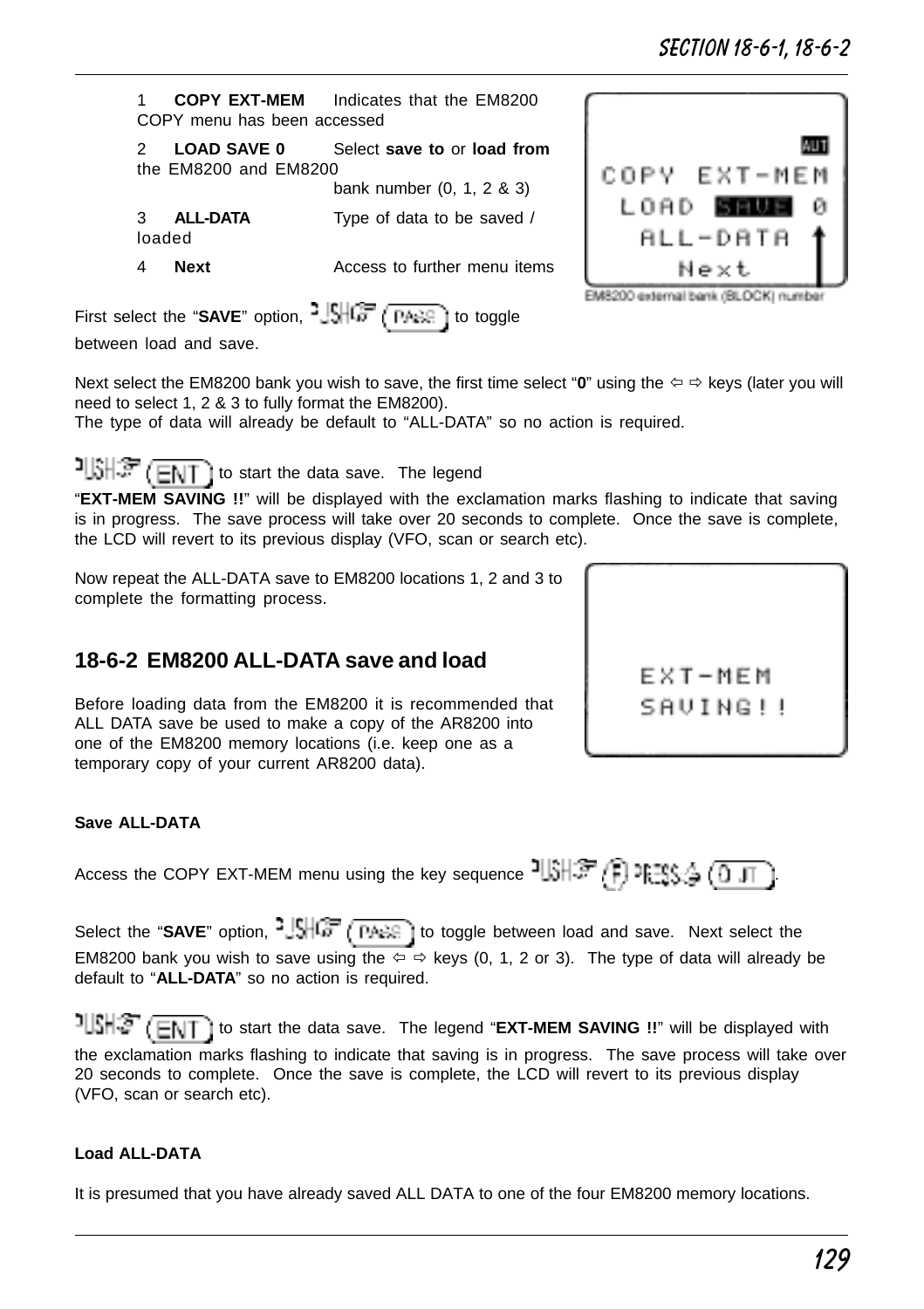Make sure that global write protect is not set or the data load will be unsuccessful and no data will be loaded.

Access the COPY EXT-MEM menu using the key sequence  $-\sqrt{5}$   $\sqrt{2}$   $\sqrt{2}$   $\sqrt{0}$   $\sqrt{1}$ 

Select the "LOAD" option,  $1||S|| \cdot T$  (These) to toggle between load and save. Next select the EM8200 bank you wish to load using the  $\Leftrightarrow$   $\Leftrightarrow$  keys (0, 1, 2 or 3). The type of data will already be default to "**ALL-DATA**" so no action is required.

**to start if start** the data load. The legend "**EXT-MEM LOADING !!**" will be displayed with the exclamation marks flashing to indicate that loading is in progress.

The load process will take over 20 seconds to complete. Once the load is complete, the AR8200 will power off/on and the LCD will revert to its previous display (VFO, scan or search etc).

## **18-6-3 EM8200 ALL-MEM save and load**

It is not necessary to save and load all of the data at times when you do not wish your search banks etc over-written. Instead use ALL-MEM to overwrite all memory banks in one go but to leave the search banks etc unchanged.

#### **Save ALL-MEM (all memory banks)**

Access the COPY EXT-MEM menu using the key sequence  $\frac{1}{2}$   $\left(\frac{1}{2}\right)$   $\frac{1}{2}$   $\left(\frac{1}{2}\right)$   $\frac{1}{2}$ 

Select the "SAVE" option,  $1||\hat{S}|| \cdot \hat{S}$  ( $\overline{P + \hat{S}}$ ) to toggle between load and save. Next select the EM8200 bank you wish to save using the  $\Leftrightarrow$   $\Leftrightarrow$  keys (0, 1, 2 or 3).  $\frac{1}{2}$ . The  $\sqrt[n]{\phantom{a}}$  key to move the cursor to the left of the "ALL-DATA" legend, use the  $\Leftrightarrow$   $\Leftrightarrow$  keys to select "ALL-MEM".

<sup>1</sup>. SHOF (ENT) to start the memory data save. The legend "EXT-MEM SAVING !!" will be displayed with the exclamation marks flashing to indicate that saving is in progress. The memory save process will take over 10 seconds to complete. Once the save is complete, the LCD will revert to its previous display (VFO, scan or search etc).

#### **Load ALL-MEM (all memory banks)**

It is presumed that you have already saved memory data to one of the four EM8200 memory locations. Make sure that global write protect is not set or the data load will be unsuccessful and no data will be loaded.

Access the COPY EXT-MEM menu using the key sequence  $\frac{1}{2}$  $\frac{1}{2}$  $\frac{1}{2}$ ,  $\frac{1}{2}$ ,  $\frac{1}{2}$ ,  $\frac{1}{2}$ ,  $\frac{1}{2}$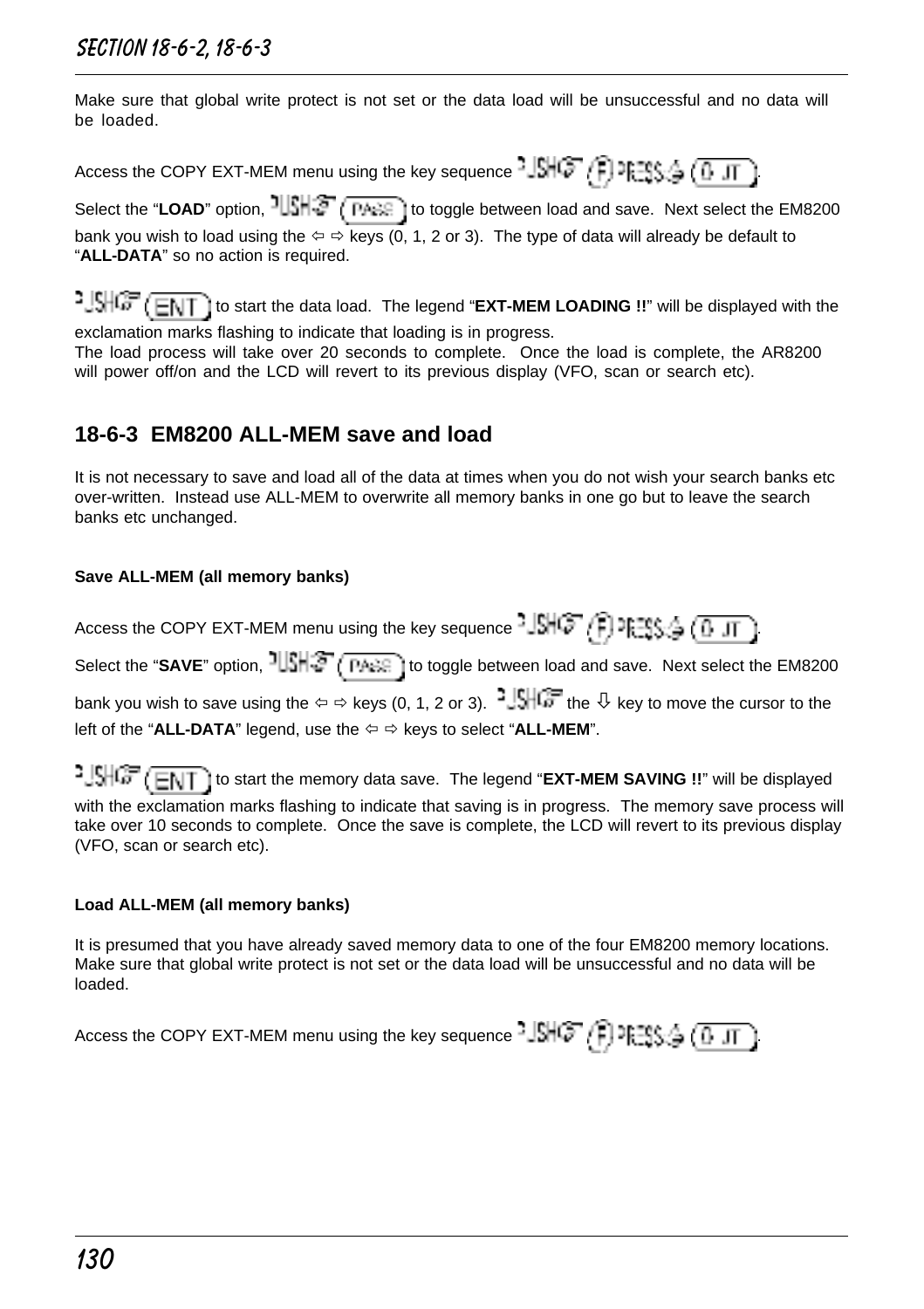Select the "LOAD" option,  $-\sqrt{\frac{1}{2} + \frac{1}{2}}$  ( $\frac{1}{\sqrt{1 + \frac{1}{2}}}$ ) to toggle between load and save. Next select the EM8200 bank you wish to load using the  $\Leftrightarrow$   $\Leftrightarrow$  keys (0, 1, 2 or 3).  $\frac{1}{2}$   $\frac{1}{2}$  the  $\frac{1}{2}$  key to move the cursor to the left of the "ALL-DATA" legend, use the  $\Leftrightarrow$   $\Leftrightarrow$  keys to select "ALL-MEM".

<sup>1</sup> SHS (ENT) to start the data load. The legend "EXT-MEM LOADING !!" will be displayed with the exclamation marks flashing to indicate that loading is in progress. The memory load process will take over 20 seconds to complete. Once the load is complete, the LCD will revert to its previous display (VFO, scan or search etc).

### **18-6-4 EM8200 MEMORY BANK save and load**

The memory data 'saved or loaded' can be specific to one bank only. Memory banks must be saved and loaded as a pair i.e. A/a, B/b, C/c etc.

#### **Save MEM-BANK (one specific memory bank)**

Access the COPY EXT-MEM menu using the key sequence  $\frac{1}{2}$   $\left(\frac{1}{2} + \frac{1}{2}\right)$   $\lim_{n \to \infty} \frac{1}{n}$   $\left(\frac{1}{2} + \frac{1}{2}\right)$ Select the "SAVE" option,  $\frac{1}{2}$ SHC<sup>T</sup> (THEC ) to toggle between load and save. Next select the EM8200 bank you wish to save using the  $\Leftrightarrow$  devs (0, 1, 2 or 3).  $-\frac{1}{2}$ . the  $\frac{1}{2}$  key to move the cursor to the left of the "ALL-DATA" legend, use the ⇔ ⇔ keys to select "MEM-BNK". <sup>1</sup> ||SHS the  $\overline{\Downarrow}$  key to move the cursor to the right of the legend "**MEM-BNK**" to enable selection of the desired memory bank to save. Use the main dial,  $\Leftrightarrow$   $\Leftrightarrow$  keys or keypad to select the desired memory bank.

 to start the memory data save. The legend "**EXT-MEM SAVING !!**" will be displayed with the exclamation marks flashing to indicate that saving is in progress. The memory save process will take a couple of seconds to complete. Once the save is complete, the LCD will revert to its previous display (VFO, scan or search etc).

#### **Load MEM DATA (all memory banks)**

It is presumed that you have already saved memory data to one of the four EM8200 memory locations. Make sure that global write protect is not set or the data load will be unsuccessful and no data will be loaded.

| Access the COPY EXT-MEM menu using the key sequence $1\overline{\text{SNR}}\left(\overline{\text{P}}\right)$ $\overline{\text{PSS}}\left(\overline{\text{O}}\right)$ |  |  |  |
|----------------------------------------------------------------------------------------------------------------------------------------------------------------------|--|--|--|
|----------------------------------------------------------------------------------------------------------------------------------------------------------------------|--|--|--|

Select the "LOAD" option,  $\frac{1}{2}$ ,  $\frac{1}{2}$ ,  $\frac{1}{2}$  ( $\frac{1}{2}$ ,  $\frac{1}{2}$ ) to toggle between load and save. Next select the EM8200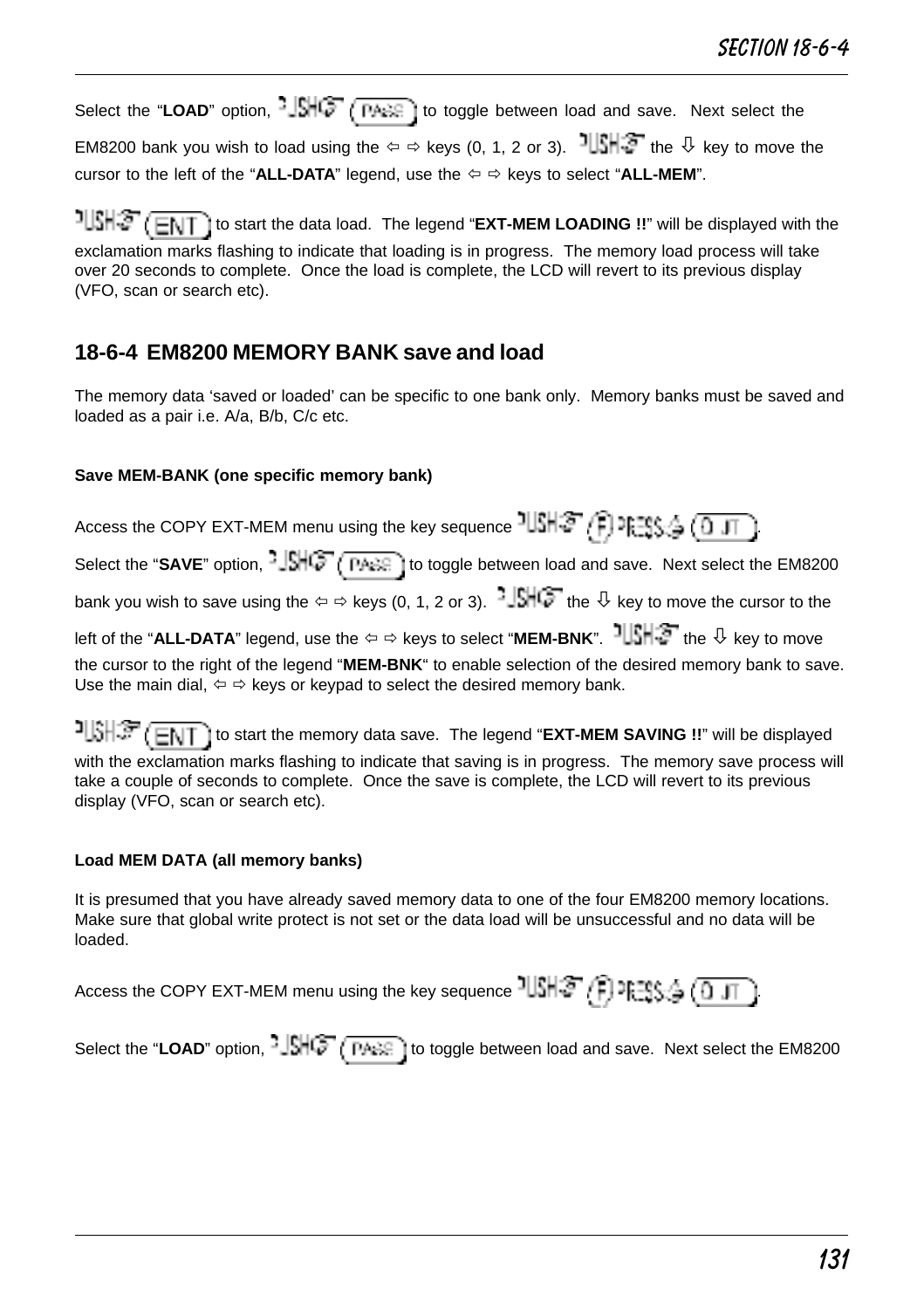bank you wish to save using the  $\Leftrightarrow$   $\Leftrightarrow$  keys (0, 1, 2 or 3).  $\frac{1}{2}$ . the  $\sqrt{2}$  key to move the cursor to the left of the "**ALL-DATA**" legend, use the  $\Leftrightarrow$   $\Leftrightarrow$  keys to select "**MEM-BNK**".  $\frac{1}{2}$  the  $\frac{1}{2}$  the  $\frac{1}{2}$  key to move the cursor to the right of the legend "**MEM-BNK**" to enable selection of the desired memory bank to load. Use the main dial,  $\Leftrightarrow$   $\Leftrightarrow$  keys or keypad to select the desired memory bank.

 $\cdot$   $\frac{15}{10}$   $\leftarrow$   $\frac{1}{10}$  to start the memory data load. The legend "EXT-MEM LOADING !!" will be displayed with the exclamation marks flashing to indicate that loading is in progress. The memory load process will take a couple of seconds to complete. Once the load is complete, the LCD will revert to its previous display (VFO, scan or search etc).

# **18-6-5 EM8200 ALL-SRCH save and load**

It is not necessary to save and load all of the data at times when you do not wish your memory banks etc over-written. Instead use ALL-SRCH to overwrite all search banks in one go but to leave the memory banks etc unchanged.

#### **Save ALL-SRCH (all search banks)**

Access the COPY EXT-MEM menu using the key sequence  $\frac{1}{2}$   $\frac{1}{2}$   $\frac{1}{2}$   $\frac{1}{2}$   $\frac{1}{2}$   $\frac{1}{2}$   $\frac{1}{2}$   $\frac{1}{2}$ Select the "SAVE" option,  $1||\sin^2(\overline{p} + \overline{e})$  to toggle between load and save. Next select the EM8200 bank you wish to save using the  $\Leftrightarrow$   $\Leftrightarrow$  keys (0, 1, 2 or 3).  $\frac{1}{2}$ .  $\frac{1}{2}$  the  $\frac{1}{2}$  key to move the cursor to the left of the "**ALL-DATA**" legend, use the  $\Leftrightarrow$   $\Leftrightarrow$  keys to select "**ALL-SRCH**".

**to start the search data save.** The legend "**EXT-MEM SAVING !!**" will be displayed with the exclamation marks flashing to indicate that saving is in progress. The search save process will take a few seconds to complete. Once the save is complete, the LCD will revert to its previous display (VFO, scan or search etc).

### **Load ALL-SRCH (all search banks)**

It is presumed that you already have search data in one of the four EM8200 memory locations. Make sure that global write protect is not set or the data load will be unsuccessful and no data will be loaded.

Access the COPY EXT-MEM menu using the key sequence  $^2J\overline{J}$   $\overline{G}$   $\overline{F}$   $\overline{F}$   $\overline{F}$   $\overline{F}$   $\overline{F}$   $\overline{C}$   $\overline{J}$   $\overline{J}$ Select the "LOAD" option,  $1|\mathcal{S}||\mathcal{F}$  (TARE) to toggle between load and save. Next select the EM8200 bank you wish to load using the  $\Leftrightarrow$   $\Leftrightarrow$  keys (0, 1, 2 or 3).  $\Box$   $\Box$  the  $\Box$  key to move the cursor to the

left of the "ALL-DATA" legend, use the  $\Leftrightarrow$   $\Leftrightarrow$  keys to select "ALL-SRCH".

যঞ্জ*(* लग to start the data load. The legend "**EXT-MEM LOADING !!**" will be displayed with the exclamation marks flashing to indicate that loading is in progress. The search load process will take a few seconds to complete. Once the load is complete, the LCD will revert to its previous display (VFO, scan or search etc).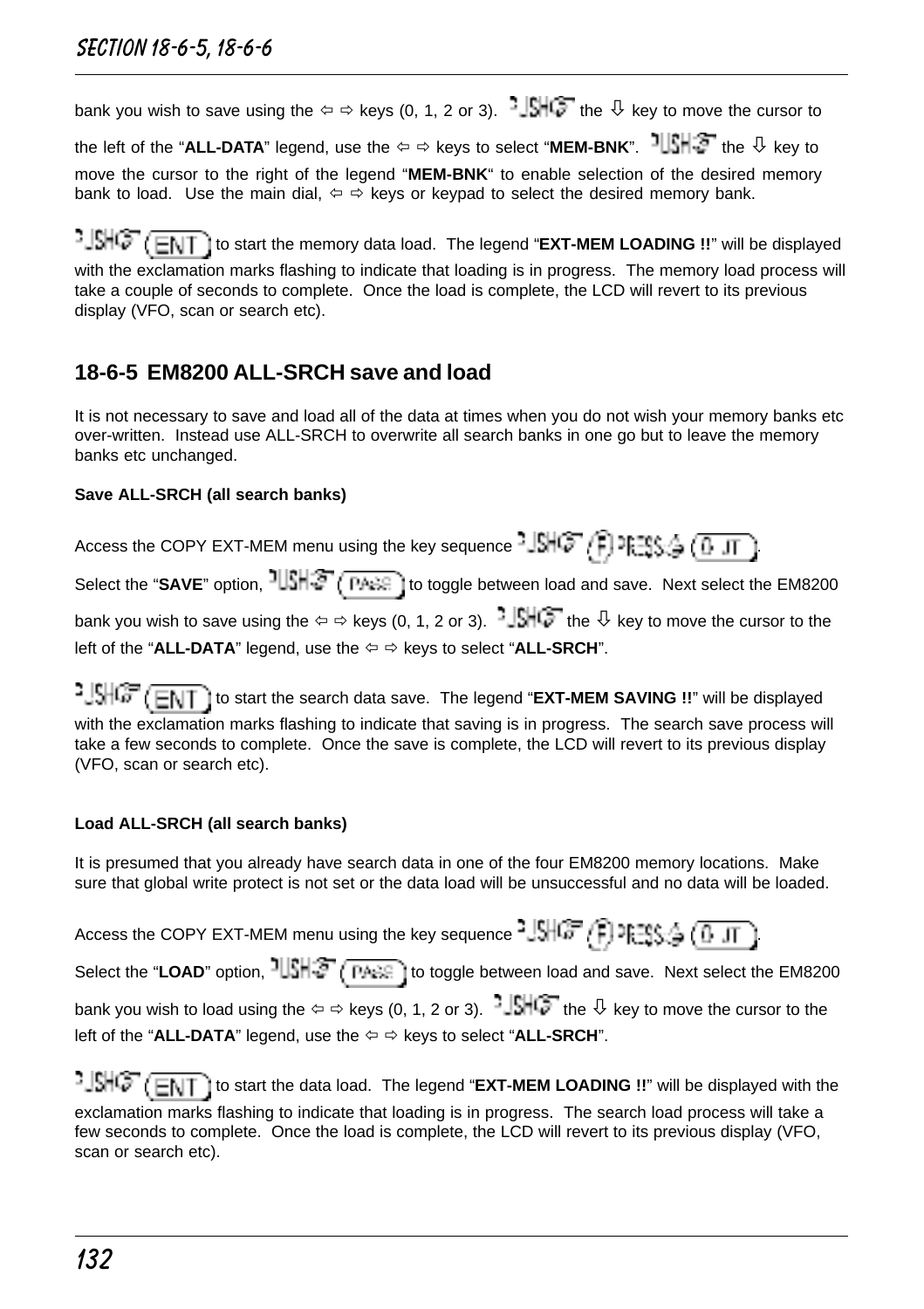### **18-6-6 EM8200 SEARCH BANK save and load**

The search data 'saved or loaded' can be specific to one bank only.

#### **Save SRCH-BANK (one specific search bank)**

Access the COPY EXT-MEM menu using the key sequence  $\frac{1}{2}$ ,  $\frac{1}{2}$ ,  $\frac{1}{2}$ ,  $\frac{1}{2}$ ,  $\frac{1}{2}$ ,  $\frac{1}{2}$ Select the "SAVE" option, <sup>2</sup>USHC (THEE) to toggle between load and save. Next select the EM8200 bank you wish to save using the  $\Leftrightarrow$   $\Leftrightarrow$  keys (0, 1, 2 or 3).  $\frac{1}{2}$   $\frac{1}{2}$  the  $\frac{1}{2}$  key to move the cursor to the left of the "**ALL-DATA**" legend, use the ⇔ ⇔ keys to select "**SRCH-BANK**".

 the ò key to move the cursor to the right of the legend "**SRCH-BANK**" to enable selection of the desired search bank to save. Use the main dial,  $\Leftrightarrow \Leftrightarrow$  keys or keypad to select the desired search bank.

 to start the search data save. The legend "**EXT-MEM SAVING !!**" will be displayed with the exclamation marks flashing to indicate that saving is in progress. The search save process will take a couple of seconds to complete. Once the save is complete, the LCD will revert to its previous display (VFO, scan or search etc).

#### **Load SRCH-BANK (one specific search bank)**

It is presumed that you have already saved search data to one of the four EM8200 memory locations. Make sure that global write protect is not set or the data load will be unsuccessful and no data will be loaded.

| Access the COPY EXT-MEM menu using the key sequence $\frac{1}{2}$ , $\frac{1}{2}$ , $\frac{1}{2}$ , $\frac{1}{2}$ , $\frac{1}{2}$ , $\frac{1}{2}$ , $\frac{1}{2}$ , $\frac{1}{2}$                                     |
|-----------------------------------------------------------------------------------------------------------------------------------------------------------------------------------------------------------------------|
| Select the "LOAD" option, $\frac{1.5}{1.5}$ (TASE) to toggle between load and save. Next select the EM8200                                                                                                            |
| bank you wish to load using the $\Leftrightarrow$ $\Leftrightarrow$ keys (0, 1, 2 or 3). $\frac{16}{16}$ the $\sqrt[1]{ }$ key to move the cursor to the                                                              |
| left of the "ALL-DATA" legend, use the $\Leftrightarrow$ $\Leftrightarrow$ keys to select "SRCH-BANK". IN FIRE the $\mathbb Q$ key to move                                                                            |
| the cursor to the right of the legend "SRCH-BANK" to enable selection of the desired search bank to<br>load. Use the main dial, $\Leftrightarrow$ $\Leftrightarrow$ keys or keypad to select the desired search bank. |

 to start the search data load. The legend "**EXT-MEM LOADING !!**" will be displayed with the exclamation marks flashing to indicate that loading is in progress. The search load process will take a couple of seconds to complete. Once the load is complete, the LCD will revert to its previous display (VFO, scan or search etc).

### **18-6-7 EM8200 internally stored band scope save and load**

It is possible to save the internally stored band scope to the EM8200 external memory locations 0, 1, 2, 3 or 4 using the "**COPY EXT-MEM**" menu. If a band scope

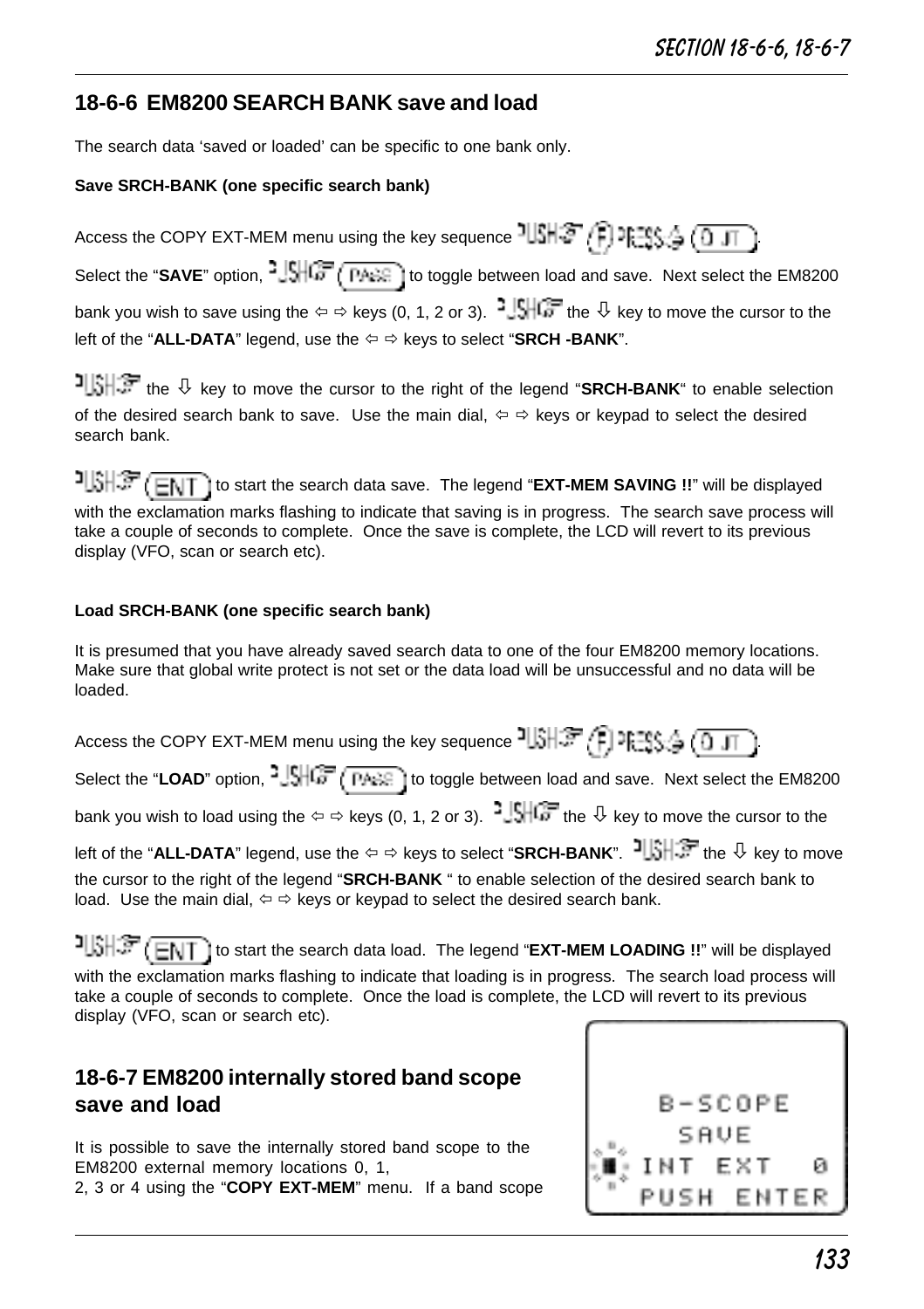trace is currently 'actively' displayed on the LCD while in BAND SCOPE mode, it may also be saved to external memory.

#### **Save B-SCOPE**

To save the internally stored band scope to external memory, access the COPY EXT-MEM menu using the key sequence

$$
\mathbb{M}\mathbb{G}\left( \mathfrak{f}\right) \text{RHS}_{\mathbb{G}}\left( \overline{0,11}\right)
$$

EXT-MEM SAUING!!

Select the "SAVE" option,  $\frac{1}{2}$ ,  $\frac{1}{2}$ ,  $\frac{1}{2}$  ( $\frac{1}{2}$ ) to toggle between load and save.

Next select the EM8200 bank you wish to save using the  $\Leftrightarrow$   $\Leftrightarrow$  keys (0, 1, 2 or 3).

 $\frac{1}{2}$   $\frac{1}{2}$   $\frac{1}{2}$  the  $\frac{1}{2}$  key to move the cursor to the left of the "**ALL-DATA**" legend, use the  $\Leftrightarrow$   $\Leftrightarrow$  keys to select "**B-SCOPE**".

 $t = \frac{1}{2}$ briefly displayed, the save process will only take a second to complete. Once the save is complete, the LCD will revert to its previous display (VFO, scan or search etc).

#### **Load B-SCOPE (for future display)**

It is presumed that you have already saved band scope data to one of the four EM8200 memory locations. Make sure that global write protect is not set or the data load will be unsuccessful and no data will be loaded. It is also possible to load a band scope trace directly into the band scope display for immediate viewing, this is explained at the end of this section.

If you wish to retain any currently displayed band scope, save it to one of the four locations in the external EM8200.

Access the COPY EXT-MEM menu using the key sequence  $^{2}$  SHCF (F) PFTS (  $^{4}$  CD JT

Select the "LOAD" option,  $\frac{1}{2}$ ,  $\frac{1}{2}$ ,  $\frac{1}{2}$ ,  $\frac{1}{2}$  ( $\frac{1}{2}$ ,  $\frac{1}{2}$ ) to toggle between load and save. Next select the EM8200 bank you wish to save using the  $\Leftrightarrow$   $\Leftrightarrow$  keys (0, 1, 2 or 3).  $\frac{1}{2}$ . the  $\sqrt{2}$  key to move the cursor to the left of the "ALL-DATA" legend, use the  $\Leftrightarrow$   $\Leftrightarrow$  keys to select "B-SCOPE".

<sup>1</sup>. SHG (ENT) to start the band scope data load. The legend "EXT-MEM LOADING !!" will be briefly displayed, the band scope load process will only take a second to complete. Once the load is complete, the LCD will revert to its previous display (VFO, scan or search etc).

#### **Recalling a stored band scope for viewing**

The loaded band scope may be recalled to LCD, the key sequence depends upon whether the EM8200 is still fitted or not.

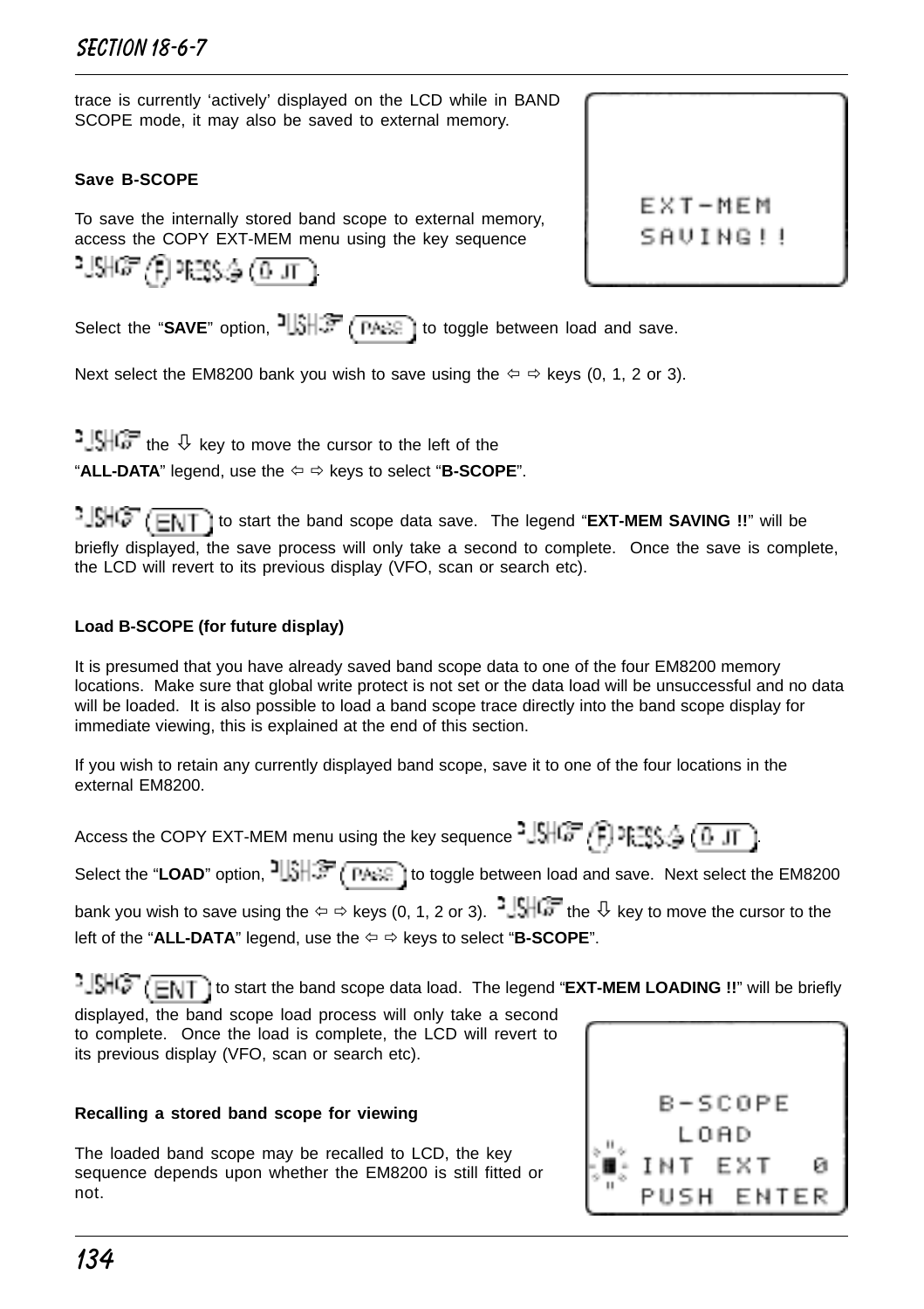**With EM8200 'not' fitted:** Use the key sequence  $\frac{15}{15}$   $\left(\frac{2}{15}\right)$   $\frac{125}{15}$   $\left(\frac{2}{100}$  recall the loaded band scope to LCD.

**With EM8200 fitted:** Use the key sequence  $\frac{1}{2}$ ,  $\frac{1}{2}$ ,  $\frac{1}{2}$ ,  $\frac{1}{2}$ ,  $\frac{1}{2}$ ,  $\frac{1}{2}$ ,  $\frac{1}{2}$ ,  $\frac{1}{2}$  ( $\frac{1}{2}$ CDPE) to access the band scope load menu, the legend "**B-SCOPE LOAD**" will be displayed.

the KPASA I key to toggle the memory selection between INTERNAL "INT" and EXTERNAL "**EXT**", the default is "**EXT**". As band scope data has been transferred to internal memory select "**INT**".  $1.5$   $\sqrt{2}$   $\sqrt{2}$   $\sqrt{2}$  to recall the trace to LCD.

**Loading a band scope directly from external memory for viewing**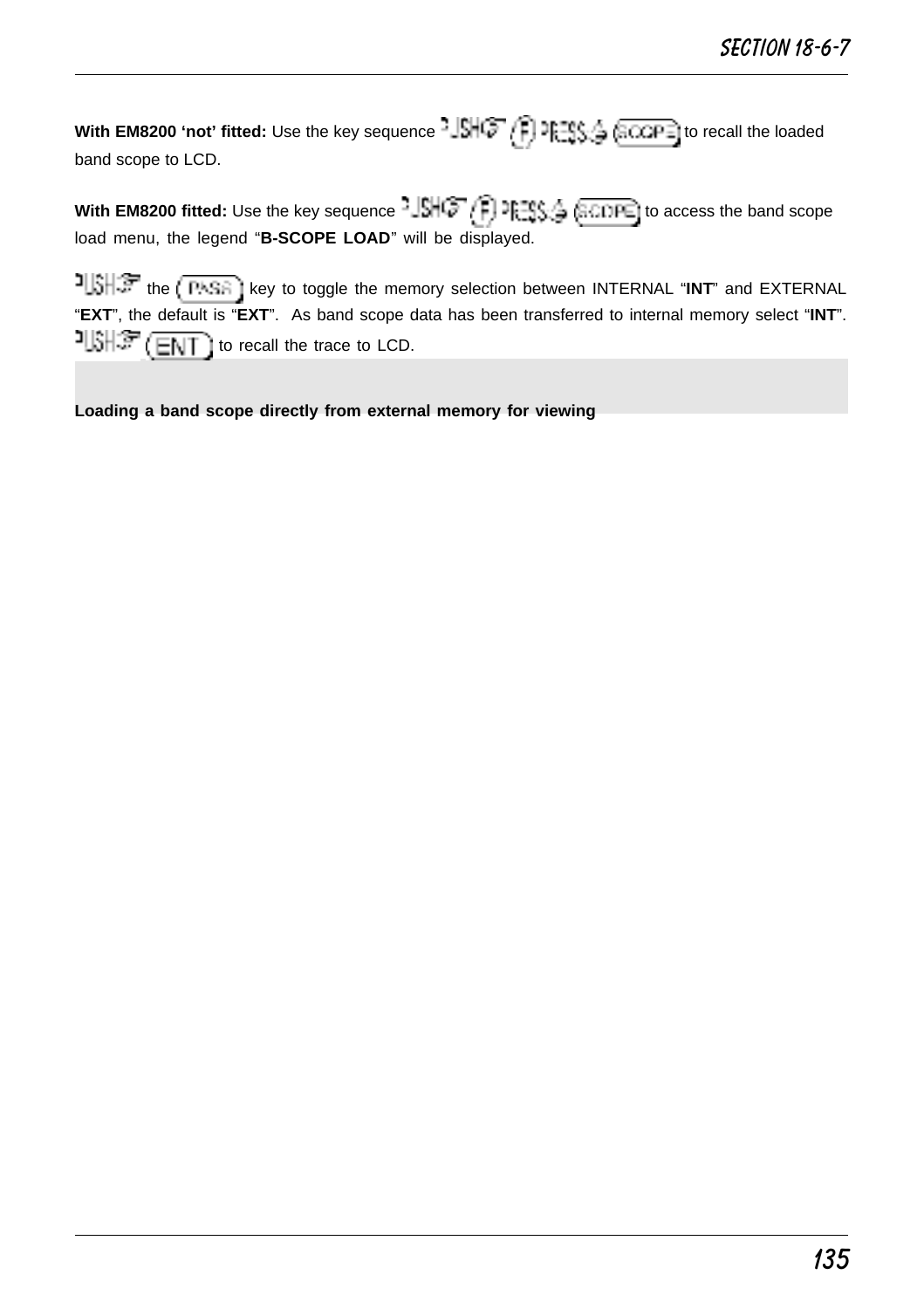It is possible to load a band scope directly from EM8200 external memory for immediate display on the LCD. Use the key sequence  $-\left[\frac{1}{2}\right]$  or  $\left[\frac{1}{2}, \frac{1}{2}\right]$  ( $\frac{1}{2}$  ( $\frac{1}{2}$  ( $\frac{1}{2}$  ( $\frac{1}{2}$ ) to access the band scope load menu, the legend "**B-SCOPE LOAD**" will be displayed.

 $t$ ,  $\frac{1}{2}$  and  $\frac{1}{2}$  is they to toggle the memory selection between INTERNAL "INT" and EXTERNAL "**EXT**", the default is "**EXT**". Select "**EXT**" then use the main dial or  $\Leftrightarrow$  keys to select one of the EM8200 memory locations (0, 1, 2 or 3).  $\frac{1.5}{1.5}$  (ENT) to recall the trace directly to the LCD for immediate viewing.

**Example:** For further information regarding the band scope, please refer to **section 15** of this manual.

# **(19) Trouble shooting**

Should the AR8200 appear to act strangely, check out the following suggestions to see if the problem can be overcome. Failing this, switch off the AR8200, disconnect any external power connection and remove one battery from the radio (if you have batteries fitted). Wait for at least 30 seconds then re-fit the battery (if in use) or re-connect the external power and switch the radio on again with a PFF  $\|\cdot\|$  of the  $k = k$  in  $k$ ey.

Check to see if the problem has cleared.

# **19-1 Soft reset of microprocessor**

If removing power and switching the AR8200 off / on does not help, try a soft reset of the microprocessor.

Soft reset is achieved by powering-up the radio with the  $(\Box \vdash A \Box$  key held, do not release the  $(\Box \vdash A \Box$ key until the opening message has performed and a frequency is displayed in 2VFO mode.

All scan & search environments are cleared, bank link is set off and the receiver frequency will be set to 88.000 MHz for both VFO-A and VFO-B. The beep will be enabled and set to default as will lamp and LCD contrast. All memory and search bank data will be intact.

# **19-2 Other trouble shooting suggestions**

**AR8200 will not power on.** Check that the set is connected to external power (12V d.c.) or that batteries are fitted and are fully charged.

**There is no audio.** It may simply be that the squelch is closed or volume is turned down. **PRESS**  $\frac{1}{2}$  and hold the <sub>key</sub> and adjust the volume to a comfortable level. Ensure that no external loudspeaker, headphone or earphone is in use. Check that the band scope is not in operation.

**AR8200 display is strange and there is no audio.** Check that the band scope is not in operation, .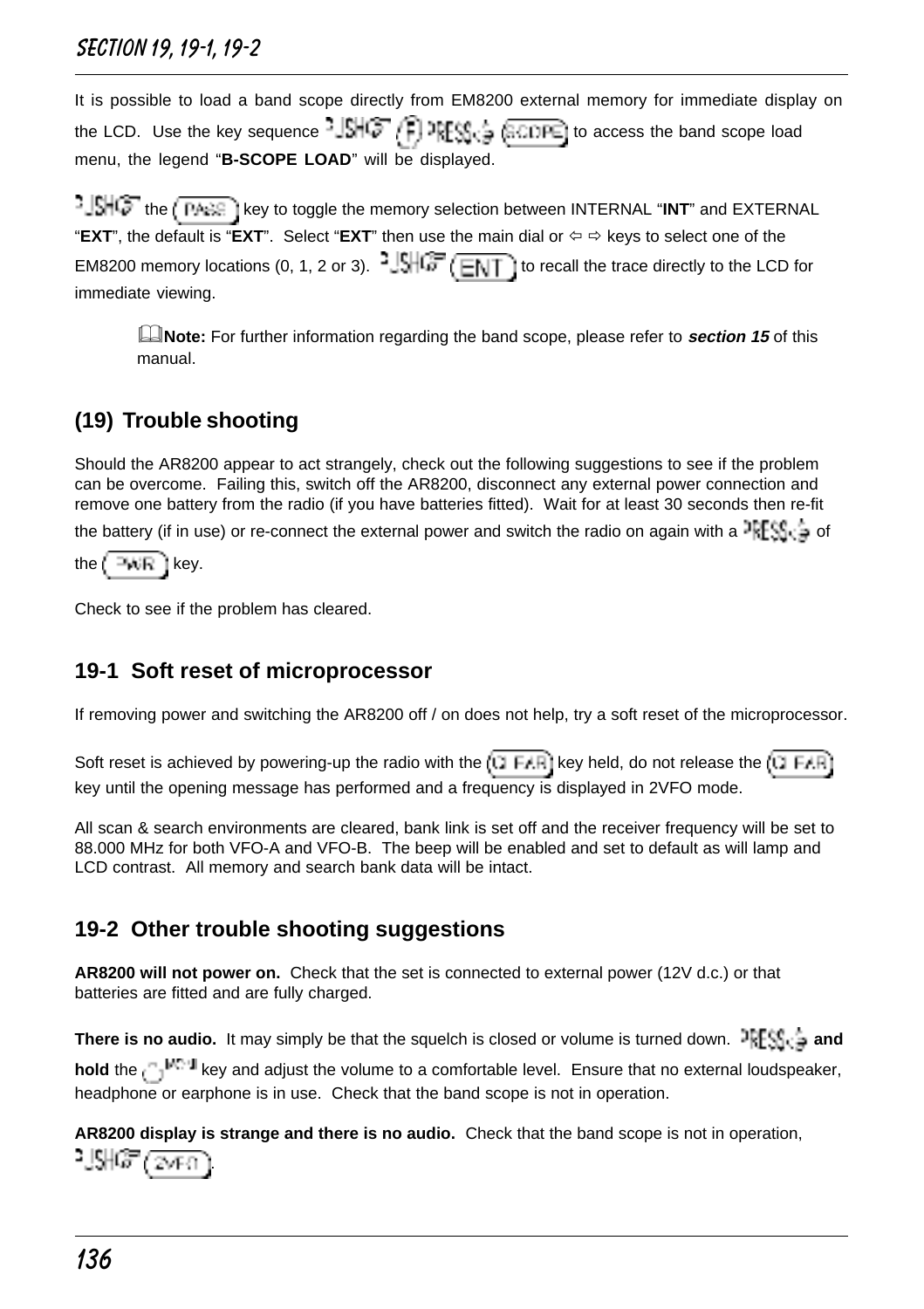**There is no receive.** Check that a suitable aerial is connected to the AR8200 and the attenuator is not switched on (ATT legend). Check that VOICE squelch is not in use (VSQ legend), check that LEVEL squelch (LSQ legend) is not in operation.

**Intermittent receive.** Check that priority is not engaged and the band scope is not in operation. Ensure that POWER SAVE is not enabled in the CONFIG menu.

**Strange audio.** Ensure that you are using the correct receive mode and are tuned to the centre of the

signal. In most cases the AR8200 can automatically select the correct parameters.  $\frac{25F}{3}$ ,  $\frac{2}{3}$ ,  $\frac{1}{3}$ ,  $\frac{1}{10}$ to select auto-mode.

**No frequency display.** If all other LCD characters appear normal check that the FREQ DISP facility is not set OFF in the CONFIG menu.

**LCD is dim.** Check that the contrast is set to a sensible level (not too low) in the CONFIG menu (around 10). An LCD test facility is provided. **Power-up the AR8200 while holding**  $\begin{bmatrix} \cdot \\ \cdot \end{bmatrix}$ 

 $T_{\text{t}} = \frac{1}{2}$   $\left( \frac{1}{2} + \frac{1}{2} \right)$  to switch off the test.

**LCD legends are all shown.** Check that the contrast is set to a sensible level (not too high) in the CONFIG menu (around 10).

**Cannot save any data.** Ensure that write protect is not set. It is also possible for data not to be saved if the batteries are very low in charge.

**Cannot enter frequencies.** Ensure that you are entering frequencies in MHz format between the range of 0.100 MHz and 2040.000 MHz.

**Keypad inoperative.** Ensure that the key lock is not engaged (key symbol on the LCD).  $1 \equiv \frac{1}{2}$  the  $\equiv \frac{1}{2}$  key to toggle keylock on / off.

**Keypad and operation is sluggish.** Ensure that POWER SAVE is not enabled in the CONFIG menu.

**No SCAN.** Check that you have memory data saved and that all channels are not locked out (PASS).

**No SEARCH.** Check that you have search data programmed and that all frequencies are not locked out (PASS).

### **19-3 Trouble shooting - Take note of the following**

**Select scan** cannot operate in conjunction with **mode scan**. Select scan is disabled when priority is engaged.

**Priority** is disabled when the band scope is in operation. If a long **DELAY time** is set, priority 'eats' away at delay time causing it to shorten. If the optional CT8200 slot card is in use, **CTCSS SEARCH** cannot operate with priority engaged due to the required CTCSS search time being quite long.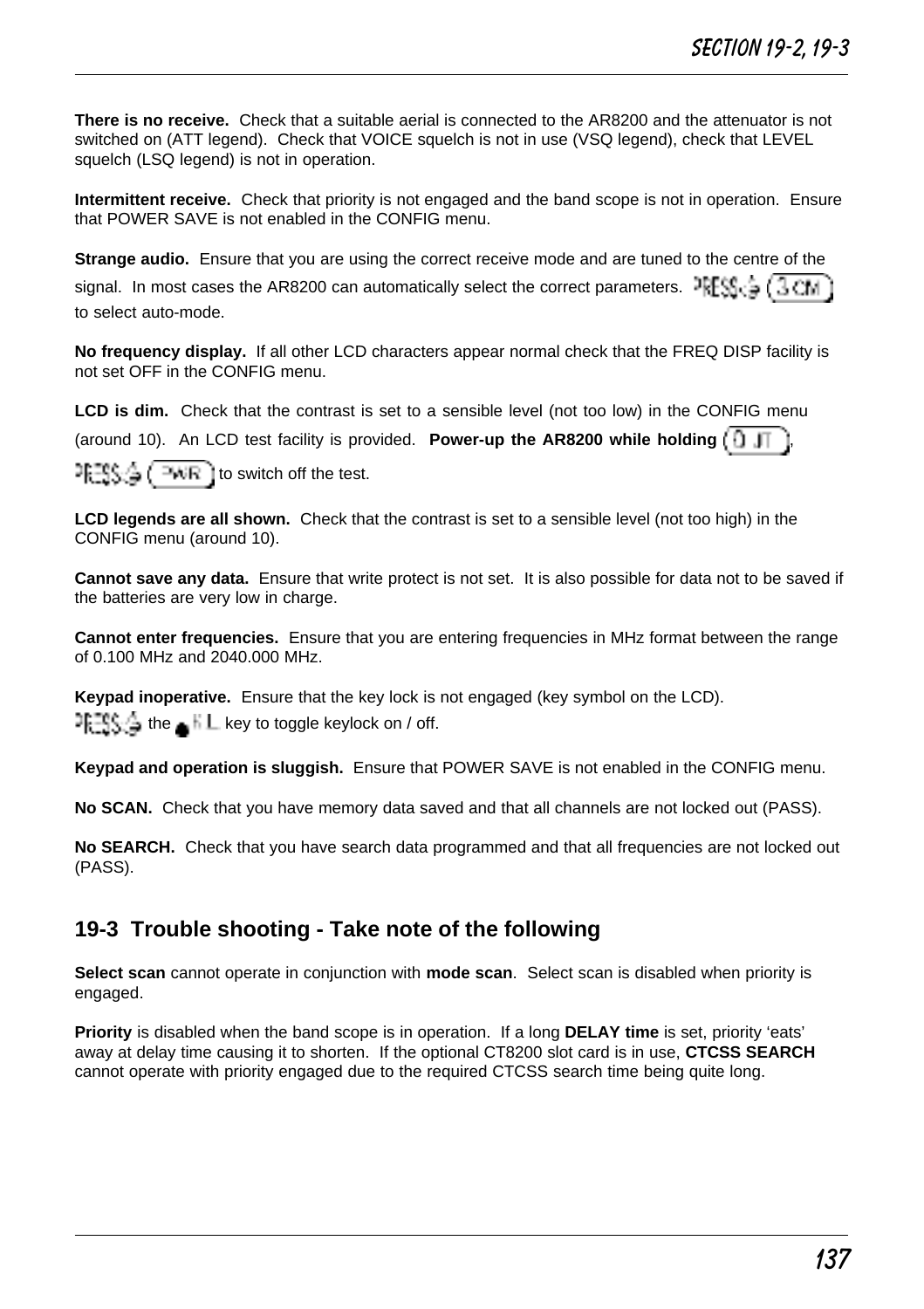When **POWER SAVE** is on, response from the AR8200 may be sluggish and there will be periods of no receive.

If the <sub>cea</sub>l<sup>ing</sup> key is being used to display a frequency with **FREQUENCY OFFSET** in use, this offset frequency cannot be stored into memory.

The **squelch** may not operate promptly (as you may expect) when monitoring in **USB, LSB, CW and NAM modes** due the narrow bandwidths employed. This is a fundamental characteristic of the squelch circuit. Audio may remain even though the "**S**" squelch legend may have disappeared for a couple of seconds. It is suggested that LEVEL squelch be used as an alternative in this situation.

#### **There are no internal operator adjustments. In the unlikely event of servicing being required, please contact your dealer for technical assistance.**

### **(20) Optional accessories**

#### **Slot cards:**

Five slot cards are available, only one may be fitted at a time.

- 1. **VI8200** Voice inverter (analogue) in 157 steps.
- 2. **CT8200** CTCSS squelch & search.
- 3. **TE8200** Tone eliminator in 256 steps.
- 4. **RU8200** Chip based recording and playback, 20 seconds approx.
- 5. **EM8200** External extended memory, backup 4,000 memories, 160 search banks (can hold as much data as 4 x AR8200).

#### **Leads:**

Three leads are available for use with the option socket.

- 1. **CR8200** tape **r**e**c**ording lead.
- 2. **CO8200** data **c**l**o**ne lead.
- 3. **CC8200 c**omputer **c**ontrol lead with level shift (available with imperial (PC98) & metric (DOSV) screws) and supplied with RS232 protocol listing in PDF format.

#### **Aerials:**

There are many suitable aerials available on the market, these include.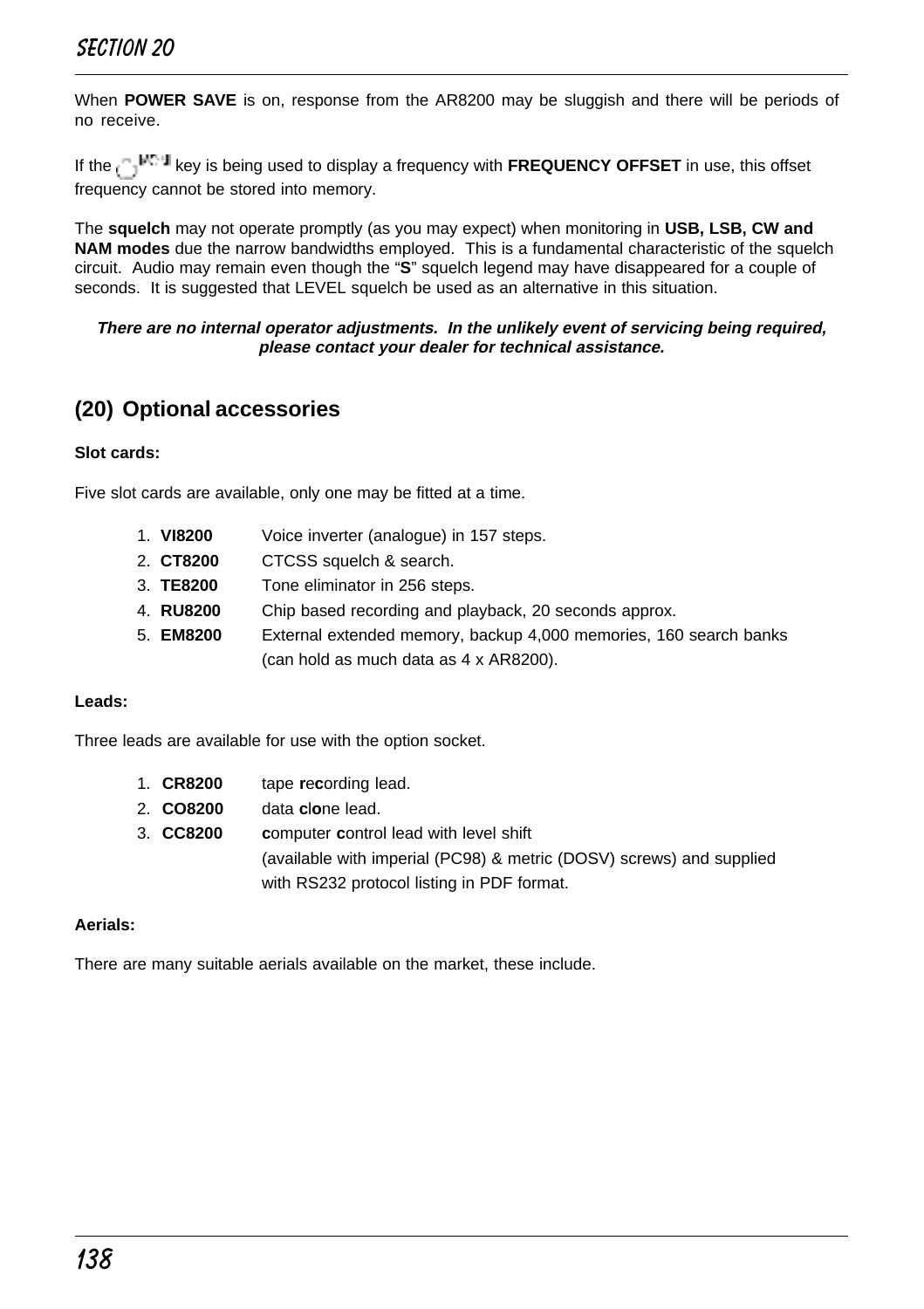| VHF/UHF flexible whip 245mm in length.                                       |
|------------------------------------------------------------------------------|
| VHF/UHF telescopic which aerial. Comprises of six sections,                  |
| extends to 625mm in length.                                                  |
| VHF/UHF whip aerial on magnetic base with 4m of coaxial cable.               |
| Base is 85mm in diameter, total height is 720mm. Coverage is 25 to 1300 MHz. |
| 16 element discone aerial with 15 of coax. Coverage is 30 MHz to 2 GHz.      |
| Passive twin element wide band aerial with 15m of coax.                      |
| Coverage is 30 kHz to 2 GHz.                                                 |
| Desktop loop aerial 1.6 MHz to 15 MHz. Optional elements available           |
| for LW & MW. Supplied with BNC lead.                                         |
| VHF airband filter for increased adjacent channel selectivity.               |
|                                                                              |

### **(21) Aerial (antenna), earths & propagation**

The subject of aerial choice and earth can be quite complex. There are many advantages and disadvantages to consider before connecting an external aerial to your receiver. One interesting phenomena is that aerial theory and practice can be surprisingly different. Keeping common sense in mind it is one of the few remaining areas for listeners to easily experiment and often achieve fantastic results.

#### **Whip aerial**

The supplied semi-flexible whip aerial should give adequate results for general hand-held operation on the VHF and UHF bands. A longer wire aerial or telescopic whip should be considered for listening to the short wave bands. The AR8200 is supplied with a ferrite bar aerial for medium wave reception, for best results, rotate the receiver as the bar aerial is directional.

#### **Mounting location**

It is important to mount any external aerial as high as possible and in clear space although this is more important at VHF frequencies than for short wave. If possible the aerial should have a clear path to the horizon. Results are usually disappointing when an installation is in a loft space.

#### **Long wire aerials**

For short wave reception a random length of long wire approximately 10 to 20 metres in length forms a good compromise. The wire should be connected to the centre pin of a BNC plug then connected to the BNC aerial input on the top of the AR8200. If possible try to locate the receiver close to a window so that the wire has the shortest and most direct run from the rear of the receiver to the outside world.

#### **Discone**

For wide coverage in the VHF-UHF bands a compromise has to be met and the most popular aerial is a discone (AOR DA3000). Their appearance is like a large spider or umbrella without the covering material, the better models have about 16 elements. Typical usable coverage starts from about 25 MHz and extends continuously to 500 MHz 1300 MHz or even 2000 MHz. The coverage peaks and dips throughout it's range as the elements interact to provide the widest possible coverage. Due to their necessary construction discone aerials are a little prone to "wind noise" due to vibration and possible damage in severe gales.

#### **Filters**

A VHF civil AIRBAND FILTER is available (ABF125), this will help minimise the possible effects of breakthrough when listening to VHF airband in Band-II VHF high signal areas or when connected to external aerials.

#### **Earth systems**

A separate EARTH connection made to the outer (braid) connector of the BNC plug may improve aerial efficiency and reduce noise. Suitable earth points include connection to a water pipe, central heating radiator or external earth rod. If fitting a separate external earth rod, consider the implications carefully if your mains supply uses Protective Multiple Earth (PME) system. If in doubt consult an experienced electrician. Connecting an external earth wire may greatly reduce the local noise encountered when listening on the short wave bands. It is very important to provide a good earth should you use an aerial tuning unit.

A short length of thick gauge earth wire may be connected to a nearby central heating radiator or water pipe but **never use a gas pipe for earthing**. Ideally a separate earth rod should be used but the length between the receiver and rod becomes restrictive, if too long the earth system may well "pick up" noise rather than remove it.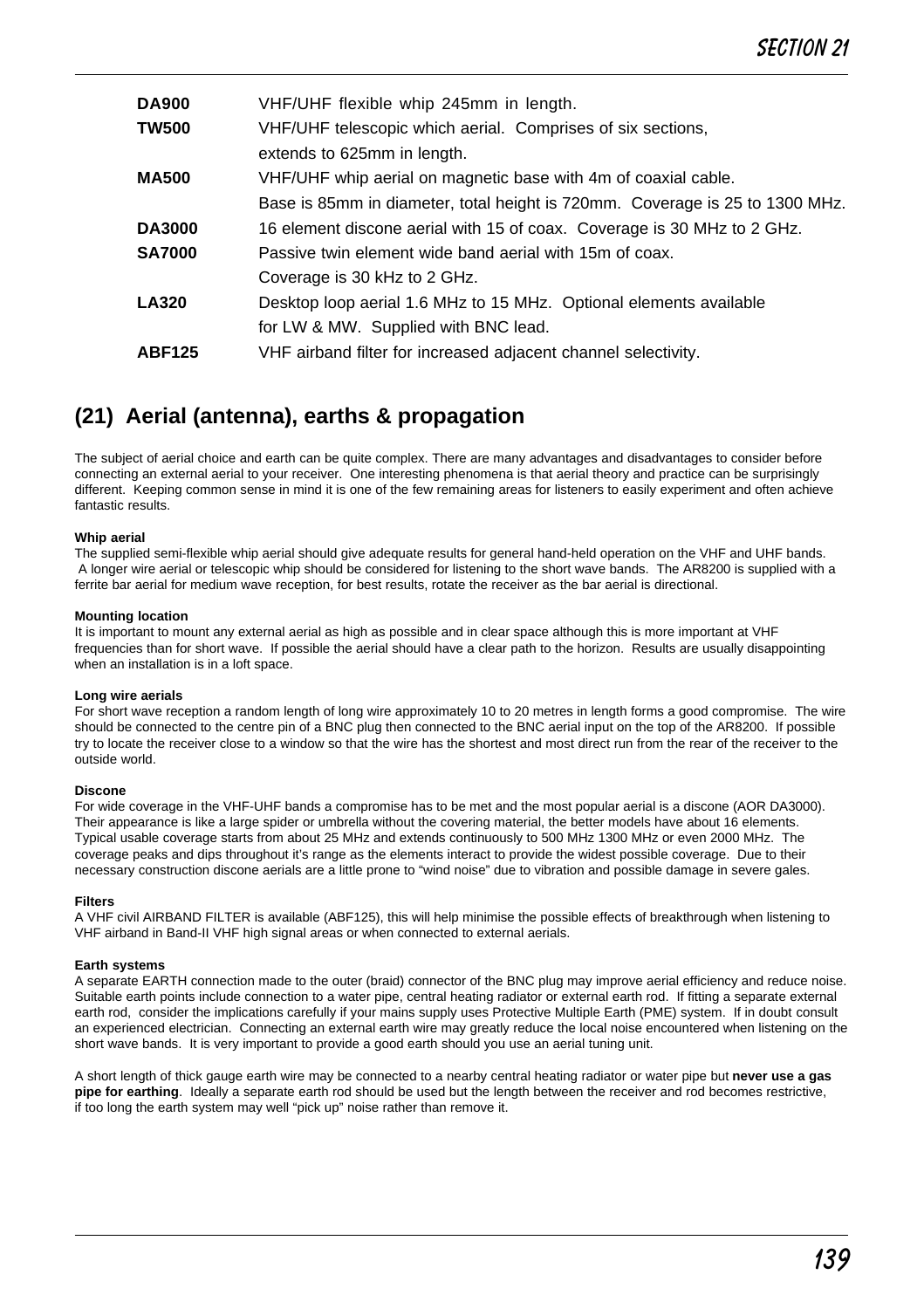#### **Propagation**

VHF and UHF transmissions generally only propagate relatively short distances when compared to short wave signals. For all intents and purposes they may be considered as line-of-sight plus a bit.

Where as point to point communication between mobile users or when in built up areas may only be a couple of kilometres, aircraft at heights of 30,000 feet may be heard for many tens of kilometres (100 to 300 with the right conditions).

Unlike VHF and UHF transmissions which generally propagate only on a localised basis (to the horizon plus a small amount), short wave transmissions may travel for many thousands of kilometres. Depending upon the frequency in use, time of day, season of the year and sun spot activity, transmissions may propagate completely around the World.

Luckily the frequency spectrum of short wave is often reflected back down to Earth by the upper layer of the Earth's atmosphere called the ionosphere. When the reflected signals reach the Earth again they may either be received or reflected back up into space. If lucky, they will be reflected by the ionosphere yet again down toward the Earth providing reception into another and possibly more distant location. Depending upon the time of day and desired skip distance, different frequencies will be selected by Radio Amateurs and commercial users such as Oceanic Air Traffic.

# **(22) Specification**

|     | <b>Frequency Range:</b>                                                | 500 kHz to 2040 MHz<br>not guaranteed).                                                                                            | (Actual frequency input 100 kHz to 2040 MHz,<br>performance between 100 kHz to 530 kHz is                                                                                                                                                                                                                      |                                                                                 |  |  |  |
|-----|------------------------------------------------------------------------|------------------------------------------------------------------------------------------------------------------------------------|----------------------------------------------------------------------------------------------------------------------------------------------------------------------------------------------------------------------------------------------------------------------------------------------------------------|---------------------------------------------------------------------------------|--|--|--|
|     | <b>Receive Modes:</b>                                                  |                                                                                                                                    |                                                                                                                                                                                                                                                                                                                | WFM, NFM, SFM, WAM, AM, NAM, USB, LSB, CW                                       |  |  |  |
|     | Sensitivity:                                                           | 500 kHz $\sim$ 2.0 MHz<br>2.0 MHz $\sim$ 30 MHz<br>30 MHz ~ 470 MHz<br>470 MHz ~ 1 GHz<br>1.0 GHz ~ 1.3 GHz<br>1.3 GHz ~ 2.039 GHz | AM: 3.50 µV (10dB S/N)<br>SSB: 1.50 µV (10dB S/N)<br>AM: 2.50 µV (10dB S/N)<br>SSB: 0.30 µV (10dB S/N)<br>AM: 0.70 µV (10dB S/N)<br>NFM: 0.35 µV (12dB SINAD)<br>WFM: 1.00 µV (12dB SINAD)<br>NFM: 0.50 µV (12dB SINAD)<br>WFM: 1.50 µV (12dB SINAD)<br>NFM: 1.00 µV (12dB SINAD)<br>NFM: 2.50 µV (12dB SINAD) |                                                                                 |  |  |  |
|     | Selectivity:                                                           | <b>SSB/NAM</b><br><b>AM/SFM</b><br><b>WAM/NFM</b><br>WFM                                                                           | 3kHz (-6dB),<br>9kHz (-6dB),<br>12kHz (-6dB),                                                                                                                                                                                                                                                                  | 9kHz (-60dB)<br>20kHz (-40dB)<br>25kHz (-40dB)<br>150kHz (-3dB), 380kHz (-20dB) |  |  |  |
|     | <b>Power Consumption:</b>                                              | 190mA (nominal), 145mA (stand by), 25mA (power save).<br>4 x AA internal cells or 12V d.c. external supply                         |                                                                                                                                                                                                                                                                                                                |                                                                                 |  |  |  |
|     | <b>Dimensions:</b>                                                     | $61(W)$ x 143(H) x 39(D) mm                                                                                                        |                                                                                                                                                                                                                                                                                                                |                                                                                 |  |  |  |
|     | Weight:                                                                | 196g (335g including NiCads)                                                                                                       |                                                                                                                                                                                                                                                                                                                |                                                                                 |  |  |  |
| 140 | Memory channels:<br>Select scan channels:<br><b>Priority channels:</b> | 1,000 (20 banks)<br>50<br>1                                                                                                        |                                                                                                                                                                                                                                                                                                                |                                                                                 |  |  |  |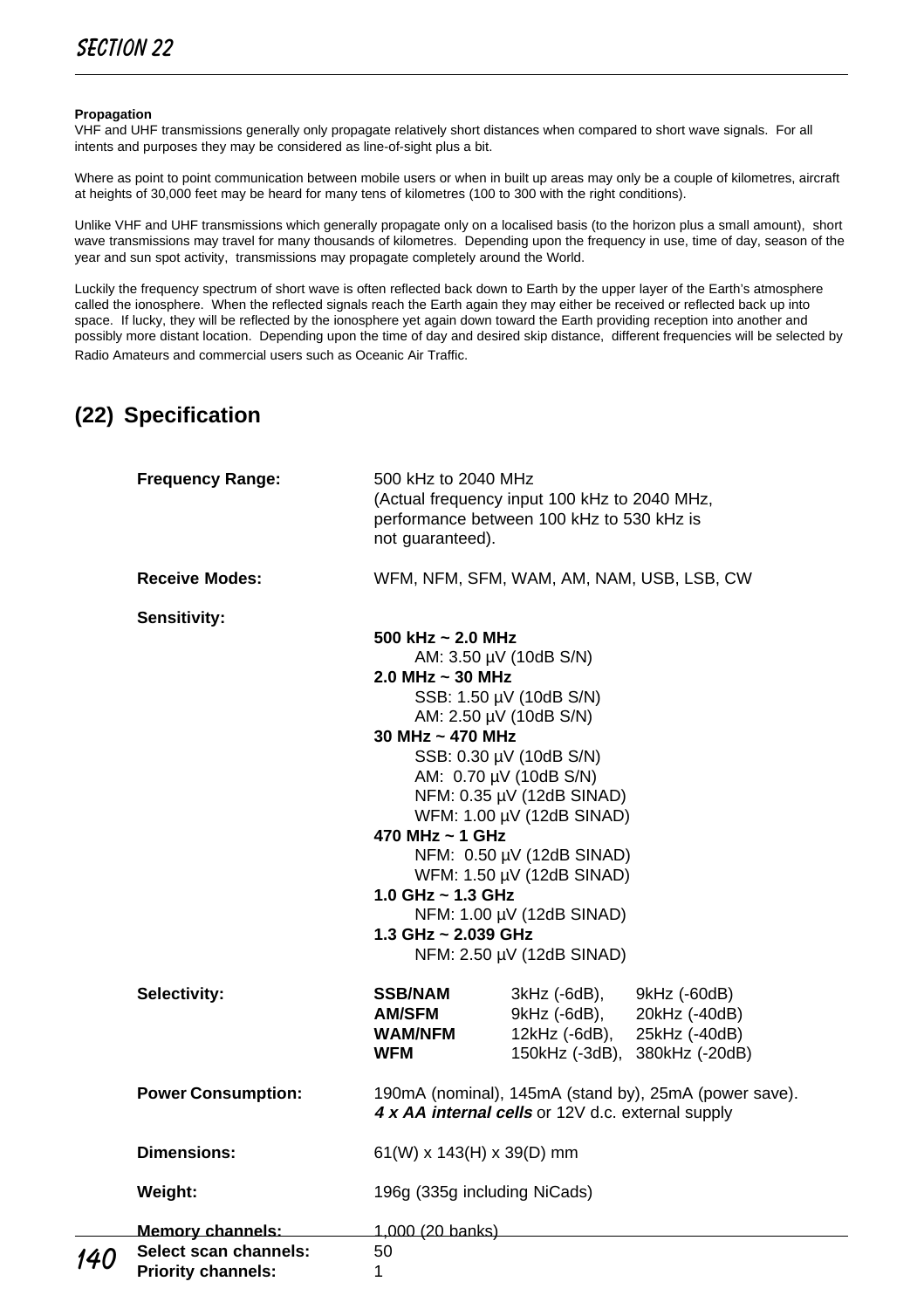## **(5) Memory channels & banks**

It is convenient to store commonly used frequencies into a memory channel along with mode etc, this saves having to key the data in over and over again. Memory read is very straightforward and quick when compared to re-typing all data.

## **5-1 Memory channel overview**

Think of memory channels as pages in a notebook each of which is numbered to identify it. Data may be written to each new page (memory channel) and each page may be overwritten with new data, they can be used over and over again. The AR8200 has **1,000 memory channels** in addition to **10 'quick memory' channels** and a **priority channel**.

**Each memory channel may hold:**

- **•** one frequency
- l **receive mode**
- **• tuning step**
- l **step-adjust**
- **•** frequency offset
- **•** attenuator setting
- l **noise limiter status**
- l **AFC status**
- l **pass status**
- l **write protect**
- l **text comment of up to 12 characters**

The alphanumeric comment may be used to ease identification at a later date and to provide text search facilities.

The 1,000 memory channels are divided into 20 banks, each initially having 50 channels. The memory banks are identified by letters A, B, C, D, E, F, G, H, I, J (upper case letters) and a, b, c, d, e, f, g, h, i, j (lower case letters) and initially numbered from 00 to 49.

Examples are "**A00**" for the first channel location in memory bank "**A**" and "**A49**" for the last memory channel in memory bank "**A**". "**e15**" is the location of memory bank "**e**" (lower case) channel "**15**".

During the manufacture and testing of the receiver, various test frequencies may be entered into the receiver's memory banks so the memory locations may not be completely blank.

&**Note:** Where memory channels and banks are empty the indication "**- - -**" is often displayed.

The stored data may be quickly and easily recalled, changed or deleted using the memory recall, edit and delete facilities.

&**Note: It is suggested that one or two frequencies be held in each memory bank to make the recalling and scrolling of memory banks fluent, if no data is stored, the AR8200 may take up to 5 or 6 seconds to respond when attempting to change memory bank while the CPU checks for data.**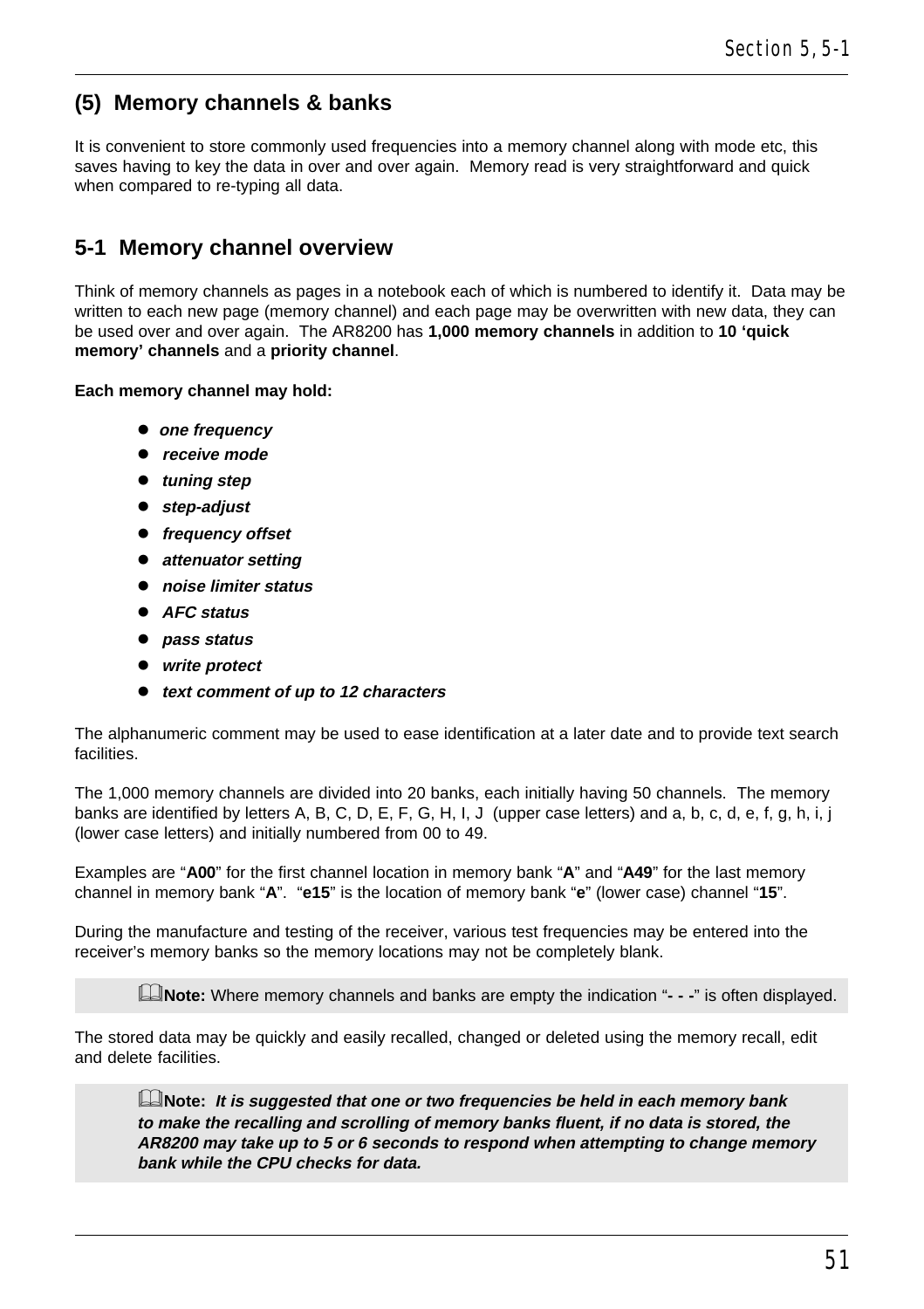### **Auto-store**

When shipped from the factory, memory bank "**J**" is reserved for auto-store of memory channels from search mode. This is a useful facility to quickly build a list of active frequencies. Please refer to **section 8-7-5** of this manual for further information regarding AUTO-STORE.

#### **Dynamic memory bank resizing**

The lettered memory banks are regarded as a 'pair' making a total of 100 memory channels per bank, initially equally divided between the upper and lower case letters. It is however possible to reallocate the 100 channels in blocks of 10 channels between the same letters A/a, B/b, C,c etc This means that the initial 50/50 may be reallocated as 60/40, 70/30, 80/20, 90/10, or 10/90, 20/80, 30/70, 40/60. This 'dynamic' memory reallocation can be useful to optimise the memory layout where a large or small collection of frequencies need to be monitored without unnecessarily wasting memory banks with just a few channels occupied.

#### **Write protect**

It is possible to write protect individual memory channels to prevent accidental deletion, whole memory banks and a 'global' write protect facility are also available.

#### **Memory backup**

The data contents of memory and search banks are held in an flash-ROM so that no backup battery or capacitor is required for memory retention.

**ENote:** When the AR8200 is switched OFF, all VFO data will be automatically stored. Should the NiCads (or dry batteries if in use) become completely exhausted, the last stored memory channel or last VFO data 'may' be lost if the AR8200 is not powered-down using the

 $k^2$  is key and insufficient power is available to save the data.

## **5-2 Storing VFO frequencies & data into memory**

It is possible to save frequencies to the ten quick memories for simple recalling but for longer-term storage, the 1,000 main memory channels offer a better and more flexible system.

The process to save a displayed VFO frequency to memory is as follows:

- **a)** In VFO mode, select the required frequency, mode, attenuator etc
- **b)**  $FES \oplus (ENT)$  to initiate memory write
- **c)** Use the keypad, main dial or  $\Leftrightarrow$   $\hat{v}$  & keys to select the desired memory location (BANK and CHANNEL)
- **d)** Add a text comment (optional) or delete an existing comment
- **e)** Add memory channel write protect (optional)
- **f)** Exit the menu to save the data to the specified memory location

Lets assume that you wish to store the frequency of 123.500 MHz (with the attenuator off, noise limiter off, AFC off) into memory bank "**E**" location "**25**" (E25) while in VFO mode with the text comment of

"AIRBAND". If a mistake is made during programming. <sup>1</sup>

 $(k)$  =  $4$  =  $(k)$  to abort entry and return to 2VFO mode.

**a)** Start by selecting VFO mode then key in the frequency of 123.500 MHz, "mode and step size" are set to the default auto "**AUT**" (if not

use the key sequence  $\frac{1}{2}$  $\mathbb{S}(\mathbb{C}^{\infty}/\widehat{F})$   $\mathbb{P}(\mathbb{S}^{\infty},\frac{1}{2})$   $\mathbb{C}(\overline{3}\mathbb{C})$ 

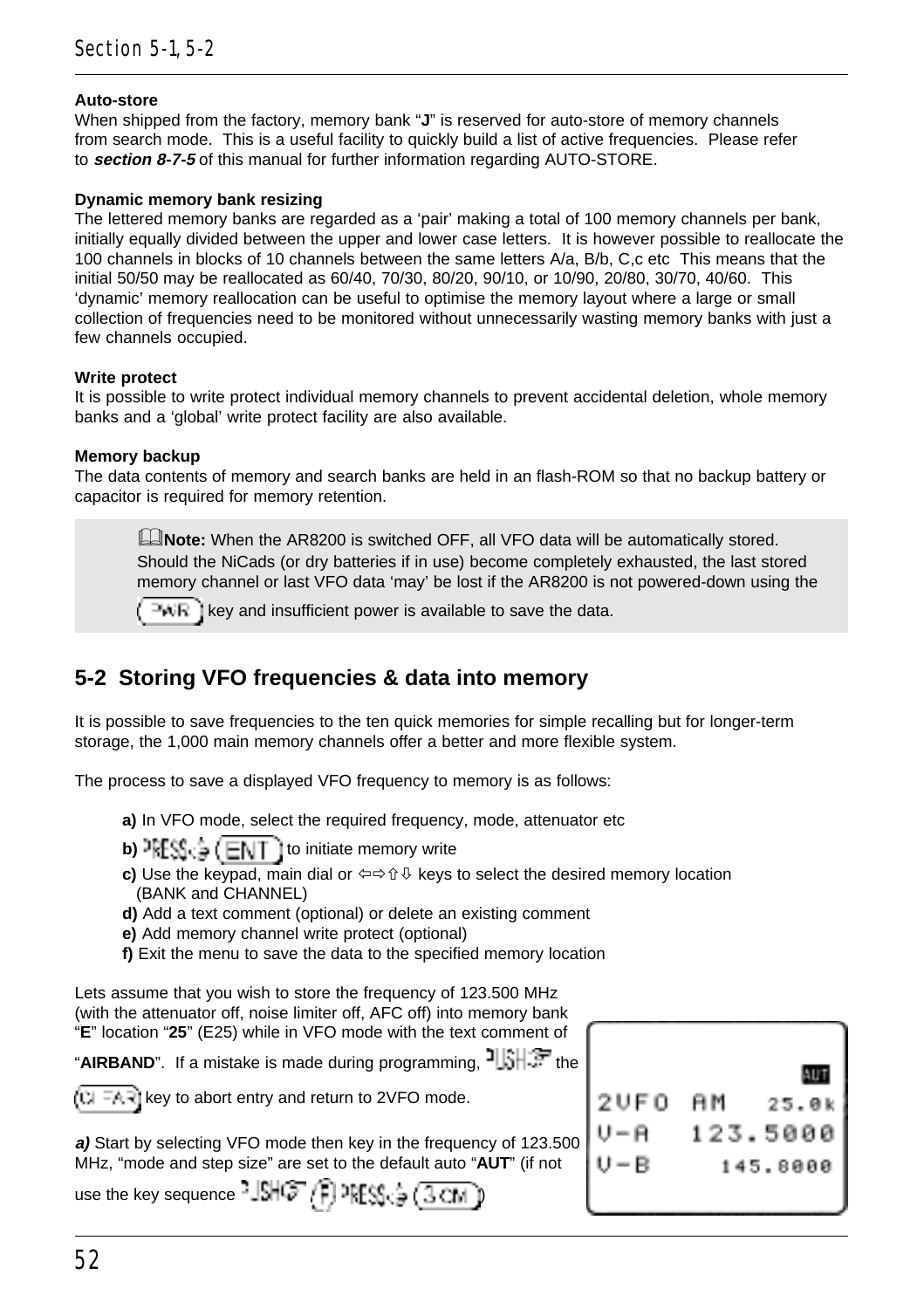$1.5\sqrt{G}$   $(2\sqrt{F})$  to place the AR8200 into VFO mode.



 $\frac{1.5}{1.5}$   $\frac{1.5}{1.5}$  to select the desired frequency, the mode and step size will be automatically set by the AR8200 microprocessor.

**b)**  $\mathbb{P}[\mathbb{S}_0^k]$  in the  $k \in \mathbb{N}$  if it key for more than one second to enter 'memory input' mode.

One line up from the bottom of the LCD will be the legend "**M-WRITE**" with the highlight cursor positioned to the left of the bank identification letter such as "**j**". The microprocessor will automatically select the **youngest** free memory location.

**c)** You may change the bank identifier at this time by pushing the  $\Leftrightarrow$   $\Leftrightarrow$  keys or by typing in a three digit memory location using the numeric keypad.

You will notice that to the right of the keypad numbers, there are small orange letters which are bank identifiers, available memory locations are **A - J** and **a - j**. Key **1 is** "**A**", key **2 is** "**B**" etc, ignore the letters K - T as these are used in search mode only. The lower case bank identifiers may be accessed pushing the CASE SHIFT



**Remember, if you take too long entering data (90 seconds) the display will revert to it's original condition of 2VFO mode, if you are selecting the memory location via a three digit key sequence, you only have 2 seconds before the keypad times-out!**

Assuming that you wish to store 123.500 MHz into "**E25**"

 to select bank "**E**" then select the channel, (5 EG 1

 $\frac{1}{3}$  $\frac{1}{3}$  $\frac{1}{3}$  $\frac{1}{3}$  $\frac{1}{3}$  for "25". If any data is already stored in location "**E25**", the bottom line of the LCD will flash with the stored frequency. You may accept & store the data (by pushing

 or add a text comment at this point (see below). (ENT

**d)** To add the text comment "AIRBAND",  $\exists \exists \exists \exists \exists$  then use the main dial to select the text and the  $\Leftrightarrow$   $\Leftrightarrow$  keys to move position of text input.

A maximum of 12 characters may be added to each memory channel, it is recommended that a minimum of three be used for efficient use of the text search feature (a minimum of 2 characters are required for text search). Refer to **section 12** of this manual for details of text search and **section 13-2** for short cut text input).

**AUT** 2UFO AM  $25.8k$ U-A 123.5000  $I - R$ 145.8000 **AUT** 2 U F 0 ĤМ  $25.8k$ 123.5000 M-WRITEI j 49 BANK **AUT** 2UE 0  $25.8k$ AМ 123.5000 M-WRITEL: E 25 **AUT** 2 U F 0 AM  $25.0k$ U – A 123.5000 M-TEXT E 25 r7−BAND-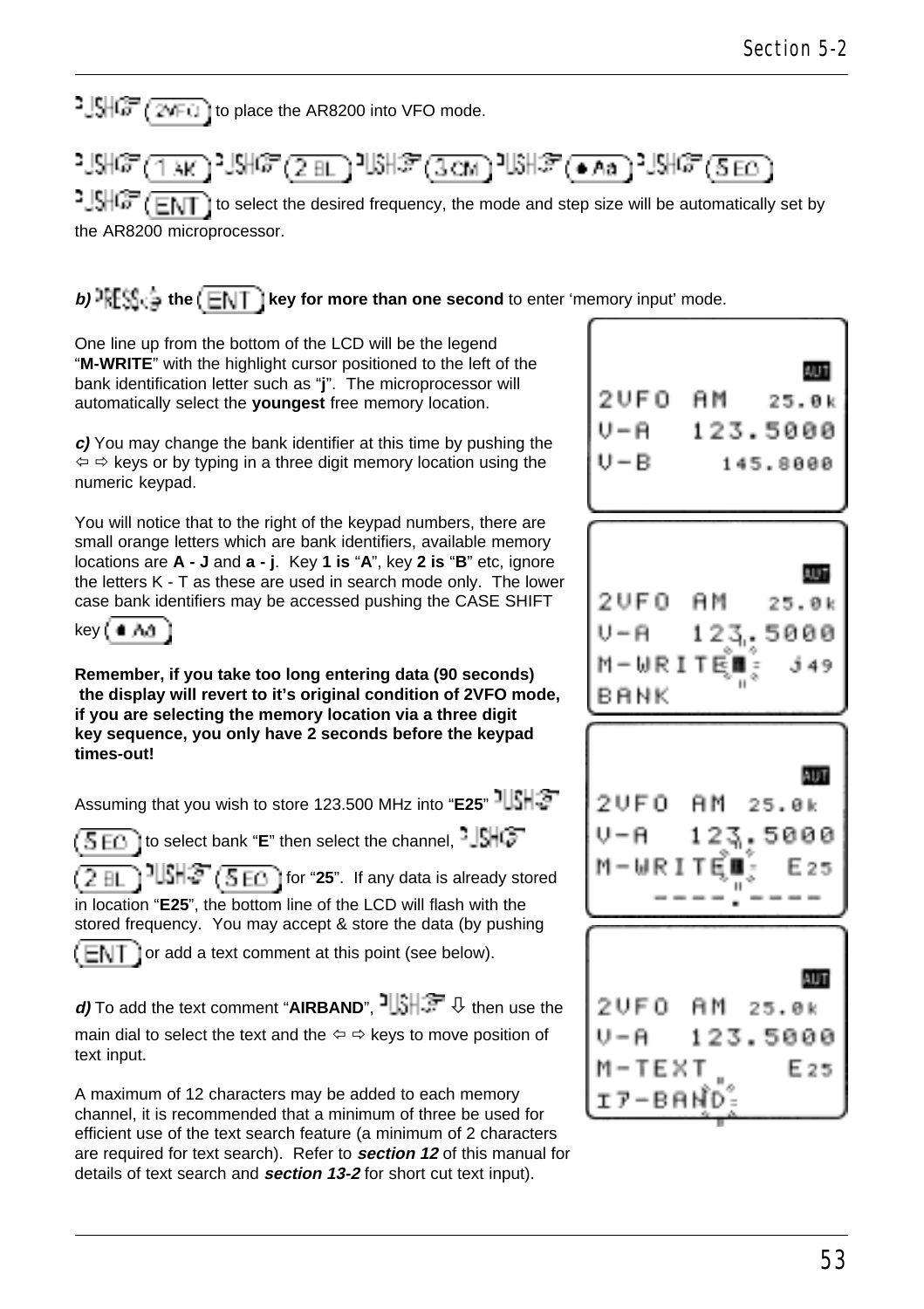If the memory location has been used previously and a text comment is displayed,  $\frac{1}{3}$ ,  $\frac{1}{3}$ ,  $\frac{1}{3}$ ,  $\frac{1}{3}$ delete the existing comment.

**ENote:** It is possible to use keypad short cuts to select text characters, please refer to **section 13-2** of this manual for further details.

You may accept the new frequency and text comment "AIRBAND" by pushing  $(E\setminus T)$  or you may add memory channel write protect (see below).

**e)** To add the memory channel write protect,  $\frac{1}{2}$ ,  $\frac{1}{2}$ , to access the "**PROTECT**" menu, the default is off. <sup>2</sup>  $\frac{1}{2}$   $\frac{1}{2}$   $\frac{1}{2}$   $\frac{1}{2}$   $\frac{1}{2}$  and to toggle the status to "ON".

To accept the input and store the data to the specified location,  $\frac{1}{2}$ ,  $\frac{1}{2}$ ,  $\frac{1}{\sqrt{2}}$  ( $\frac{1}{\sqrt{2}}$ ). The display will revert to 2VFO mode.

**Edimportant note:** It is suggested that you do not use the write protect facility until you are familiar with the operation of the AR8200 as it will prevent certain functions being carried out at a future time.

# **5-2-1 Another example of memory write**

Let's assume that you wish to store the frequency of 433.000 MHz auto-mode into memory location "**d10**" with the text comment of "**70cm**".

**a)**  $\frac{1}{2}$   $\frac{1}{2}$   $\frac{1}{2}$   $\frac{1}{2}$   $\frac{1}{2}$  to place the AR8200 into VFO mode  $\frac{1}{2}$  (4 DK  $\frac{1}{2}$  )  $\frac{1}{2}$  (3 CM  $\frac{1}{2}$  )  $\frac{1}{2}$  (ENT  $\frac{1}{2}$  to select the desired

frequency.

**b)**  $\exists S \oplus (\blacksquare \blacksquare \top)$  to initiate 'memory input' mode.

**c)** Select the bank by pushing the  $\Leftrightarrow$   $\Leftrightarrow$  keys and using the main dial for channel number, or by typing in a three character memory address using the numeric keypad.

```
Assuming that you wish to store 433.000 MHz into "d10" \frac{|\cdot|}{|\cdot|} (\bullet A<sub>d</sub>) which acts as the CASE
SHIFT key to select the lower case banks then -\sqrt{\frac{1}{2} + \frac{1}{2}} to select bank lower case "d". Next
select the channel 10\frac{10}{10} \frac{10}{10} \frac{10}{10} \frac{10}{10} for "10". If any data is already stored in location
"d10", the bottom line of the LCD will flash with the stored frequency.
```
You need to carry out this key sequence fluently within 2 seconds or the bank location will time out. The 2 second time out does not apply when the bank and channel are selected using the main dial and  $\Leftrightarrow$   $\Leftrightarrow$  keys.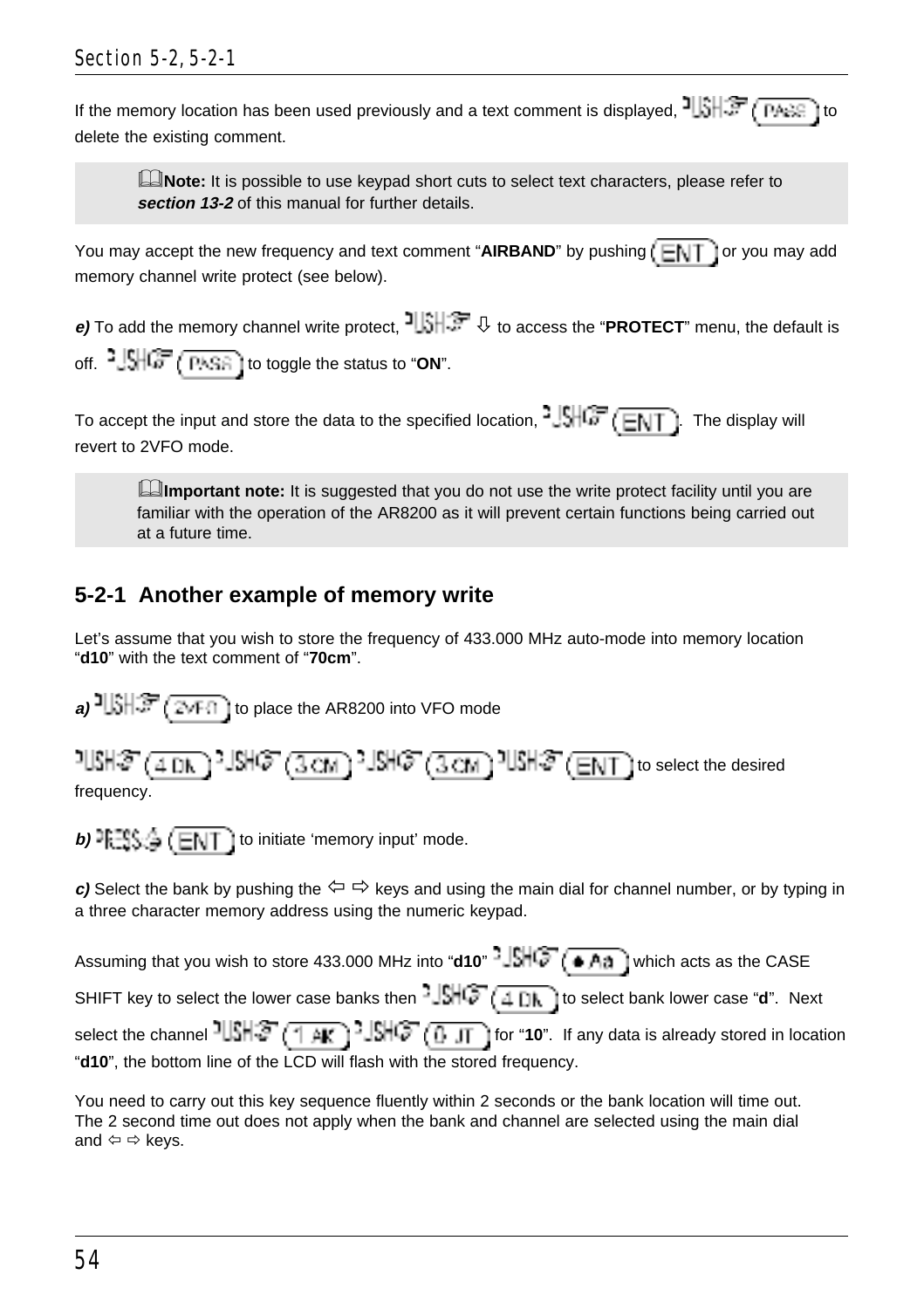### **To recap:**

$$
21\% \text{m} \cdot \text{m} \cdot \text{m} \cdot \text{m} \cdot \text{m} \cdot \text{m} \cdot \text{m} \cdot \text{m} \cdot \text{m} \cdot \text{m} \cdot \text{m} \cdot \text{m} \cdot \text{m} \cdot \text{m} \cdot \text{m} \cdot \text{m} \cdot \text{m} \cdot \text{m} \cdot \text{m} \cdot \text{m} \cdot \text{m} \cdot \text{m} \cdot \text{m} \cdot \text{m} \cdot \text{m} \cdot \text{m} \cdot \text{m} \cdot \text{m} \cdot \text{m} \cdot \text{m} \cdot \text{m} \cdot \text{m} \cdot \text{m} \cdot \text{m} \cdot \text{m} \cdot \text{m} \cdot \text{m} \cdot \text{m} \cdot \text{m} \cdot \text{m} \cdot \text{m} \cdot \text{m} \cdot \text{m} \cdot \text{m} \cdot \text{m} \cdot \text{m} \cdot \text{m} \cdot \text{m} \cdot \text{m} \cdot \text{m} \cdot \text{m} \cdot \text{m} \cdot \text{m} \cdot \text{m} \cdot \text{m} \cdot \text{m} \cdot \text{m} \cdot \text{m} \cdot \text{m} \cdot \text{m} \cdot \text{m} \cdot \text{m} \cdot \text{m} \cdot \text{m} \cdot \text{m} \cdot \text{m} \cdot \text{m} \cdot \text{m} \cdot \text{m} \cdot \text{m} \cdot \text{m} \cdot \text{m} \cdot \text{m} \cdot \text{m} \cdot \text{m} \cdot \text{m} \cdot \text{m} \cdot \text{m} \cdot \text{m} \cdot \text{m} \cdot \text{m} \cdot \text{m} \cdot \text{m} \cdot \text{m} \cdot \text{m} \cdot \text{m} \cdot \text{m} \cdot \text{m} \cdot \text{m} \cdot \text{m} \cdot \text{m} \cdot \text{m} \cdot \text{m} \cdot \text{m} \cdot \text{m} \cdot \text{m} \cdot \text{m} \cdot \text{m} \cdot \text{m} \cdot \text{m} \cdot \text{m} \cdot \text{m} \cdot \text{m} \cdot \text{m} \cdot \text{m} \cdot \text{m} \cdot \text{m} \cdot \text{m} \
$$

Once the three digit memory location has been selected, the 2 second keypad time-out does not apply to the rest of the sequence.

**d)** To add the text comment "**70cm**",  $\frac{1}{2}$ ,  $\frac{1}{2}$ , then use the main dial to select the text and the  $\Leftrightarrow$   $\Leftrightarrow$  kevs to move position of text input. To accept the new frequency and text comment "70cm",  $\cdot$  SHC<sup>T</sup> (ENT), if you wish to add write protect  $\cdot$  SHC<sup>T</sup>  $\theta$  to access the **PROTECT** menu.

**ANote:** If the memory location has been previously used and a text comment is displayed,  $\frac{1}{2}$   $\frac{1}{2}$   $\frac{1}{2}$   $\frac{1}{2}$   $\frac{1}{2}$   $\frac{1}{2}$  to delete the existing comment.

**e)** In the write protect menu,  $-\sqrt{5}$   $\sqrt{6}$   $\sqrt{7}$  ( $\frac{1}{2}$  to toggle the status to "**ON**", the default is off.

To accept the input and store the data to the specified location,  $-1$ SHC $\overline{E\setminus T}$  ). The display will revert to 2VFO mode.

| 2 U F O | AΜ | 25.0k    |
|---------|----|----------|
| J-A     |    | 123.5000 |
| M-WRITE |    | E 25     |
| PROTECT |    | OFF      |

### **5-2-2 Automatic memory allocation**

When you  $\frac{1}{2}$  ( $\frac{1}{2}$  ( $\frac{1}{2}$ ) to start the memory write sequence, the AR8200 will initially offer the first available empty memory location which has no data stored in it.  $\frac{1}{2}$ .  $\frac{1}{2}$   $\left(\frac{1}{2}\right)$  to accept the channel offered or choose another location as described in the previous sections. Alternatively you may  $-$  SHC the  $\theta$  key to add a text comment then complete memory write by pushing  $\sqrt{N}$ . If the AR8200 has to look through many full memory channels before an empty channel is located, the message "**MEM WRITE SEARCH BLANK CH**" may be briefly displayed.

### **5-3 Memory write protect**

As indicated in **section 5-2**, it is possible to write protect memory contents to ensure that important memory channels are not accidentally over-written. It is important to remember that by write protecting a memory channel, it may prevent certain facilities from being used (such as over-writing the memory channel or copying / swapping memory data to it).

The memory protect status may be assigned as the last stage of memory write (as per **section 5-2** of this manual) or toggled on/off using the memory channel EDIT facility, refer to **section 9-6** of this manual regarding memory channel EDIT facilities, in particular MEMORY PROTECT.

It is also possible to write protect a whole memory bank, this prevents accidental deletion of data when resizing memory banks.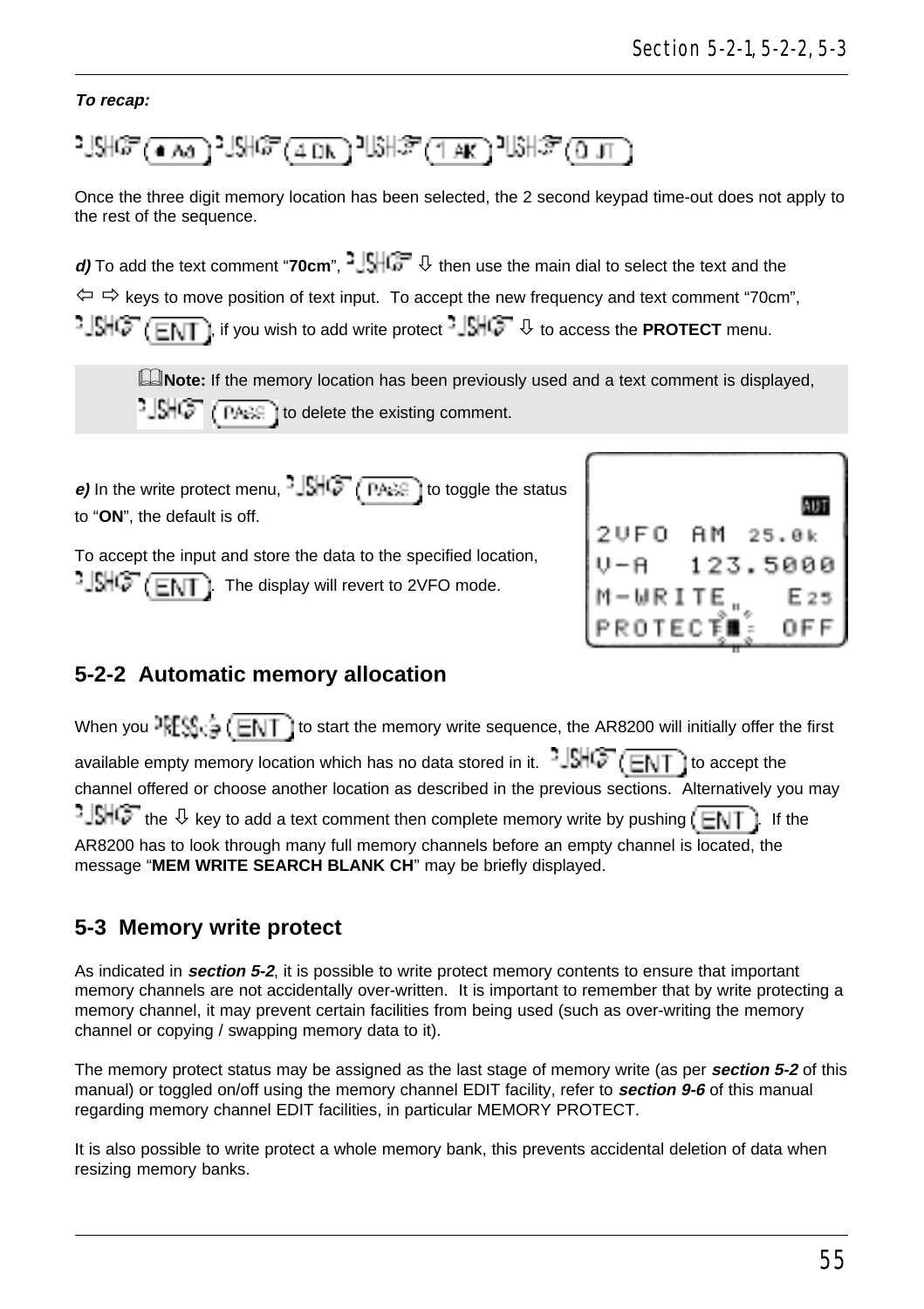## Section 5-3, 5-4

The memory bank write protect may be toggled on/off using the SCAN environment menu accessed by the key sequence  $\exists \Box \exists \Box \exists \Box \exists \Box \exists \Box \Box \exists \Box \Box \Box \Box$  followed by four pushes of the  $\Diamond$  key.  $\exists \Box \Box \Box \Box$  the to toggle bank select on/off and  $\frac{1}{2}$ ,  $\frac{1}{2}$ ,  $\frac{1}{2}$  to accept the changes and exit the menu. ( PASG. Please refer to **section 7-8-6** of this manual for details on MEMORY BANK write PROTECT.

&**Note:** Memory channel write protect prevents accidental over-writing and deletion of specific memory channels but does not prevent loss of data due to memory resizing or when using the optional external memory slot card.

# **5-4 Memory read "M.RD"**

Once frequency and mode data has been stored into a memory location, its retrieval is quick and simple.

Let's assume that you wish to retrieve the frequency of 123.500 MHz which has been programmed into to memory "**E25**" during an earlier example in the preceding **section 5-2** of this manual.

**t** ECAN if to place the receiver into **memory read mode**, the legend "**M.RD**" appears toward the top left of the LCD to confirm operation. The AR8200 will monitor whatever memory channel first appears when you enter memory read.

The AR8200 will display memory channel, mode, frequency, tuning step, text comment (if one was used), attenuator status, noise limiter status and AFC status. The memory channel last used (for memory write or recall) will initially be displayed, If the desired memory channel is not immediately displayed it may be recalled by keying in the required three digit location.

To recall memory channel "**E25**" 미해(第 (5 EG) 기해(第 (7 BL ) 기해(第 (5 EG) (there is no need to push enter).

Example of memory read



The "**BANK/CH SEL**" legend automatically appears when the first key is pushed to remind you that you are recalling memory channels in memory read mode. Keypad memory recall requires a three digit location, one letter for the bank and two numbers for the channel. If you hesitate for more that 2 seconds while recalling memory channels via the keypad the sequence will time out, for more leisurely memory recall use the  $\Leftrightarrow \Leftrightarrow \Uparrow \Downarrow$  keys.

To recall memory "**b06**" the CASE SHIFT key needs to be used to access the lower case bank,

 $10$ } $\frac{1}{2}$  ( $\frac{1}{2}$   $\frac{1}{2}$   $\frac{1}{2}$   $\frac{1}{2}$   $\frac{1}{2}$   $\frac{1}{2}$   $\frac{1}{2}$   $\frac{1}{2}$   $\frac{1}{2}$   $\frac{1}{2}$   $\frac{1}{2}$   $\frac{1}{2}$   $\frac{1}{2}$   $\frac{1}{2}$   $\frac{1}{2}$   $\frac{1}{2}$   $\frac{1}{2}$   $\frac{1}{2}$   $\frac{1}{2}$   $\frac{1}{2}$   $\frac{1$ enter). If you attempt to recall a memory which has no valid data (because it is blank) the next valid memory channel will be displayed instead. Blank memory channels are ignored.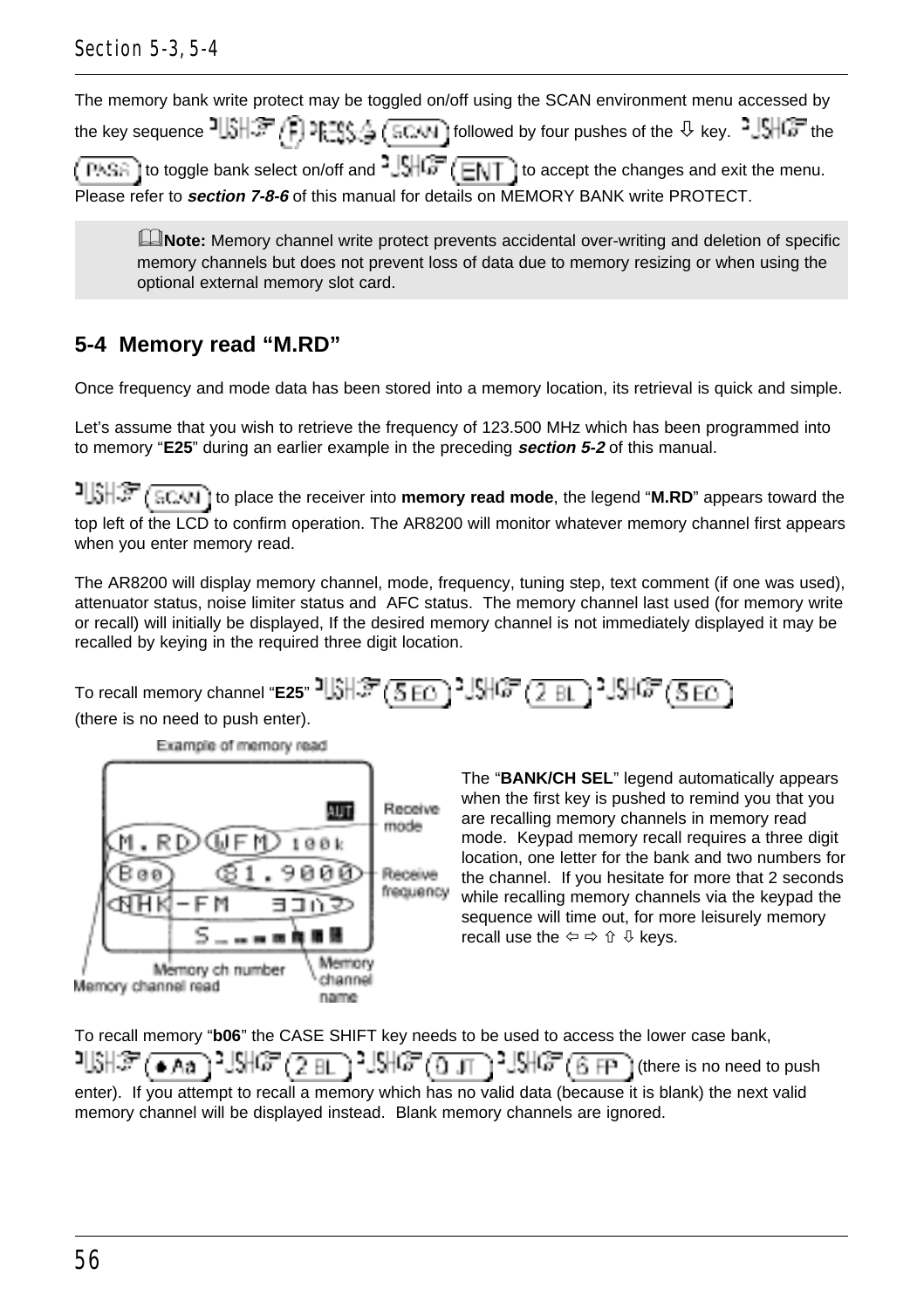## **5-4-1 Memory channel review / hunt**

From VFO mode  $-\frac{|\mathbb{S}|}{|\mathbb{S}|}$  ( $\frac{1}{|\mathbb{S}|}$  to enter memory read "**M.RD**" mode.

The **main dial** may be rotated or the ñ ò keys pushed to review, hunt for and select memory **channels** one by one, channels with no data stored will be skipped.  $\|\cdot\|$  of the  $\Leftrightarrow$  keys to move between memory **banks** one by one.



**Ellimportant note:** It is suggested that each memory bank be programmed with at least one memory channel otherwise the AR8200 may appear **slow or sluggish** when recalling banks as the CPU has to check all memory channels for valid data, this is particularly noticeable if jumping between bank "**A**" and "**j**" (opposite ends of the AR8200 memory map).

Memory read using the main dial and  $\Leftrightarrow \Uparrow \Downarrow$  keys is useful for reviewing memory contents and hunting for a specific channel if you forget where you stored it! Should you know the number of the required memory channel, the keypad method of memory recall will be much faster. The AR8200 will monitor whichever memory channel is displayed in memory read "**M.RD**" mode.

**It is also possible to hunt for memory channels using the TEXT SEARCH facility, please refer to section 12-2 of this manual for further details.**

### **5-5 Deleting memory channels**

It is possible to over-write a memory channel with new data, edit the contents of a memory channel or

delete the channel entirely. When in memory read mode, use the key sequence  $\frac{1}{2}$ ,  $\frac{1}{2}$ 

to access the "**MEM DELETE**" menu. The LCD menu invites you to "**PUSH ENTER**"

to delete the current memory channel,  $\frac{1}{3}$ ,  $\frac{1}{3}$ ,  $\frac{1}{3}$  to delete it or  $\frac{1}{3}$ ,  $\frac{1}{3}$ ,  $\frac{1}{3}$  to abort. When deleted, the AR8200 increments to the next memory channel which contains data. It is also possible to delete whole memory banks in one go using the DELETE menu. Please refer to the **section 10-3** of this manual relating to memory bank DELETE options.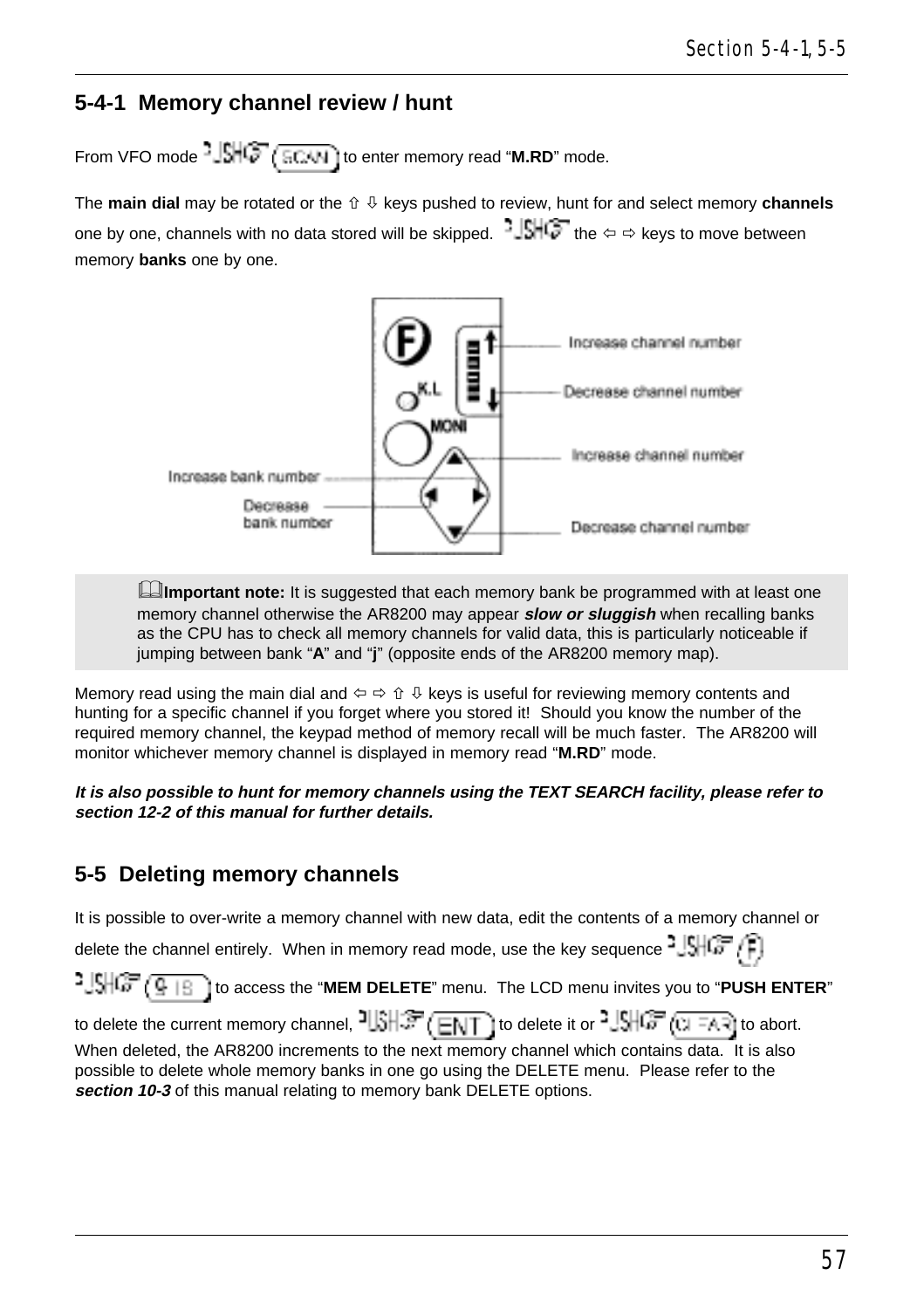## **5-5-1 Memory channel editing**

It is possible to copy, move, swap and edit memory channels to assist the management of data. Please refer to **section 9** of this manual regarding the EDIT menu.

## **5-5-2 Adding text names to memory banks**

To assist with memory management and identification, memory banks can be named. The SCAN BANK menu is used to add or edit memory bank names.

To access the SCAN BANK menu  $\frac{1.5167}{1.515}$  (Figs.  $(5.04)$ ). The LCD will initially display the legend "**M-BANK**", the currently selected memory bank 'pair' (i.e. **D/d** or **A/a** or **C/c** etc) and the current size allocation for the bank displayed i.e. **B:50 b:50** for memory bank "**B/b**" with the allocation of 50 channels for "**B**" and 50 channels for "**b**", this split of 50/50 being the default.

Use the main dial,  $\Leftrightarrow \Leftrightarrow$  keys or numeric keypad to select the required bank you wish to add a name to. the  $\overline{O}$  key to move to the "**BANK TEXT**" menu.

Use the  $\hat{v} \oplus k$  keys to move between upper and lower bank identifiers, add text using the main dial and  $\phi \Leftrightarrow$  keys or use the keypad. To save the data and exit the menu  $\frac{1}{2}$   $\frac{1}{2}$   $\frac{1}{2}$   $\frac{1}{2}$   $\frac{1}{2}$ 

# **5-6 Transfer of memory channel to VFO**

While in memory read, should you wish to tune away from the memory channel and benefit from not having to re-enter the frequency, mode etc, the data may be quickly transferred from memory to 'VFO' mode.

To transfer memory channel data to VFO simply  $\frac{1}{2}$ . The LCD will display the legend "**VFO**" along with receive frequency, receive mode, tuning step size and other relevant information such as attenuator, noise limiter and AFC status. You may monitor the frequency or tune away from it using the main dial or  $\Leftrightarrow \Leftrightarrow \Uparrow \Downarrow$  keys.

# **5-7 Dynamic memory bank resizing**

The lettered memory banks are regarded as a 'pair' making a total of 100 memory channels per bank, initially equally divided between the upper and lower case letters. For example memory bank "**A**" will have 50 channels numbered from 00 to 49 (**A00 - A49**) and memory bank "**a**" will also have 50 channels numbered from 00 to 49 (**a00 - a49**) making a total of 100 channels.

It is possible to reallocate the 100 channels in blocks of 10 channels between the same letters **A/a**, **B/b**, **C,c** etc This means that the initial 50/50 may be reallocated as 60/40, 70/30, 80/20, 90/10, or 10/90, 20/80, 30/70, 40/60. This 'dynamic' memory reallocation can be useful to optimise the memory layout where a large or small collection of frequencies need to be monitored without unnecessarily wasting memory banks with just a few channels occupied.

The SCAN BANK menu is used to customise many features including memory bank resizing.

| To access the SCAN BANK menu $\frac{31.37}{27}$ (FISS $\frac{1}{2}$ (SCAN). |  |  |  |  |
|-----------------------------------------------------------------------------|--|--|--|--|
|-----------------------------------------------------------------------------|--|--|--|--|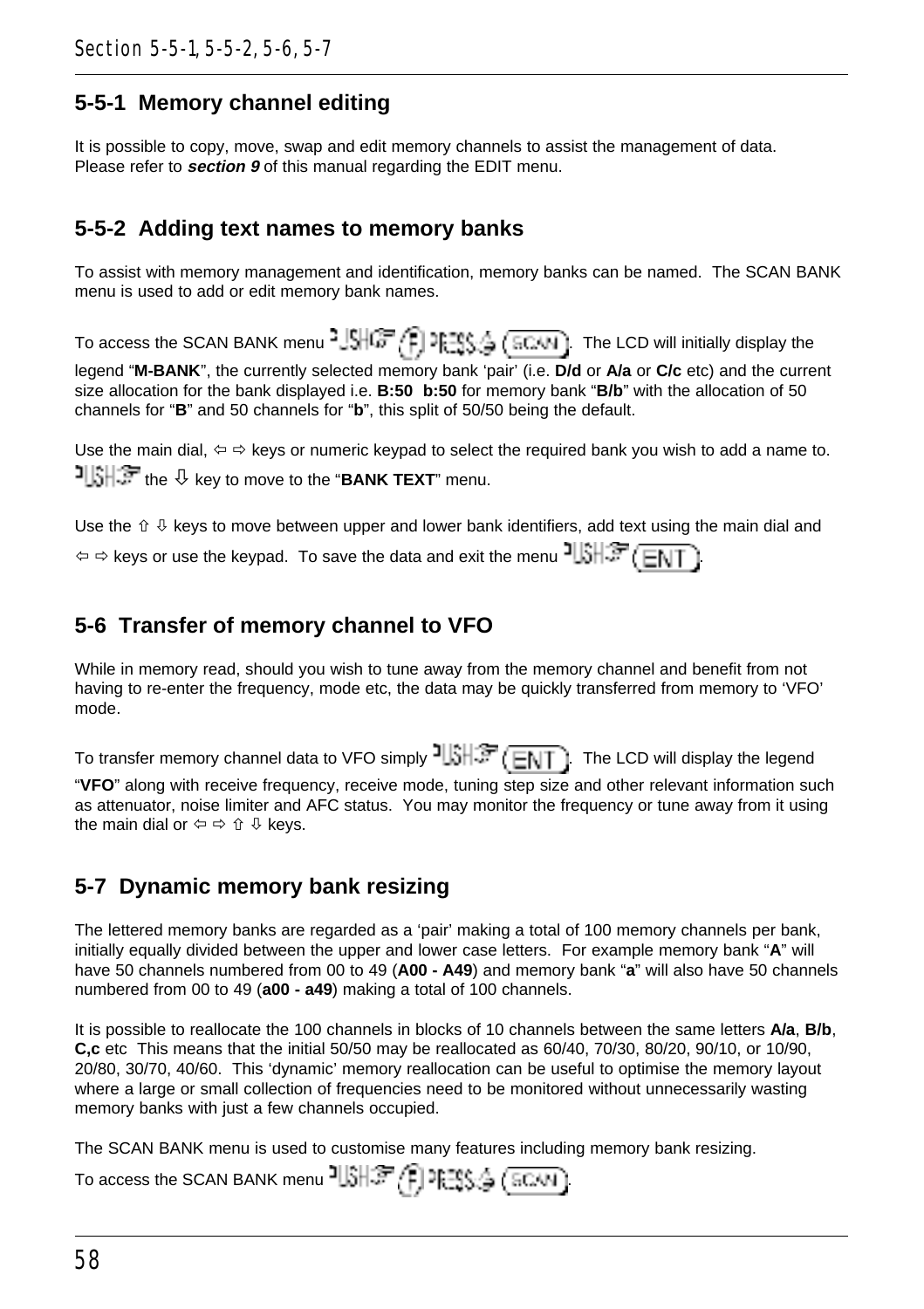The LCD will initially display the legend "**M-BANK**" , the currently selected memory bank 'pair' (i.e. **D/d** or **A/a** or **C/c** etc) and the current size allocation for the bank displayed i.e. **A:50 a:50** for memory bank "**A/a**" with the allocation of 50 channels for "**A**" and 50 channels for "**a**", this split of 50/50 being the default. Use the main dial,  $\Leftrightarrow$   $\Leftrightarrow$  keys or numeric keypad to select the required

bank for resizing.  $\frac{1}{2}$   $\frac{1}{2}$   $\frac{1}{2}$  the  $\sqrt{2}$  key to move to the

"**BANK TEXT**" menu where a text comment may be added (optionally) to ease identification of each bank (use the  $\hat{v} \oplus k$ eys to move between upper and lower bank identifiers).



 $\frac{1}{2}$  SHCF the  $\theta$  kev to move on to the resizing menu. The LCD will display the upper and lower case identifiers on the same line with the current default allocation of 50/50 channels per bank. Use the main dial or  $\Leftrightarrow$  keys to reallocate the channels in increments of 10 channels (60/40, 70/30, 80/20, 90/10, or 10/90, 20/80, 30/70, 40/60).

**ENote:** If you resize a memory which currently contains 50 channels to a new size of 10 channels, the last 40 channels will be deleted and data will be lost! Potentially when you resize memory banks, programmed data may be lost so it is suggested that you carefully organise your memory data before resizing memory channels. Individual memory channel protect will be ignored but if a whole memory bank is protected, resizing will be inhibited.

After selecting the resizing value  $\frac{1}{2}$   $\frac{1}{2}$   $\frac{1}{2}$  to display the memory sorting menu, the legend "MEM SORTING" will be displayed, the following lines confirm the current and *proposed* memory bank sizes.  $\frac{1}{2}$ ,  $\frac{1}{2}$ ,  $\frac{1}{2}$ ,  $\frac{1}{2}$  and  $\frac{1}{2}$  it initiate the resizing process. The LCD will clear except for the words "**MEM SORTING !!**" with the exclamation marks flashing to indicate that the sorting process is in operation… this can take several minutes depending upon the amount of data held in memory. After sorting, the display returns to its previous condition (before the SCAN BANK menu was accessed).

**External mote:** Memory sorting can take several minutes, do not switch the AR8200 off, disconnect power, remove batteries or allow the batteries to fail during memory sorting or data corruption may occur.

# **(6) Priority operation**

The PRIORITY feature enables you to carry on scanning, searching or monitoring while the AR8200 checks a frequency taken from one of the 1,000 memory channels (**A00** default) every 5 seconds (default) for activity.

The priority checking is accomplished by momentarily moving to the priority frequency to see if it is 'active'. If activity is found, the receiver remains on the frequency until the signal disappears. If no activity is detected, the receiver returns to the VFO frequency, scan channel or search bank from where it originated. The priority facility has a large number of applications and is particularly useful for keeping an eye on a distress frequency while scanning or searching another frequency band.

&**Note: Depending upon the frequency and mode stored as priority, an audible 'click' may be heard when the priority facility is in operation. This is quite normal and is caused by the internal switching of circuitry necessary to accomplish the frequency change as two frequencies cannot simultaneously be monitored by the receiver.**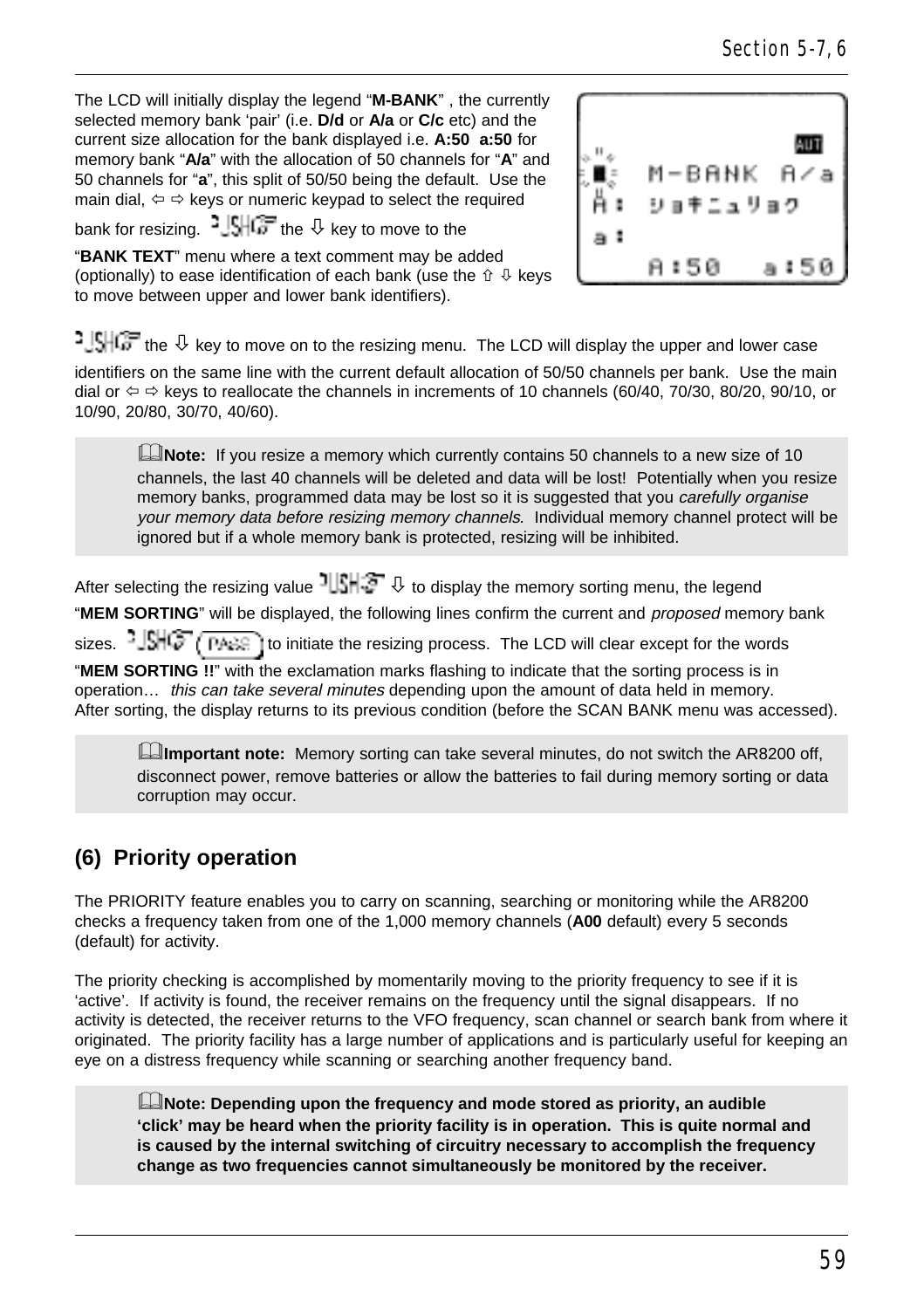**ENote:** The priority mode is automatically suspended during entry of frequencies via the keypad, this prevents the receiver from changing frequency while you are busy programming. Priority operation is disabled when the band scope is in operation.

# **6-1 Engaging PRIORITY channel**

Once engaged, the default channel used for PRIORITY is "**A00**" and the frequency contained is checked for activity every 5 seconds.

First ensure that there is data stored in memory channel "**A00**".

To engage the priority facility  $\frac{1}{3}$ ,  $\frac{1}{3}$ ,  $\frac{1}{3}$ ,  $\frac{1}{3}$ ,  $\frac{1}{3}$ ,  $\frac{1}{3}$ , this may be carried out while in SCAN, SEARCH or VFO modes. The legend "**PRI**" is displayed in the top left hand corner of the LCD to indicate that PRIORITY IS ENGAGED (switched on).

If activity is encountered on the priority channel, the AR8200 will stay on the priority frequency until the transmission ends (and the squelch closes) after which time the priority frequency will be checked for activity every few seconds.



**INote:** Once priority has been activated, the data contents of the memory channel used (default A00) may be altered without affecting the data used for PRIORITY operation which is stored separately and assumes an identity of its own irrespective of the data contents of memory A00.

#### **Should you subsequently wish to alter the priority data, you will have to use the "PRIO SET" menu detailed in section 6-2-1 of this manual.**

To cancel priority operation  $\frac{3}{5}$   $\frac{10}{10}$   $\frac{2}{5}$   $\frac{10}{10}$   $\frac{1}{100}$  i (which acts as a toggle), the legend "**PRI**" will be removed from the LCD.



# **6-2 Changing PRIORITY channel data**

The default channel used for PRIORITY is "**A00**" and the frequency copied from this channel is checked for activity every 5 seconds. You may select a different memory channel from which the data will be copied or may vary the sampling time for priority activity checking.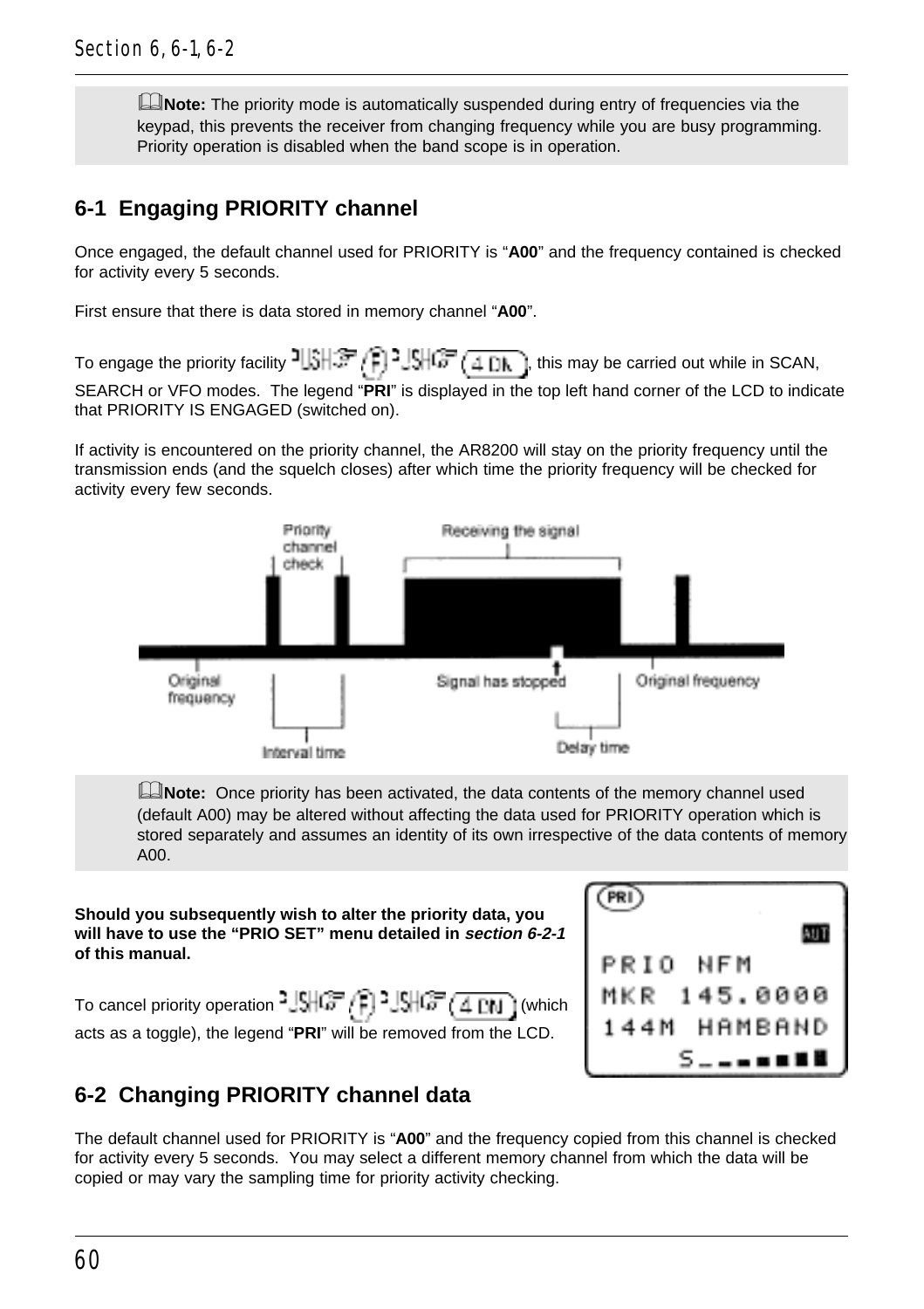This is accomplished by using the "**PRIO SET**" menu accessed by

the key sequence  $^2J\overline{\mathbb{S}}\overline{\mathbb{H}}\overline{\mathbb{G}}$ .  $\overline{\mathbb{F}}$ ,  $\overline{\mathbb{F}}\overline{\mathbb{S}}\overline{\mathbb{S}}$   $\overline{\mathbb{G}}$   $\overline{\mathbb{H}}\overline{\mathbb{D}}$ ,  $\overline{\mathbb{H}}$ 

The legend "**PRIO SET**" appears on the top line of the LCD to confirm selection.



# **6-2-1 Changing the priority channel data pickup channel**

Should you wish the priority channel to use data contained in another memory location, access the

"**PRIO SET**" menu using the key sequence  $^2 J_2^{\text{eff}}(\vec{r})$   $\rightarrow$   $\frac{15}{25}$ ,  $\frac{4}{4}$   $\frac{1}{4}$   $\frac{1}{4}$ , the legend "**PRIO SET**" appears on the top line of the LCD to confirm selection.

Select the new location for data pickup by the priority channel, use the main dial to move through the memory locations one at a time or use the  $\Leftrightarrow \Rightarrow$  keys to move between banks, alternatively quickly key in a three digit memory location via the keypad.

For example, select memory location "A23" using the key sequence  $\frac{1}{2}$ .

$$
\mathbb{M}\mathbb{G}(\underline{2m})\mathbb{M}\mathbb{F}(\underline{3m})
$$

The priority interval time menu may be accessed using the  $\sqrt{0}$  key or  $\sqrt[3]{\sqrt{0}}$  ( $\overline{E\setminus T}$ ) to exit the menu. The newly nominated channel data will be used for priority monitoring.

**LNote:** If you attempt to nominate a channel which contains no data, the input will be ignored and the previously used data will continue to be employed.

# **6-2-2 Changing priority interval time**

Should you wish to check the priority frequency more or less often, the sampling time (interval) may be set using the "**PRIO SET**" menu. Use the key sequence  $-\sqrt{16}$   $\sqrt{2}$ ,  $\sqrt{2}$ ,  $\frac{1}{2}$ ,  $\frac{1}{2}$  ( $\frac{1}{4}$   $\frac{1}{10}$ ) to access the "**PRIO SET**" menu.  $\frac{1}{2}$ .  $\frac{1}{2}$  the  $\frac{1}{2}$  key to move the cursor to the "**INTERVAL**" input line.

Use the main dial to vary the interval time in increments of 1 second, the  $\Leftrightarrow \Leftrightarrow$  keys may be used to vary the interval time in increment of 10 seconds. Priority time may be varied between the range of 1s to 99s.

 $\frac{1}{2}$  $\frac{1}{2}$  $\frac{1}{2}$  $\frac{1}{2}$  the  $\frac{1}{2}$   $\frac{1}{2}$  key to act as a short cut to 5 seconds (default).

The more often you check the priority channel, the greater chance you have of 'catching' activity, however the greater the interruption to normal monitoring.

 $t = \frac{1}{2}$   $\frac{1}{2}$   $\frac{1}{2}$   $\frac{1}{2}$   $\frac{1}{2}$   $\frac{1}{2}$  to accept the input and exit the menu.

**EXAMPLE:** Priority interval time is also used for **VFO SCAN** timings.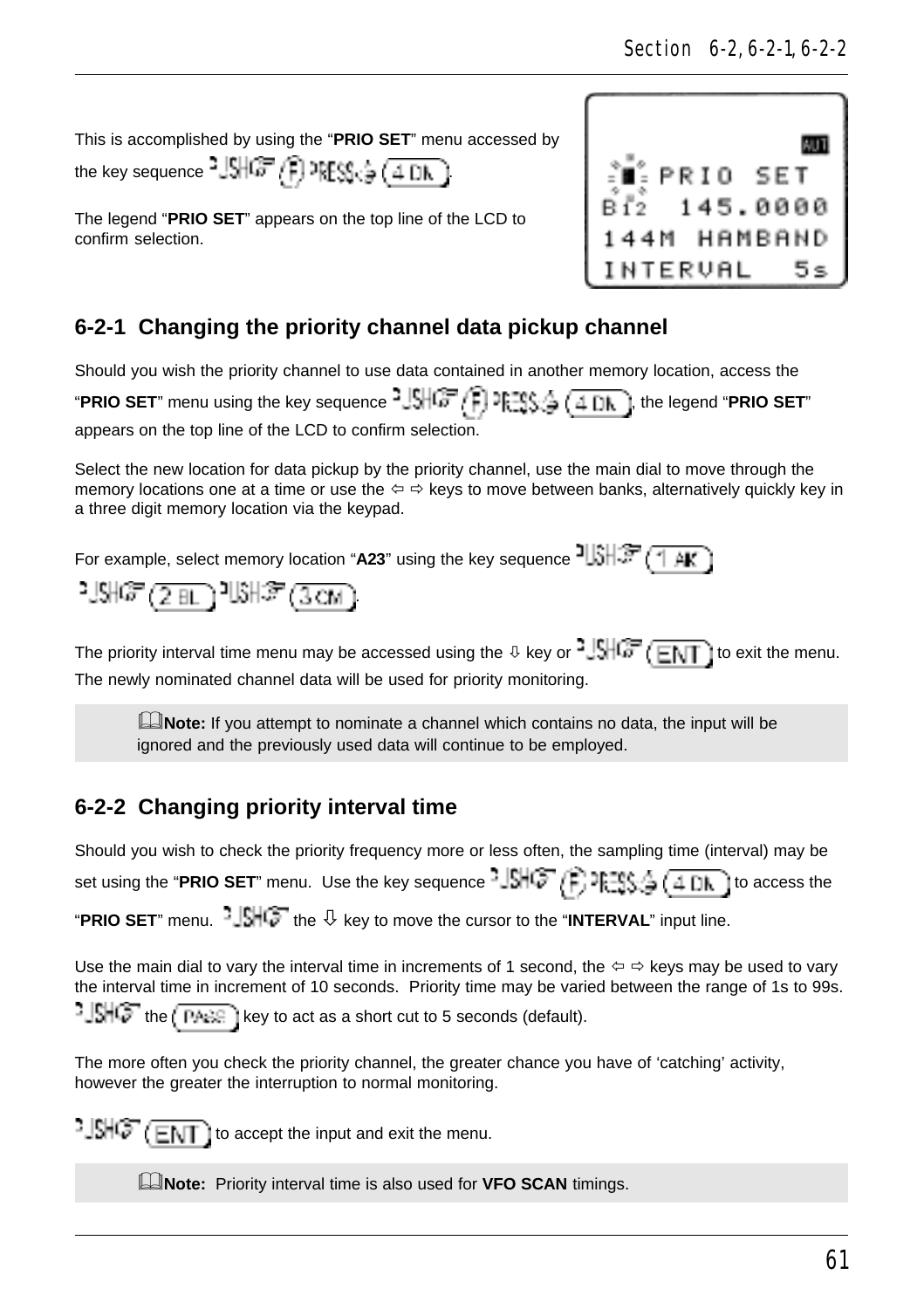## **(7) SCAN - scanning memory channels & banks**

The AR8200 has a **SCAN** mode whereby the contents stored in the **MEMORY CHANNELS ARE AUTOMATICALLY RECALLED AND MONITORED** very quickly for activity - scanned.

> \* It is important that you do not confuse SCAN and SEARCH modes. \* **SEARCH** mode (covered later in this manual) automatically **TUNES THE RECEIVER THROUGH ALL FREQUENCIES** between two specified frequency limits looking for active frequencies.

## **7-1 SCAN - outline introduction**

During SCAN, the AR8200 automatically recalls each memory channel which contains data in numeric order and monitors it looking for activity. When an 'active' memory channel is located (when a signal is found and the squelch is open) the AR8200 will temporarily stop scanning.

**At default when shipped from the factory,** the AR8200 will remain on the active memory channel until the received signal disappears and the squelch closes. The CPU will then wait a further 2 seconds in case a reply is audible (such as aircraft and air traffic communications) and will then resume scanning the memory channels again.

If the  $\hat{v} \theta$  keys are pushed or the main dial rotated (while scanning or when stopped on an active channel), the receiver resumes scanning in the direction of the arrow key or rotation. This is particularly useful for taking a second look a channels which have just been scanned.

#### **Additional facilities available in SCAN**

Memory banks may be **"LINKED"** and "UNLINKED" to effectively make larger or smaller groups of memories which may be scanned together.

**"PASS"** may be used whereby memory channels can be skipped when not required (such as when permanently busy), they may be easily reinstated at a later time.

**"AUTO STORE"** reserves memory bank "**J**" so that active frequencies found while conducting a SEARCH may be automatically written to memory. This is a useful tool for compiling an activity list of rarely used frequencies especially when unattended. Refer to **section 8-7-5** of this manual for further information relating to auto store.

It is possible to alter the sequence of scanning events using the SCAN ENVIRONMENT menu. There are several scanning parameters which may be changed to suit your preferences and requirements DELAY, LEVEL, VOICE, FREE & MODE, it is possible to mix combinations of all parameters.

## **7-2 SCAN considerations**

It is presumed that you have already stored your favourite and commonly used frequencies into the memory banks (as per **section 5-2** of this manual).

A total of 1,000 memory channels are provided which are divided into 20 banks, each (at default) having 50 channels. The memory banks are identified by letters A, B, C, D, E, F, G, H, I, J (upper case letters) and a, b, c, d, e, f, g, h, i, j (lower case letters) and numbered from 00 to 49.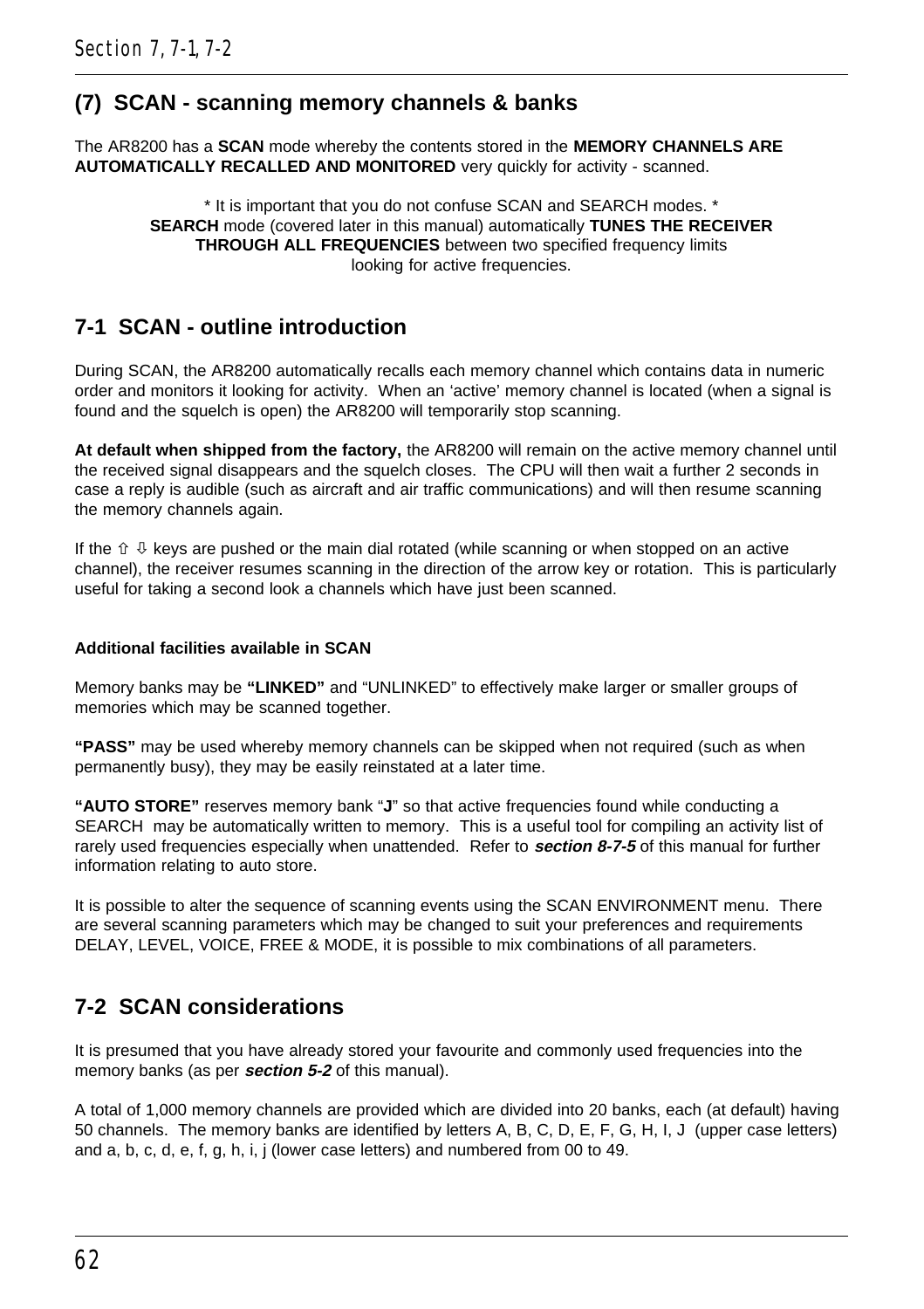When in SCAN MODE, the memory banks are referred to as "SCAN BANK A", "SCAN BANK B" "SCAN BANK f" etc rather than using the full title "SCAN MEMORY BANK A", "SCAN MEMORY BANK B" etc. This terminology has been employed to make the explanation of and referral to SCAN MEMORY BANKS (SCAN BANKS) less long-winded.

When shipped from the factory, memory bank "**J**" is reserved for auto-store of memory channels from search mode so may already have frequencies stored.

### **Keep your memory banks tidy - for best scan speed**

In order to achieve the maximum scanning speed, it is advisable to keep all similar frequencies and modes grouped together within the memory banks. The greater the frequency change between memory channels, then the further the receiver's VCO (Voltage Controlled Oscillator) has to travel and the slower the scan rates. Similarly, when many changes of mode are called, more switching has to be accomplished and the scan speed may be reduced.

### **Memory channel data may be entered in duplicate into several channels. This will ensure the channel data is scanned more frequently to increase the chances of activity being detected.**

### **Limitations of SCAN mode**

Should a number of different modes and wide range of frequencies be used, then the SCAN process may be affected by noise or differences in squelch characteristic on some frequencies and modes.

To help provide the best operation of SCAN, additional facilities have been provided (configurable via the SCAN ENVIRONMENT menu). Should you listen to noisy frequencies or bands containing carriers, make liberal use of the AUDIO, LEVEL and FREE scan facilities.

# **7-3 Starting to SCAN**

Presuming that some memory channels are programmed with data, to start the scan process will take one or two pushes of the  $\sqrt{5CAN}$  key depending upon which operating mode is currently employed (in VFO and search mode the first press accessed memory read):<br> **Memory read mode "M.RD"**<br> **VFO mode "VFO" or "2VFO"**  $\frac{11.5 + 37}{1.6 + 37} \cdot \frac{15}{60.40}$ 

```
Memory read mode "M.RD"
VFO mode "VFO" or "2VFO"
```
**Search mode "SRCH"**

The legend "**SCAN**" is displayed toward the top left of the LCD to indicate that the SCAN process has been started, a bank letter will also be displayed representing the current bank. **Ensure that the squelch control is advanced clockwise to threshold point so that background noise is cancelled and the squelch closes (otherwise scan will not operate).**

 $11$ SH $\mathcal{F}(\overline{\text{SCAN}})$  $2.1$ SH $\mathcal{F}(\overline{\text{SCAN}})$ 

### Example of SCAN



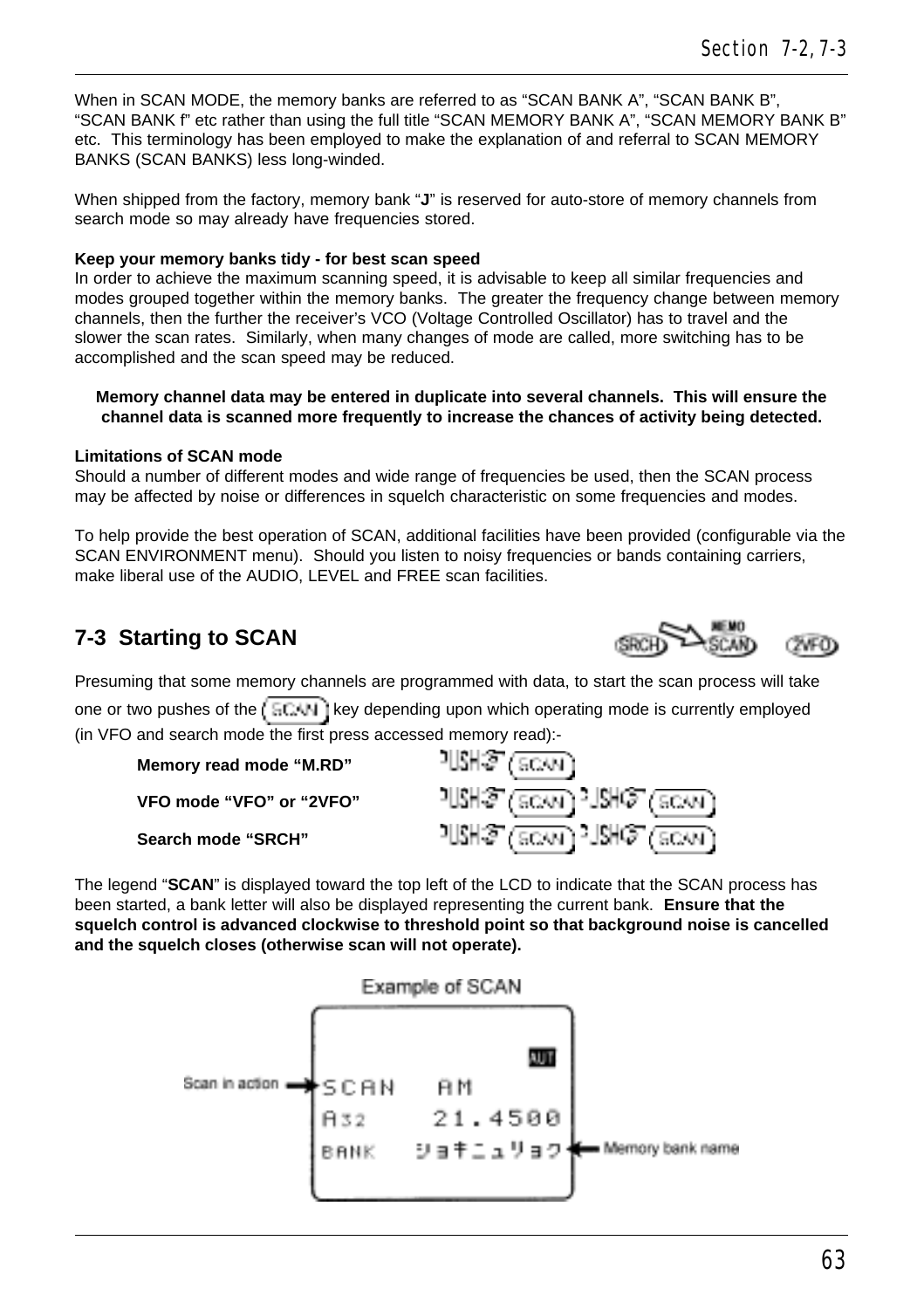### Section 7-3, 7-3-1, 7-4, 7-5

When SCAN has been selected, only the currently displayed memory bank WHICH CONTAINS DATA will be SCANNED (as bank link is default off), receive mode and frequency are unimportant. Any memory channels which contain no data (empty) will be ignored (skipped).

# **7-3-1 Transfer of active memory to VFO**

When the scan process is paused on a busy channel,  $\frac{1}{2}$   $\frac{1}{2}$  ( $\frac{1}{2}$ ) to transfer the current memory frequency to VFO where it may be monitored.

# **7-4 Selecting a scan bank**

The memory bank identifier (such as "**A**") will be displayed on the left of the LCD under the legend "SCAN". If more than one memory channel is programmed into the current memory bank the channel numbers will be changing.

When an 'active' channel has been located (busy, so the squelch opens) the scan process will temporarily pause on the active channel, the memory location (such as "**A03**") will be displayed along with any accompanying text (displayed underne the memory location).





# **7-5 Channel PASS**

When scanning, you may encounter active memory channels which you do not wish to currently monitor. It is possible to manually force the scan process to continue by pressing the  $\overline{K}$  ECAN ( key or  $\hat{u}$  & keys but this manual intervention can be an annoyance. For this reason it is possible to temporarily PASS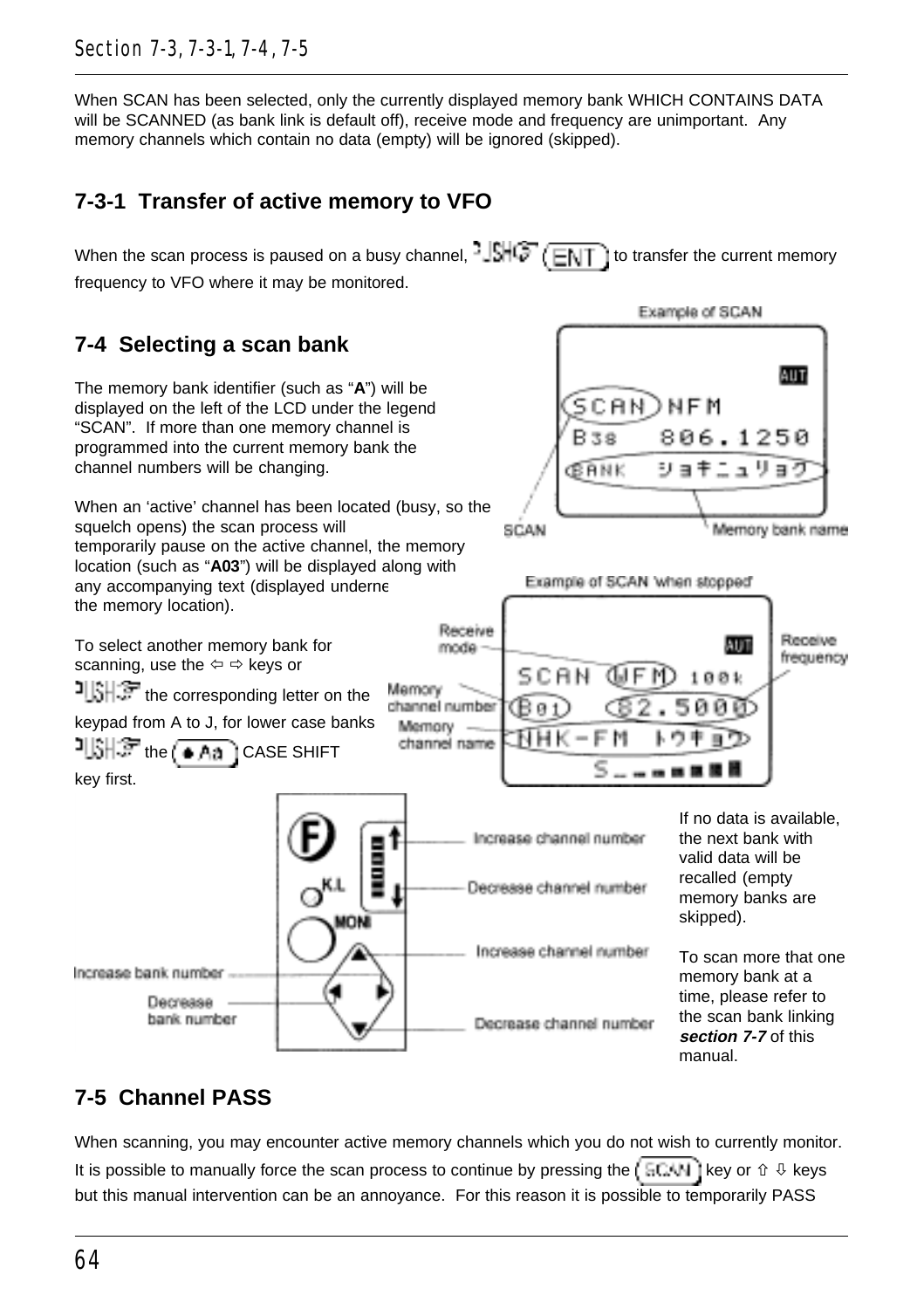unwanted channels so that they are skipped when scanning. PASS does not delete the memory contents but simply 'tags' the channel to be skipped. In memory read, the PASS tag may toggled on/off and the tags removed in one operation using the delete pass channel facility of the DELETE menu.

While paused (during scan) on a busy channel which you do not currently wish to monitor,  $\frac{1}{2}$   $\frac{1}{2}$   $\frac{1}{2}$   $\frac{1}{2}$   $\frac{1}{2}$  ito skip it. The scan process will immediately move on to the next memory channel of the current bank in the direction (up or down) which has been

previously used for tuning or memory read. This tagged memory channel will be skipped during subsequent scans until the tag is removed. The legend "**PAS**" will have been assigned to the skipped memory channel which may be reviewed in memory read mode.

# **7-5-1 Toggling memory channel PASS**

The  $\sqrt{P + 4\pi}$  i key may also be used to tag (skip) unwanted channels when in memory read. To cancel channel pass tag on a particular memory channel, recall it in memory read mode then  $-\sqrt{\frac{1}{2}}$   $\sqrt{\frac{P_1}{P_2}}$ . The LCD legend "PAS" indicates when the channel is locked out, the  $k = 1 + \frac{1}{2}$  is locked out, the  $k = 1 + \frac{1}{2}$  is locked out, the  $k = 1 + \frac{1}{2}$ 

# **7-5-2 Removing ALL memory PASS tags in one go**

It is possible to remove the memory PASS tags of ALL memory channels in all banks in one operation using the DELET menu.

지애어 /) ngg.  $\frac{1}{2}$  ( $\frac{1}{3}$  is access the DELETE menu.  $-\frac{1}{2}$  the  $\sqrt[3]{}$  key six times to display the menu option "**DEL MEM PASS**".

&**Note:** It will take a little while for the AR8200 to look for PROTECT channels and PASS channels as you work through the menus.

If at least one memory channel has been tagged PASS, the third line from the bottom of the LCD will display a memory location such as "**PASS-CH A17**" with the "**A17**" simply confirming that at least one memory channel is tagged PASS. If no memory channels have been tagged PASS, the LCD will display "**PASS-CH ---**".

To remove all memory PASS tags in one go  $\frac{3.15 \cdot 10^{17}}{10^{17}}$  ( $\frac{10.25 \cdot 10^{17}}{10^{17}}$ ), the legend "MEM PASS CH ALL OFF!!" will be displayed to show that removal of pass tags is in process followed by "**MEM PASS CH SEARCH !!**" as

the AR8200 checks that all tags have been removed. The LCD will then display "**PASS-CH ---**" to confirm that no channels are now tagged as PASS. To exit the menu and return to the standard display





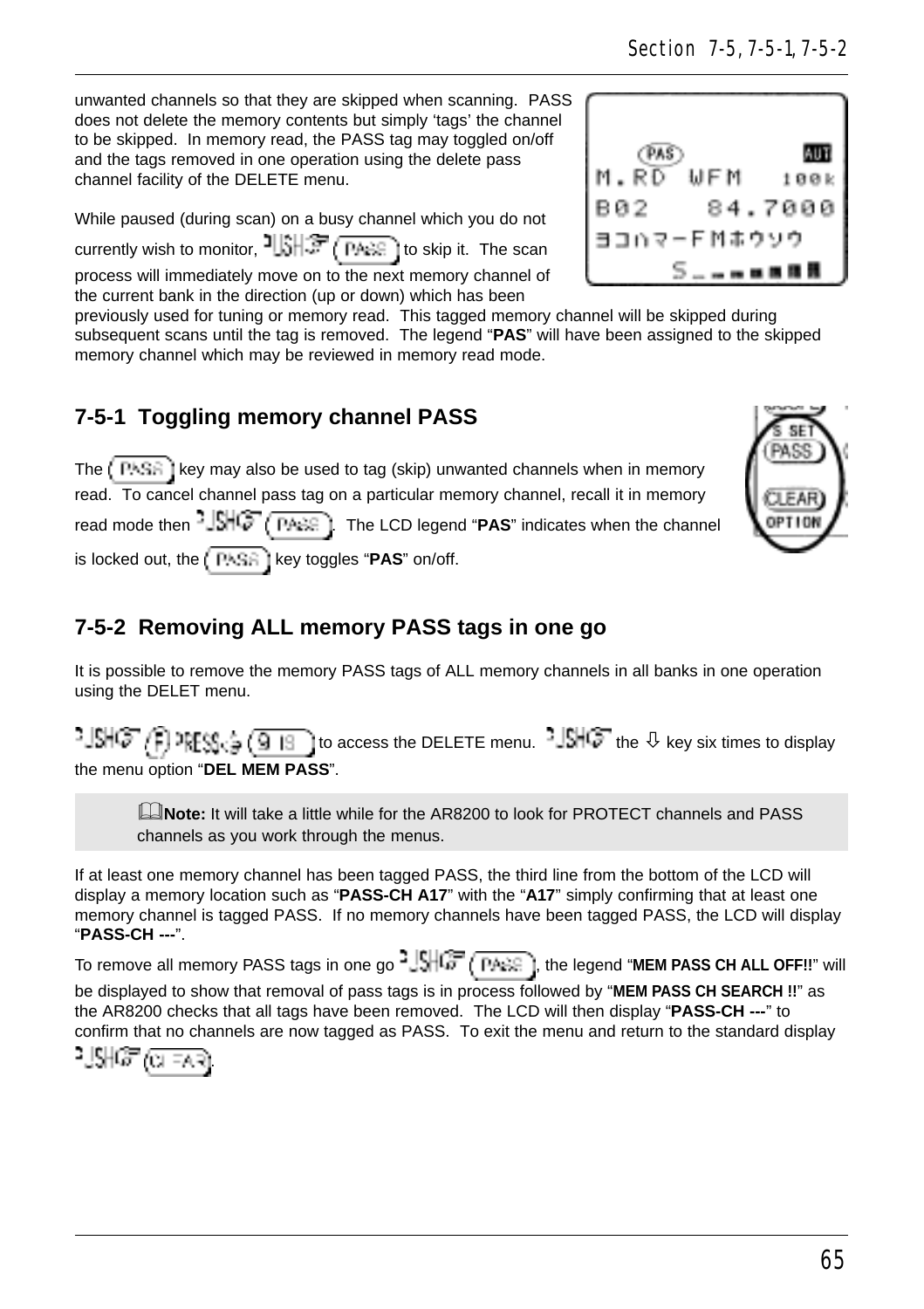## **7-6 Deleting memory channels**

Although it is possible to over-write memory channels with new data, edit memory channels, swap, copy, move and to PASS (skip) them, there will be occasions when you want to delete memory channels completely.

# **7-6-1 Deleting single memory channels**

| While in memory read mode, 기업学 (日) 35 (9 B) to delete the currently displayed memory                                  |
|-----------------------------------------------------------------------------------------------------------------------|
| channel. As a safe guard against accidental deletion you will be instructed to $\frac{1}{3}$ , $\frac{1}{3}$ (ENT) to |
| execute the deletion, alternatively $-\sqrt{5}$ ( $\sqrt{7}$ F/F) to abort delete.                                    |

Once memory channels have been deleted, the data is destroyed and cannot be recalled again.

# **7-6-2 Deleting whole memory banks in one go**

Should you wish to delete the entire contents of a memory bank, the DELETE menu may be used, this is quicker than recalling each memory in memory read mode and deleting them individually, especially if there are more than about five or six channels involved.

2||跳穿7月2003.第7回18| to access the DELETE menu.  $\frac{1}{3}$   $\frac{1}{3}$  the  $\theta$  key three times to display the menu item "**DELETE MEM-BANK B00**". The LCD will display a memory bank location such as "MEM-BANK B00" with the "B00" being the last memory bank used. Use the  $\Leftrightarrow \Leftrightarrow \Uparrow \Downarrow$  keys to select the desired memory bank for deletion, alternatively type in the required bank letter via the keypad (the CASE SHIFT key  $(w_1, w_2, w_3)$  will be required to access the lower case memory banks). If there are no channels which contain data in the selected memory bank, the LCD legend "**B --**" will be displayed with "**B**" being the current bank and "**--**" indicating that no channels are available for recall or scan (as they are empty).

To delete all memory channels from the displayed bank  $\frac{1}{3}$ ,  $\frac{1}{3}$  (PASS). After a few seconds the LCD will display "**DELETE MEM-BANK B--**" indicating that the selected bank no longer contains memory data. To exit the menu and return to the standard display  $\frac{1}{2}$ ,  $\frac{1}{2}$ ,  $\frac{1}{2}$ ,  $\frac{1}{2}$ ,  $\frac{1}{2}$ ,  $\frac{1}{2}$ ,  $\frac{1}{2}$ ,  $\frac{1}{2}$ ,  $\frac{1}{2}$ ,  $\frac{1}{2}$ ,  $\frac{1}{2}$ ,  $\frac{1}{2}$ ,  $\frac{1}{2}$ ,  $\frac{1}{2}$ ,  $\frac{1}{2}$ ,  $\frac{$ 

# **7-7 Scan bank link (scan group)**

It is possible to custom define scan parameters for a single bank or group of memory banks.

Use the key sequence  $\frac{1}{2}$  $\mathbb{S}$   $\mathbb{C}$   $\mathbb{C}$   $\mathbb{C}$   $\mathbb{C}$   $\mathbb{C}$   $\mathbb{C}$  access

|                     | the "SCAN GROUP" menu. Bank "SCAN GROUP 0" contains a             |
|---------------------|-------------------------------------------------------------------|
|                     | default listing and cannot be overwritten (so displays "LINK OFF" |
|                     | on the bottom line of the LCD), banks 1 to 9 are available for    |
| custom programming. |                                                                   |

Use the main dial or  $\Leftrightarrow$   $\Leftrightarrow$  keys to select the SCAN GROUP number, for SCAN-GROUP numbers 1 to 9 the legend

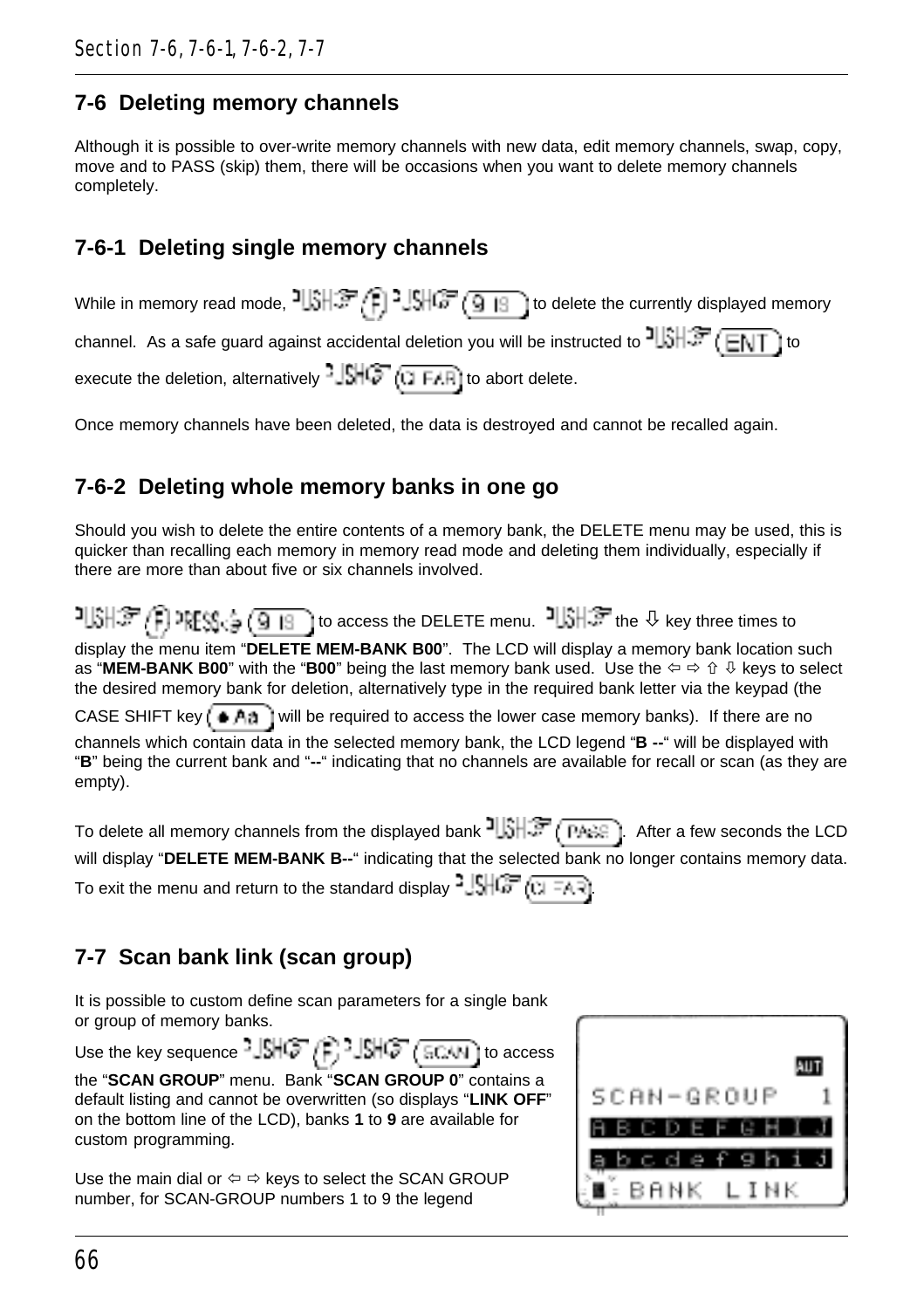"**BANK LINK**" will be displayed on the bottom line of the LCD indicating that programming **is** possible.

 $\frac{1}{2}$   $\frac{1}{2}$   $\frac{1}{2}$   $\frac{1}{2}$  to move to the memory bank letters, then reverse highlight the letters you wish to link together as a group of memory channels to scan using the  $\phi \Leftrightarrow \theta \psi$  keys,  $\frac{3}{2}$ ,  $\frac{15}{10}$ ,  $\frac{17}{10}$ ,  $\frac{17}{10}$ ,  $\frac{17}{10}$  to mark desired memory banks, both upper and lower case letters may be highlighted in the same group. The selected banks (which will form a large scan group) will be displayed in REVERSE contrast on the LCD.

It is also possible to use the keypad to quickly select the required banks for inclusion as a group, this saves having to use  $\left(\frac{P_1 + P_2}{P_1}\right)$  to toggle selection, The CASE SHIFT key  $\left(\frac{P_1}{P_1}\right)$  is used to toggle between the upper and lower case memory bank listings.

 $-1.9\sqrt{G}$  (FNT) to accept the data input.  $-1.8\sqrt{G}$  (SCAN) (one or twice) to start scanning if the AR8200 is not already in scan mode. The memory banks grouped together in the SCAN GROUP will form a large group during scan. The SCAN GROUP number (and associated data) will be used to define current scan parameters.

**For example:** If you group banks "**B**, **E**, **F**, **a**, **h**" as SCAN GROUP number "**1**", then when **any one** of these banks is scanned, all other banks in the group will be scanned in sequence over and over… **B > E > F > a > h > B > E > F > a > h** etc (providing each of the banks contains stored memory channels).

It is possible to scan ANY memory bank, even if it is not contained in the current SCAN GROUP list by manually selecting the bank using the  $\Leftrightarrow$   $\Leftrightarrow$  keys or keypad while in scan mode.

You can individually configure each of the nine SCAN GROUPS 1 to 9 with a different collection of banks. **SCAN GROUP 0 cannot be changed as it contains the default of LINK OFF** so that you can quickly disable bank link when individual memory scan is required. **SCAN GROUP 0 also contains default settings for DELAY, LEVEL, VOICE, FREE and MODE parameters**.

To change the active SCAN GROUP, access the SCAN GROUP menu using the key sequence ,

select the desired SCAN GROUP (0 to 9) using the main dial or  $\Leftrightarrow$   $\Leftrightarrow$  keys then  $\frac{15}{100}$  ( $\frac{12}{100}$ accept the change and exit the menu.

# **7-8 Additional scan facilities**

**(Scan group environment - DELAY, LEVEL, VOICE, FREE, MODE)**

It is possible to further customise the scan parameters for each of the nine SCAN GROUPS (group 0 cannot be altered as it contains the default information).





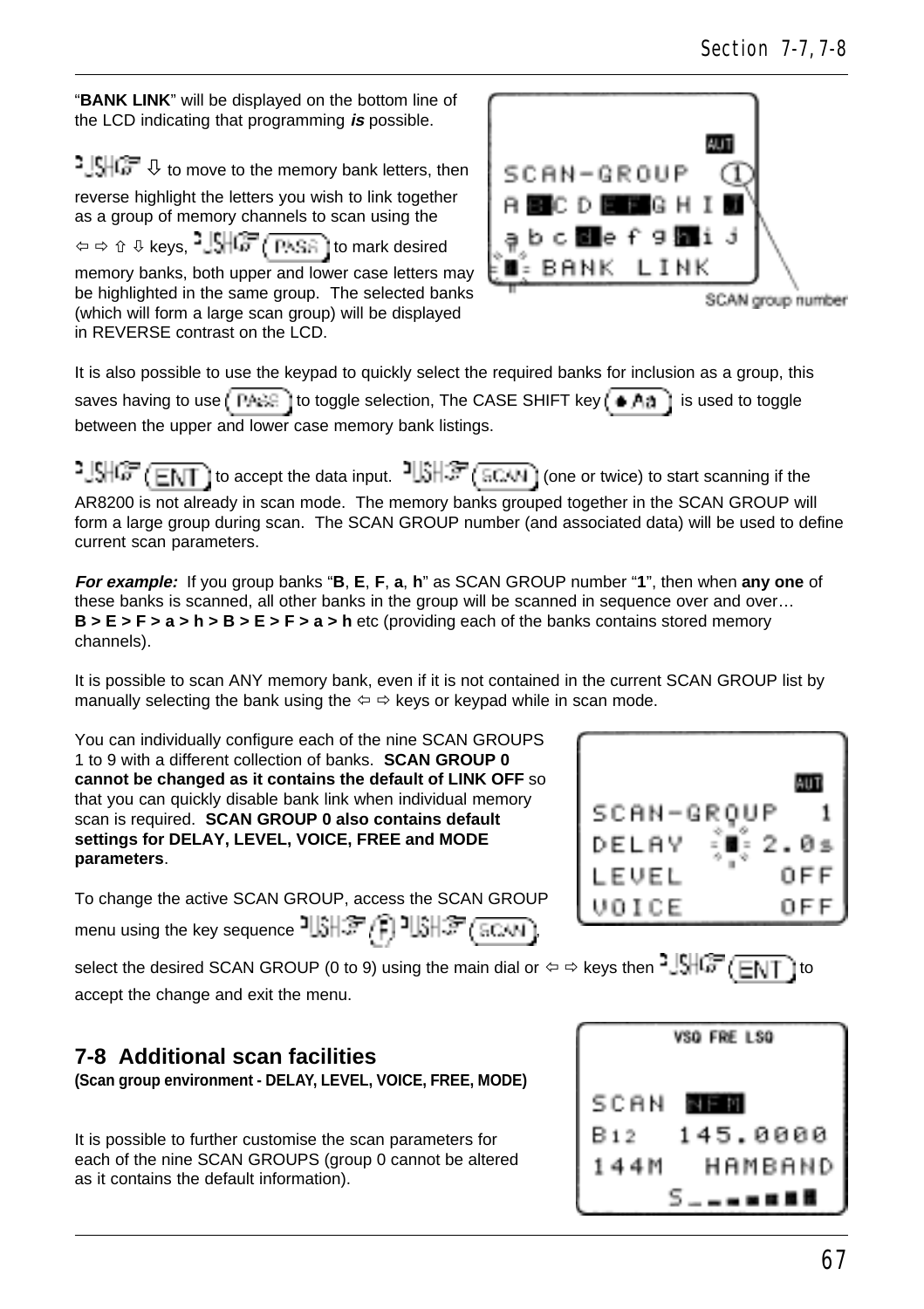Use the key sequence  $\frac{1}{2}$ ,  $\frac{1}{2}$ ,  $\frac{1}{2}$ ,  $\frac{1}{2}$ ,  $\frac{1}{2}$ ,  $\frac{1}{2}$ ,  $\frac{1}{2}$ ,  $\frac{1}{2}$ , to access the "**SCAN-GROUP**" menu. Use the ï ð keys to select the SCAN-GROUP number between **1** and **9**. ò three times to move down beyond the bank link facility and onto the additional scan environment facilities: delay, level, voice, free, mode scan.

|    | <b>DELAY</b> | OFF / 0.1 - 9.9 seconds (default 2.0s)         |
|----|--------------|------------------------------------------------|
| 2. | I EVEL       | OFF / 1 - 255 (default OFF)                    |
| 3. | <b>VOICE</b> | OFF / 1 - 255 (default OFF)                    |
| 4. | <b>FRFF</b>  | OFF / 1 - 60 seconds (default OFF)             |
| 5. | <b>MODE</b>  | ALL, WFM, NFM, SFM, WAM, AM, NAM, USB, LSB, CW |

# **7-8-1 Scan DELAY**

The scan DELAY parameter affects the time the AR8200 will remain on an active frequency in scan mode once the received signal has disappeared and the squelch has closed. This is particularly useful for customising how long the receiver will wait for a reply before resuming scan. For example, when communications are passed back and forth between a control tower / aircraft which may take a few seconds. The limits are OFF and 0.1 to 9.9 seconds in 0.1s increments (default 2.0 seconds).

Scan DELAY is configured via the SCAN-GROUP menu. Use the key sequence  $-15\sqrt{G}$ 

**TISH FOR A GROUP** (**SCAN-GROUP** menu. Use the  $\Leftrightarrow$  beys to select the SCAN-GROUP

number between 1 and 9.  $\exists$  of three times to display the scan environment parameters starting with the DFI AY.

 $1||\mathbf{S}||\mathbf{S}$  (PARE) to toggle the status between 2.0s and OFF, the default is 2.0s. Use the main dial to increment delay time in 0.1s or the  $\Leftrightarrow$   $\Leftrightarrow$  keys to increment in 1.0s.

- **2.0s** The AR8200 will wait the specified time after the squelch closes before scan.
- **OFF** The AR8200 will resume scan instantaneously when the squelch closes.



 $t$   $\frac{1}{3}$   $\frac{1}{3}$   $\frac{1}{3}$   $\frac{1}{3}$  to accept the changes and return to the display prior to accessing the SCAN environment menu. Alternatively you may move to the next option (scan LEVEL squelch) by pressing the  $\sqrt[1]{ }$  kev.

# **7-8-2 Scan LEVEL**

The scan LEVEL squelch parameter causes the AR8200 to check the signal strength and to only open the squelch when the signal strength is above the stated level (which is programmable in 256 steps). The limits are OFF and 1 to 255 (default off).

Scan LEVEL is configured via the SCAN-GROUP menu. Use the key sequence  $\frac{1}{2}$ **to access the "SCAN-GROUP"** menu.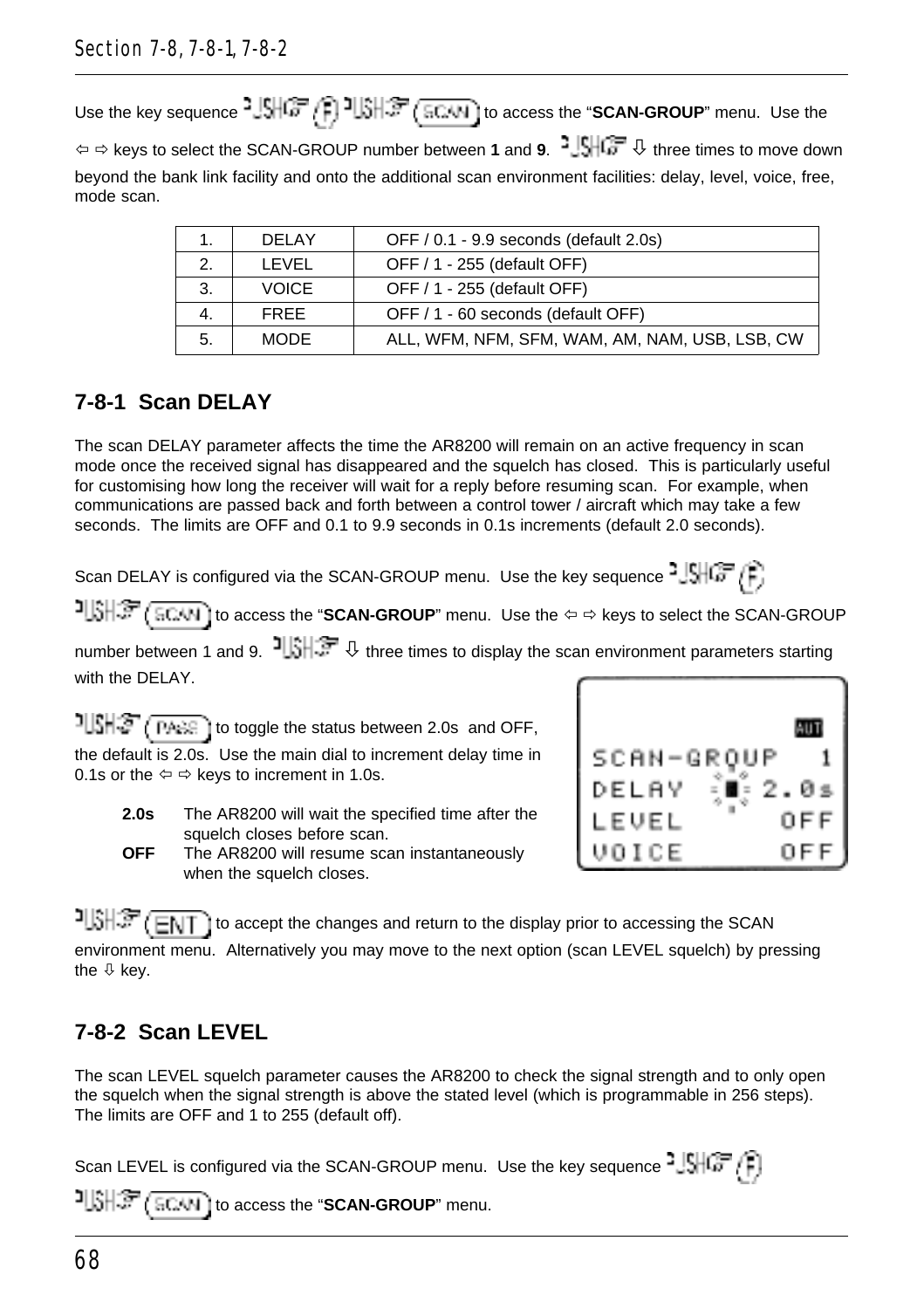Use the ⇔ ⇔ keys to select the SCAN-GROUP number between **1** and **9**. <sup>**3**  $\frac{1}{2}$  four times to</sup> display the scan environment parameter of LEVEL.

 $2\sqrt{g}$   $\sqrt{G}$   $\sqrt{P+G}$  as a short cut to off (which is the default). Use the main dial to increment value by 1 or use the  $\Leftrightarrow$   $\Leftrightarrow$  keys to increment by 10.

While adjusting level squelch, the " $\mathbf{\n}^*$ " legend will be displayed to the left of the value "LEVEL  $\mathbf{\n}$  **3**" indicating that the current value will not cause the squelch to close. Increase the value until the " $\mathbf{\ddot{*}}$ " legend is just extinguished (this may typically be around a value of 120 - 230), the current transmission and signals below this level will be skipped. There will be no audio produced when a transmission is encountered below the level configured even though the "**S**" squelch legend is displayed. This is a useful alternative to regular squelch on noisy bands such as short wave.

The approximate relationship between signal meter segments and level value is as follows:

|     |    |    |    |     |     |     |     | $\sim$ |     | . . | 14  |
|-----|----|----|----|-----|-----|-----|-----|--------|-----|-----|-----|
| 124 | 54 | 68 | 78 | 185 | 193 | 200 | 203 | 206    | 208 | 211 | 214 |

**E**Note: When level squelch is in operation, the rotary squelch control is usually best rotated to the fully anti-clockwise position.

 $t = \frac{1}{2}$ environment menu. Alternatively you may move to the next option (scan VOICE squelch) by pressing the ò key.

While scanning, the LCD legend "**LSQ**" is displayed to indicate that scan LEVEL squelch is in operation.

# **7-8-3 Scan VOICE**

The scan VOICE squelch parameter causes the AR8200 to check the current frequency for valid audio and to only open the squelch when audio above a specified level (which is programmable in 256 steps) is detected. The limits are OFF and 1 to 255 (default off).

Scan VOICE is configured via the SCAN-GROUP menu. Use the key sequence  $2\sqrt{3}$ 

1JSHC<sub>P</sub> (SCAN) to access the "**SCAN-GROUP**" menu. Use the  $\Leftrightarrow$   $\Leftrightarrow$  keys to select the SCAN-GROUP number between **1** and **9**. <sup>3</sup>  $\frac{1}{2}$  five times to display the scan environment parameter of VOICE.

 $\frac{1}{2}$ SHG  $\frac{1}{2}$  PASE as a short cut to off (which is the default). Use the main dial to increment value by 1 or use the  $\Leftrightarrow$   $\Leftrightarrow$  keys to increment by 10.

While adjusting voice squelch, the " $\mathbf{\ast}$ " legend will be displayed to the left of the value "VOICE  $\mathbf{\ast}$  12" indicating that the current value will not cause the squelch to close. Increase the value until the " $*$ " legend is just extinguished (this may typically be around a value of 1 to 100), the current transmission and signals with audio below this level will be skipped. There will be no audio produced when a transmission is encountered with audio below the level configured even though the "**S**" squelch legend is displayed.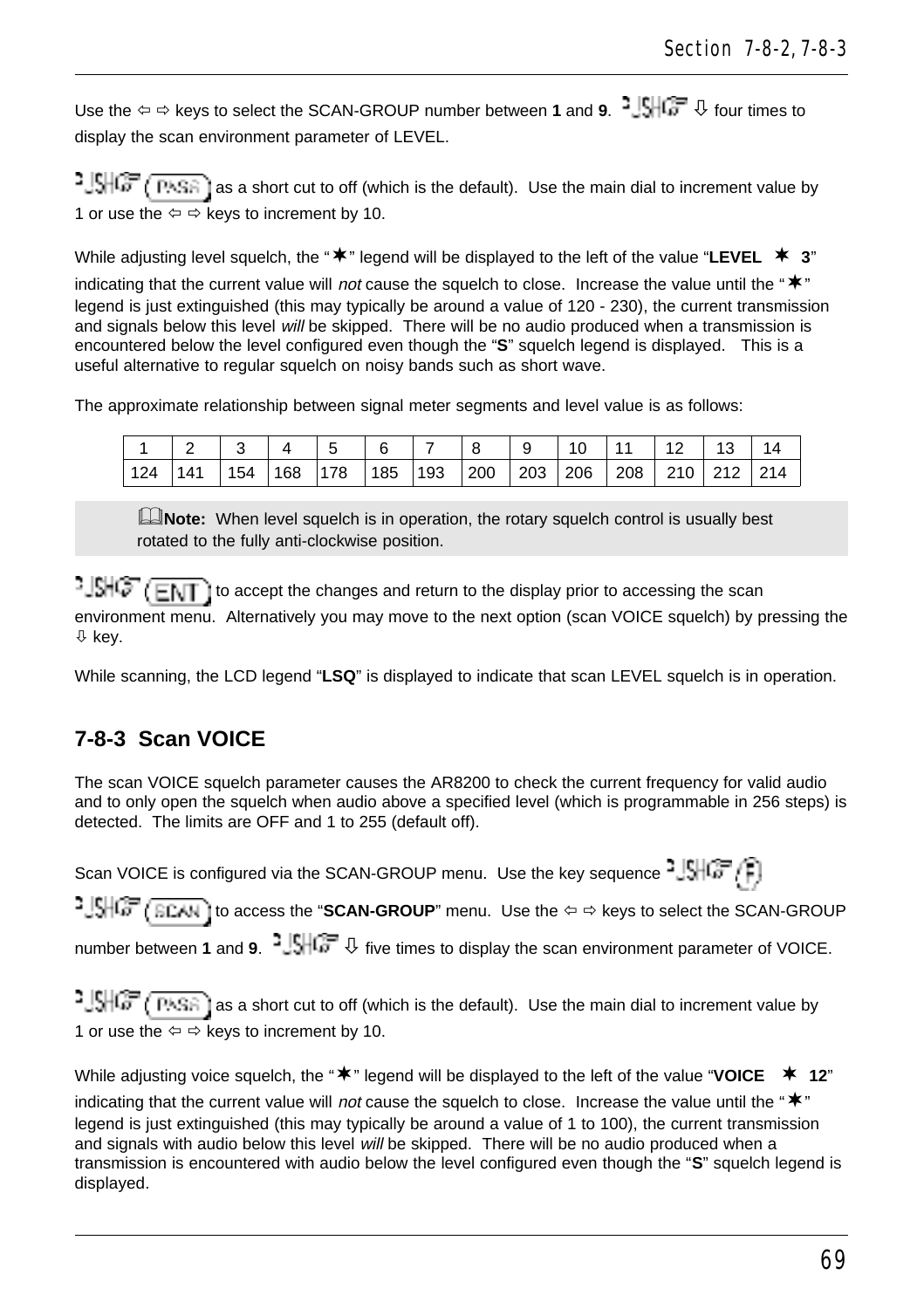**ENote:** When voice squelch is in operation, the rotary squelch control is usually best rotated to the fully anti-clockwise position.

 $1||\hat{S}||\hat{S}$  (ENT) to accept the changes and return to the display prior to accessing the scan environment menu. Alternatively you may move to the next option (scan FREE time) by pressing the  $\mathbb U$  kev.

While scanning, the LCD legend "**VSQ**" is displayed to indicate that scan VOICE squelch is in operation.

# **7-8-4 Scan FREE**

The scan FREE time parameter determines how long the AR8200 will remain on an **active** frequency before resuming scan even though the frequency is still active. This is useful if you wish to gain a snap shot of activity without the AR8200 being tied to a busy frequency for long periods of time (such as when monitoring active amateur band repeaters etc). Scan FREE time saves you having to manually intervene to force the scan process to resume and saves the need to lockout memory channels using the channel PASS facility. The limits are OFF and 01 to 60 seconds (default OFF).

Scan FREE time is configured via the SCAN-GROUP menu. Use the key sequence  $2\sqrt{167}$ 

**to access the "SCAN-GROUP"** menu. Use the  $\Leftrightarrow$   $\Leftrightarrow$  keys to select the

SCAN-GROUP number between **1** and **9**. **<sup>1</sup> b** six times to display the scan environment parameter of FREE.

 $1||S||\mathcal{F}$  ( $P_{A} \in \mathbb{R}$ ) to toggle between OFF and 5 seconds (the default is off). Use the main dial to increment value by 1s or use the  $\Leftrightarrow$   $\Leftrightarrow$  keys to increment by 5s.

 $T\left(\frac{1}{2}, \frac{1}{2}\right)$  to accept the changes and return to the display prior to accessing the scan environment menu. Alternatively you may move to the next option (scan receive MODE) by pressing the  $\theta$  key.

While scanning, the LCD legend "**FRE**" is displayed to indicate that scan FREE time is in operation and the scan process will only pause on active frequencies for the specified time.

# **7-8-5 Scan (receive) MODE**

The scan receive MODE parameter enables selected receive modes to be scanned in isolation even though memory banks may contain many different receive modes. This saves the need to lockout memory channels using the channel PASS facility when only a certain receive mode is desired (such as AM for airband monitoring etc).

```
Scan receive MODE is configured via the SCAN-GROUP menu. Use the key sequence \frac{1}{3}to access the "SCAN-GROUP" menu. Use the \Leftrightarrow keys to select the
SCAN-GROUP number between 1 and 9. \frac{1}{2}, \frac{1}{2}, seven times to display the scan environment
parameter of MODE.
```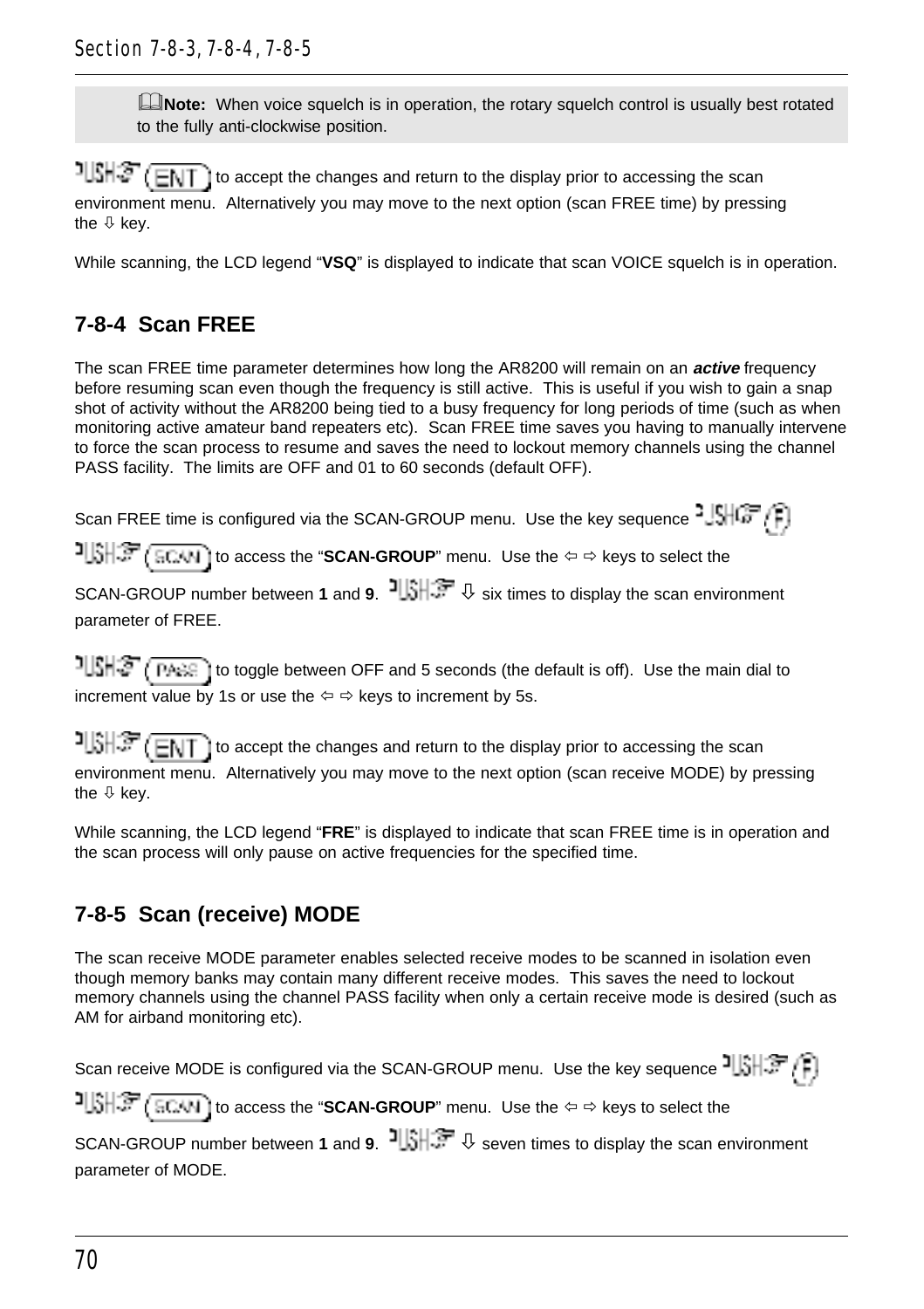**3**  $\frac{1}{2}$   $\frac{1}{2}$   $\frac{1}{2}$   $\frac{1}{2}$  as a short cut to ALL (which is the default) which will cause all receive modes to be scanned in the specified scan group. Use the main dial or  $\Leftrightarrow \Rightarrow$  keys to select the receive mode: ALL, WFM, NFM, SFM, WAM, AM, NAM, USB, LSB, CW.

 $1.5\sqrt{G}$   $\sqrt{E\sqrt{T}}$  to accept the changes and return to the display prior to accessing the scan environment menu. The  $\theta$  key loops back to the top of the SCAN-GROUP menu.

While scanning, only memory channels with the corresponding receive mode will be scanned. The legend "**SCAN NFM**" or "**SCAN AM**" etc will be displayed indicating that only specific modes will be scanned, the modes are displayed in REVERSE CONTRAST highlighting. If no channel contained within the bank group matches the specified receive mode, the scan will be aborted and the display will return to 2VFO mode with an error beep sounding (if the beep is enabled).



# **7-8-6 Write protect of memory channels & banks**

It is possible to write protect memory channels, whole memory banks, search banks and 'globally protect' memory to prevent data being accidentally over-written. Refer to **section 11** of this manual regarding the write protect options.

## **7-9 Select scan**

Select scan enables you to 'tag' memory channels to make a temporary list of up to 100 channels for scanning in a separate list called the SELECT SCAN LIST. Memory channels from **any** of the 20 memory banks may be mixed together in any order and added to the select scan list.

# **7-9-1 Adding select scan channels in memory read**

In memory read mode or when paused on an active channel in scan mode use the key sequence to to top to toggle the select scan tag on/off, the legend "SEL" confirms selection. Even memories marked as channel pass may be added to the select scan list, the pass status will be ignored by select scan.

# **7-9-2 Starting / stopping select scan**

To start select scan you must first have at least two memory channels tagged for select scan.  $15H\mathcal{F}$  (1)  $15H\mathcal{F}$  (5 FO) to start select scan. The legend "**SEL**" will be displayed on the left hand side of the LCD to indicate that select scan is in progress. The memory channels will be displayed as select scan progresses and each memory channel will display the legend "**SEL**". The direction of scan can be reversed using the main dial or  $\hat{v} \oplus k$ eys.



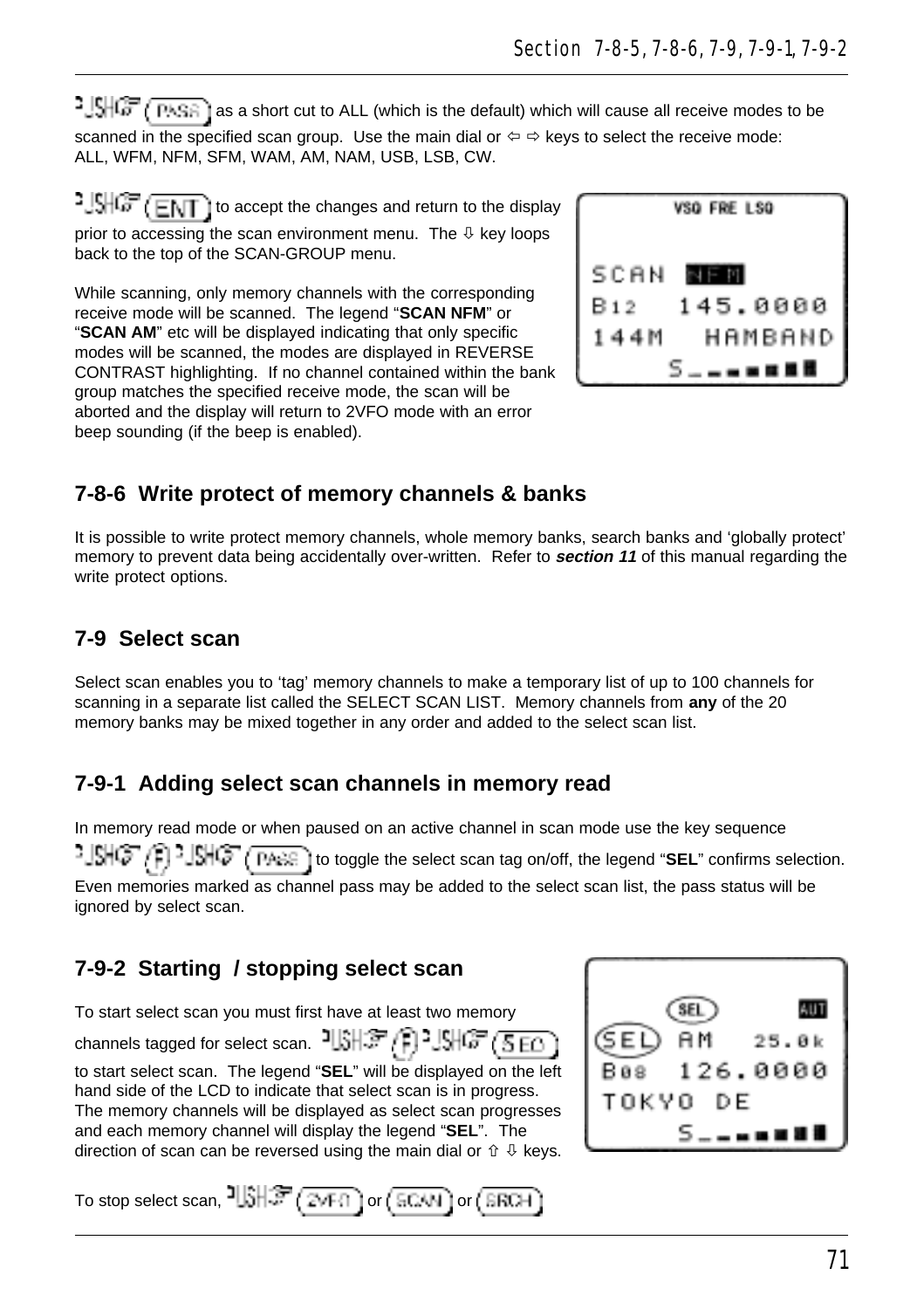## **7-9-3 Select scan environment**

The select scan environment may be customised in respect of DELAY, LEVEL, VOICE, FREE and MODE. The current SCAN-GROUP selection is used by select scan. To access the scan group

environment menu  $\frac{1}{3}$   $\frac{1}{3}$   $\frac{1}{3}$   $\frac{1}{3}$   $\frac{1}{3}$   $\frac{1}{3}$   $\frac{1}{3}$   $\frac{1}{3}$   $\frac{1}{3}$  For further information regarding the scan group environment please refer to **section 7-8** of this manual.

## **7-9-4 Editing the contents of the select scan list**

Although it is possible to review all 1,000 memory channels using memory read to assess which memory channels are tagged for select scan, a quicker method is available via the select scan menu.

<sup>1</sup>USH字 (1) PRESS<sub>Ca</sub> ( PASR ) to access the "**SEL-SCAN**" menu.

One hundred select scan channels are available and numbered from 00 to 99. Use the main dial or  $\Leftrightarrow$   $\Leftrightarrow$  keys to scroll through the select scan list contents. The select scan numbers are allocated in the order in which they were tagged in memory read mode, the memory bank/channel number, frequency and any text comment is displayed.



### **Deleting singe select scan channels**

To remove the displayed channel from the select scan list  $\frac{16}{167}$  ( $\frac{16}{167}$ ). The frequency is removed from display ("**SEL**" tag is removed from the memory channel) and the position in the select scan list will be filled with the next highest select scan channel number. For example, if you have five select channels listed and delete number "**03**", channel number "**04**" will slide down to take its place

(any gap is filled) so that "**04**" will be renumbered as "**03**", "**05**" will become "**04**" and so on.

#### **Adding new select scan channels**

It is possible to tag select scan memories in memory read mode, it is also possible to add additional select scan channels using the select scan menu.

 $T[\hat{s}|\hat{s}^T f]$  apply,  $\frac{1}{2}$  ( $\frac{1}{2}$  access the select scan menu.

the  $\Leftrightarrow$  key to wrap around to the end of the select scan

list, the legend "**SEL-SCAN xx --- ----.---- ------------**" will be displayed where "**xx**" is the next available select scan channel. The 'dashes' indicate that the channel is currently unused.

**b** to display the legend "**BANK/CH SEL**" inviting you to

select a memory channel to add to the select scan list.

Select the desired memory channel by keying a three digit location via the keypad or scroll through the memory banks using the  $\Leftrightarrow \Rightarrow$ keys and main dial to scroll through the memory channels.

SFI мn 03 -SCAN BANK⁄CH SEL

 $t \in F$  is accept the displayed memory location to be

added to the select scan list. The memory data will appear alongside the select scan number.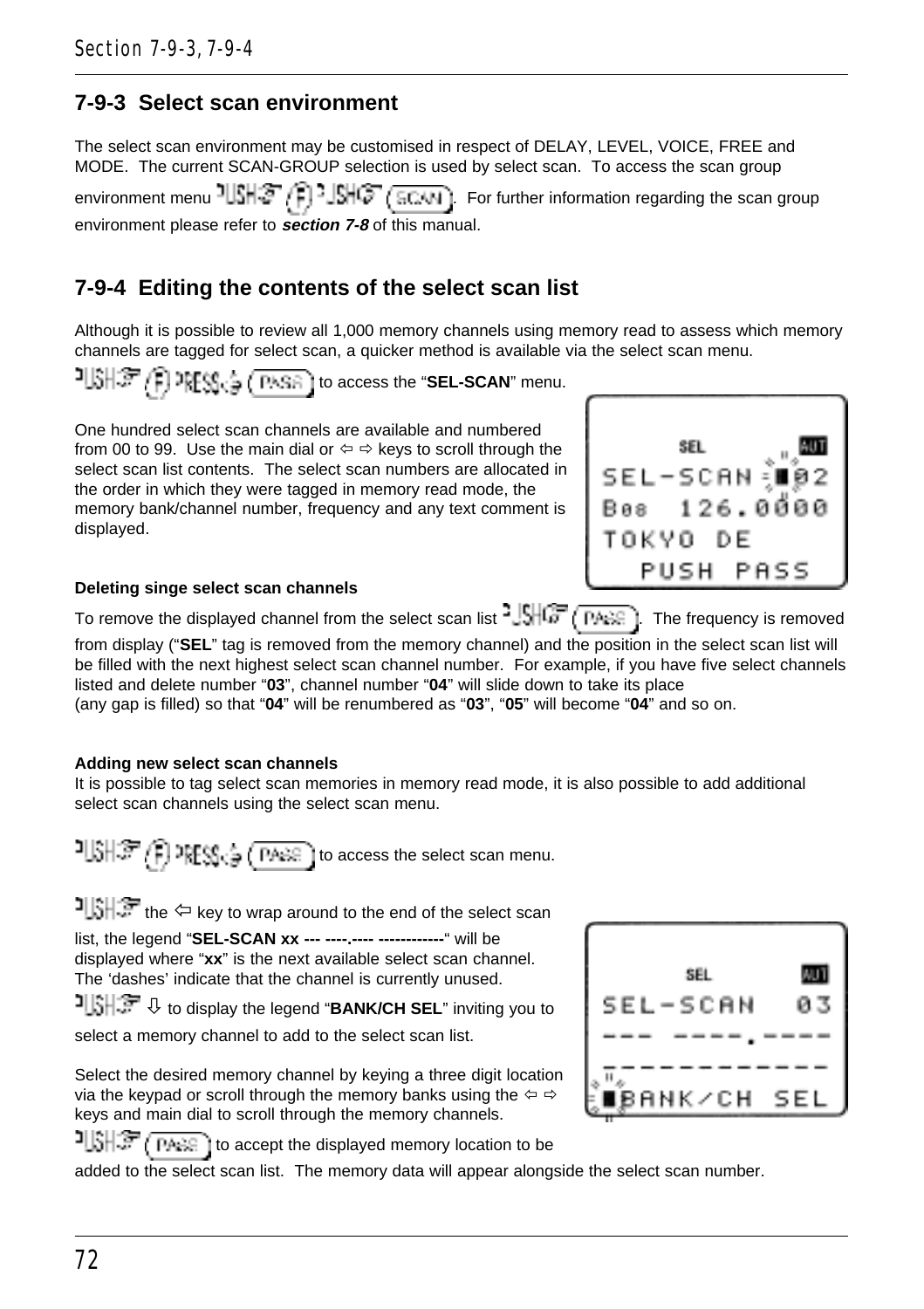If you wish to add more select scan channels  $\frac{1}{2}$  once to move upward to the new end of the

list and repeat the process.  $^{2}$  SHCF (ENT) or (1 F.(R) to exit the select scan menu.

It is possible to delete the entire select scan list in one go using the DELETE menu, this is very useful to enable rapid changes to the select scan list content.

# **7-9-5 Deleting all select scan channels**

Although it is possible to review and delete select scan channels in memory read and by using the select scan menu, a quicker method is available should you wish to delete all select scan tags in one go. This is particularly useful when you wish to start a new select scan list (making the select scan list almost like a note pad).

The DELETE menu is used to delete all select scan channels in one go. To access the delete menu

<u> ଏହାରେ (ମି</u>.୪୫୪)  $\frac{1}{2}$ SHC<sup>T</sup> the  $\theta$  key four times to display the "DELETE SEL-CH" 9 ( 9 ) -19 menu. If at least one select scan channel exists, a channel location will be displayed to the right of the legend "**SEL-CH Xxx**" where "Xxx" represents the channel location, if no select scan channels exist the legend "**SEL-CH --**" will be displayed.

 $\frac{1}{2}$  $\frac{1}{2}$  $\frac{1}{2}$  $\frac{1}{2}$  $\frac{1}{2}$  ( $\frac{1}{2}$  is delete the select scan list, the "SEL-CH --" legend confirms deletion.

 $\frac{1}{2}$  $\frac{1}{2}$  $\frac{1}{2}$   $\frac{1}{2}$   $\frac{1}{2}$  or  $\frac{1}{2}$  or  $\frac{1}{2}$   $\frac{1}{2}$  or  $\frac{1}{2}$   $\frac{1}{2}$   $\frac{1}{2}$   $\frac{1}{2}$   $\frac{1}{2}$   $\frac{1}{2}$   $\frac{1}{2}$  to exit the delete menu.

**ENote:** Only the select scan 'tags' are deleted using this procedure, the memory channel contents are not erased or altered in any other way.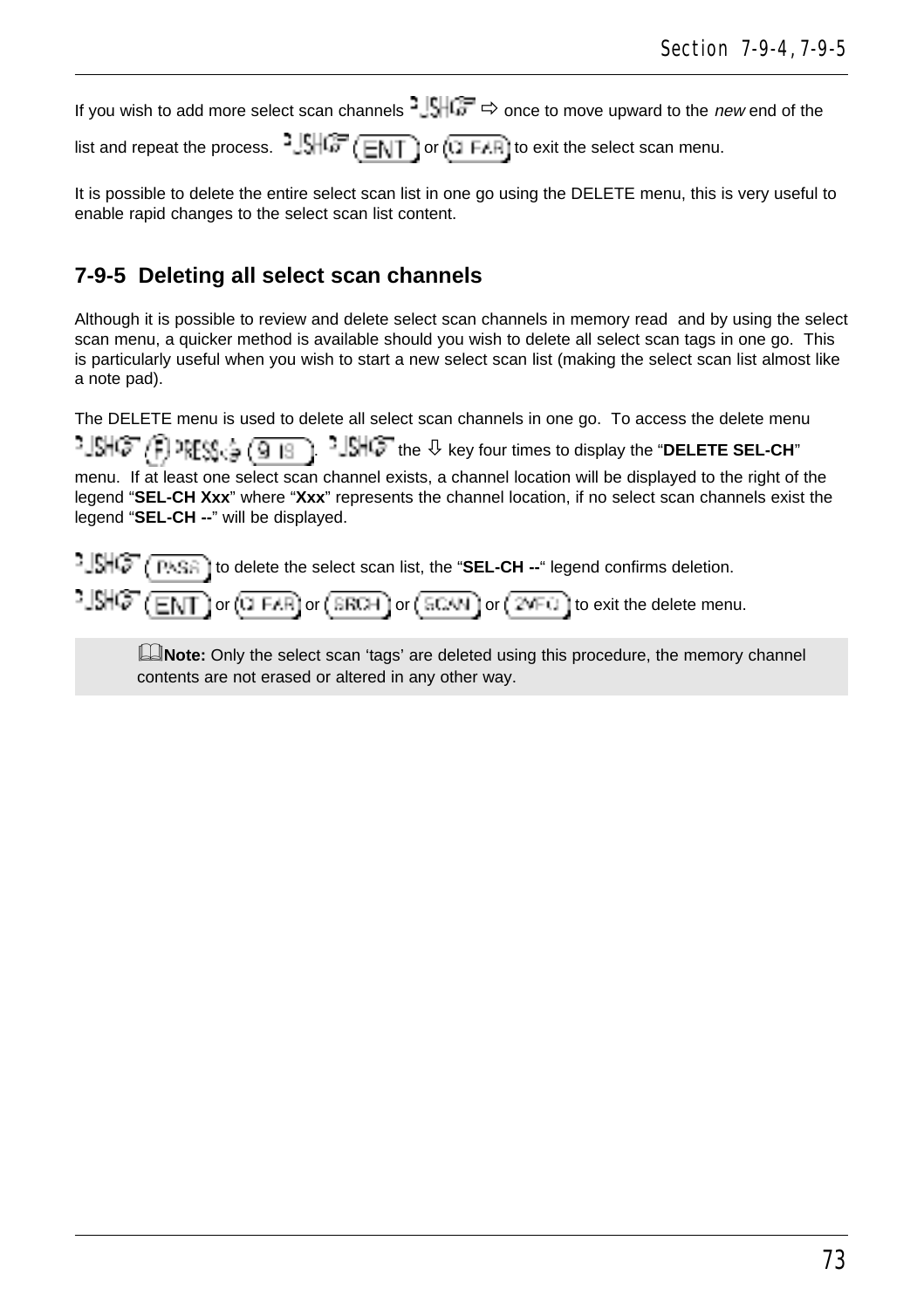# **(8) Search mode**

In search mode, the AR8200 is programmed to automatically tune between two specified frequency limits looking for activity. Please refer to **section 1-3** of this manual if you do not fully understand the terminology of SEARCH.



## **8-1 Search types**

The AR8200 is equipped with two types of search:-

**VFO SEARCH** = search from the current frequency in VFO mode. Please refer to **section 4-3** of this manual for further information.

**PROGRAM SEARCH** = search between user programmed limits.

## **8-1-1 Program search overview**

There are 40 program search banks (referred to simply as search banks) which can be programmed with specific parameters:

- LO (lower) start frequency
- HI (upper) stop frequency
- **Receive mode (or set to AUTO MODE)**
- **Receive tuning step (or set to AUTO MODE)**
- **•** Step adjust
- **•** Frequency offset
- Attenuator status
- **Noise limiter status**
- Text comment
- Write protect
- **CTCSS tone (if the CT8200 SLOT CARD option is used)**

The program search banks are identified by upper case letters **A - T** and lower case letters **a - t.** To help with identification, each bank may be labelled with an alpha-numeric text comment.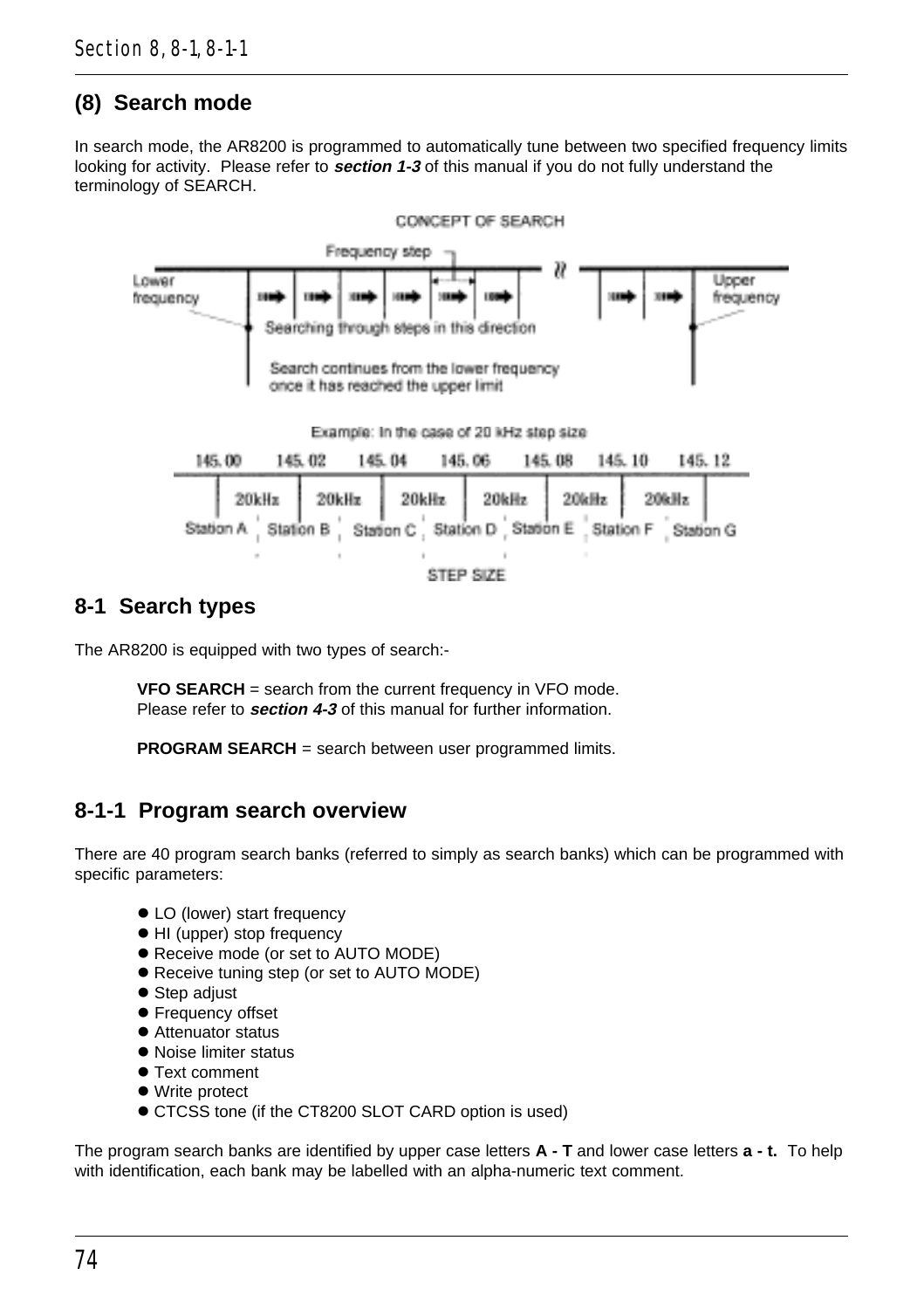To assist testing in the factory, several search banks may be programmed with data (which can be easy deleted or over-written). This pre-programming is useful to ease familiarisation during the early days of operation… so that when you push a key there is something already programmed to work!

## **8-2 Starting program search**

**8-2-1 Reversing the**

 **direction of search** To reverse the direction of search use the main dial or  $\hat{u} \, \, \theta$  keys, this is useful to enable you to search back over and over an interesting point of the search process.

Presuming that data is already stored into a search bank…

 $t\in \mathbb{R}$  the  $(\overline{\mathsf{ERTH}})$  key to start the program search process. The LCD legend "**SRCH**" will be displayed and as long as the squelch is closed, the search process will start from the lower frequency limit and will progress toward the upper frequency limit. When the program limit is reached, the search loops around and starts the process again.

> **ENote:** If no search banks have been programmed, the search process will not operate.



### **8-2-2 Forcing the search to resume**

If the AR8200 stops on an unwanted busy frequency,  $\frac{1}{2}$ ,  $\frac{1}{2}$ ,  $\frac{1}{2}$  the  $\frac{1}{2}$  ERCH is key or use the  $\hat{v}$  & keys or main dial to force the search process to resume from the current frequency displayed.

## **8-2-3 Stopping the search**

While the search process is in progress (not stopped),  $-\sqrt{1+\sqrt{2}}$  ( $\sqrt{3}$  is stop searching and transfer the current frequency to the single VFO for monitoring or tuning from. To exit the search process  $-15H$  the  $(\overline{5CAN})$  key for memory read mode or the  $(\overline{2NFC})$  key for 2VFO mode (displaying the data on-screen before search was started).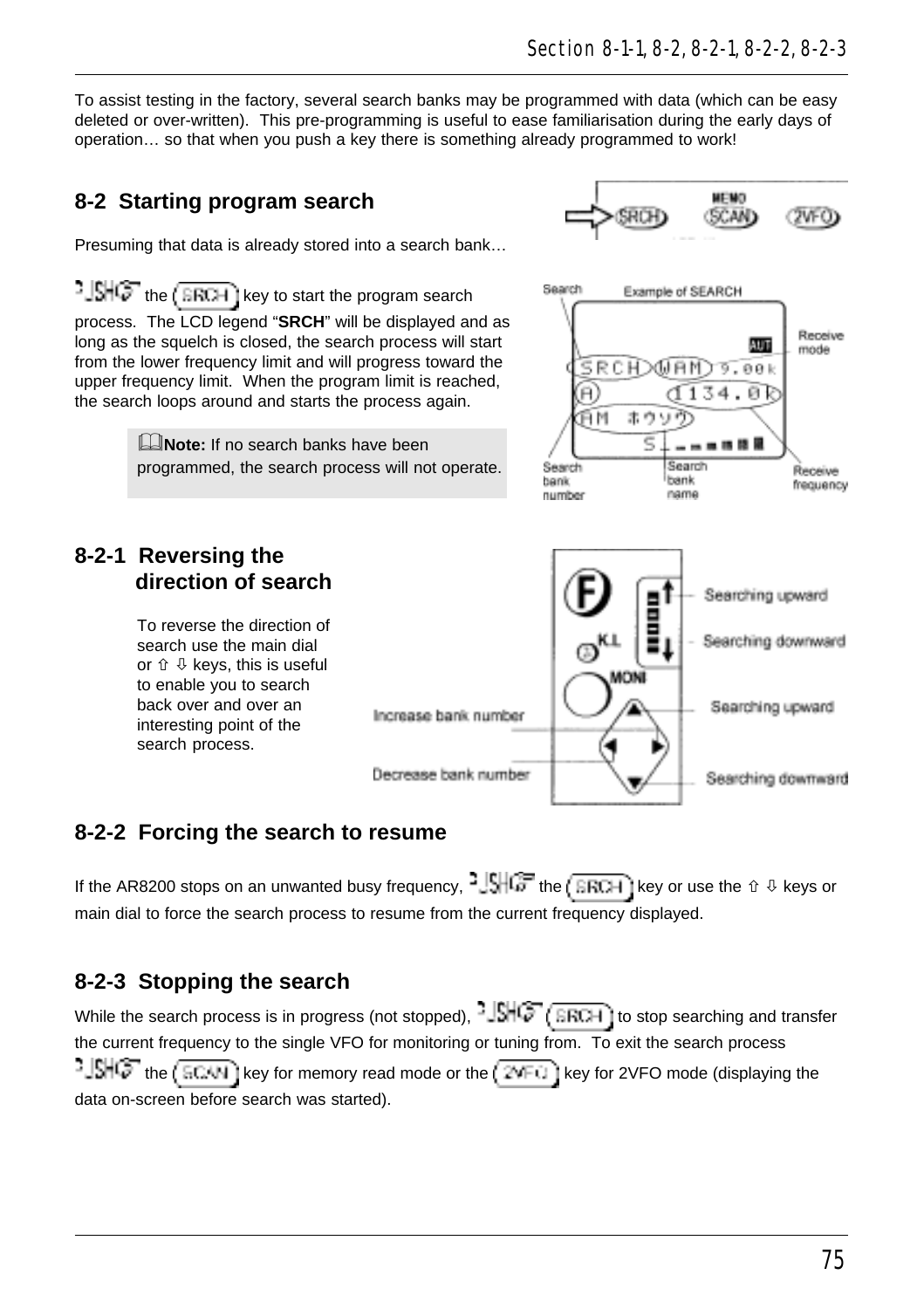# **8-2-4 Copying an active frequency to the VFO or memory location**

It is convenient to transfer an active frequency from search to VFO or memory for periods of extended listening.

### **Copy to VFO**

When the search process is stopped on an active frequency,  $-\sqrt{h^2 + h^2}$  the  $\sqrt{F(1)}$  key to transfer the current receive frequency to the single VFO where it may be monitored.

#### **Write to memory**

When the search process is stopped on an active frequency,  $\frac{1}{2}$   $\frac{1}{2}$  the  $\left(\frac{1}{\Box\setminus\Box\setminus\Box\setminus}$  is key to write the current receive frequency into the first available empty memory location (or you may select a specific location from the 1,000 memory channels available).

## **8-3 Selection of search bank**

There are 40 search banks, while searching use the  $\Leftrightarrow \Leftrightarrow$  keys to step through search banks which contain data, alternatively you may use the numeric keys (with assigned letters and shifts). If no data is programmed in the nominated search bank, the next bank containing valid data will be used.

Recalling search banks **A - J** is very simple involving only one key push, for this reason it is suggested that these banks are used for primary search tasks.

While searching,  $\frac{|\cdot|}{|\cdot|}$  at the numeric key corresponding to the required search bank:



\* When bank "**A**" is selected via the keypad, a delay of around two seconds will be encountered before the  $k + \mu$ , it is acted upon, this is because the  $k + \mu$ , it is also has a **special 'SHIFT' command status** when selecting banks **K - T** and **k - t**.

**Tip:** to search "**A**" instantly,  $\frac{3}{5}$   $\frac{10}{10}$   $\frac{1}{10}$   $\frac{1}{10}$   $\frac{10}{10}$   $\frac{10}{10}$   $\frac{10}{10}$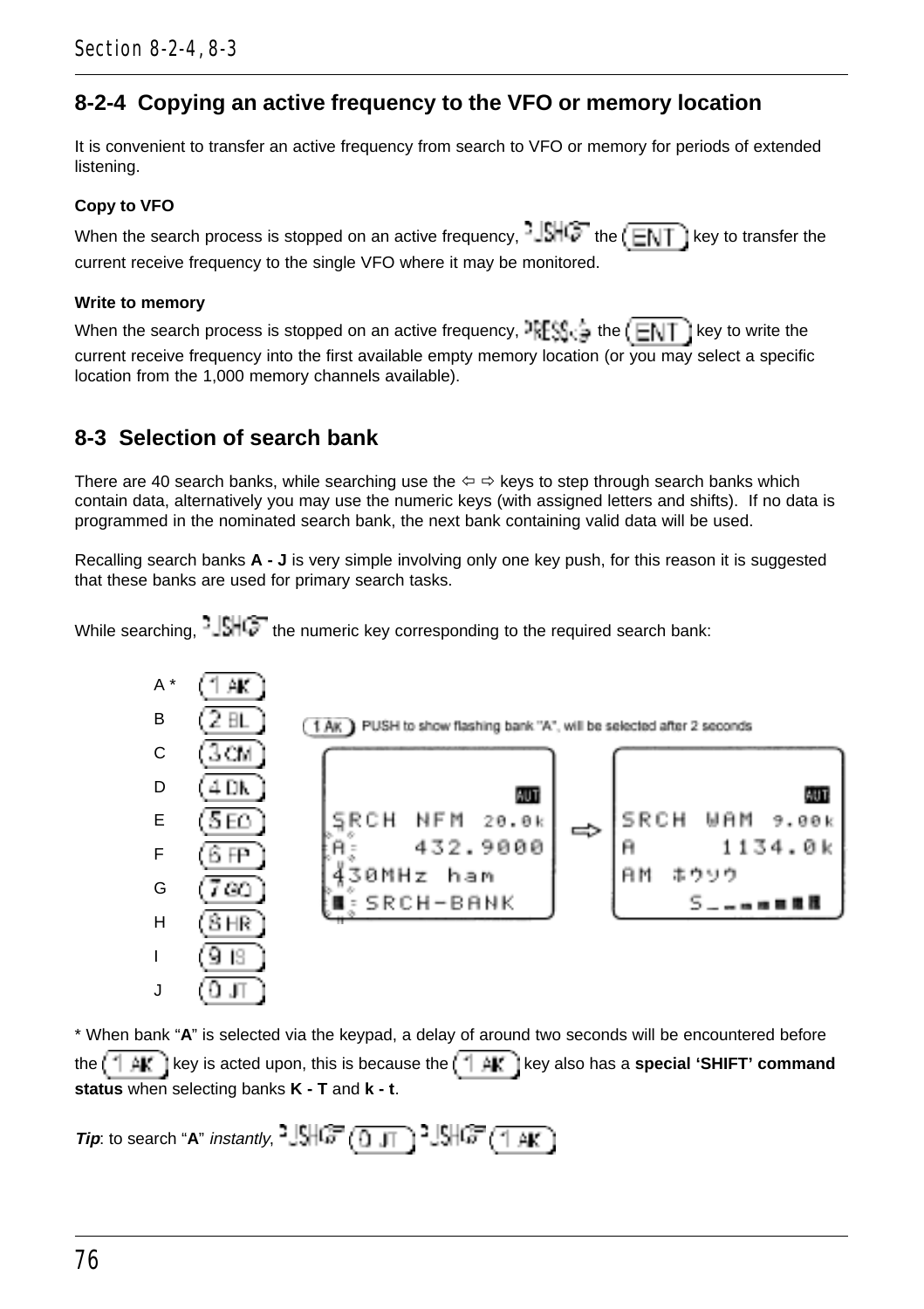Recalling banks **K - T** requires use of the 'SHIFT' command before the letter key, this 'shift'

command is the use of the  $k + \frac{1}{2}$  key before a second numeric key is pushed. **You must key quickly** or bank "**A**" will be selected, the timeout while using the 'shift' key is around two seconds:



Recalling banks **a - j** requires use of the 'CASE' command before the letter key, this 'case' command (selecting upper or lower case bank

letters) is the use of the  $k + A + B$  ikey before a second numeric key is pushed.



Recalling banks **k - t** requires use of the 'case' and 'shift' command before the letter key:

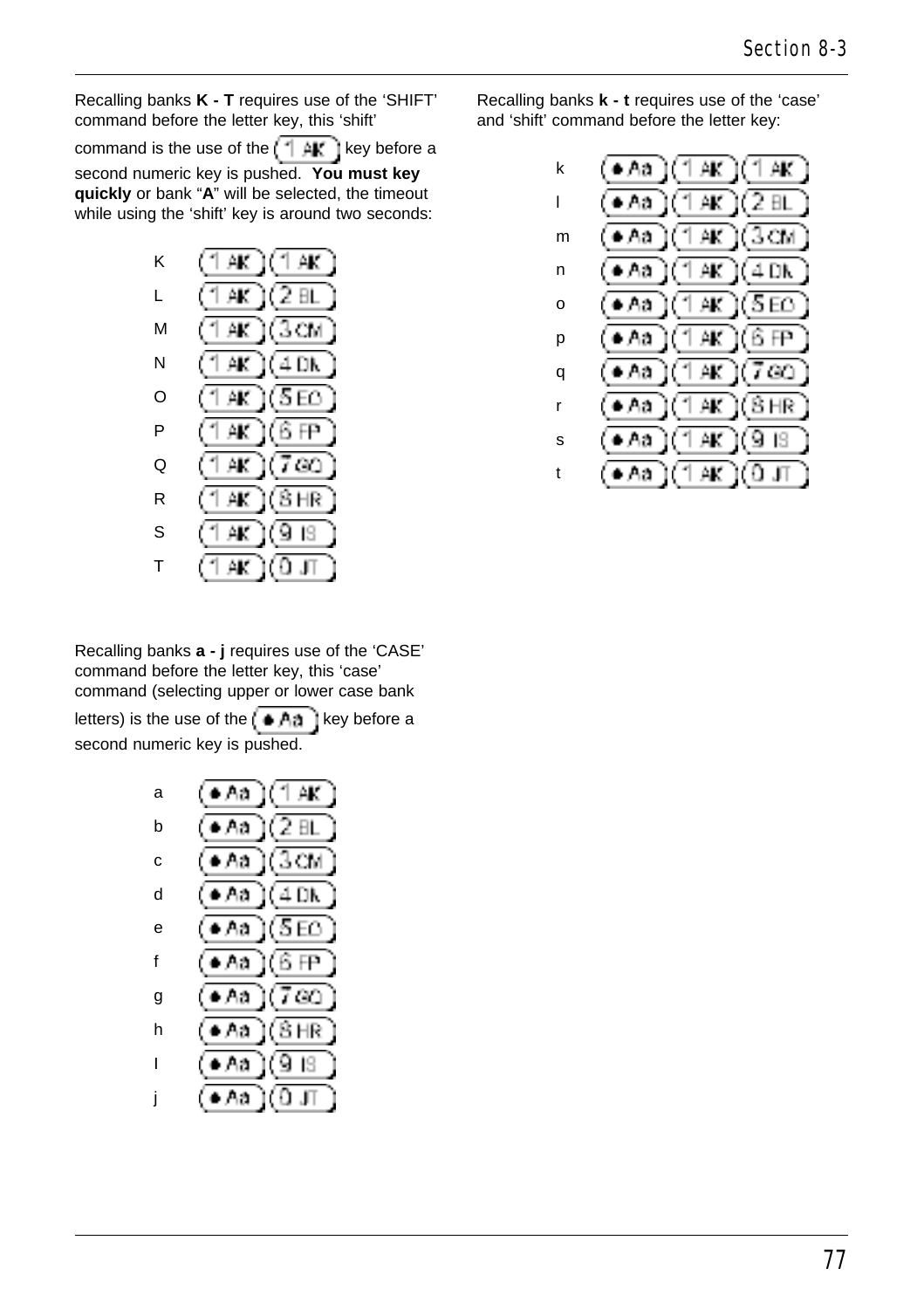# **8-4 Programming a search bank**

Each of the 40 search banks may be programmed with different frequency limits, receive modes, step size etc as listed in **section 8-1-1** of this manual.

<sup>3</sup> JSHO (B FP ) to access the "**SRCH-PROG**" menu.

Use the main dial or  $\Leftrightarrow$   $\Leftrightarrow$  keys or keypad to select the bank you wish to program or over write. (The  $\theta$  key is used to move through the menu).

**HI** Input the **hi**gher end frequency in MHz format

altiko a



**LO** Input the **lo**wer start frequency in MHz format (don't push enter)

⊃ll¢H:S⊓ π



Search bank "L" selected



a Niger a

(don't push enter)



**MODE SET** Use the  $\Leftrightarrow$   $\Leftrightarrow$  keys or main dial to select receive mode, the  $k = k + 1$  is used as a short cut to "**AUTO**".

&**Note:** If the receive mode is set to "**AUTO**", the receive mode, channel step, step-adjust, frequency offset will be taken from the pre-programmed auto band plan data, for this reason the detailing will not be required while programming so is skipped… the next menu will be TEXT INPUT.

ر @pyl

**STEP** Assuming that a receive mode other than "**AUTO**" was selected, you will be presented with the "**SET STEP**" menu. Use the main dial or  $\Leftrightarrow$   $\Leftrightarrow$  keys to select the required tuning step from the following: 0.05 kHz (50 Hz), 0.1 kHz (100 Hz), 0.2 kHz (200 Hz), 0.5 kHz (500 Hz), 1.00 kHz, 2.00 kHz, 5.00 kHz, 6.25 kHz, 8.33 kHz, 9.00 kHz, 10.00 kHz, 12.50 kHz, 20 kHz, 25.00 kHz, 30 kHz, 50 kHz, 100.00 kHz. Alternatively a step size may be entered in kHz format via the keypad in multiples of 50 Hz in the range of 50 Hz to 999.95 kHz (do not push enter).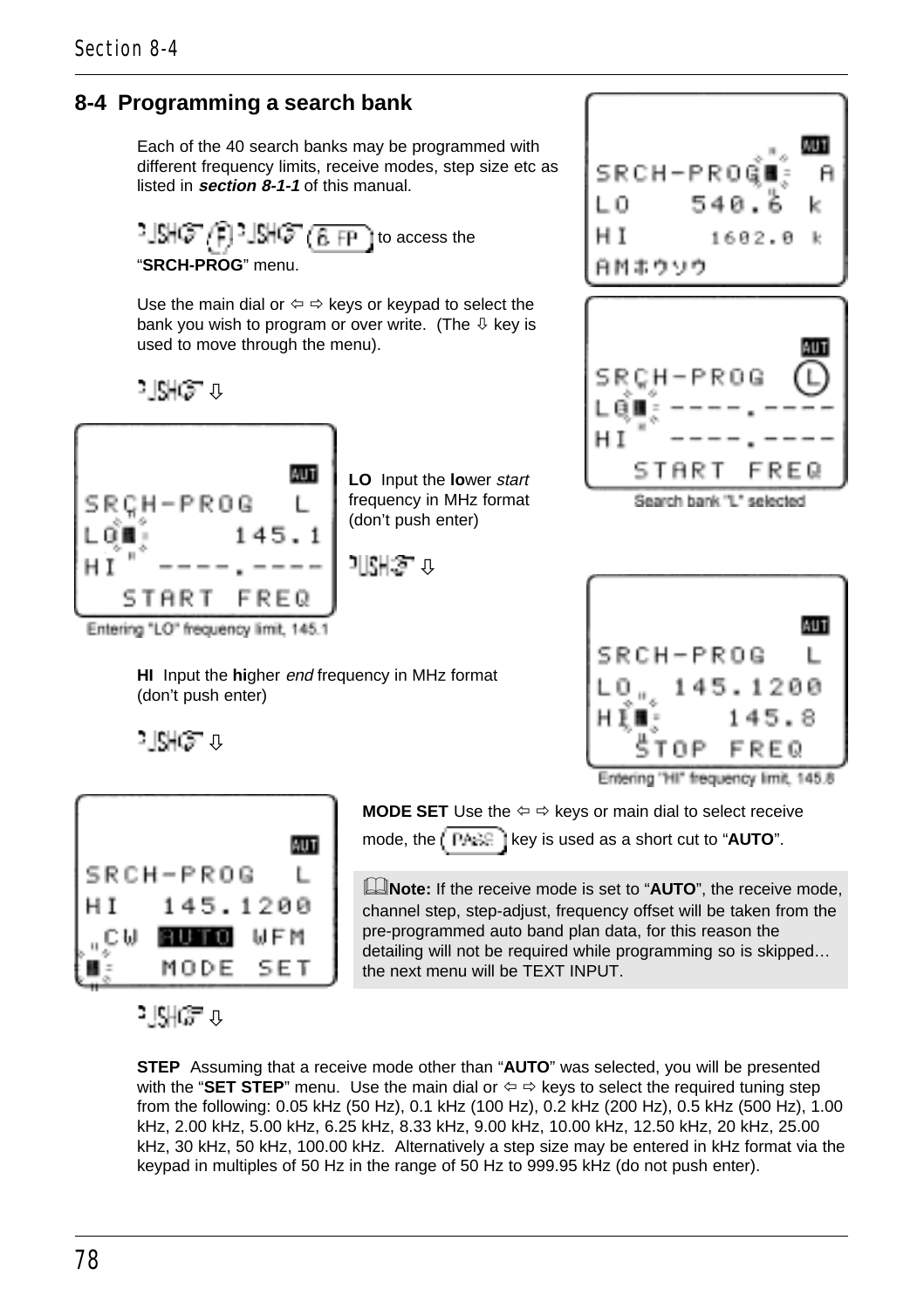**ENote:** If a step-adjust value is already programmed into the search bank, the step-adjust menu will be automatically displayed when accessing the step input menu.

**STEP ADJ+** If you with to manually enter a step-adjust value for tracking unusual band plans , **SHO** TPASE I, the "STEP ADJ+" legend will be displayed. △ SHO ↓ to move the cursor to the "**ADJ+**" line and enter a step-adjust value using kHz format (do not push enter). You can use the  $\hat{u}$  key in this menu to move back to STEP size selection.

**ENote:** Step-adiust value will be calculated automatically by the AR8200 if a manual entry is not made. The CPU calculates if the selected tuning step size is divisible into the search bank start and end frequency limits and sets step-adjust accordingly.

 $\frac{1}{2}$  SHG  $\frac{1}{2}$  to access the TEXT INPUT menu.

**CONTECT**  $\theta$  to access the PROTECT menu.



**TEXT** The cursor will be positioned in the bottom left corner of the

LCD. If an unwanted text comment exists  $\frac{1}{2}$ ,  $\frac{1}{2}$ ,  $\frac{1}{2}$ ,  $\frac{1}{2}$ ,  $\frac{1}{2}$  to

delete the character highlighted by the cursor and the remainder of the line to the right of the cursor position. Add text if you wish.





**PROTECT** It is possible to protect a search bank to prevent accidental over-writing of data.  $-\sqrt{5+4}$   $\sqrt{7+4}$  to toggle the write protect status on/off (default is off).

**To accept the data input**  $\frac{1}{2}$ **.**  $\frac{1}{2}$ .  $\frac{1}{2}$ 

Alternatively  $\frac{1}{2}$   $\frac{1}{2}$   $\frac{1}{2}$  to return to the top of the menu or  $\frac{1}{2}$   $\frac{1}{2}$   $\frac{1}{2}$  ( $\frac{1}{2}$  F. Fi) to abort. The LCD will revert to its previous display (VFO, search or scan mode).

**To start SEARCH**  $\frac{1}{2}$ **SHCP** (**GRCH**), use the  $\Leftrightarrow$   $\Leftrightarrow$ keys or keypad to select search bank.

The attenuator, noise limiter or AFC can be toggled on/off during the search process.

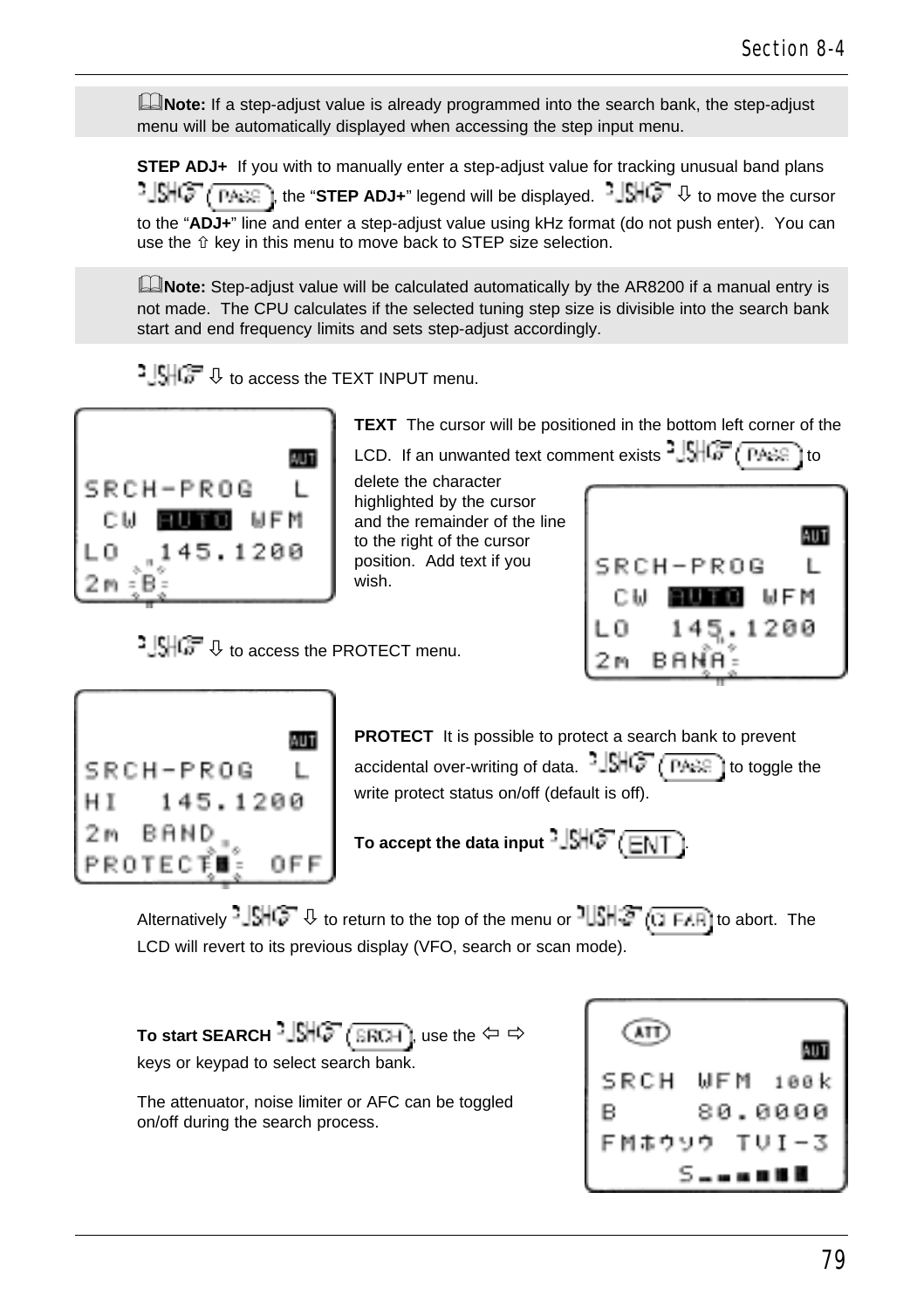80

Section 8-5, 8-5-1

# **8-5 Locking out unwanted active frequencies (PASS)**

It is possible to lock out (PASS) unwanted frequencies while in program search mode, this is useful to eliminate unwanted permanent transmissions. It is important to

understand the PASS facility before using the  $k_{\text{B}}$  [key or transmissions may be missed.

While stopped on an unwanted frequency  $\frac{1}{3}$ ,  $\frac{1}{3}$  (PASE), the search process will resume. It will appear that **all** frequencies are still searched, however locked out frequencies will be 'passed over', the search will not **stop** on locked out frequencies but the squelch may momentarily open causing a short burst of audio before the frequency is passed… if several consecutive active frequencies are locked out, an audio 'chuff… chuff… chuff…' may be encountered.

Locked out PASS frequencies are assigned PASS CHANNEL NUMBERS, there are a total of 50 PASS channels for each search bank. Frequencies  $\pm$  10 kHz from the assigned pass frequency will be skipped, carefully consider the implications of locking out  $\pm$  10 kHz when using USB, LSB and CW. When you attempt to exceed the limit of 50 pass channels per bank an error beep will be emitted (if beep is enabled). The locked out frequency will be relevant to the current search bank only… i.e. if you lock out 124.500 MHz in search bank "**A**", this frequency will not be locked out of any other search bank and may be searched as usual in any other bank.

# **8-5-1 Search pass menu**

It is possible to review, delete and add pass channels using the SEARCH PASS menu.

If you are currently searching  $\lceil \frac{1}{n} \rceil \leq \frac{1}{n}$ , the "SRCH PASS" menu will be displayed along with current bank letter.

From any other point  $\frac{1}{2}$   $\left[\frac{1}{2} + \frac{1}{2} + \frac{1}{2} + \frac{1}{2} + \frac{1}{2} + \frac{1}{2} + \frac{1}{2} + \frac{1}{2} + \frac{1}{2} + \frac{1}{2} + \frac{1}{2} + \frac{1}{2} + \frac{1}{2} + \frac{1}{2} + \frac{1}{2} + \frac{1}{2} + \frac{1}{2} + \frac{1}{2} + \frac{1}{2} + \frac{1}{2} + \frac{1}{2} + \frac{1}{2} + \frac{1}{2} + \frac{$ will be displayed,  $\frac{1}{2}$   $\frac{1}{2}$  to access the "**SRCH PASS**" menu, use the  $\Leftrightarrow$   $\Leftrightarrow$  keys at display the desired search bank letter.

If pass channels have already been tagged for the current search bank the legend "**PASS xx**" will be displayed where "**xx**" indicates that data is present. If no pass frequencies have been tagged, the legend "**PASS 00 ----.----**" will be displayed.

The  $\Leftrightarrow$   $\Leftrightarrow$  keys, main dial or keypad may be used to change search bank.  $\frac{1}{3}$ ,  $\frac{1}{3}$ , the  $\theta$  key to access the review section of the menu, the frequency pass contents of the displayed bank may be reviewed using the  $\Leftrightarrow$   $\Leftrightarrow$  keys or main dial.

To delete the displayed pass frequency key in a nul value  $(0 = zero)$   $\frac{1}{3}$ . The frequency pass

channel will be deleted and the list will re-shuffle. The frequency is once again available in search mode.



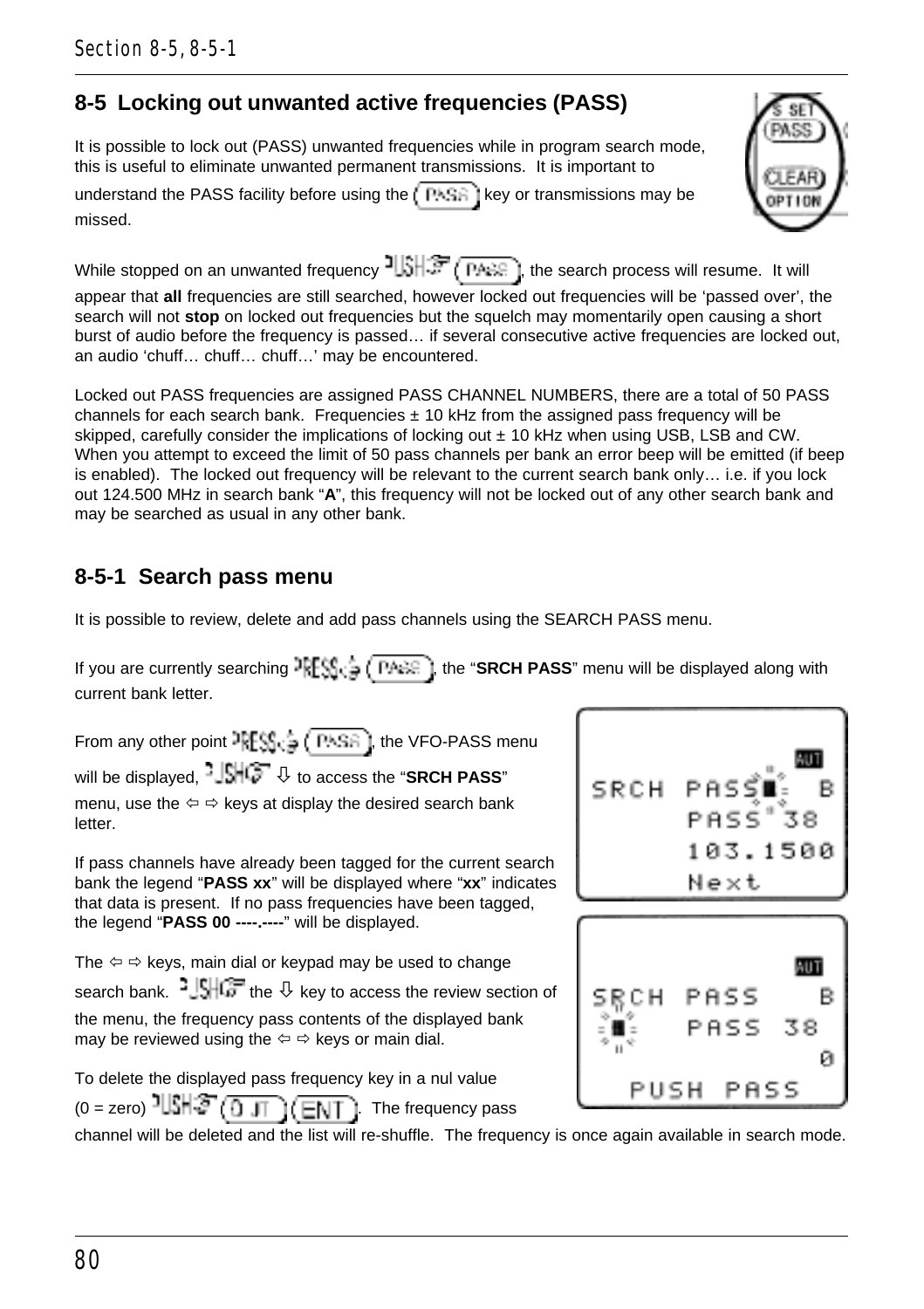Section 8-5-1, 8-6

To delete the entire contents of the current search pass list  $\frac{1}{3}$ ,  $\frac{1}{3}$ ,  $\frac{1}{3}$ , the legend "**PASS 00 ----.----**" confirms deletion. The search pass list may also be deleted using the DELETE menu, refer to **section 10-1** of this manual.

#### **Adding new pass frequencies**

Access the search pass list, If you are currently searching **PRESE:** ( PASS I, the "SRCH PASS" menu will be displayed along with current bank letter. From any other point  $\frac{1}{2}$   $\left($   $\frac{1}{2}$   $\left($   $\frac{1}{2}$   $\left($   $\frac{1}{2}$   $\frac{1}{2}$   $\right)$ , the VFO-PASS menu will be displayed, ò to access the "**SRCH PASS**" menu, use the  $\Leftrightarrow$   $\Leftrightarrow$  keys at display the desired search bank letter.

 $1.5$  the  $\Rightarrow$  key to wrap around to the end of the pass frequency list, the legend "**PASS xx ----.----**" will be displayed where "**xx**" is the next available frequency pass channel. The 'dashes' indicate that the channel is currently unused.

**Key in a frequency** which you wish to skip during search of the

current bank using MHz format and ending with  $(E \cup T)$ 

 $1!$   $\mathbb{C}$  the  $\Rightarrow$  key and repeat the process if you wish to add

further frequencies to be skipped. To accept the data entry and

exit the menu  $^2$   $\frac{1}{\sqrt{5}}$  ( $\frac{1}{\sqrt{5}}$ ). This facility is particularly useful if you know what frequencies are unwanted prior to searching, such as constant carriers etc.

**LNote:** You may add frequencies in the range of 100 kHz to 2400 MHz via this menu but only those within the current search limits will be acted upon.

It is also possible to delete the entire frequency pass list using the DELETE menu, refer to **section 10-1** of this manual.

### **8-6 Search bank link**

It is possible to custom define search parameters for a single bank or group of search banks.

Use the key sequence  $\frac{1}{2}$ ,  $\frac{1}{2}$ ,  $\frac{1}{2}$ ,  $\frac{1}{2}$ ,  $\frac{1}{2}$ ,  $\frac{1}{2}$ ,  $\frac{1}{2}$ ,  $\frac{1}{2}$ ,  $\frac{1}{2}$ ,  $\frac{1}{2}$ , to access the "SRCH GROUP" menu. Bank "**SRCH GROUP 0**" contains a default listing and cannot be overwritten (so displays "**LINK OFF**" on the bottom line of the LCD), banks 1 to 9 are available for custom programming.

Use the main dial or  $\Leftrightarrow$  keys to select the SEARCH GROUP number, for SEARCH GROUP numbers **1** to **9** the legend "**BANK LINK**" will be displayed on the bottom line of the LCD indicating that programming **is** possible.

**CONTEXT I** to move to the search bank letters **A** - **T** and **a** - t, use the  $\hat{v}$  **D** keys to move between upper and lower case letters.

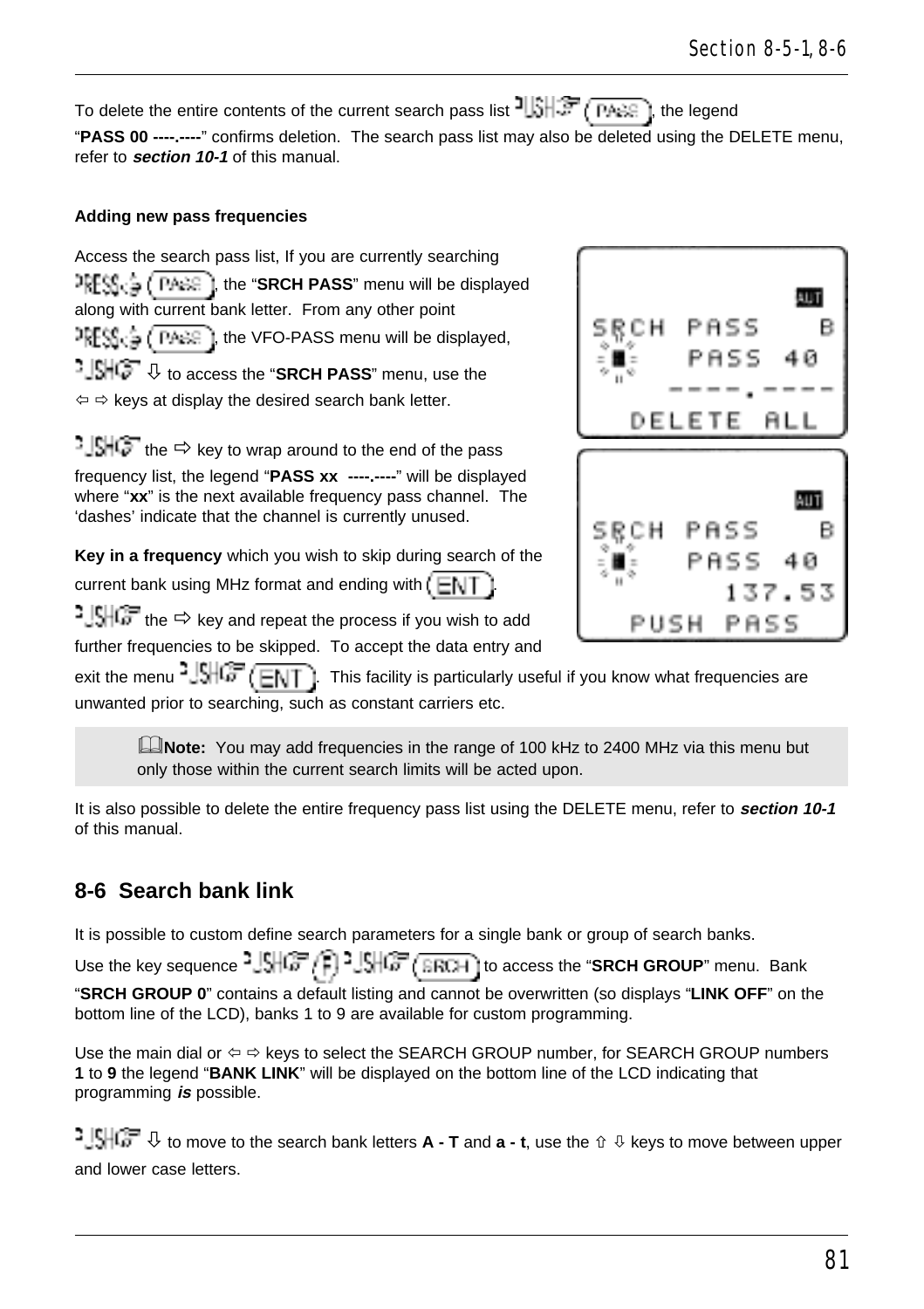### Section 8-6, 8-7

Next reverse highlight the letters you wish to link together as a group using the  $\Leftrightarrow \oplus \oplus \mathbb{R}$  keys,

to mark the desired search banks, both upper and lower case letters may be highlighted in the same group. The selected banks (which will form a large group) will be displayed in REVERSE contrast on the LCD.

It is also possible to use the keypad to quickly select the required banks for inclusion as a group, this saves having to use  $t'$  PASE if to toggle selection, The CASE SHIFT key  $t' \oplus A$ g is used to toggle between the upper and lower case and the SHIFT key  $\left( \begin{array}{c} \uparrow \downarrow \downarrow \downarrow \downarrow \\ \downarrow \downarrow \downarrow \end{array} \right)$  is used to access letters between **K - T** and **k - t**.

 $1|\mathcal{S}||\mathcal{S}$  ( $\overline{ENT}$ ) to accept the data input.

 $15H\$  ( SRCH) to start searching (if the AR8200 is not already in search mode). The banks grouped together in the SERACH GROUP will form a large group during search. The SEARCH GROUP number (and associated data) will be used to define current program search parameters.

**For example:** If you group banks "**A**, **B**, **E**" as SCAN GROUP number "**1**", then when **any one** bank is searched, all other banks in the group will be searched in sequence over and over… **A** > **B** > **E** > **A** > **B** >  $E > A > B > E$  etc (providing each of the banks contains search program data).



It is possible to search ANY bank, even if it is not contained in the current SEARCH GROUP list by manually selecting the bank using the  $\Leftrightarrow$   $\Leftrightarrow$  keys or keypad while in search mode.

You can individually configure each of the nine SEARCH GROUPS **1** to **9** with a different collection of banks. **SEARCH GROUP 0 cannot be changed as it contains the default of LINK OFF** so that you can quickly disable bank link when you wish to search only one bank. SEARCH GROUP 0 also contains default settings for DELAY, LEVEL, VOICE and FREE parameters.

```
To change the active SEARCH GROUP, access the SEARCH GROUP menu using the key sequence
-1\frac{1}{2}, \frac{1}{2}, \frac{1}{2}, \frac{1}{2}, \frac{1}{2} and \frac{1}{2} is select the desired SEARCH GROUP (0 to 9) using the main dial or \Leftrightarrow \Leftrightarrowkeys then \frac{1}{2}, \frac{1}{2} \frac{1}{2} \frac{1}{2} to accept the change and exit the menu.
```
# **8-7 Additional search facilities**

**(Search group environment - DELAY, LEVEL, VOICE, FREE, AUTO STORE, DELETE J).**

It is possible to further customise the search parameters for each of the nine SEARCH GROUPS (group 0 cannot be altered as it contains the default information).

Use the key sequence  $\frac{1}{2}$ ,  $\frac{1}{2}$ ,  $\frac{1}{2}$ ,  $\frac{1}{2}$ ,  $\frac{1}{2}$ ,  $\frac{1}{2}$ ,  $\frac{1}{2}$ ,  $\frac{1}{2}$ , to access the "**SRCH-GROUP**" menu. Use the ï ð keys to select a SRCH-GROUP number between **1** and **9**. ò five times to move down beyond the bank link facility and onto the additional search environment facilities: delay, level, voice, free, auto store and delete J.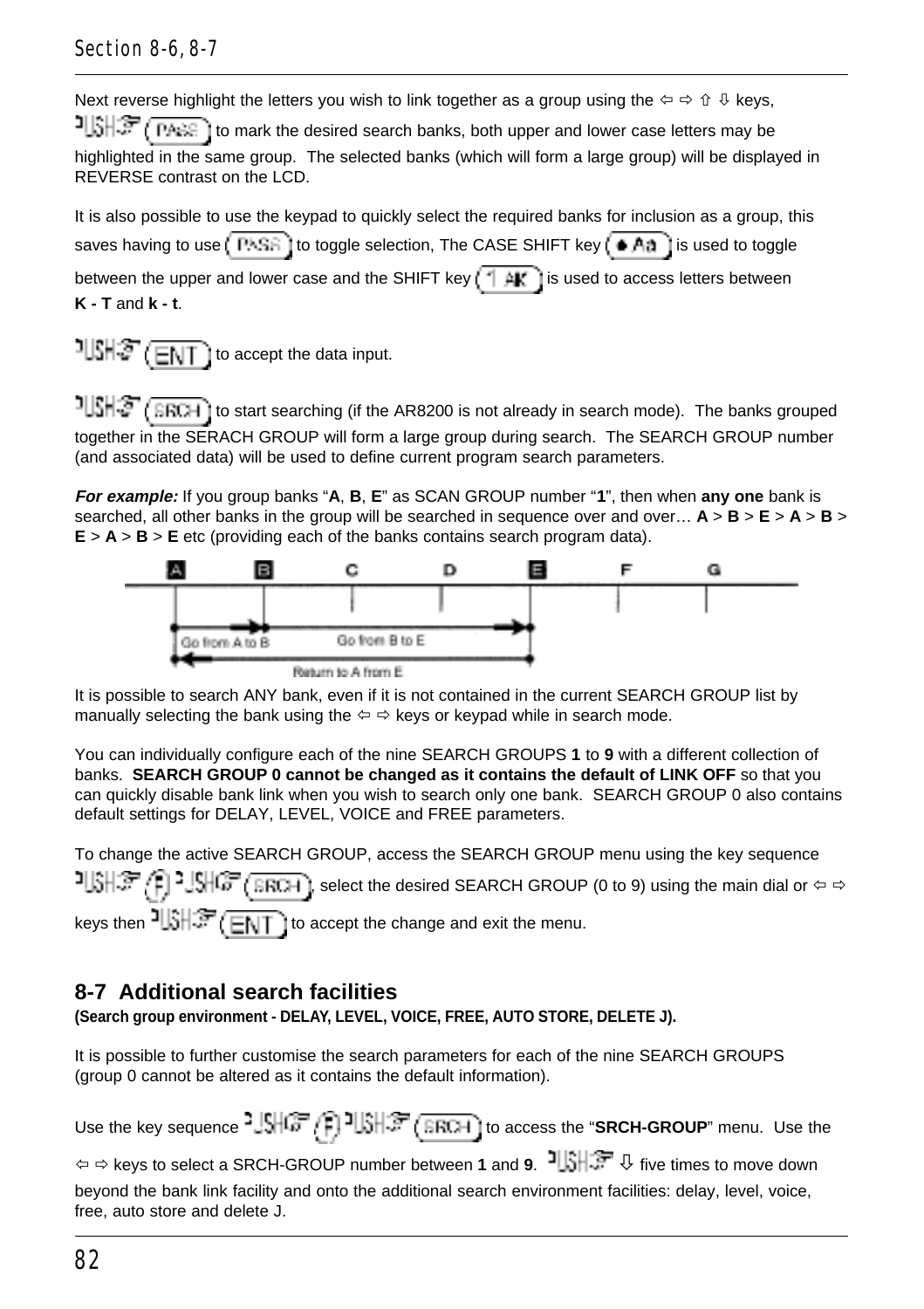

Example of SEARCH including AUTO MODE "AUT"

## **8-7-1 Search DELAY**

The search DELAY parameter affects the time the AR8200 will remain on an active frequency in search mode once the received signal has disappeared and the squelch has closed. This is particularly useful for customising how long the receiver will wait for a reply before resuming search. For example, when communications are passed back and forth between a control tower / aircraft which may take a few seconds. The limits are OFF / HOLD and 0.1 to 9.9 seconds in 0.1s increments (default 2.0 seconds).

Search DELAY is configured via the SRCH-GROUP menu. Use the key sequence  $\frac{1}{2}$ 

1. SHOF (SRCH) to access the "SRCH-GROUP" menu. Use the  $\Leftrightarrow$   $\Leftrightarrow$  keys to select the SRCH-GROUP

number between **1** and **9. <sup>2</sup>. SHC** ↓ five times to display the search environment parameters starting with the DELAY.

**to the final interpretatus between 2.0s / HOLD / OFF, the default is 2.0s.** Use the main dial to increment delay time in 0.1s or the  $\Leftrightarrow$   $\Leftrightarrow$  keys to increment in 1.0s.

- **2.0s** The AR8200 will wait the specified time after the squelch closes before resuming search.
- **HOLD** The AR8200 will stop indefinitely when an active frequency is located, this is very useful when you don't want to miss that once-in-a-lifetime transmission! **OFF** The AR8200 will resume search instantaneously when the squelch closes.

 $1.5 + 1.7 + 1.7$  to accept the changes and return to the display prior to accessing the SEARCH environment menu. Alternatively you may move to the next option (search LEVEL squelch) by pressing the  $\mathbb U$  key.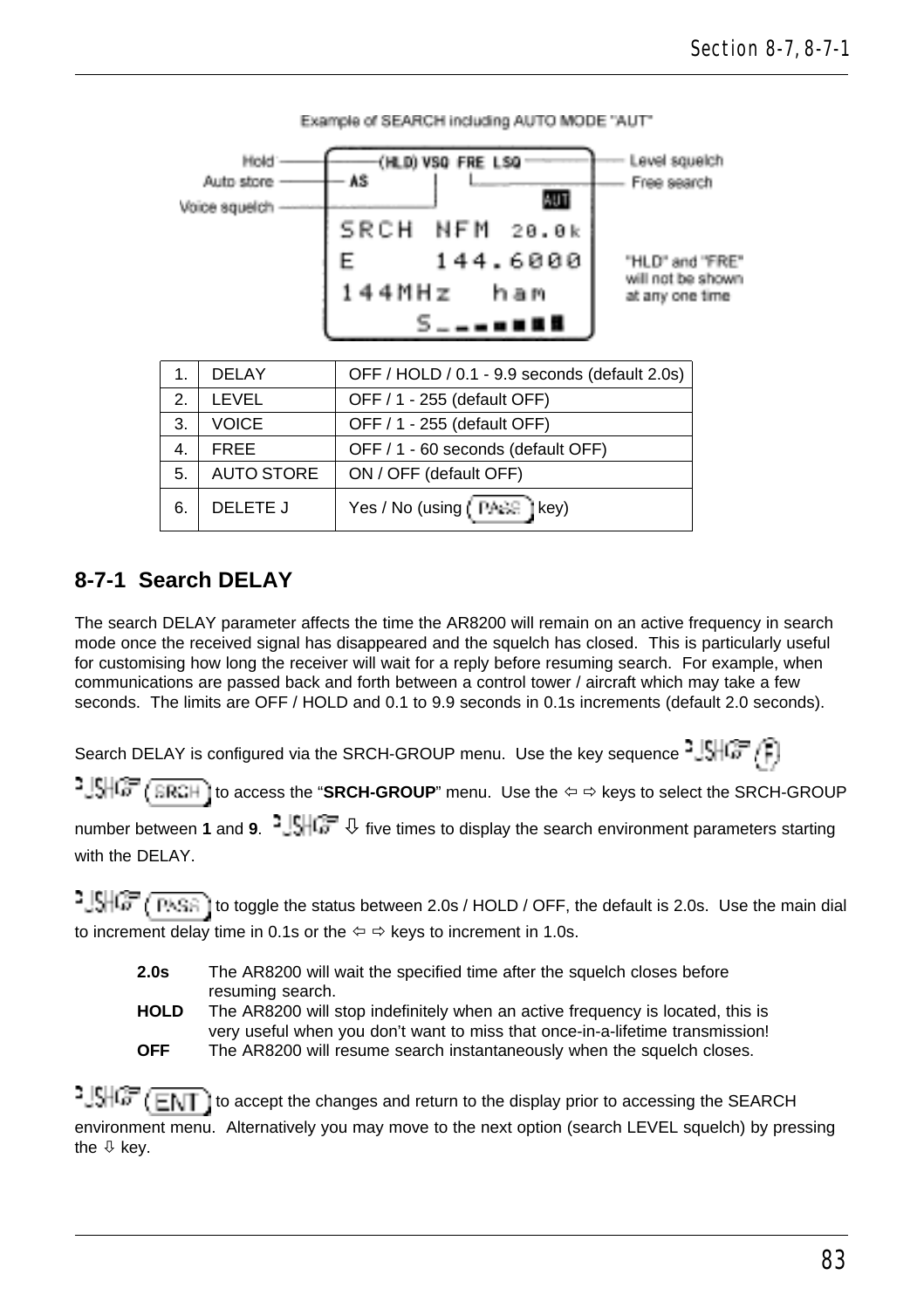# **8-7-2 Search LEVEL**

The search LEVEL squelch parameter causes the AR8200 to check the signal strength and to only open the squelch when the signal strength is above the stated level (which is programmable in 256 steps). The limits are OFF and 1 to 255 (default off).

Search LEVEL is configured via the SRCH-GROUP menu. Use the key sequence  $\frac{1}{3}$ **ISHS** (**SRCH**) to access the "SRCH-GROUP" menu. Use the  $\Leftrightarrow$   $\Leftrightarrow$  keys to select the SRCH-GROUP number between **1** and **9.**  $\frac{1}{2}$ ,  $\frac{1}{2}$ ,  $\frac{1}{2}$  six times to display the search environment parameter of LEVEL.

**a**  $\frac{1}{3}$   $\frac{1}{3}$   $\frac{1}{3}$  as a short cut to off (which is the default). Use the main dial to increment value by 1 or use the  $\Leftrightarrow$   $\Leftrightarrow$  keys to increment by 10.

While adjusting level squelch, the " $\mathbf{\n}^*$ " legend will be displayed to the left of the value "LEVEL  $\mathbf{\n}^*$  3" indicating that the current value will not cause the squelch to close. Increase the value until the " $*$ " legend is just extinguished (this may typically be around a value of 120 - 230), the current transmission and signals below this level will be skipped. There will be no audio produced when a transmission is encountered below the level configured even though the "**S**" squelch legend is displayed. This is a useful alternative to regular squelch on noisy bands such as short wave.

The approximate relationship between signal meter segments and level value is as follows:

|  |  |  |  |  |  | ,   2   3   4   5   6   7   8   9   10   11   12   13   14                        |  |
|--|--|--|--|--|--|-----------------------------------------------------------------------------------|--|
|  |  |  |  |  |  | 124   141   154   168   178   185   193   200   203   206   208   210   212   214 |  |

**L**Note: When level squelch is in operation, the rotary squelch control is usually best rotated to the fully anti-clockwise position.

 $t\in\mathbb{R}$  is accept the changes and return to the display prior to accessing the search environment menu. Alternatively you may move to the next option (search VOICE squelch) by pressing the  $\theta$  key.

While searching, the LCD legend "**LSQ**" is displayed to indicate that search LEVEL squelch is in operation.

# **8-7-3 Search VOICE**

The search VOICE squelch parameter causes the AR8200 to check the current frequency for valid audio and to only open the squelch when audio above a specified level (which is programmable in 256 steps) is detected. The limits are OFF and 1 to 255 (default off).

Search VOICE is configured via the SRCH-GROUP menu. Use the key sequence  $\frac{1}{3}$ 

**IISHS** (SRCH) to access the "SRCH-GROUP" menu. Use the ⇔ ⇔ keys to select the SRCH-GROUP

number between **1** and **9**. **b**  $\frac{1}{2}$   $\sqrt{3}$  seven times to display the search environment parameter of VOICE.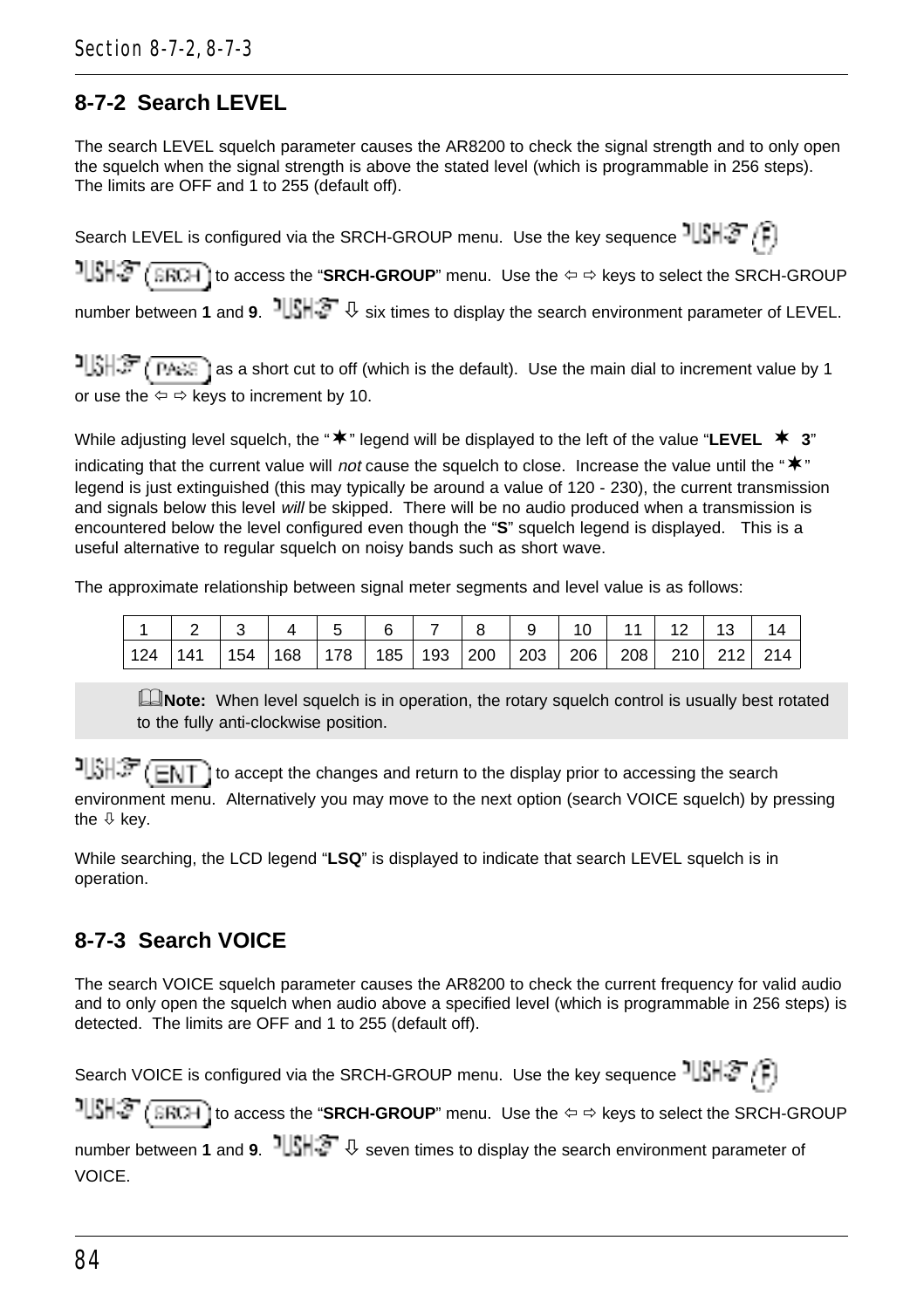$\frac{1}{2}$ SHG (PASS) as a short cut to off (which is the default). Use the main dial to increment value by 1 or use the  $\Leftrightarrow$   $\Leftrightarrow$  keys to increment by 10.

While adjusting voice squelch, the " $\bf{*}$ " legend will be displayed to the left of the value "VOICE  $\bf{*}$  12" indicating that the current value will not cause the squelch to close. Increase the value until the " $\ast$ " legend is just extinguished (this may typically be around a value of 1 to 100), the current transmission and signals with audio below this level will be skipped. There will be no audio produced when a transmission is encountered with audio below the level configured even though the "**S**" squelch legend is displayed.

**ENote:** When voice squelch is in operation, the rotary squelch control is usually best rotated to the fully anti-clockwise position.

 $1.5 + 1.7$  to accept the changes and return to the display prior to accessing the search environment menu. Alternatively you may move to the next option (search FREE time) by pressing the  $\mathbb U$  key.

While searching, the LCD legend "**VSQ**" is displayed to indicate that search VOICE squelch is in operation.

# **8-7-4 Search FREE**

The search FREE time parameter determines how long the AR8200 will remain on an **active** frequency before resuming search even though the frequency is still active. This is useful if you wish to gain a snap shot of activity without the AR8200 being tied to a busy frequency for long periods of time (such as when monitoring active amateur band repeaters etc). Search FREE time saves you having to manually intervene to force the search process to resume and saves the need to lockout (PASS) busy frequencies. The limits are OFF and 01 to 60 seconds (default OFF).

Search FREE time is configured via the SRCH-GROUP menu. Use the key sequence  $1||S|| \geq r \ln$ 

1.  $\frac{1}{2}$  **SRCH** to access the "SRCH-GROUP" menu. Use the  $\Leftrightarrow$   $\Leftrightarrow$  keys to select the SRCH-GROUP

number between **1** and **9.**  $\frac{1}{2}$   $\frac{1}{2}$  eight times to display the search environment parameter of FREE.

to the total to toggle between OFF and 5 seconds (the default is off). Use the main dial to increment value in by 1s or use the  $\Leftrightarrow$   $\Leftrightarrow$  keys to increment by 5s.

 $1.5\sqrt{m}$  (ENT) to accept the changes and return to the display prior to accessing the search environment menu. Alternatively you may move to the next option (AUTO STORE) by pressing the  $\theta$  key.

While searching, the LCD legend "**FRE**" is displayed to indicate that search FREE time is in operation and the search process will only pause on active frequencies for the specified time.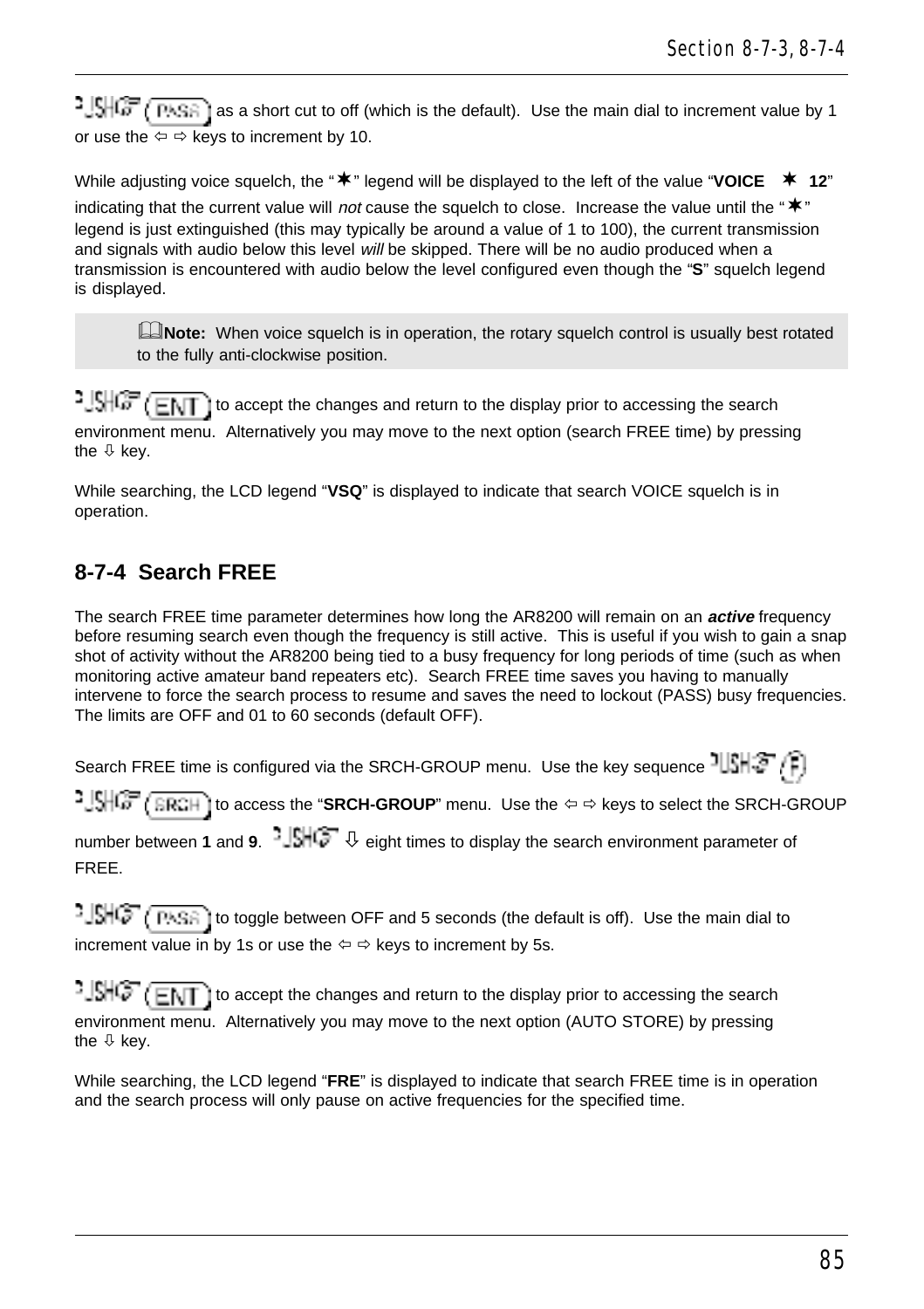## **8-7-5 AUTO STORE**

Auto store causes the first 50 active frequencies located during search to be automatically written to **memory bank "J"** (channels J00 to J49). If bank "**J**" is full, auto store will not function.

&**Note:** Memory banks are dynamically configurable so that bank "**J**" has 50 channels at default buy may be configured to provide 10, 20, 30, 40, 50, 60, 70, 80, or 90 channels. Refer to **section 5-7** of this manual regarding dynamic memory bank resizing.

Search auto store is configured via the SRCH-GROUP menu. Use the key sequence

**to access the "SRCH-GROUP**" menu. Use the ⇔ ⇔ keys to select the SRCH-GROUP

number between **1** and **9**. **b**  $\frac{1}{2}$  **i**  $\downarrow$  nine times to display the search environment parameter of AUTO **STORE** 

 $1$  $\frac{1}{2}$  $\frac{1}{2}$  $\frac{1}{2}$  $\frac{1}{2}$  $\frac{1}{2}$  to toggle between OFF and ON (the default is off).

 $1||\hat{\textbf{S}}||\hat{\textbf{S}}||$  to accept the changes and return to the display prior to accessing the search environment menu. Alternatively you may move to the next option (DELETE J) by pressing the  $\overline{\psi}$  key.

While searching, the LCD legend "**AS**" is displayed to indicate that auto store is in operation. Frequencies closer than ± 10 kHz to a frequency already stored in bank "**J**" will be ignored, this prevents the same frequency being stored over and over again. As busy frequencies are located and entered automatically into memory bank "**J**", any associated search bank text comment will also be stored into memory to help identify from which search bank the frequencies originated.

## **8-7-6 DELETE bank "J"**

To simplify the VFO auto store feature, it is possible to delete the contents of memory bank "**J**" using this menu… this allows you to quickly 'dump' the unwanted contents of the auto store memory bank "**J**" before starting a new search with the auto store feature enabled.

'DELETE J' is configured via the SRCH-GROUP menu. Use the key sequence  $J\left(\frac{1}{2}, \frac{1}{2}\right)$ 

**to access the "SRCH-GROUP**" menu. Use the ⇔ ⇔ keys to select the SRCH-GROUP

number between **1** and **9. <sup>1</sup>** $\left|\frac{1}{2}\right| \leq \theta$  ten times to display the search environment parameter of **DELETE J**.

If bank "**J**" contains data, the legend "**J00**" will be displayed, if no data is held in bank "**J**" the legend "**J --**" will be displayed.  $\frac{1}{2}$   $\frac{1}{2}$   $\frac{1}{2}$   $\frac{1}{2}$   $\frac{1}{2}$   $\frac{1}{2}$  to delete the contents of bank "**J**", this will take a few sections to action by the CPU. The legend "**J --**" will be displayed to confirm deletion.

 $T\left(\frac{1}{2}T\right)$  to return to the display prior to accessing the VFO environment menu.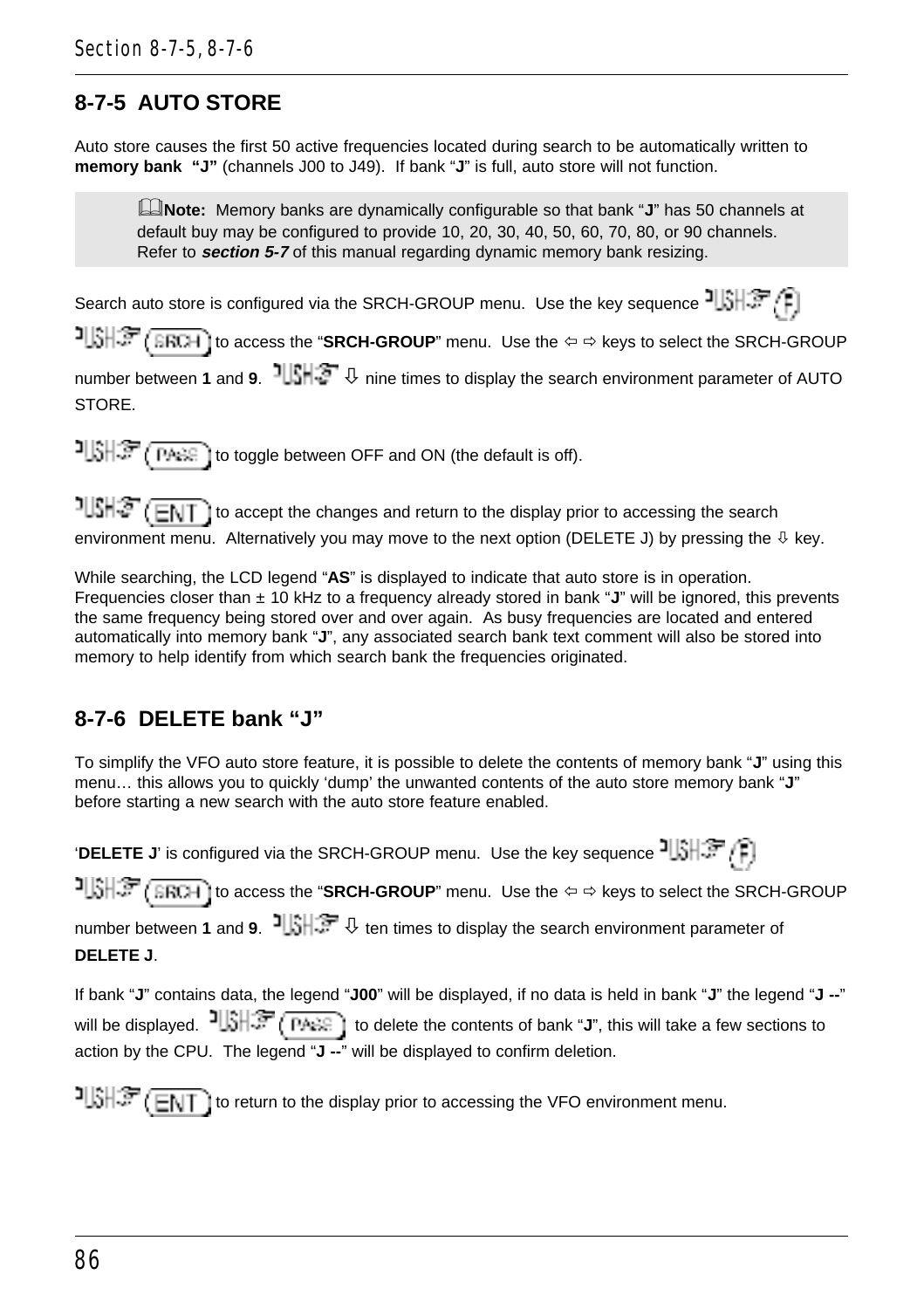### **8-7-7 Deleting search banks**

A delete menu is provided so that you can delete program search data (of course you may simply over-write the data too) and frequency pass channels. You cannot delete search banks which have been write protected.

While in search mode, the **DELETE menu** is accessed using the key sequence  $-\sqrt{S/(S+P)}$ 

 $1992.918$ . (While in SCAN or VFO mode use the key sequence  $-\left|\mathbb{C}\right|$   $\left(\mathbb{C}\right)^{n}$  $2553.5$  (9  $19$ and use  $\Leftrightarrow$   $\Leftrightarrow$  to select the required search bank).

The "**HI**" and "**LO**" frequency limits will flash on the LCD along with any associated text comment to aid the identification of the required search bank. To delete the program search data

1. SHGF (PASE), the legend "---------" confirms data deletion.





display, alternatively ò to move to the "**DEL PASS**" selection point.

**When deleting program search data, the associated FREQUENCY PASS channels are not deleted** just in case you wish to go back to the same programming at a later data, after all they will be ignored if a different frequency range is programmed into program search for this bank. With this in mind, you may leave regularly used pass frequencies relating to several frequency ranges in the bank to save reprogramming at a later date when different program search ranges are used (there are a total of 50 pass frequencies per bank and are only acted when searching the current bank).

If frequency pass channels exist for the current bank, the legend "**DEL PASS xx**" will be displayed with the "**xx**" number (**00** to **49**) indicating that data is present. If no data is present the legend "**DEL PASS --**"

will be displayed. To delete the frequency pass data  $\frac{1}{2}$ ,  $\frac{1}{2}$ ,  $\frac{1}{2}$ , the legend "**DEL PASS** --" confirms deletion.

 $\frac{1}{2}$  $\frac{1}{2}$  $\frac{1}{2}$  $\frac{1}{2}$  $\frac{1}{2}$  $\frac{1}{2}$   $\frac{1}{2}$  to exit the menu returning to the standard display.

## **8-7-8 Write protect and copying search banks**

It is possible to write protect search banks to prevent accidental deletion of stored data, this is accomplished using the **EDIT menu**. It is also possible to copy search data from one bank to another using the same menu. Refer to **sections 9-7 & 9-3** of this manual regarding the write protect and copy options.

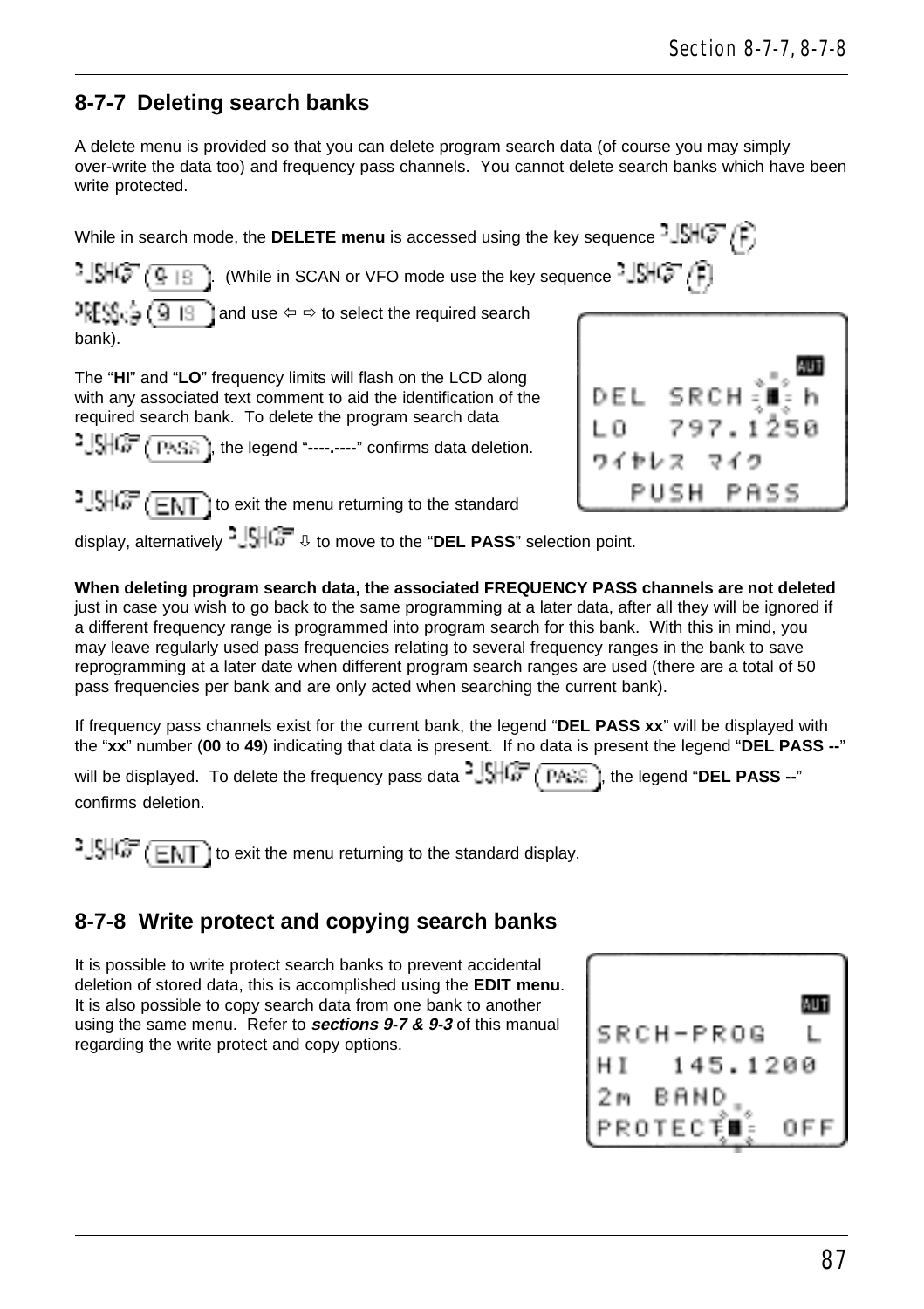## **(9) EDIT menu**

The EDIT menu is a powerful feature which simplifies the management of data and provides the following operations:

| <b>COPY MEM-CH</b>  | loads one memory channel to save to another location                                                                         |
|---------------------|------------------------------------------------------------------------------------------------------------------------------|
| <b>COPY MEM-BNK</b> | loads one whole memory bank to save to another location                                                                      |
| <b>COPY SEARCH</b>  | loads one search bank to save to another location                                                                            |
| <b>MOVE MEM-CH</b>  | loads one memory channel to save to another location<br>leaving the original memory location blank                           |
| <b>SWAP MEM-CH</b>  | swaps the data of two memory channels with each other                                                                        |
| <b>EDIT MEM-CH</b>  | enables the contents of a memory channel to be changed<br>including mode, step, frequency, text comment and write<br>protect |
| <b>MEM PROTECT</b>  | enables you to toggle the write protect status of memory<br>channels                                                         |
| <b>SRCH PROT</b>    | enables you to toggle the write protect status of search<br>banks                                                            |

The edit menu is called with the key sequence  $^{2}$  SHCF  $(F)$ <sup>2</sup> SHCF  $(B \text{ HF})$ 

### **9-1 EDIT COPY memory channel**

The COPY MEMORY CHANNEL menu enables you to make an exact copy of one memory bank into another bank location, the original memory bank is left intact and completely unaffected. Due to dynamic memory bank resizing, it is possible that the highest channel number in any memory bank could be in the range of 09 to 89 (default is 49).

The "COPY MEM-CH" menu is accessed using the key sequence  $\frac{1}{3}$   $\frac{1}{3}$   $\frac{1}{3}$   $\frac{1}{3}$   $\frac{1}{3}$   $\frac{1}{3}$   $\frac{1}{3}$   $\frac{1}{3}$ 

Two data input lines are presented **LOAD** and **SAVE**.

The cursor will be positioned on the **LOAD** line. "**LOAD**" represents the memory channel which you would like to make a copy of (this is the data you want). Use the main dial to select channel number and the  $\Leftrightarrow$   $\Leftrightarrow$  keys to select bank, alternatively type in a three digit memory location via the keypad.

ò to move to the **SAVE** line. "**SAVE**" is the target memory location where data is to be written. Use the main dial to select channel number and the  $\Leftrightarrow$   $\Leftrightarrow$  keys to select bank, alternatively type in a three digit memory location via the keypad.



TUSH  $\mathbb{CP}$  (TAGE) to copy the memory channel data to the target location. Both LOAD and SAVE displayed memory channel locations revert to LOAD location.

The process may be repeated for other locations.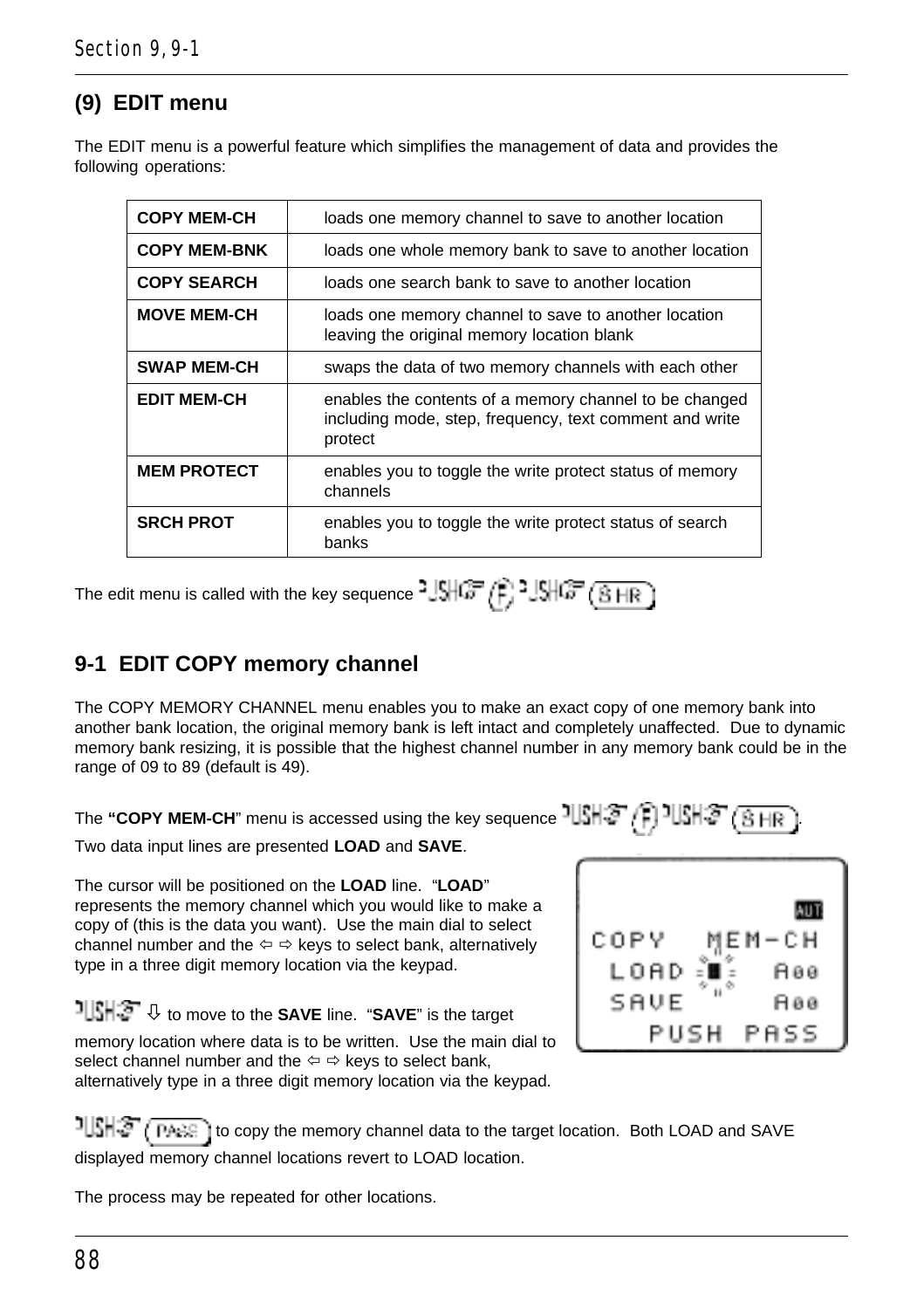&**Note:** If the SAVE location is write protected, the legend "**PROTECT**" will be displayed. You must remove write protect from the SAVE memory location before you can copy new data to that location. You may remove the write protection for one or all memory channels, refer to **sections 11-1 & 11-5** of this manual.

 $^{1.9\pm 0.7\pm 0.01\pm 0.01\pm 0.00\pm 0.00\pm 0.00\pm 0.00\pm 0.00\pm 0.00\pm 0.00\pm 0.00\pm 0.00\pm 0.00\pm 0.00\pm 0.00\pm 0.00\pm 0.00\pm 0.00\pm 0.00\pm 0.00\pm 0.00\pm 0.00\pm 0.00\pm 0.00\pm 0.00\pm 0.00\pm 0.00\pm 0.00\pm 0.00\pm 0.00\pm 0.00$ ] to exit the menu returning to the standard display, alternatively  $-\Box H\Box$   $\Box$  to move to the "**COPY MEM-BNK**" selection point.

### **9-2 EDIT COPY memory bank**

The COPY MEMORY BANK menu enables you to make an exact copy of one memory bank into another location, the original memory bank is left intact and completely unaffected.

Due to dynamic bank resizing, it is possible to write a large memory bank into a small memory bank location, in this case an exact copy of bank is not possible and data will be lost from the target bank. For example, if BANK "**A**" has 80 channels and the target BANK "**e**" has only 20 channels available, the last 60 channels will be lost. If banks are the same size (at default all banks are 50 channels in size) then no data will be lost and exact copies of memory banks will be made.



The "**COPY MEM-BNK**" menu is accessed using the key sequence  $\frac{1}{3}$ ,  $\frac{1}{3}$ ,  $\frac{1}{3}$ ,  $\frac{1}{3}$ ,  $\frac{1}{3}$ ,  $\frac{1}{3}$ ,  $\frac{1}{3}$ ,  $\frac{1}{3}$ ,  $\frac{1}{3}$ ,  $\frac{1}{3}$ ,  $\frac{1}{3}$ ,  $\frac{1}{3}$ ,  $\frac{1}{3}$ 1.5HCF the  $\overline{\psi}$  key twice to move the cursor to the "**COPY MEM-BNK**" selection point. Two data input lines are presented LOAD and SAVE.

The cursor will be positioned on the **LOAD** line. "**LOAD**" represents the memory bank which you would like to make a copy of (this is the data you want). Use the main dial or  $\Leftrightarrow$   $\Leftrightarrow$  keys to select bank, alternatively type in the required bank via the keypad.

<sup>1</sup>  $\frac{1}{2}$  to move to the **SAVE** line. "**SAVE**" is the target bank location where data is to be written. Use the main dial or  $\Leftrightarrow \Leftrightarrow$  keys to select bank, alternatively type in the required bank via the keypad (the load and save bank locations must be different).

**to copy the memory bank data to the target location, the legend "MEM BANK COPY !!"** will be displayed, after a few seconds both LOAD and SAVE displayed memory bank locations revert to LOAD location.

The process may be repeated for other locations.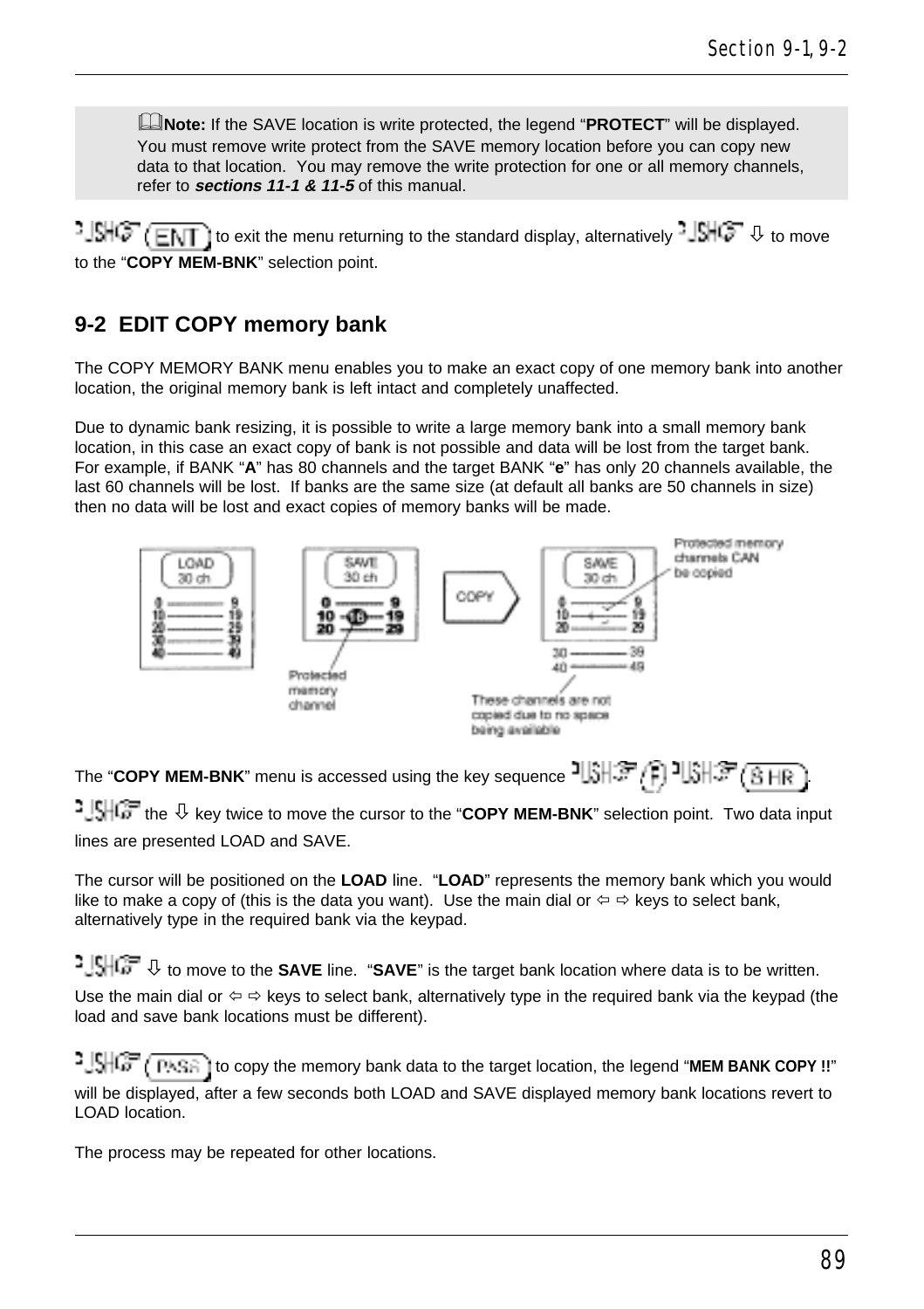&**Note:** If the SAVE bank location is write protected, the legend "**PROTECT**" will be displayed. You must remove write protect from the SAVE memory bank before you can copy new data to that location, individual memory channel write protect is ignored. Refer to the write protect **section 11** of this manual.

 $1$   $\frac{1}{2}$   $\frac{1}{2}$   $\frac{1}{2}$   $\frac{1}{2}$  to exit the menu returning to the standard display, alternatively  $1$   $\frac{1}{2}$   $\frac{1}{2}$   $\frac{1}{2}$  to move to the "**COPY SEARCH**" selection point.

## **9-3 EDIT COPY search bank**

The COPY SEARCH BANK menu enables you to make an exact copy of one search bank into another location, the original search bank is left intact and completely unaffected.

The "**COPY SEARCH**" menu is accessed using the key sequence  $\frac{1}{3}$ ,  $\frac{1}{3}$ ,  $\frac{1}{3}$ ,  $\frac{1}{3}$ ,  $\frac{1}{6}$ ,  $\frac{1}{16}$ ,  $\frac{1}{16}$ 

 the ò key four times to move the cursor to the "**COPY SEARCH**" selection point. Two data input lines are presented LOAD-BNK and SAVE-BNK.

The cursor will be positioned on the **LOAD-BNK** line. "**LOAD**" represents the search bank which you would like to make a copy of (this is the data you want). Use the main dial or  $\Leftrightarrow$  keys to select bank, alternatively type in the required bank via the keypad.

**i**  $\frac{1}{2}$  **i**  $\frac{1}{2}$  **v** to move to the **SAVE-BNK** line. "**SAVE**" is the target bank location where data is to be written. Use the main dial or  $\Leftrightarrow \Rightarrow$  keys to select bank, alternatively type in the required bank via the keypad (the load and save locations must be different).

to copy the search bank data to the target location, both LOAD and SAVE displayed search bank locations revert to LOAD location.

The process may be repeated for other locations.

&**Note:** If the SAVE location is write protected, the legend "**PROTECT**" will be displayed. You must remove write protect from the SAVE search bank before you can copy new data to that location. Refer to the write protect **section 11** of this manual.

 $t$  to exit the menu returning to the standard display, alternatively  $t$  to move to the "**MOVE MEM-CH**" selection point.

## **9-4 EDIT MOVE memory channel**

The MOVE MEMORY CHANNEL menu enables you to make an exact copy of one memory bank into another bank location while leaving the original memory empty (data is erased). Due to dynamic memory bank resizing, it is possible that the highest channel number in any memory bank could be in the range of 09 to 89 (default is 49).

The "**MOVE MEM-CH**" menu is accessed using the key sequence  $\frac{1}{2}$ HIF  $\left($ F<sub>1</sub>  $\frac{1}{2}$ HIF  $\left($ B<sub>HR</sub>

the ò key six times to move the cursor to the "**MOVE MEM-CH**" selection point.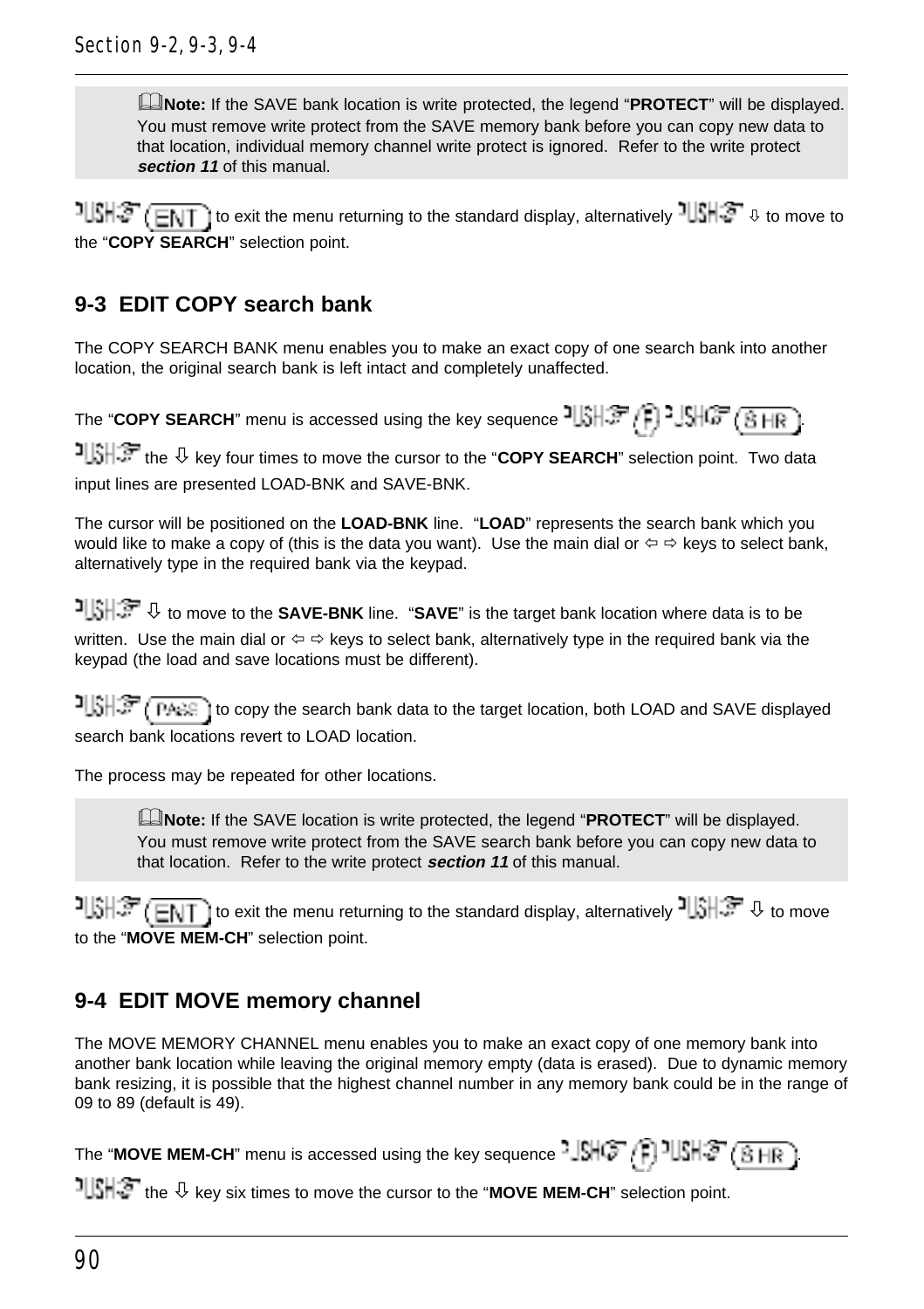Two data input lines are presented LOAD and SAVE.

The cursor will be positioned on the **LOAD** line. "**LOAD**" represents the memory channel which you would like to move (this is the data you want). Use the main dial to select channel number and the  $\Leftrightarrow \Leftrightarrow$  keys to select bank, alternatively type in a three digit memory location via the keypad.

ò to move to the **SAVE** line. "**SAVE**" is the target memory

location where data is to be written. Use the main dial to select channel number and the  $\Leftrightarrow$   $\Leftrightarrow$  keys to select bank, alternatively type in a three digit memory location via the keypad.



**to set of the move the memory channel data to the target location.** 

Both LOAD and SAVE displayed memory channel locations revert to LOAD location. The memory channel data will have moved from the LOAD to SAVE locations and the original LOAD location will be empty (contents deleted). It is even possible to move empty memory locations!

The process may be repeated for other locations.

&**Note:** If the SAVE location is write protected, the legend "**PROTECT**" will be displayed. You must remove write protect from the SAVE memory location before you can move new data to that location. You may remove the write protection for all memory channels in one go, refer to **section 11** of this manual.

 $t\cdot \frac{1}{2}$   $\frac{1}{2}$   $\frac{1}{2}$  to exit the menu returning to the standard display, alternatively  $\frac{1}{2}$   $\frac{1}{2}$   $\frac{1}{2}$  to move to the "**SWAP MEM-BNK**" selection point.

### **9-5 EDIT SWAP memory channel**

The SWAP MEMORY CHANNEL menu enables you to make an exact copy of one memory bank into another bank location while simultaneously copying the data from the target location back to the original memory location…. This means in effect that both channels are load and both are save. For this reason the legends "**CH-A**" and "**CH-B**" are used, both having equal status. Due to dynamic memory bank resizing, it is possible that the highest channel number in any memory bank could be in the range of 09 to 89 (default is 49).

The "SWAP MEM-CH" menu is accessed using the key sequence  $^2\sqrt{\frac{1}{2} + \left(\frac{1}{n}\right)^2}$ ,  $\sqrt{\frac{1}{n}} + \left(\frac{1}{n}\right) + \left(\frac{1}{n}\right)^2$ 

1.5 The  $\overline{\psi}$  key eight times to move the cursor to the "SWAP MEM-CH" selection point. Two data input lines are presented CH-A and CH-B.



channel number and the  $\Leftrightarrow$   $\Leftrightarrow$  keys to select bank, alternatively type in a three digit memory location via the keypad.

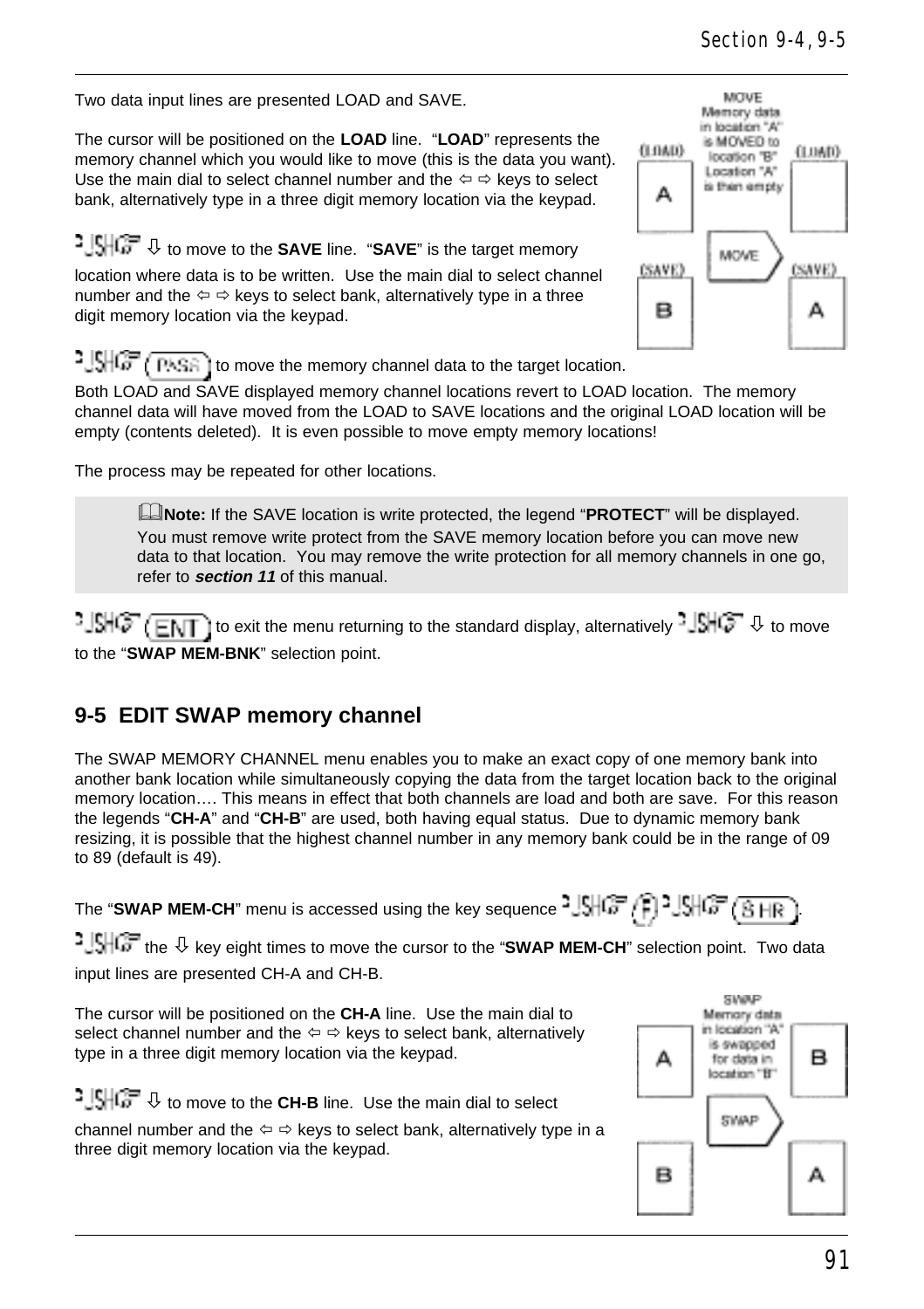to swap the memory channel data between CH-A and CH-B. Both CH-A and CH-B. Both CH-A and CH-B display the memory channel location of CH-A.

The process may be repeated for other locations.

&**Note:** If either location is write protected, the legend "**PROTECT**" will be displayed. You must remove write protect from the memory location before you can swap new data to that location. You may remove the write protection for all memory channels in one go, refer to **section 11** of this manual.

 $t$   $\frac{1}{2}$   $\frac{1}{2}$   $\frac{1}{2}$   $\frac{1}{2}$  to exit the menu returning to the standard display, alternatively  $\frac{1}{2}$   $\frac{1}{2}$   $\frac{1}{2}$   $\frac{1}{2}$  to move to the "**EDIT MEM-CH**" selection point.

#### **9-6 EDIT memory channel**

The EDIT MEMORY CHANNEL menu enables you to make the following changes to memory channel data:

- Receive mode
- **Tuning step including step-adjust**
- **Receive frequency**
- **Text comment**
- Write protect

| EDIT     |      | МЕМ-СН |
|----------|------|--------|
| MEM      | LSB. | 0.05k  |
| 329      |      | 14.200 |
| ∎BANK⁄CH |      | SEI    |

The "**EDIT MEM-CH**" menu is accessed using the key sequence

개에서 이 시대 아이들 아이들이 사용하는 한 key ten times

to move the cursor to the "**EDIT MEM-CH**" selection point.

A memory channel will be displayed, this will usually be the last channel accessed in memory read mode. If you desire a different memory channel location, use the main dial to select channel number and the  $\Leftrightarrow$   $\Leftrightarrow$  keys to select bank, alternatively type in a three digit memory location via the keypad.

> If the memory channel is **write protected**, the legend "**PROTECT**" will be displayed. You must remove write protect from the memory location before you can edit the memory channel data. A short cut to the memory channel "**PROTECT**" menu is provided when you

first access the edit memory channel menu.  $\exists \exists \exists \exists \exists \forall$  to move to the "EDIT MEM-CH

**PROTECT**" selection point, toggle the protect OFF using the  $k$  **PARE** key then

**illition** to return to the "**EDIT MEM-CH**" menu from where you started. The write

protect menu is also available as you progress through the "**EDIT MEM-CH**" menu so that you may protect the new data as the last step of memory channel editing.

**Ellmportant note:** You MUST reconfirm the required channel location even if the correct

channel is displayed when the menu is assessed as the  $\mathcal{P}$  key will otherwise act as a short cut to the "**MEM PROTECT**" menu. The easiest way to reconfirm memory location is to rotate the main dial one click then back again.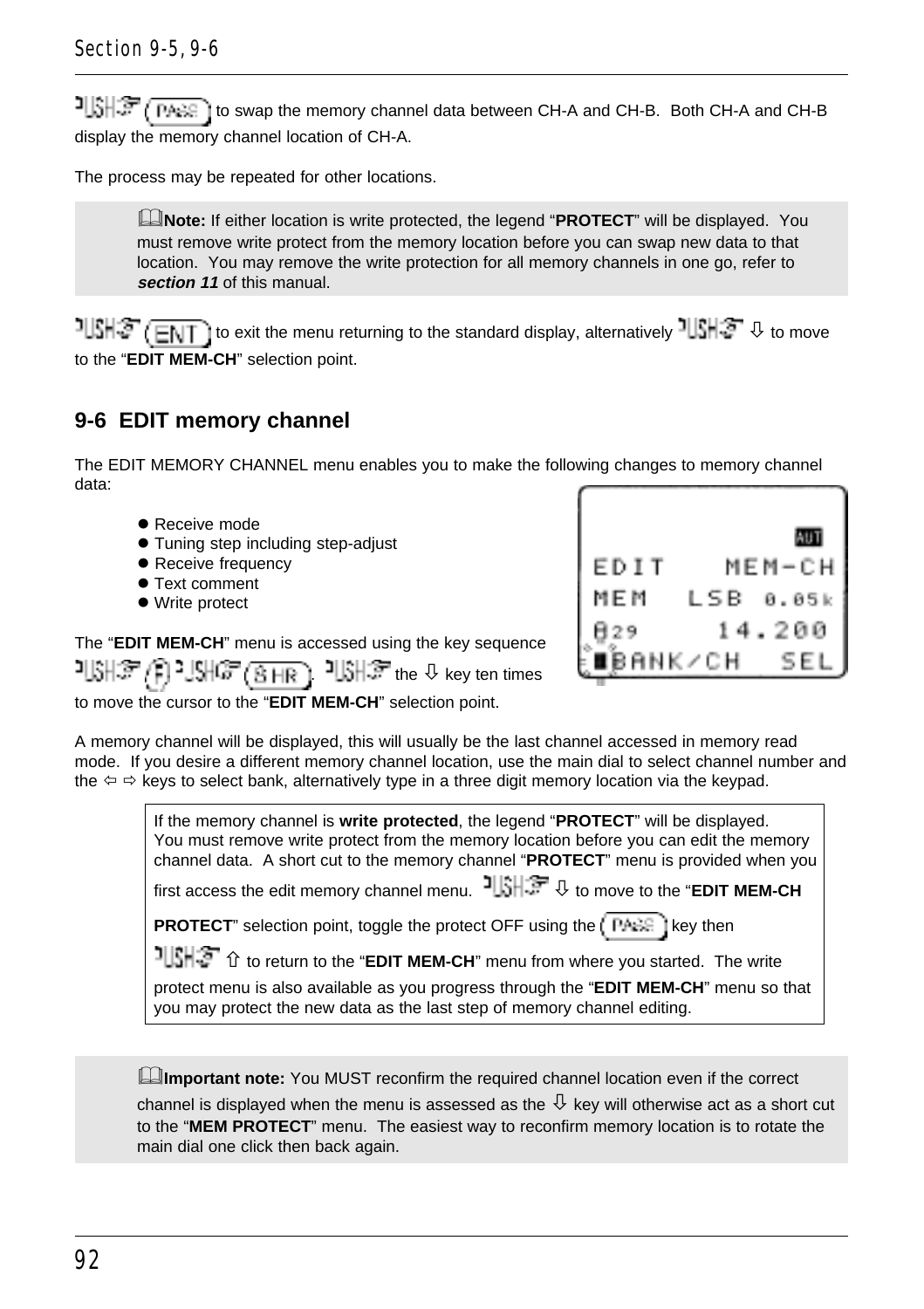<sup>1</sup> SHCF U to move to the "MODE SET" line. Use the main dial or  $\Leftrightarrow$   $\Leftrightarrow$  keys to select receive mode.

The  $\sqrt{\frac{p_{k}}{n}}$  i key may be used as a short cut to "**AUTO**". In auto, receive mode & tuning step will be read from the pre-programmed auto band plan data.

**े | पेनि अपने अपने अपने अपने पर 3 to move to the "SET STEP"** line. Use the main dial or  $\Leftrightarrow$   $\Leftrightarrow$  keys to select the tuning step

size or via the keypad in kHz format (don't push enter). The  $\int P \cdot \mathbb{H}$  key may be used to access the **STEP-ADJUST** menu.

**b**  $\frac{1}{2}$ **SHC** $\rightarrow$  to move to the "FREQ SET" line. The receive frequency may be overwritten in MHz format using the keypad (don't push enter).

**b**  $\frac{1}{2}$   $\frac{1}{2}$  to move to the "TEXT SET" line. Use the main dial,  $\Leftarrow$   $\Leftrightarrow$  keys and keypad to select new text (remember that the  $k = \sqrt{P + \epsilon^2}$  key can be used to delete existing text from the cursor position to the end of the line to the right).

<sup>2</sup>. SHOF U to move to the "PROTECT" line. Use the main dial or  $\Leftrightarrow$   $\Leftrightarrow$  keys or  $\sqrt{\frac{\Gamma A + \Gamma}{\Gamma A}}$  i key to toggle write protect status on/off (default is off).

 $t = \frac{1}{2}$   $\frac{1}{2}$   $\frac{1}{2}$   $\frac{1}{2}$   $\frac{1}{2}$  to accept the data and exit the menu returning to the standard display, alternatively **illibrary**  $\Phi$  twice to move to the "**SRCH PROT**" selection point.

# **9-7 EDIT Search protect**

The SEARCH PROTECT menu enables you to toggle write protect for each search bank to prevent accidental deletion of data. The search protect menu is the last entry of the EDIT menu. ILSHEP  $1.9\%$   $\frac{1}{10}$  to access the edit menu then  $\frac{1}{10}$ . The  $\theta$  key twelve times to move the cursor to the "**SRCH PROT**" selection point.

The cursor will be positioned on the upper line of the display. Use the main dial or  $\Leftrightarrow \Rightarrow$  keys to select the required search bank, alternatively type in the required bank

via the keypad.  $\frac{1}{2}$   $\frac{1}{2}$   $\frac{1}{2}$   $\frac{1}{2}$   $\frac{1}{2}$  ( $\frac{1}{2}$   $\frac{1}{2}$  to toggle the write protect status on/off (default off). The process may be repeated for other locations.

 $1.5\sqrt{G}$  ( $E\sqrt{T}$ ) to exit the menu returning to the standard display, alternatively  $-\sqrt{\frac{1}{2}}\sqrt{\frac{1}{2}}$  to loop to the top of the edit menu displaying "**COPY MEM-CH**".





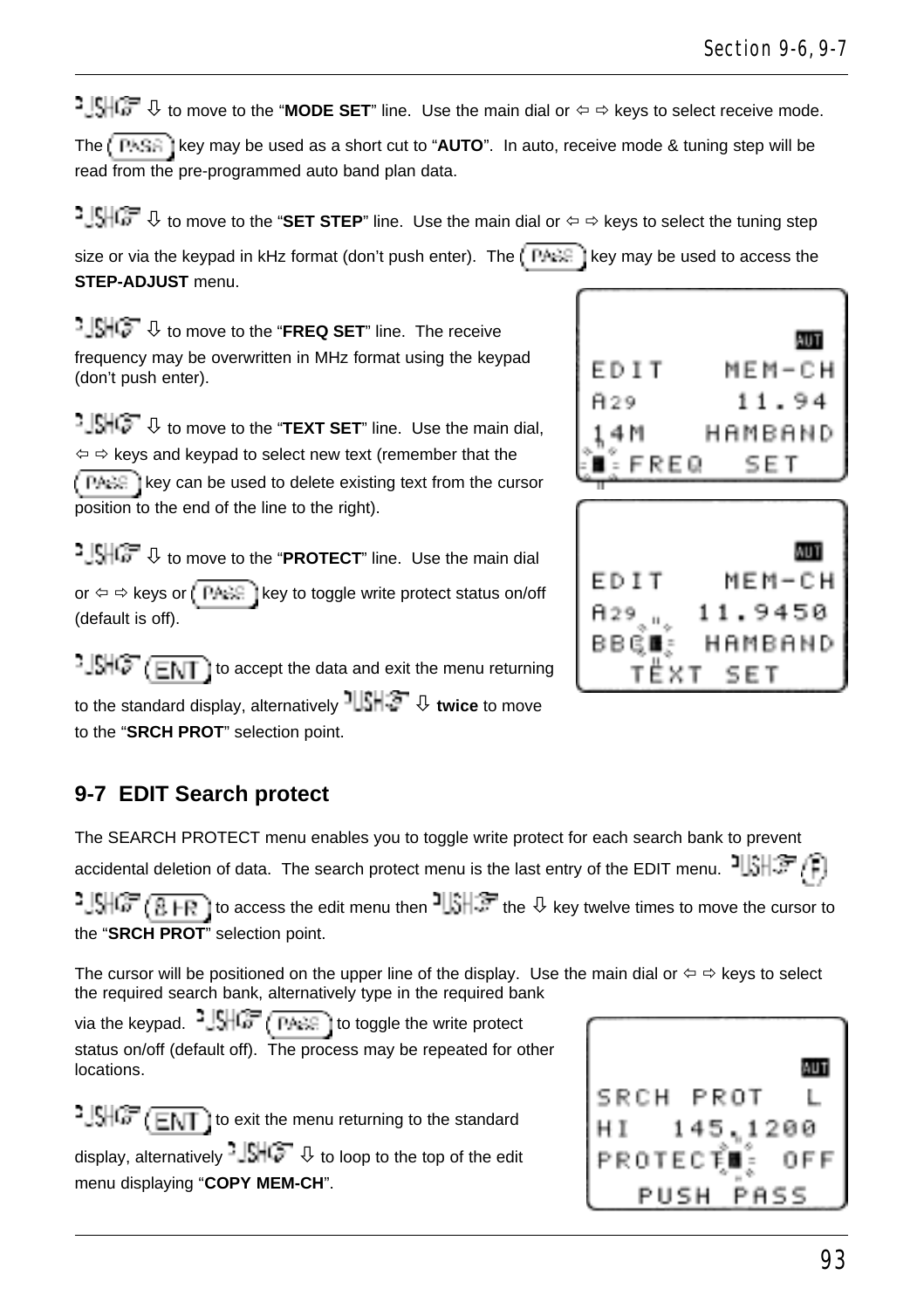## **(10) DELETE menu facilities**

It is often desirable to delete many data entries in one go such as memory channels and pass frequencies. To assist with data management a DELETE menu is provided which offers the following facilities:-

| <b>DEL SRCH</b>        | delete a search bank                               |
|------------------------|----------------------------------------------------|
| <b>DEL SRCH PASS</b>   | delete the search pass frequencies                 |
| <b>DELETE VFO PASS</b> | delete the VFO pass frequencies                    |
| <b>MEM-BANK</b>        | delete complete memory banks                       |
| <b>SEL-CH</b>          | delete all select scan channels                    |
| <b>PRO-CH</b>          | delete the write protect status of memory channels |
| <b>MEM PASS</b>        | delete the pass status of all memory channels      |

The delete menu is accessed using the key sequence  $-15\sqrt{37}$   $\sqrt{2}$   $\sqrt{9}$   $\sqrt{9}$ 

### **10-1 DELETE search banks and search PASS frequencies**

The DELETE SEARCH menu enables complete search banks to be deleted in one simple operation. This makes the new entry of program search information straight forward rather than overwriting existing program search data (especially if step-adjust etc has been employed).

While in search mode, the DELETE menu is accessed using the key sequence  $\frac{1}{2}$   $\mathbb{S}$   $\left( \frac{2}{3} \right)$ 

 $1$  $\mathbb{E}[\mathcal{F}(\mathbf{Q}_1|\mathbf{g}_2],$  (while in SCAN or VFO mode use the key sequence  $1$  $\mathbb{E}[\mathcal{F}/\mathbf{p}]$ 

 $\mathbb{P}[\mathbb{F}^n]$ ,  $\mathbb{Q}$  is  $\mathbb{Q}$  is  $\mathbb{Q}$  be ing the first item. Use the main dial,  $\Leftrightarrow$  keys or keypad to select the desired search bank from the 40 available **A - T** and **a - t**. Search banks which are write protected cannot be deleted, you must remove the protection first.

The "**HI**" and "**LO**" frequency limits will flash on the LCD along with any associated text comment to aid identification of bank.

To delete the program search data  $-\sqrt{5H}$   $\sqrt{F}$  ( $\frac{F}{F}$ ), the legend "**----.----**" confirms data deletion.

 $1$  $1$  $1$  $1$  $2$   $($   $E\setminus T$  to exit the menu returning to the standard

display, alternatively ò to move to the "**DEL PASS**" selection point.



**When deleting program search data, the associated FREQUENCY PASS channels are not deleted** just in case you wish to go back to the same programming at a later date, after all they will be ignored if a different frequency range is programmed into program search for this bank. With this in mind, you may leave regularly used pass frequencies relating to several frequency ranges in the bank to save reprogramming at a later date when different program search ranges are used (there are a total of 50 pass frequencies per bank and are only acted upon when searching the **associated** bank).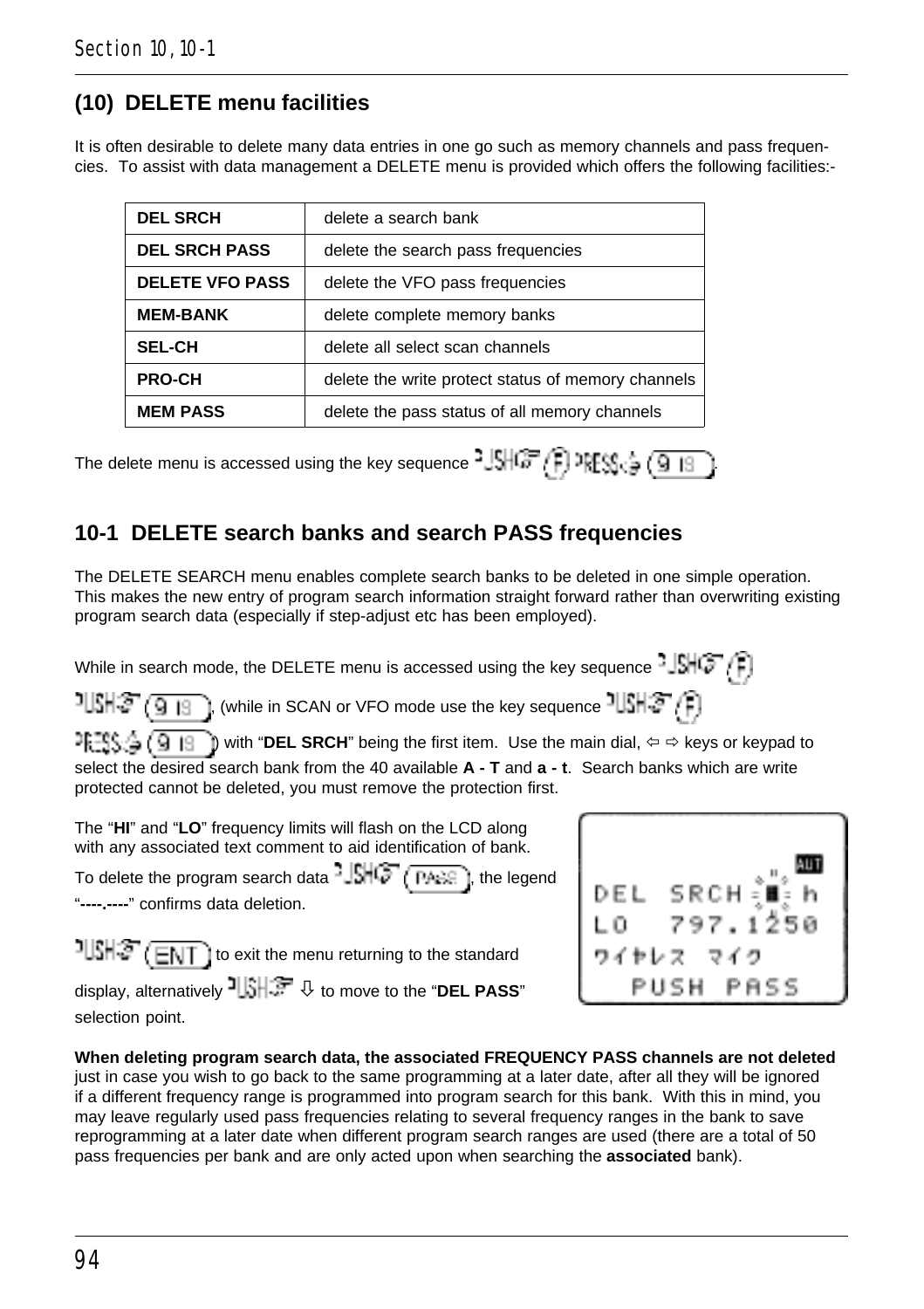If frequency pass channels exist for the current bank, the legend "**DEL PASS xx**" will be displayed with the "**xx**" number (**00** to **49**) indicating that data is present. If no data is present the legend

"DEL PASS --" will be displayed. To delete the frequency pass data  $\frac{1}{2}$ . (PASS), the legend "**DEL PASS --**" confirms deletion.

**ANote:** When searching, an empty search bank will cause the next search bank containing valid data to be recalled.

 $t\cdot \frac{1}{2}$   $\frac{1}{2}$   $\frac{1}{2}$  to exit the menu returning to the standard display, alternatively  $\frac{1}{2}$   $\frac{1}{2}$  to move to the next item in the menu "**DELETE VFO PASS**".

### **10-2 DELETE VFO PASS**

It is possible to delete all VFO frequency pass channels using the DELETE menu (also possible in the VFO PASS menu accessed by  $\frac{125\sqrt{3}}{2}$  ( $\frac{1255\sqrt{3}}{2}$ ), refer to **section 4-3-4** of this manual).

While in search mode, the DELETE menu is accessed using the key sequence  $2 \sqrt{\frac{1}{n}}$ 

 $-1.5$   $\sqrt{3}$  ,  $\sqrt{9}$  is 1.1, (while in SCAN or VFO mode use the key sequence  $-1.5$   $\sqrt{3}$   $\sqrt{3}$ 

 $\frac{1}{2}$  $\frac{1}{2}$  $\frac{1}{2}$  $\frac{1}{3}$  $\frac{1}{3}$  $\frac{1}{2}$  $\frac{1}{3}$  $\frac{1}{6}$  $\frac{1}{3}$  the  $\frac{1}{2}$  key twice to move the cursor to the "DELETE VFO-PASS" selection point.

If VFO-PASS channels exist, the legend "**VFO-PASS xx**" will be displayed with the "**xx**" number (**00** to **49**) indicating that data is present. If no data is present the legend "**VFO-PASS --**" will be displayed. To delete VFO-PASS data  $\frac{1}{2}$ ,  $\frac{1}{2}$ ,  $\frac{1}{2}$ , the legend "**VFO-PASS** --" confirms deletion.

 $\frac{1}{2}$   $\frac{1}{2}$   $\frac{1}{2}$   $\frac{1}{2}$  to exit the menu returning to the standard display, alternatively  $-\frac{1}{2}$   $\frac{1}{2}$  the  $\theta$  key to move to the next item in the menu "**DELETE MEM-BANK**".

### **10-3 DELETE memory bank**

The DELETE MEMORY BANK menu enables complete memory banks to be deleted in one simple operation.

While in search mode, the DELETE menu is accessed using the key sequence  $^2\sqrt{9+6}$  $-1.5$ ,  $\sqrt{3}$  ,  $\sqrt{2}$  is  $\sqrt{2}$  , (while in SCAN or VFO mode use the key sequence  $-1.5$   $\sqrt{2}$  ,  $\sqrt{2}$  ) b. <sup>2</sup> JSHC the  $\overline{\psi}$  key three times to move the cursor to the "DELETE MEM-BANK" 개명 출(9 m selection point.

Use the main dial,  $\Leftrightarrow \Rightarrow$  keys or keypad to select the desired memory bank from the 20 available  $\mathsf{A}$  - **J** and **a - j**. Memory banks which are write protected cannot be deleted, you must remove the protection first, even a single protected memory channel in the displayed memory bank will prevent deletion. You may remove the write protection for all memory channels in one go, refer to **section 11** of this manual.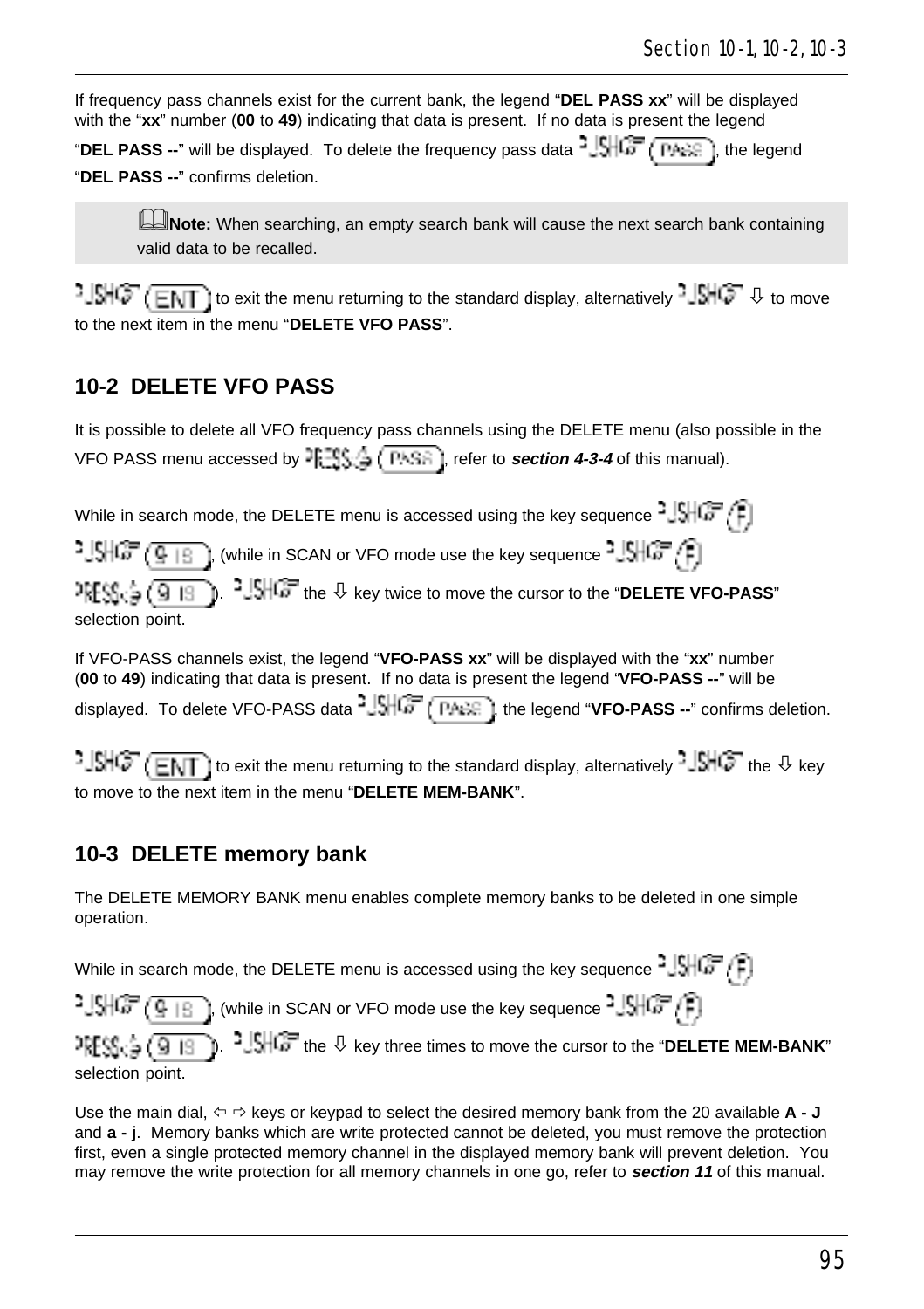#### Section 10-3, 10-4, 10-5

If no memory data exists in the selected memory bank, the legend "**MEM-BANK X--**" will be displayed. If memory data does exist, the legend "**MEM-BANK Xxx**" will be displayed with the "**xx**" number

(00 to 89) indicating that data is present. To delete MEM-BANK data  $\frac{1}{3}$ ,  $\frac{1}{3}$  ( $\frac{1}{3}$ , the legend "**MEM-BANK Xxx**" confirms deletion.

 $1.31.37$  (ENT) to exit the menu returning to the standard display, alternatively  $1.5$  ( $3.7$  the  $\sqrt{ }$  key to move to the next item in the menu "**DELETE SEL-CH**".

### **10-4 DELETE select scan channels**

It is possible to delete all SELECT SCAN channel 'tags' using the DELETE menu.

While in search mode, the DELETE menu is accessed using the key sequence  $-|\mathbb{S}||\mathbb{G}^{\top}/\hat{L}|$ .

 $1.3\pm 3.0$  , (while in scan or VFO mode use the key sequence  $1.3\pm 3.0$  ). The section is a set the key sequence  $1.3\pm 3.0$ 

the ò key four times to move the cursor to the "**DELETE SEL-CH**" selection point.

If SELECT SCAN channels exist, the legend "**SEL-CH xx**" will be displayed with the "**xx**" number (00 to 99) indicating that data is present. If no select scan channels exist the legend "**SEL-CH --**" will be

displayed. To delete all select scan channels  $-\sqrt{S}$   $\rightarrow$   $\rightarrow$   $\rightarrow$  ; the legend "SEL-CH --" confirms deletion.

If even a single select scan channel is write protected, the select scan bank cannot be deleted, you must remove the protection first. You may remove the write protection for all memory channels in one go, refer to **section 11** of this manual.

 $1.31.37$  (FMT) to exit the menu returning to the standard display, alternatively  $1.51.67$  the  $\theta$  key to move to the next item in the menu "**CH PROTECT**".

## **10-5 DELETE memory channel protect**

It is possible to remove the write protection from all memory channels in one go using the DELETE menu.

While in search mode, the DELETE menu is accessed using the key sequence  $\frac{1}{2}$ ,  $\left[\frac{1}{2}, \frac{1}{2}\right]$ 

 $\mathbb{CP}$  (9  $\pm$  19 ), (while in SCAN or VFO mode use the key sequence  $\frac{1}{3}$  ),  $\pm$ 

**I.** I.  $\frac{1}{2}$  ( $\frac{1}{9}$  |  $\frac{1}{3}$  ).  $\frac{1}{3}$  HGF the  $\theta$  key five times, the LCD will temporarily display

"**MEM PROTECT CH SEARCH !!**" as the AR8200 checks to see which memory channels are write protected (if any). The menu selection "**CH PROTECT**" will be displayed after a few seconds.

If any memory channels are write protected, the legend "**PRO-CH xx**" will be displayed with the "**xx**" number (00 to 89) indicating that data is present. If no memory channels are write protected, the legend

"**PRO-CH --**" will be displayed. To remove all memory channel write protection  $\frac{1}{2}$ s  $\frac{1}{2}$  ( $\frac{1}{2}$  ( $\frac{1}{2}$ ), the

legend "**PRO-CH --**" confirms deletion. The memory channels are not affected other than the protect status being switched off.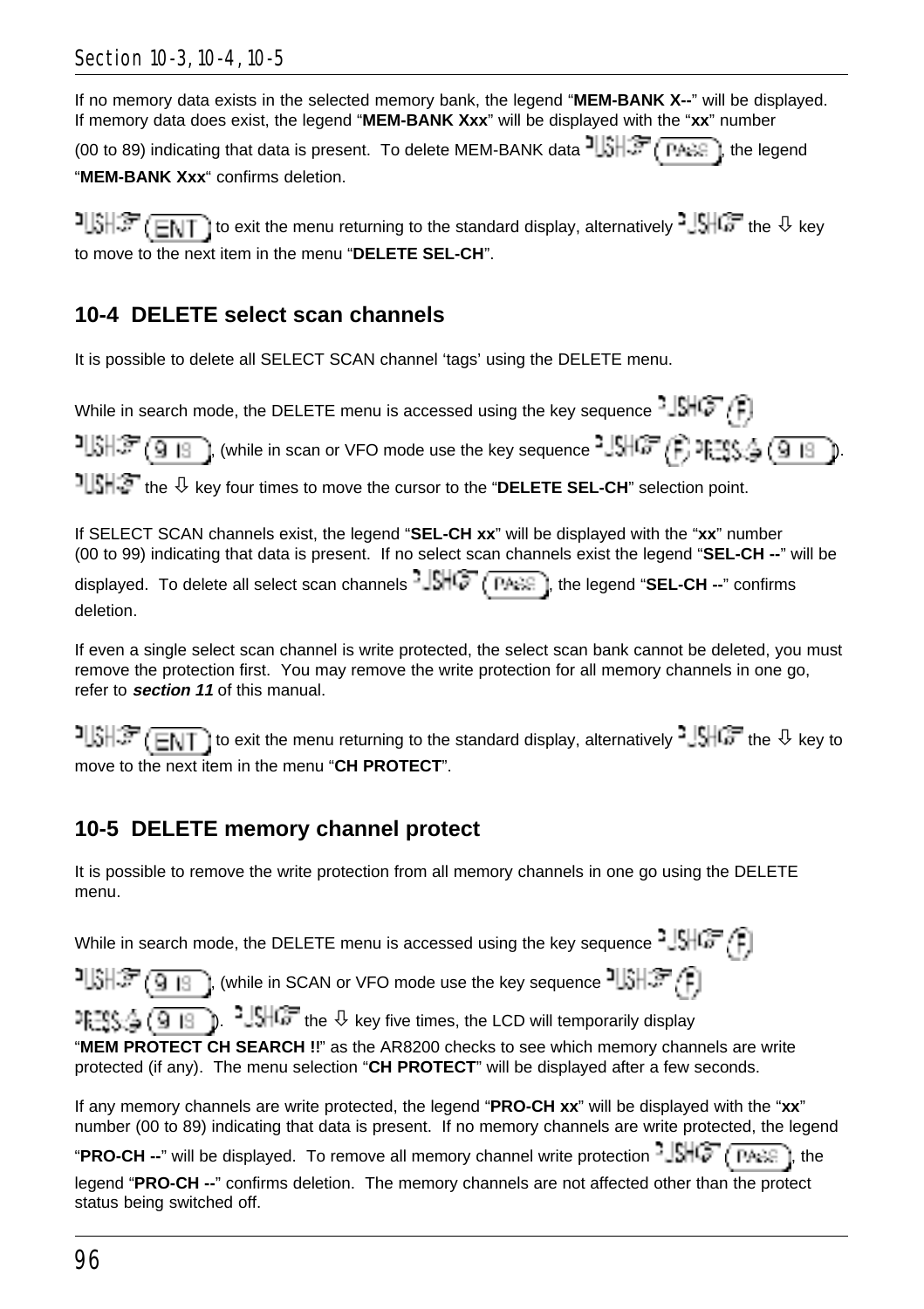$1.5 + 1.5 + 1.5 + 1.5$  to exit the menu returning to the standard display, alternatively  $1.5 + 1.5 + 1.5 + 1.5$  the  $\sqrt{10}$  key to move to the next item in the menu "**DEL MEM PASS**".

### **10-6 DELETE memory channel pass**

It is possible to remove the channel pass 'tags' from all memory channels in one go using the DELETE menu.

While in search mode, the DELETE menu is accessed using the key sequence  $-|\mathbb{S}||\mathbb{G}^{\top}/\widehat{F}|$ 

 $\cdot$   $\frac{1}{2}$  ( $\frac{1}{2}$   $\frac{1}{2}$  i, (while in SCAN or VFO mode use the key sequence  $\cdot$   $\frac{1}{2}$   $\left[\frac{1}{2}$   $\cdot$   $\frac{1}{2}\right]$  $\text{DFSS}_{12} \subseteq \boxed{9 \mid 8}$ .  $\text{-} \frac{1}{3}$ HC $\text{-}$  the  $\theta$  key six times.

&**Note:** The LCD will temporarily display "**MEM PROTECT CH SEARCH !!**" after the fifth push (this takes a few seconds to clear) then push  $\mathcal{\downarrow}$  for the sixth time the LCD will temporarily display "**MEM PASS CH SEARCH !!**" as the AR8200 checks to see which memory channels have PASS tags (if any).

The menu selection "**DEL MEM PASS**" will be displayed after a few seconds.

If any memory channels are tagged PASS, the legend "**PASS-CH xx**" will be displayed with the "**xx**" number (00 to 99) indicating that data is present. If no memory channels are tagged PASS, the legend

"PASS-CH --" will be displayed. To delete all memory channel PASS tags <sup>3</sup>. SHCF (FASE), the legend "**PASS-CH --**" confirms deletion.

If even a single memory channel is write protected, the PASS tags cannot be deleted, you must remove the protection first. You may remove the write protection for all memory channels in one go, refer to **sections 10-5 & 11** of this manual.

 $\frac{1}{2}$   $\frac{1}{2}$   $\frac{1}{2}$   $\frac{1}{2}$   $\frac{1}{2}$  ito exit the menu returning to the standard display.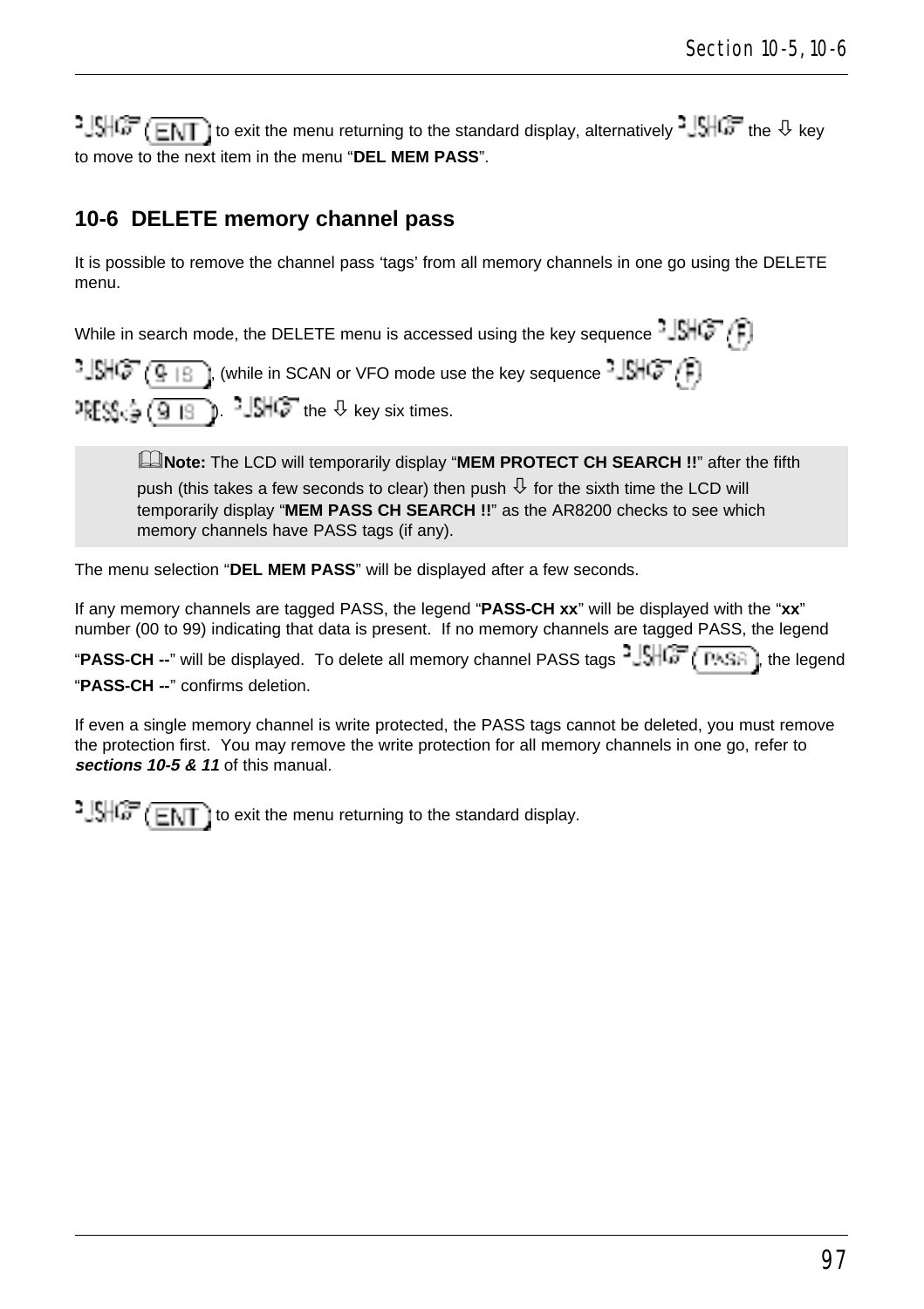## **(11) Write protect**

It is possible to write protect memory channels, whole memory banks, search banks and 'globally protect' memory to prevent data being accidentally over-written.

### **11-1 Memory CHANNEL write protect**

It is possible to protect memories while writing new data, toggle the protect status of previously stored memory channels and to delete all memory channel protect tags in one go.

### **11-2 Write protect during memory input**

While in VFO mode, select a frequency then  $\frac{1}{2} \mathbb{E} \mathbb{S}_0$   $\mathbb{E} \setminus \overline{\mathbb{F}}$  to access the memory input menu. Key in a three digit location for memory storage or use the  $\Leftrightarrow$   $\Leftrightarrow$  keys to select bank and main dial to select channel number.  $\frac{1}{\sqrt{2}}$  or to move to the text input menu, add text as desired using the  $\Leftrightarrow$   $\Leftrightarrow$  keys to move the position left and right,  $\overline{b}$   $\overline{b}$  is  $\overline{c}$  i blanks the line from the current character to the right.  $-\frac{1}{2}$   $\frac{1}{2}$  to move on to **CHANNEL** 



**PROTECT**. The  $k \in \mathbb{R}$  is key or the  $\Leftrightarrow$   $\Leftrightarrow$  keys may be used toggle write protect status on/off (default is off). When protect is ON, the memory channel cannot be overwritten while entering new memories or when copying, swapping and moving specific memory channels.

## **11-3 Channel protect status for existing memory channels**

Existing memory channel write protect status may also be toggled on/off via the **EDIT menu**.  $15H^2$  (1)  $15H^2$  (1)  $15H^2$  (1) to access the edit menu.  $15H^2$  the  $\theta$  key ten times to display the **"EDIT MEM-CH"** menu. Key in a three digit location to recall the desired memory channel or use the  $\phi \Leftrightarrow$  keys to select bank and main dial to select channel number.  $\frac{1}{2}$   $\frac{1}{2}$  the  $\theta$  key four times (passing through MODE SET, FREQ SET, TEXT SET and on to PROTECT. The  $\sqrt{P+Se}$ ) key or the  $\phi \circ \phi$  keys may be used toggle write protect status on/off (default is off).  $\frac{1}{100}$   $\frac{1}{100}$   $\frac{1}{100}$  ito save the changes and exit the menu.

#### **PROTECT - Quick method for several channels**

If the required memory channel is recalled in memory read mode, you may move directly to the PROTECT menu using the following key strokes:  $\frac{15}{10}$ ,  $\frac{1}{F}$ ,  $\frac{11}{10}$ ,  $\frac{11}{10}$ ,  $\frac{11}{10}$  access the edit menu.  $-\sqrt{\frac{1}{2}}$  the  $\sqrt{1}$  key eleven times to display the "MEM PROTECT" menu (the memory channel just recalled will be displayed). The *key* is used toggle write protect status on/off. It is still possible to select other memory channels by keying in a three digit location to recall the desired memory channel or use the  $\Leftrightarrow$   $\Leftrightarrow$  keys to select bank and main dial to select channel number.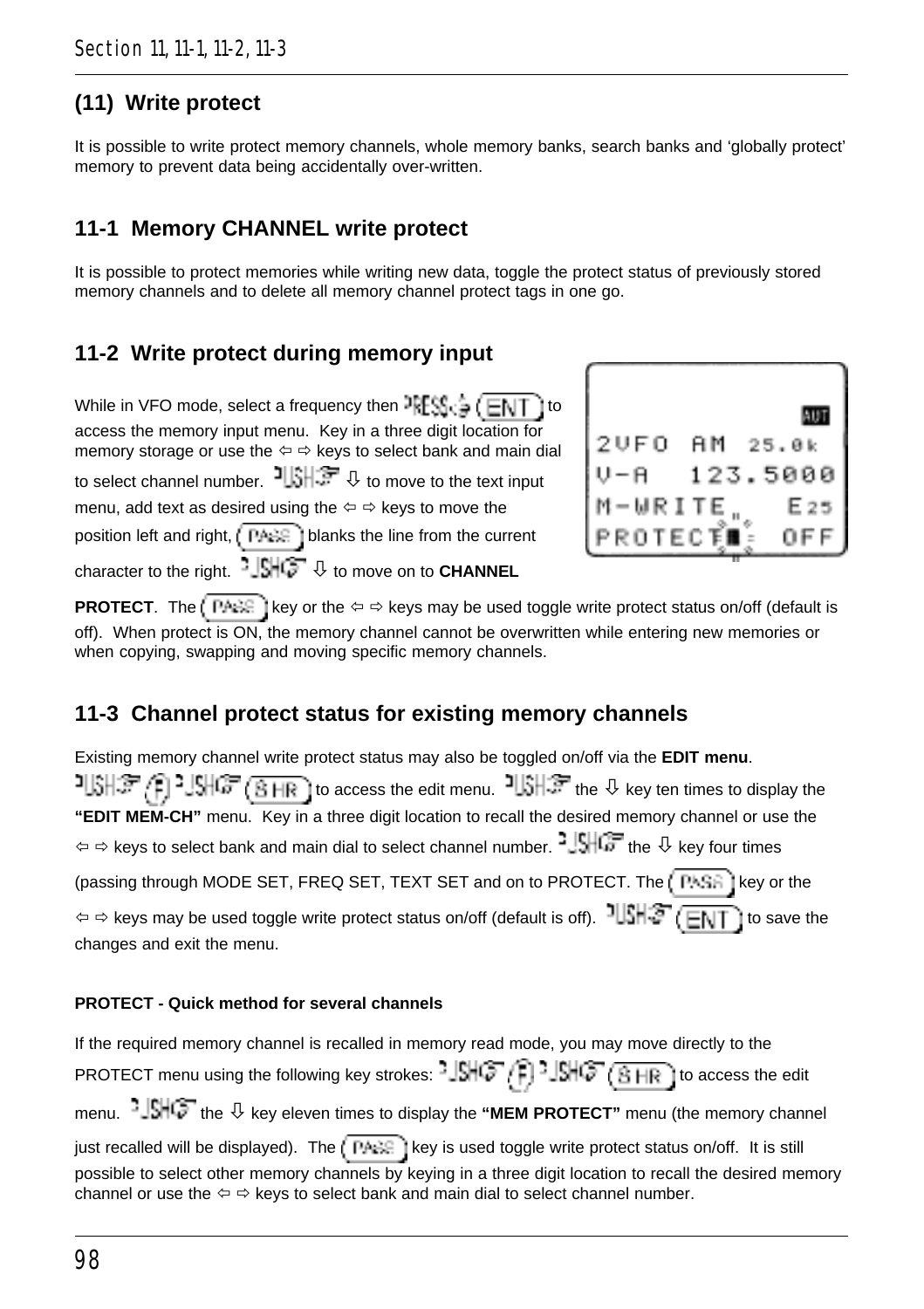Again use the  $\overline{P \triangle}$  i key to toggle write protect status on/off... in this manner you may quickly

change the protect status of several memory channels.  $\frac{1}{2}$   $\frac{1}{2}$   $\frac{1}{\sqrt{2}}$  ( $\frac{1}{\sqrt{2}}$ ) to save the changes and exit the menu.

**ENote:** Channel write protect is ignored when copying complete memory banks or when copying ALL data.

### **11-4 Channel protect delete**

It is possible to remove all channel protect tags in one go, this allows you to return the AR8200 to a known state of operation if you have mixed many facilities together and unexpected results have been encountered. The DELETE menu is used to delete all memory channel protect tags.

 $t\cdot \text{SNG} \left( \text{P} \right)$  are  $\text{St}_\mathbb{G} \left( \text{Q} \right)$  to access the DELETE menu.  $t\cdot \text{SNG}$  the  $\theta$  key five times to access the "**CH PROTECT**" menu used to delete all channel protect tags in one go. If protected channels exist the legend "**PRO-CH A00**" will be displayed with "**A00**" being an example to illustrate that channel protect tags have been located.  $1||\hat{S}||\hat{S}$  ( $\overline{P_{A}S}$ ) to delete channel protect tags in one go, the legend "**MEM PROTECT CH ALL OFF !!**" indicates that deletion of tags is in progress followed by "**MEM PROTECT SEARCH !!**" indicating that the CPU is checking that all tags have been removed. The legend "**CH PROTECT ---**" indicates that there are no memory channels tagged as write protect.

**ENote:** No memory channels are deleted, only the write protect tags are removed from all channels in one go.

#### **11-5 Memory BANK write protect**

It is also possible to write protect a whole memory bank, this prevents accidental deletion of data when resizing memory banks. The memory bank write protect may be toggled on/off using the SCAN

environment menu accessed by the key sequence  $-\int f(x) \sqrt{f}$ ,  $\int \frac{1}{2} \int f(x) \sqrt{f}$ , the legend "**M-BANK**" is displayed.

Both upper and lower case letters are displayed as memory banks are treated as a 'pair'. Use the keypad, main dial or  $\Leftrightarrow$   $\Leftrightarrow$  keys to select the memory bank for which you wish to amend protect status.  $\frac{1}{2}$  $\frac{1}{2}$ <sup>1</sup> the  $\sqrt{2}$  key four times to access the "**BANK PROTECT**" menu. Use the  $\frac{1}{2}$  keys to toggle between upper and lower case banks.  $-\sqrt{1+\sqrt{1-\frac{1}{n}}\cdot\frac{1}{n}}$  to toggle bank protect on/off (or use the main dial or  $\Leftrightarrow$   $\Leftrightarrow$  keys).  $3\sqrt{3}\sqrt{m}$  ( $\sqrt{m}$ ) to accept the changes and exit the menu (alternatively  $2 \cdot \frac{1}{2}$ SHG $\overline{r}$  (  $\overline{1}$  =4.3) to abort).

**ENote:** Memory bank write protect is ignored when loading ALL DATA using the optional **EM8200** slot card.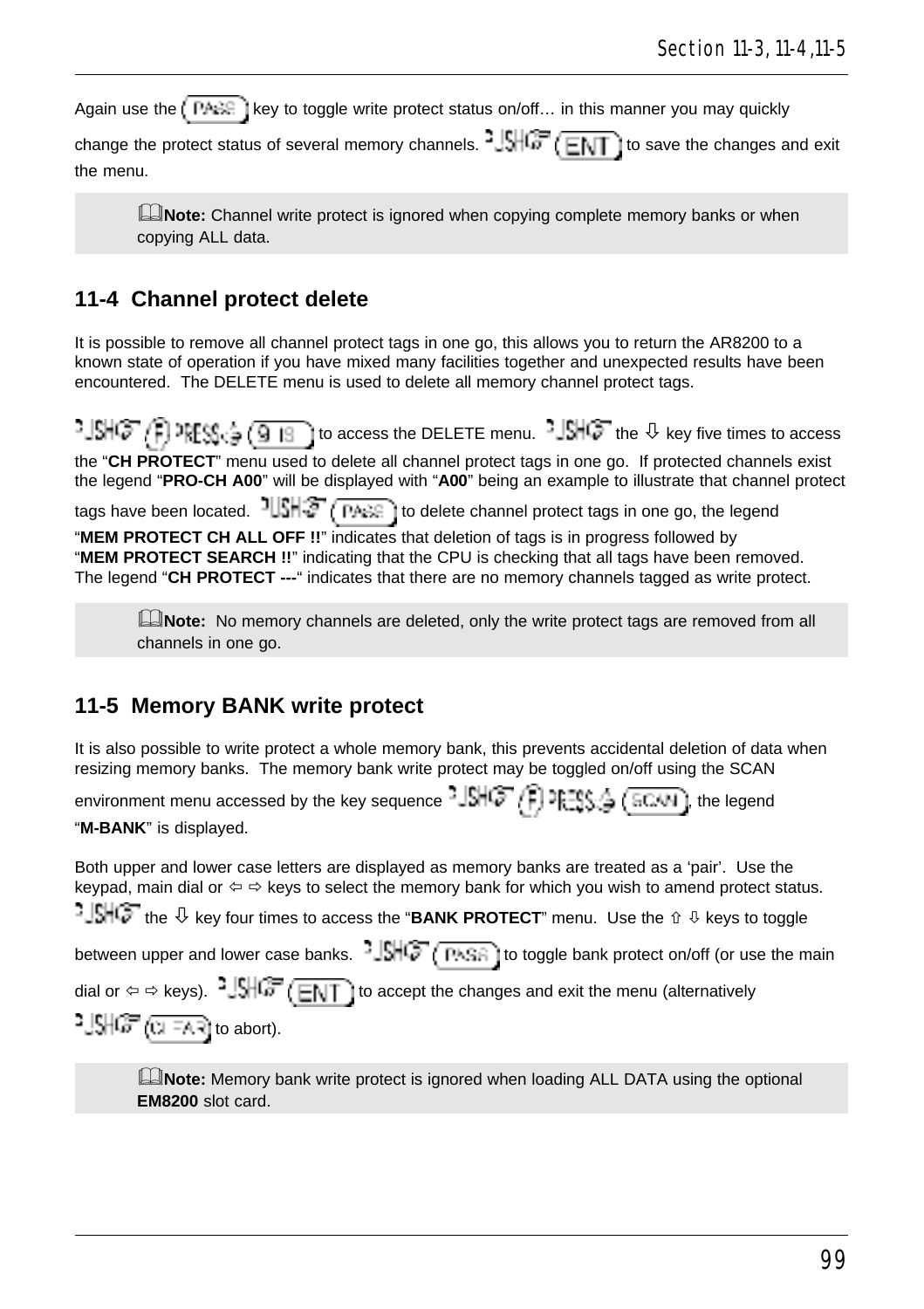### **11-6 Search bank write protect**

It is possible to write protect individual search banks to prevent accidental deletion. The search bank write protect may be toggled on/off using the **EDIT menu**.

 $1$   $\mathbb{R}$   $\mathbb{S}$   $\mathbb{C}$   $\mathbb{S}$   $\mathbb{R}$   $\mathbb{S}$   $\mathbb{R}$   $\mathbb{S}$  to access the edit menu. **AUT**  the ò key twelve times to display the **"SRCH PROT"** SRCH PROT menu. Select the desired search bank letter via the keypad, main dial or  $\Leftrightarrow$   $\Leftrightarrow$  keys. 145,1200 PROTECȚ To select the lower case bank letters, the **CASE SHIFT key**  $i + h$  must be used. PUSH PASS **For example:** To select search bank "**h**" (presuming it has been previously programmed)  $2.5\frac{1}{100}$  ( $\frac{2.5}{100}$ )  $2.5\frac{1}{100}$  ( $\frac{3.1}{100}$ ) To select bank "**K - T**" the **SHIFT key**  $\boxed{\uparrow \mathbf{A}^*}$  must be used. **For example:** To select bank "N" (presuming it has been previously programmed)  $\frac{1}{3}$   $\frac{1}{3}$   $\frac{1}{3}$   $\frac{1}{3}$ quickly followed by  $\frac{1}{2}$ ,  $\frac{1}{2}$ ,  $\frac{1}{2}$   $\frac{1}{2}$ , you only have 2 seconds to PUSH a key following the use of the SHIFT key or bank "**A**" will be used. To select lower case banks "**k - t**" both the CASE SHIFT and SHIFT keys must be used. **For example:** To select bank "**m**" use the key sequence  $\frac{1}{2}$   $\frac{1}{2}$   $\frac{1}{2}$   $\frac{1}{6}$   $\frac{1}{2}$   $\frac{1}{2}$   $\frac{1}{6}$   $\frac{1}{6}$   $\frac{1}{1}$   $\frac{1}{6}$   $\frac{1}{1}$  $\frac{1}{3}$ . Remember, you only have 2 seconds to PUSH a key following the use of the SHIFT key or bank "**a**" will be used in this example. The  $k$  PASS is used to toggle search bank write protect status on/off (default is off).  $\frac{1}{3}$  $\frac{1}{3}$   $\frac{1}{3}$   $\frac{1}{3}$   $\frac{1}{3}$  ito save the changes and exit the menu.

**ENote:** Search bank write protect is ignored when loading ALL DATA using the optional **EM8200** slot card.

### **11-7 Global write protect**

For the ultimate in write protection a GLOBAL facility is available. This will ensure that casual users of the AR8200 will not be able to enter, delete or edit any current data within the AR8200, even the optional EM8200 will not be able to load data into the radio.

The main CONFIGURATION (CONFIG) menu is used to toggle the global write protect status on/off.

| To access the CONFIG menu $35\frac{15}{107}$ ( $33\frac{15}{107}$ ( $7\frac{20}{107}$ ) $35\frac{15}{107}$ the $\theta$ key nine times to |  |  |  |
|-------------------------------------------------------------------------------------------------------------------------------------------|--|--|--|
|-------------------------------------------------------------------------------------------------------------------------------------------|--|--|--|

display "**WRITE PROT**" with the cursor flashing to the left hand side of this legend.  $\frac{1}{3}$   $\frac{1}{3}$   $\frac{1}{3}$   $\frac{1}{3}$  or use the main dial or  $\Leftrightarrow$   $\Leftrightarrow$  keys to toggle global write protection on/off (default is off).  $\frac{1}{2}$ SHCF (ENT

to accept the changes and exit the menu.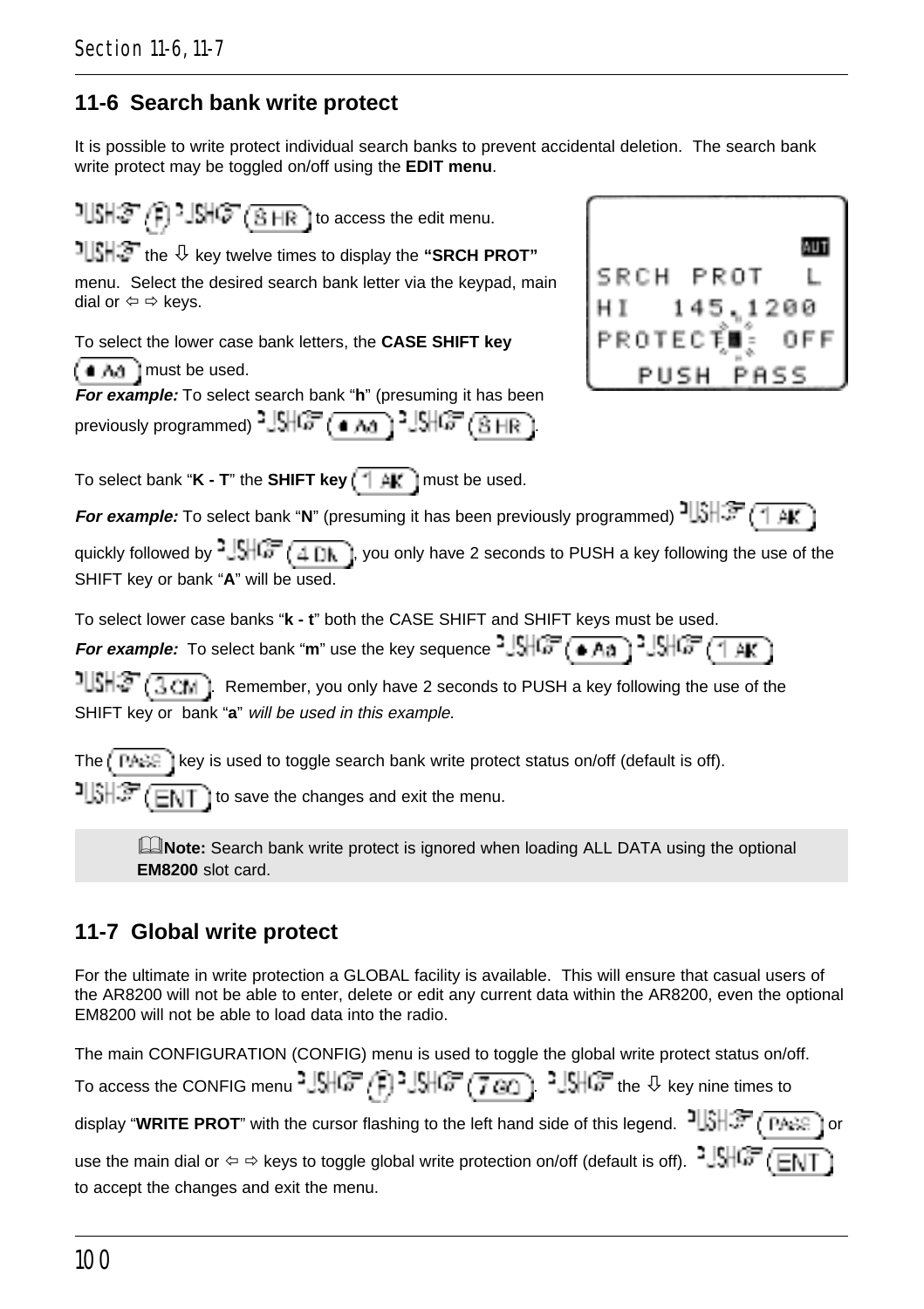## **(12) TEXT search and input**

It is possible to add text comments (using a maximum of 12 characters) to:-

- **1. individual memory channels**
- **2. memory banks**
- **3. search banks**

This aids later identification of stored data. It is also possible to TEXT SEARCH the AR8200 to automatically hunt for matching text, a minimum of 2 characters are required for TEXT SEARCH, in practical terms a minimum of 3 characters are recommended and the more characters used, the faster .<br>the resultant search

### **12-1 Text input menus**

When in text menus, the  $\Leftrightarrow$   $\Leftrightarrow$  keys are used to move cursor position left and right.

The  $k$  PASA is used to delete the current character and remaining line to the right of the cursor

The MAIN DIAL cycles through upper / lower case letters, numbers and characters.

The numeric keys provide short cuts to several characters:

| AК       | is a short cut for <b>BLANK</b>                 |
|----------|-------------------------------------------------|
| ĐL.      | is a short cut for <b>number 1</b>              |
| 3 CM.    | is a short cut for upper case A                 |
| 4 D.N    | is a short cut for upper case Z                 |
| 5 E.O. . | is a short cut for <b>lower case a</b>          |
| 6 FF.    | is a short cut for <b>lower case z</b>          |
| -90.     | is a short cut for Japanese character set       |
| 8 HR I   | is a short cut for Japanese character set       |
|          | is a short cut for various characters & symbols |
|          |                                                 |

 $\frac{15}{15}$  ( $\overline{E}$ ) to accept the input and return to the standard display.

#### **Short cut text input**

It is also possible to add text by 'short cut' in a similar way to personal pagers. If you  $\frac{1}{2} \mathbb{E} \mathbb{S}^n$  is the  $\mathbb{E} \mathbb{F}$ key a 'FLASHING CURSOR' will be displayed. **It is strongly suggested that you refer to sections 13-2 and 13-3 of this manual regarding alternative short cut forms of text input.**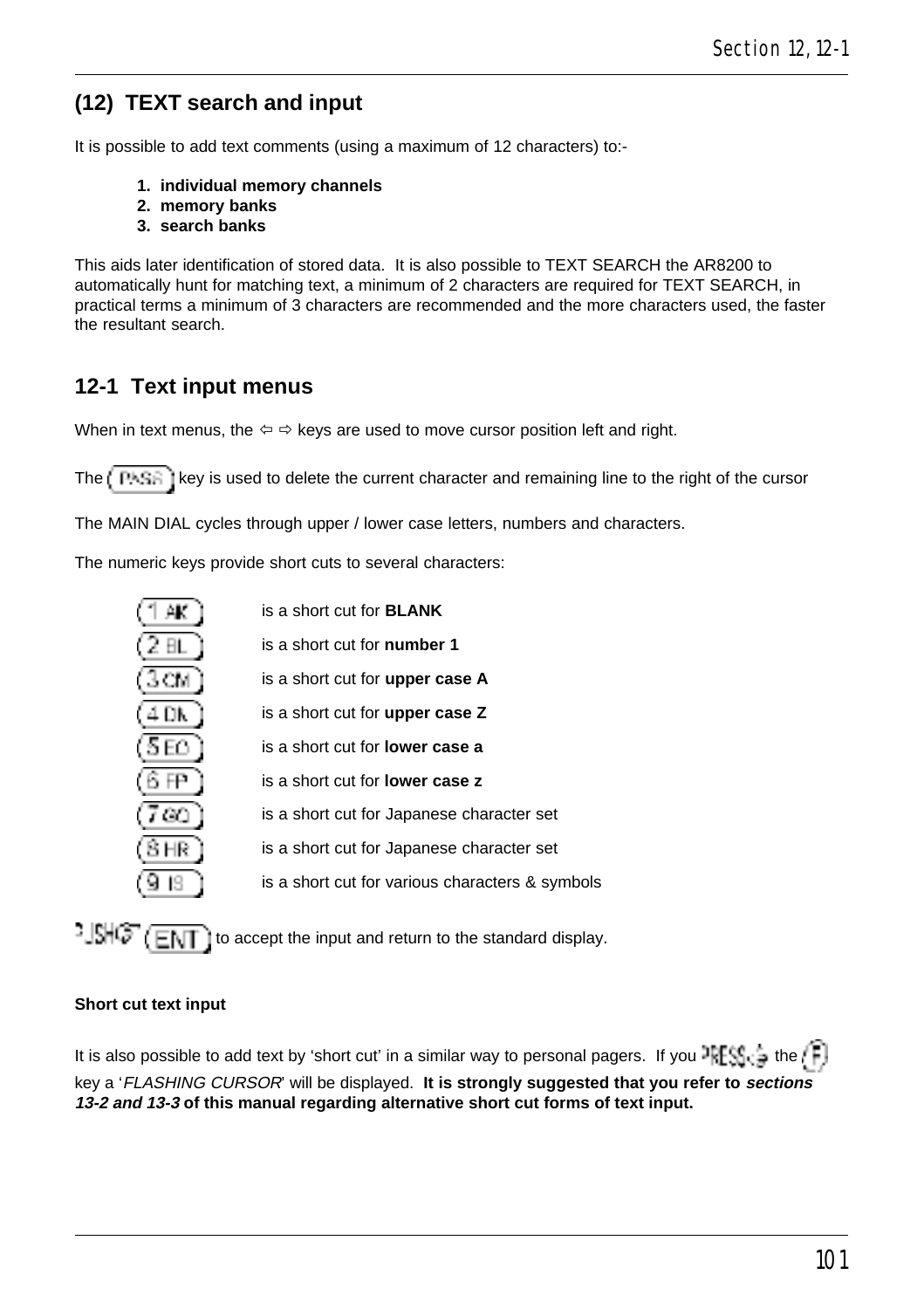## **12-2 Text search**

For fastest text search and greatest reliability, place the AR8200 into memory read, scan or search mode (it takes a long time while in VFO mode and may fail under certain circumstances). Text search may take up to 30 seconds to complete.

 $t\in \mathbb{R}$  to access the text search menu "**TEXT SET**". Use  $\left(\frac{\text{PASE}}{\text{PASE}}\right)$  to clear the existing entry then **input the text to search for**,  $\frac{1}{s}$ ,  $\frac{1}{s}$ ,  $\frac{1}{s}$  to search. The display will show

"**TEXT xxx SEARCH !!**" to show that a search is in progress with "**xxx**" representing the text being searched for.

The first located matching text will be displayed with the memory channel recalled and displayed or search bank recalled & displayed. The process may be repeated to find additional matching text.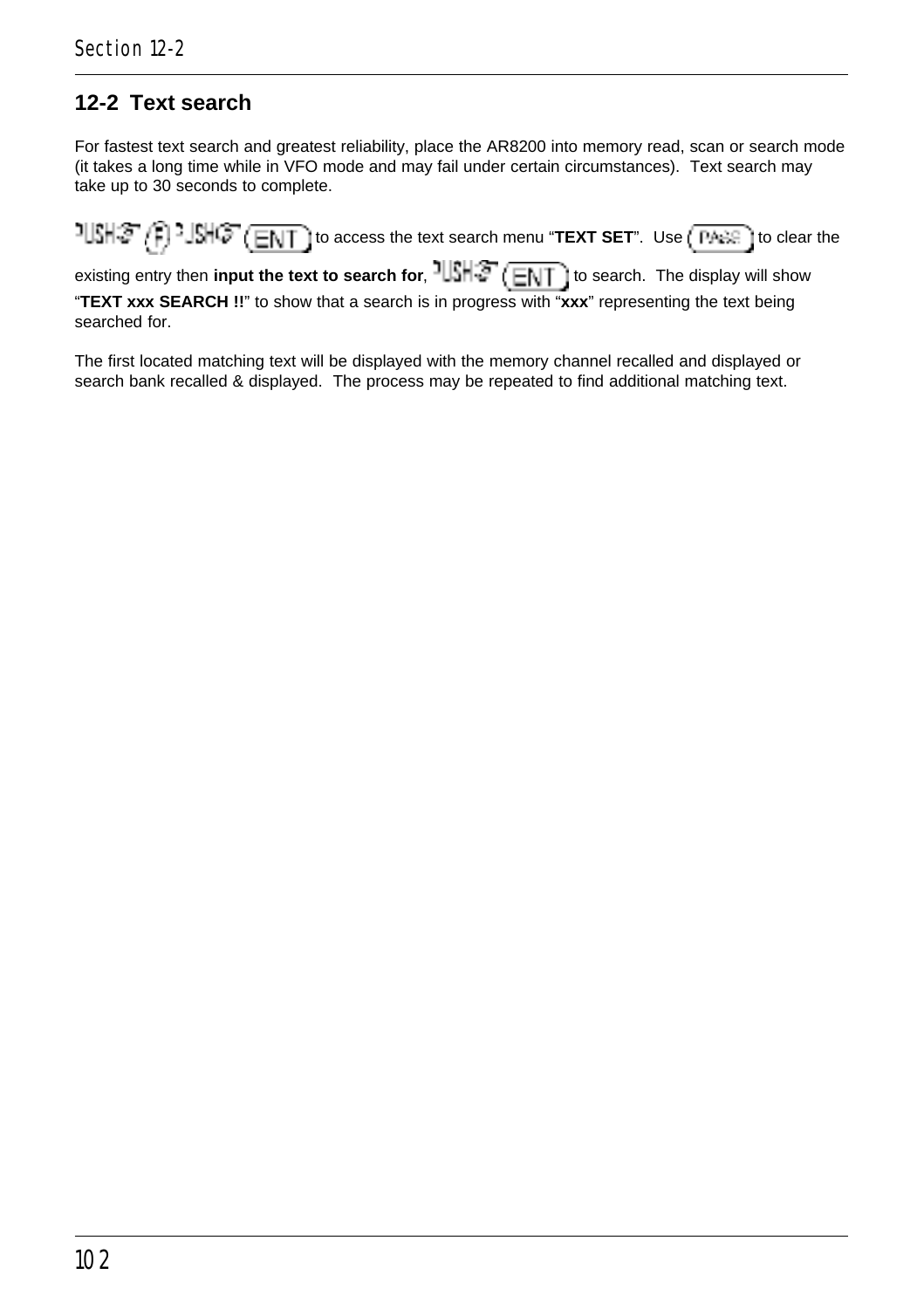# **(13) SHORT CUT keys**

There are various short cut key combinations available for use with the 'FLASHING FUNCTION. **When the "FUNC" legend is flashing, two keys are held simultaneously to provide a short cut to specific functions** which would otherwise require greater key presses or use of a menu.

### **13-1 Short cut menu access**

 $T_{\text{F}}$   $\text{F}_{\text{G}}$   $\subset$   $\text{F}_{\text{G}}$  to activate the *flashing function* legend "**FUNC**" then refer to the table which is valid only WHILE THE "**FUNC**" LEGEND IS FLASHING:-

#### **Search short cuts**

2만명 일. for flashing "**FUNC**" cursor then: **SRCH**  $\mathbf{L} \mathbf{L}^{\dagger}$  SRCH-GROUP menu SRCH. + SRCH-GROUP LEVEL **SRCH** SRCH.  $\perp$  DK | SRCH-GROUP VOICE  $\overline{5}$  F<sub>1</sub> i SRCH-GROUP FREE **SRCH** SEARCH AUTO STORE SRCH.

SRCH-GROUP DELAY

**SCAN short cuts** for flashing "**FUNC**" cursor then: SONN SCAN. SONN SCAN SOMM SONN 50.W SCNN.  $\overline{H}$   $\overline{H}$  BANK PROTECT SCANI

 $+$   $+$  SCAN-GROUP menu SCAN-GROUP DELAY SCAN - GROUP LEVEL + SCAN -GROUP VOICE SCAN - GROUP FREE SCAN-GROUP MODE SCAN  $\overline{a}$   $\overline{a}$  i MEMORY BANK TEXT  $H_H$  | M-BANK resizing menu

#### **Configuration menu short cuts**

|     | $\exists \exists \subseteq \bigcap_{i=1}^n \bigcap_{i=1}^n$ for flashing " <b>FUNC</b> " cursor then: |                      |
|-----|-------------------------------------------------------------------------------------------------------|----------------------|
|     | 700.<br>1+1 1 AK                                                                                      | LAMP                 |
|     | $(7\infty)+(2\text{ BL})$                                                                             | <b>LCD CONTRAST</b>  |
|     | $(7\omega)$ + $(3\overline{\omega})$                                                                  | POWER-SAVE           |
|     | $(7\,60\,)(4\,0\rm K\,)$                                                                              | <b>AUTO PWR-OFF</b>  |
|     | $(7\infty)$ + $(5\infty)$                                                                             | <b>REMOTE BPS</b>    |
| )RY | $(7\omega)$ +(6 FP )                                                                                  | <b>FREQ DISP</b>     |
|     | (6 FP.<br>1+1 T                                                                                       | <b>WRITE PROTECT</b> |
|     |                                                                                                       | <b>OPENING MESS</b>  |

 + LAMP **LCD CONTRAST** POWER-SAVE AUTO PWR-OFF REMOTE BPS **FREQ DISP** WRITE PROTECT (global) OPENING MESSAGE

#### **Delete short cuts**

| $\mathbb{P} \mathsf{F} \mathsf{F} \mathsf{S} \mathsf{S} \subsetneq \mathsf{F}$ for flashing " <b>FUNC</b> " cursor then: |                        |
|--------------------------------------------------------------------------------------------------------------------------|------------------------|
| (9 is 1+(1 am)                                                                                                           | DELETE VFO-PASS        |
| $(\overline{9}$ is [+(2 at )                                                                                             | <b>DELETE MEM-BANK</b> |
| (918 )+(3cm)                                                                                                             | DELETE SEL-CH          |
| (9 IST<br>$]+$ $(40k)$                                                                                                   | CH PROTECT             |
| $(9.6\pm(5E))$                                                                                                           | <b>DEL MEM PASS</b>    |

**FIFRE**  $f = \sqrt{F}$  for flashing "**FUNC**" cursor then: 74E O 27FO

**VFO short cuts**

**VFO-MODE DELAY VFO-MODE LEVEL VFO-MODE VOICE** VFO-MODE FREE **VFO-MODE QUICK MEMOR** 

#### **Scan, search, edit, delete short cuts**

| $\mathbb{P}\text{REG} \subseteq \left(\mathbb{F}\right)$ for flashing "FUNC" cursor then: |                     |
|-------------------------------------------------------------------------------------------|---------------------|
| $(\overline{\text{SHR}})$ + $(\overline{\text{1AK}})$                                     | <b>COPY MEM-BNK</b> |
| $(\overline{\text{SHR}})$ + $(2$ BL $)$                                                   | <b>COPY SEARCH</b>  |
| $(\overline{\text{SHR}})$ + $(\overline{\text{3CM}})$                                     | MOVE MEM-CH         |
| $(BHR)+(4DK)$                                                                             | <b>SWAP MEM-CH</b>  |
| $(\overline{\text{S}}\text{HR})$ + $(\overline{\text{S}}\text{ED})$                       | <b>EDIT MEM-CH</b>  |
| (BHR)(BHP)                                                                                | <b>MEM PROTECT</b>  |
| $(BHR)+(760)$                                                                             | <b>SRCH PROT</b>    |
|                                                                                           |                     |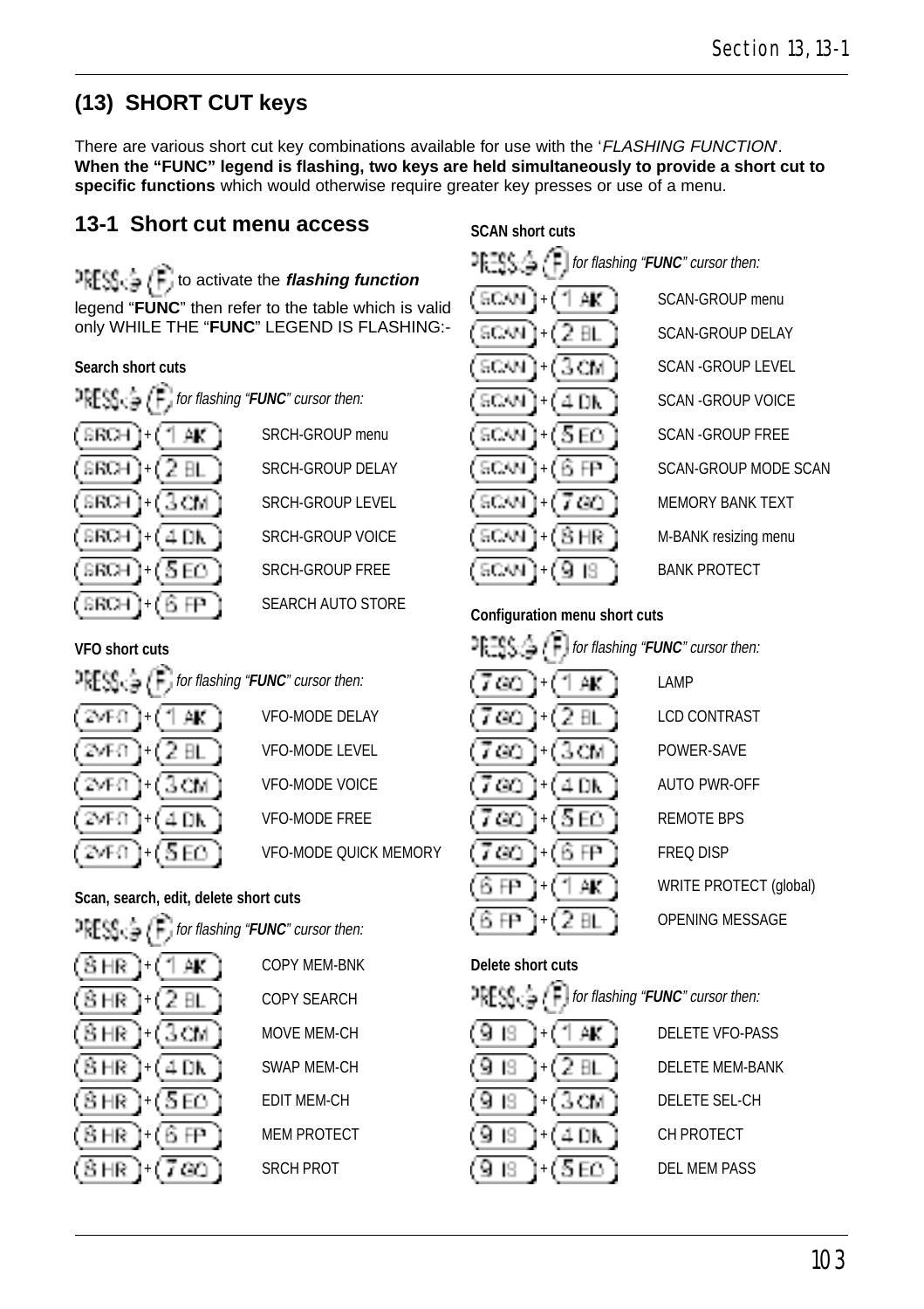## **13-2 Short cut text entry**

Entering text into memory channels, memory banks and search banks can be quite long winded. To speed up the process, while the "**FUNC**" legend is flashing **two keys may be pushed in sequence** to provide a short cut a variety of alphabet letters (upper case), numbers and symbols. This method of text entry is consistent with that used by PERSONAL PAGERS.

While in a text input menu,  $\frac{1}{2}$ ,  $\frac{1}{2}$ ,  $\frac{1}{2}$  to display the for *flashing* "**FUNC**" then refer to the following table. Look for the required character in the table then PUSH the key shown to the horizontal-left followed by the vertical key shown above the required character (do not push both keys together). The first key push will produce a character on the screen which will be replaced with the required character when the second key is pushed, the cursor with then move one place to the right.

| 2. PUSH this key second |          |    |      |    |                           |                |   |   |   |                                |   |
|-------------------------|----------|----|------|----|---------------------------|----------------|---|---|---|--------------------------------|---|
|                         |          | ໝ  | (ZB) | അണ | ŒD                        | (SEO)          |   |   |   | <b>(FP) (TO) (FR) (FB) (TD</b> |   |
|                         | ໝ        | 7  |      | ゥ  | Ι                         | 7              | A | в | с | D                              | Ε |
|                         | $\sigma$ | ħ  |      | ヮ  | <b>ำ</b>                  | ב              | F | G | н |                                |   |
|                         | ത്ത      | ÿ  | IJ   | z  | ŧ                         | v              | κ |   | M | N                              | 0 |
|                         | (TDK)    | タ  | ¥    | ۰ŋ | ÷                         | ١              | P | Q | R | 5                              |   |
|                         | (SEO)    | ÷, | ٠    | π  | ≭                         |                | υ | υ | ω | ×                              | Υ |
| PUSH this key first     | (FFP)    | n  | ᇆ    | っ  | $\hat{\phantom{1}}$       | ホ              | z | ? | ı |                                |   |
| ÷                       | 760      | ₹  | ä,   | 4  | Χ                         | €              | ¥ | 8 |   |                                |   |
|                         | (SHR)    | þ  | Ć    | ٦  | 5                         | Е              | * | # | ٮ |                                |   |
|                         | TD)      | ぅ  | IJ   | ۱Ŀ | ı                         | о              |   | 2 | 3 | 4                              | 5 |
|                         | Œ        | 7  | ₹    | ٠  | $\mathbf{v}^{\mathbf{v}}$ | $\blacksquare$ | 6 | 7 | 8 | 9                              | ø |

**Example:** To select the letter "**H**"  $\mathbb{P}[\mathbb{E}\setminus\mathbb{S}]\subset\mathbb{P}$  until the *flashing* "**FUNC**" is displayed.

, the number "**2**" will be displayed, -님게 ( 탐 HR ), the desired "**H**" character will be displayed and the cursor will move one position to the right. The flashing "**FUNC**" legend will continue to flash, if it is not required further  $\frac{1}{2}$   $\left(\frac{1}{n}\right)$  for it to be removed from the LCD.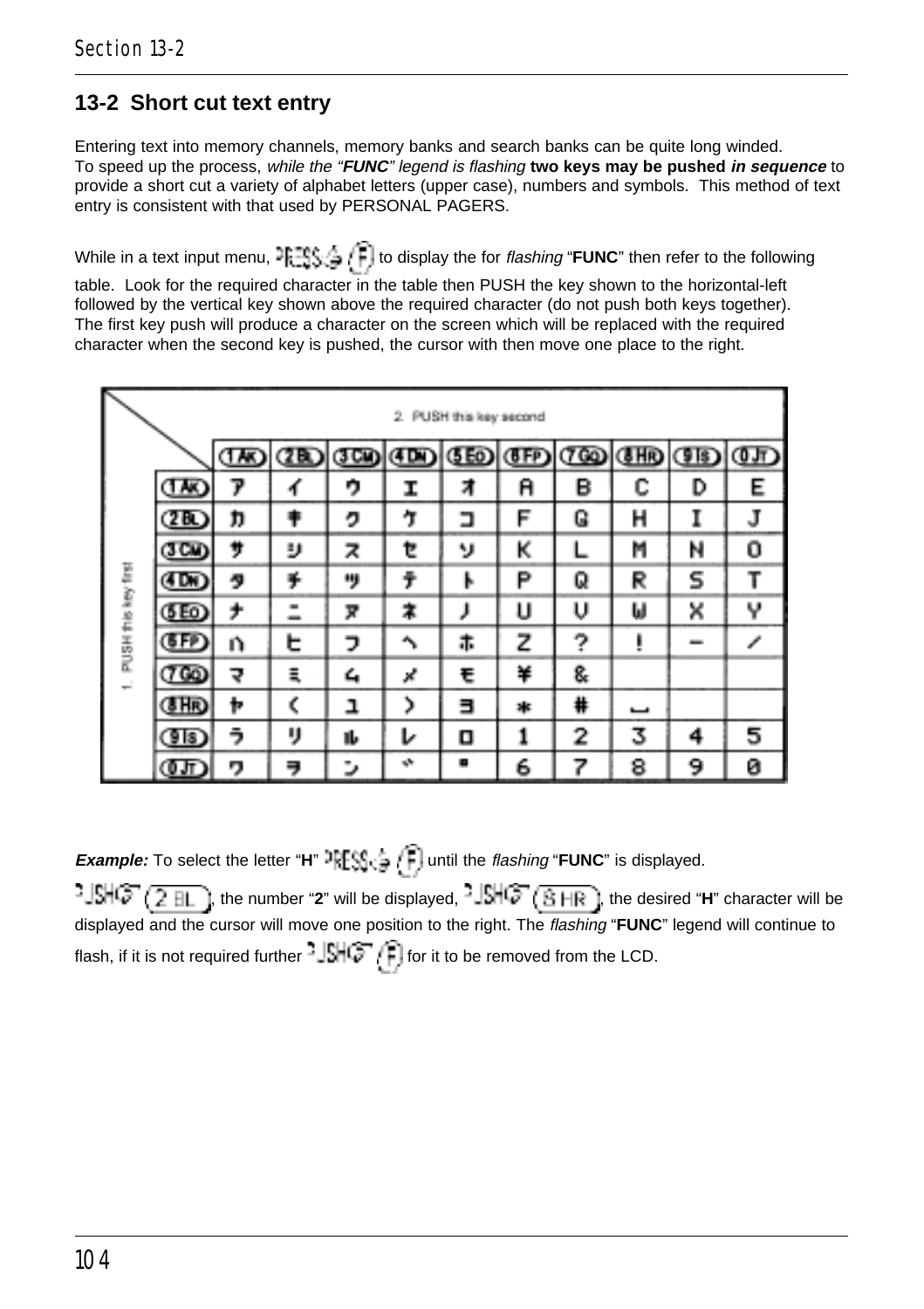| 43 |
|----|
| 44 |
| 44 |
| 45 |
| 46 |
| 46 |
| 46 |
| 46 |
| 47 |
| 48 |
| 48 |
| 49 |
| 49 |
| 50 |
| 51 |
| 51 |
| 52 |
| 54 |
| 55 |
| 55 |
| 56 |
| 57 |
| 57 |
| 58 |
| 58 |
| 58 |
| 58 |
| 59 |
|    |
| 60 |
| 60 |
| 61 |
| 61 |
| 62 |
| 62 |
| 62 |
| 63 |
| 64 |
| 64 |
| 64 |
| 65 |
| 65 |
| 66 |
| 66 |
| 66 |
| 66 |
| 67 |
| 68 |
| 68 |
| 69 |
| 70 |
| 70 |
| 71 |
| 71 |
| 71 |
| 71 |
| 72 |
|    |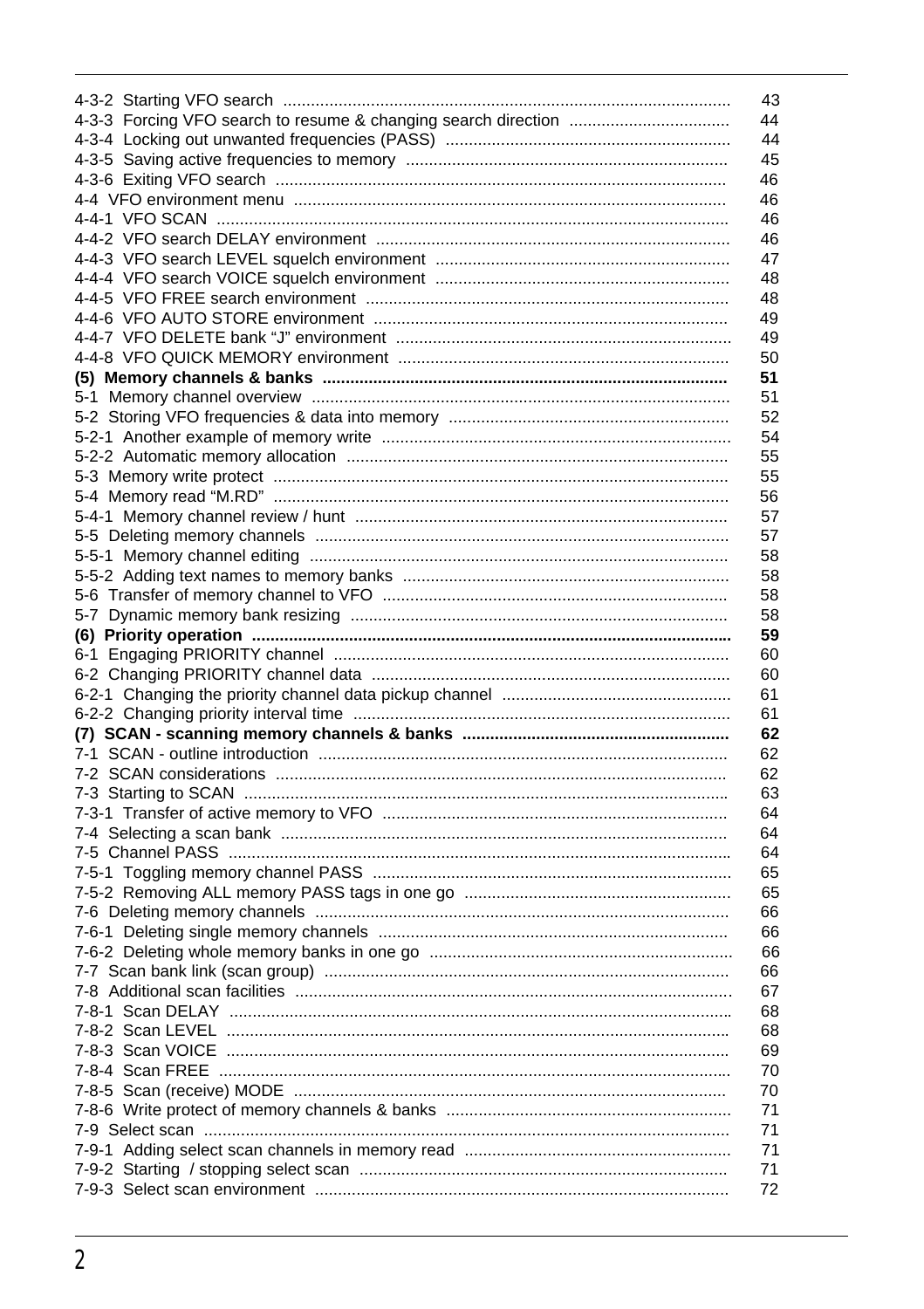|                                                         | 72  |
|---------------------------------------------------------|-----|
|                                                         | 73  |
|                                                         | 74  |
|                                                         | 74  |
|                                                         | 74  |
|                                                         | 75  |
|                                                         | 75  |
|                                                         | 75  |
|                                                         | 75  |
|                                                         | 76  |
|                                                         | 76  |
|                                                         | 78  |
|                                                         | 80  |
|                                                         | 80  |
|                                                         | 81  |
|                                                         | 82  |
|                                                         | 83  |
|                                                         | 84  |
|                                                         | 84  |
|                                                         | 85  |
|                                                         | 86  |
|                                                         | 86  |
|                                                         | 87  |
|                                                         | 87  |
|                                                         | 88  |
|                                                         | 88  |
|                                                         | 89  |
|                                                         | 90  |
|                                                         | 90  |
|                                                         | 91  |
|                                                         | 92  |
| 9-7 EDIT Search protect ………………………………………………………………………………… | 93  |
|                                                         | 94  |
|                                                         | 94  |
| 10-2 DELETE VFO PASS …………………………………………………………………………………    | 95  |
|                                                         | 95  |
|                                                         | 96  |
|                                                         | 96  |
|                                                         | 97  |
|                                                         | 98  |
|                                                         | 98  |
|                                                         | 98  |
|                                                         | 98  |
|                                                         | 99  |
|                                                         | 99  |
|                                                         | 100 |
|                                                         | 100 |
|                                                         | 101 |
|                                                         | 101 |
|                                                         | 102 |
|                                                         | 103 |
| (13) SHORT CUT keys ………………………………………………………………………………………   | 103 |
|                                                         | 104 |
|                                                         |     |
|                                                         | 105 |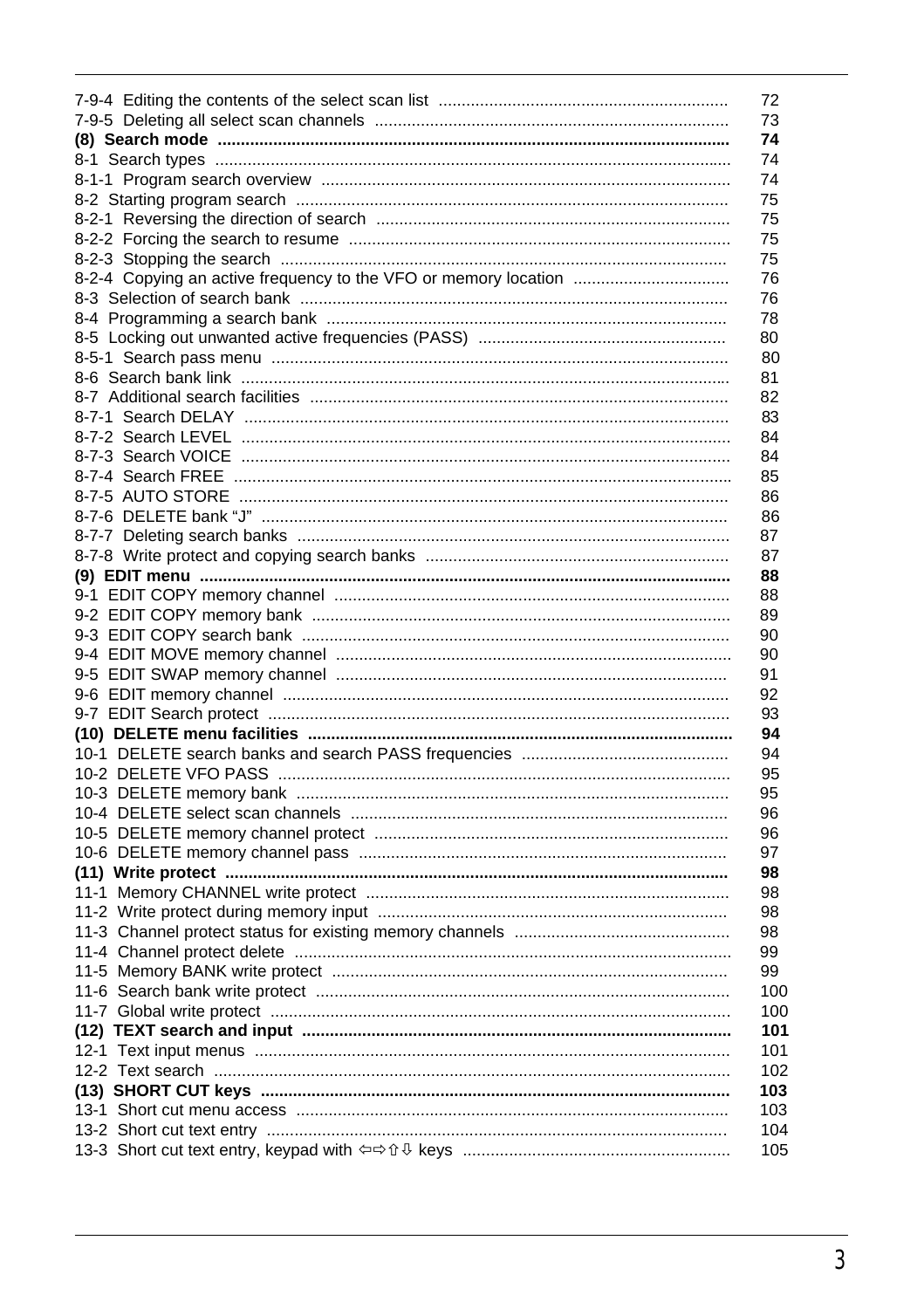| 106 |  |
|-----|--|
| 106 |  |
| 106 |  |
| 107 |  |
| 108 |  |
| 109 |  |
| 109 |  |
| 110 |  |
| 110 |  |
| 111 |  |
| 112 |  |
| 112 |  |
| 113 |  |
| 113 |  |
| 113 |  |
| 113 |  |
| 114 |  |
| 114 |  |
| 114 |  |
| 114 |  |
| 115 |  |
| 116 |  |
| 117 |  |
| 118 |  |
| 118 |  |
| 119 |  |
| 121 |  |
| 121 |  |
| 121 |  |
| 122 |  |
| 122 |  |
| 123 |  |
| 123 |  |
| 124 |  |
| 125 |  |
| 126 |  |
| 126 |  |
| 127 |  |
| 127 |  |
| 128 |  |
| 129 |  |
| 130 |  |
| 131 |  |
| 132 |  |
| 132 |  |
| 133 |  |
| 136 |  |
| 136 |  |
| 136 |  |
| 137 |  |
| 138 |  |
| 139 |  |
| 140 |  |
|     |  |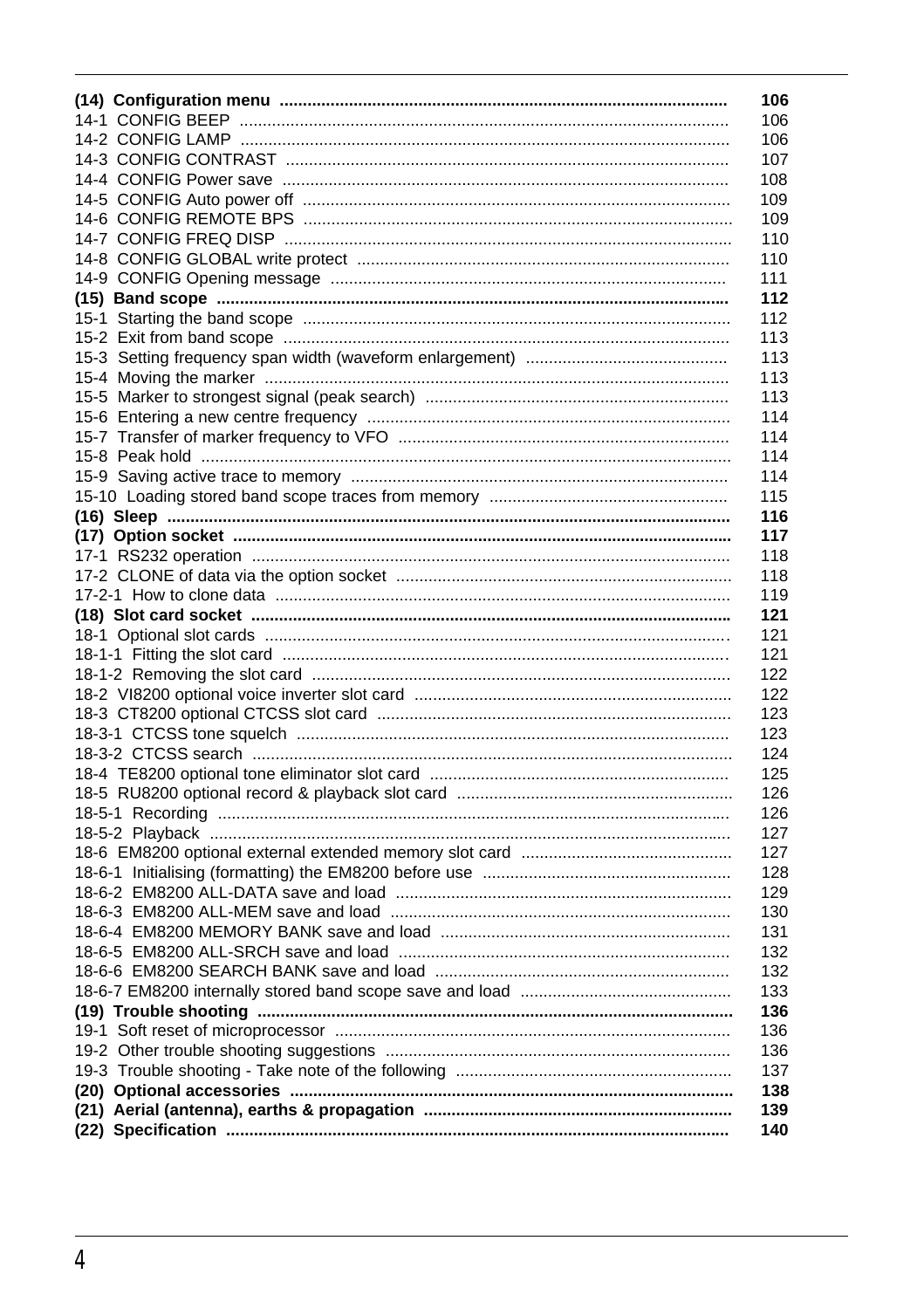#### **1-1 Introduction**

Thank you for purchasing the AR8200 hand held wide band all mode receiver. The AR8200 is designed using the very latest technology to ensure the highest levels of performance and reliability. To get the best possible results from your AR8200 we recommend that you read this manual and familiarise yourself with the receiver. Although carefully designed, this receiver (like all receivers) suffers from a degree of internal noises known as spurii. They are a product of the receiver's circuitry and do not represent a fault. Apparent faults may be due to accidental misoperation of the receiver, if you think there is a problem, carefully read all of the manual before deciding to contact your equipment supplier for advice.

It is acknowledged that sections of this manual are repetitive, this is to enable the manual to be used as a reference book (you don't have to read it all from cover to cover in one go). Due to the international nature of the product, some graphics contain Japanese characters.

Every effort has been made to make this manual correct and up to date. Due to continuous development of the receiver and by error or omission anomalies may be found and this is acknowledged.

**©** This manual is protected by copyright AOR Ltd 1998. No information contained in this manual may be copied or transferred by any means without the prior written consent of AOR Ltd. AOR and the **AOR** logo are trade marks of AOR Ltd. All other trade marks and names are acknowledged. E&OE

### **1-2 Take care of your radio**

There are no internal operator adjustments. In the unlikely event of servicing being required, please contact your dealer for technical assistance.

Do not use or leave the receiver in direct sunlight (especially the LCD). It is best to avoid locations where excessive heat, humidity, dust and vibration are expected. Always keep the AR8200 free from dust and moisture. Use a soft, dry cloth to gently wipe the set clean, never use abrasive cleaners or organic solvents which may damage certain parts. Treat the AR8200 with care, avoid spillage or leakage of liquids into the receiver and a.c. charger. Special care should be taken to avoid liquid entering around the controls, through the speaker grille or via the connection jacks.

The AR8200 is designed for operation from internal batteries or from its supplied a.c.-to-d.c. charger. Operation is possible from any good quality regulated d.c. supply of 12 to 14V, which should be capable of supplying 300mA. **Never connect the AR8200 directly to the a.c. supply.**

The d.c. input socket uses a mini 1.3mm power connector. This connector is configured CENTRE POSITIVE, the chassis of the receiver is at negative ground. The charger supplied is pre-wired and provides a nominal 12V d.c. output with suitable connectors being fitted as standard for the a.c. power input and connection to the AR8200.

#### **SAFETY NOTICE - Always disconnect the charger from the a.c. socket when not in use.**

If using the AR8200 in a base station situation, the best short wave reception is usually achieved by the fitting of a separate external earth rod, however consider the implications carefully if your a.c. building supply uses a Protective Multiple Earth (PME) system. If in doubt consult an expert electrician. Never earth to a gas pipe!

The AR8200 has a single BNC aerial socket for all frequencies. This is intended for connection to its supplied whip aerial or a 50 OHM (unbalanced) coaxial fed aerial such as a discone, dipole, unipole, yagis etc. When sighting the aerial, avoid power cables.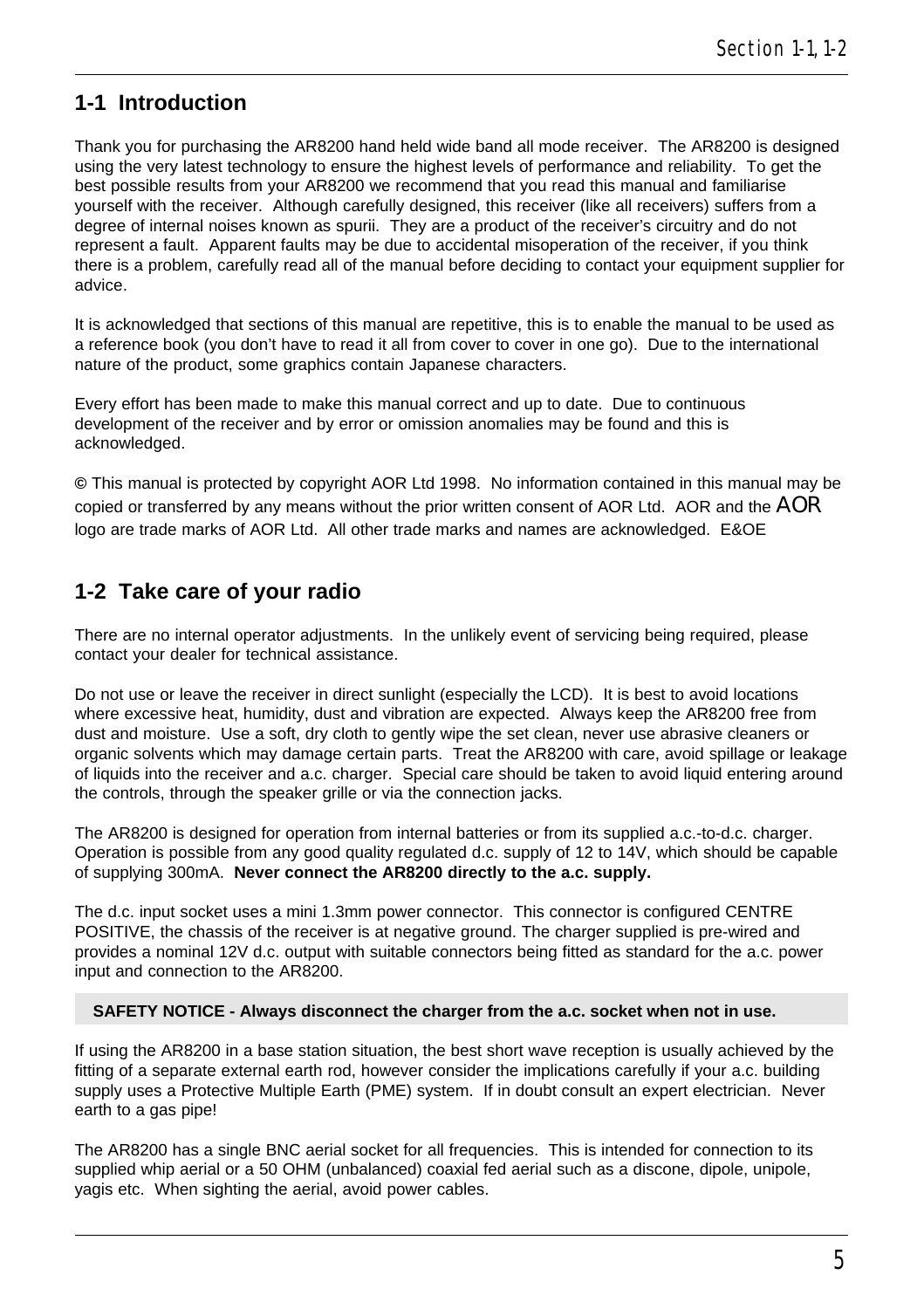#### **Operating anomalies**

Should the AR8200 appear to behave strangely, normal operation may be easily achieved by resetting the microprocessor. Two scenarios may be encountered due to power transients etc:

**1. Symptom:** LCD remains on, no control of the keypad.

**Action:** Remove any connection to external power such as the charger or cigar lead, remove one NiCad battery and count to thirty! Re-fit the battery and press the power switch again. Normal operation should be restored but the last used frequency will be lost, the AR8200 will restore the last but one frequency to display.

**2. Symptom:** The AR8200 fails to power up.

Action: Try the suggestion given in (1) then hold the **KET FARI** key while powering up the AR8200 to 'Soft reset' the microprocessor.

#### **1-3 Attention while operating**

**1.** Certain key operations are acted upon when the key is RELEASED, not while it is pressed. Allow time for the AR8200 to register such actions before pressing another key.

**2.** The keylock  $\leq \frac{1}{2}$  is intentionally made to be *difficult to operate* to prevent accidental operation.

To release keylock, the  $\blacksquare$  K. L. key has to be held for more than one second, the key legend on the LCD confirms operation. The  $\blacksquare$  key is disabled during keying sequences (such as when entering frequencies).

**3.** If a key sequence is not completed, the microprocessor will automatically abort most operations after about 90 seconds of keypad inactivity.

**4.** Currently displayed VFO data is saved at power down (to increase speed of operation and to reduce write cycles). For this reason, if the AR8200 is powered down by removing external supply (without internal batteries in place or when the batteries become exhausted), the last displayed frequency will be lost and the frequency used prior to this will be displayed when next powered up.

#### **Terminology - Search & Scan**

If you have not used a wide range monitor before or are not familiar with the terminology used, it is very important to understand the difference between SEARCH and SCAN modes.

**SEARCH:** The AR8200 provides several operations where transmissions (active frequencies) may be automatically located by sweeping the receiver over a wide frequency range, either from the currently displayed frequency travelling upwards (or downwards) in a specified tuning increment (step) or by sweeping over-and-over between two specified frequency limits. This process is known as SEARCHING, as the title implies, it can take a long time to find transmissions due to their 'often intermittent' and brief nature. For this reason it is best to slice large frequency ranges into smaller, more manageable pieces where they may be intensively studied. When examining large frequency bands, it is common to find that 90% of frequencies are inactive and only a small number of the remaining constitute what you really want. Searching still remains the best way to initially locate active and interesting transmissions (in conjunction with a good frequency listing and band plan).

**SCAN:** Once active transmissions have been identified (either by searching or by using a good frequency guide), it is more efficient to store the data into memories which can be rapidly and automatically monitored in succession stopping when activity is encountered. This forms a much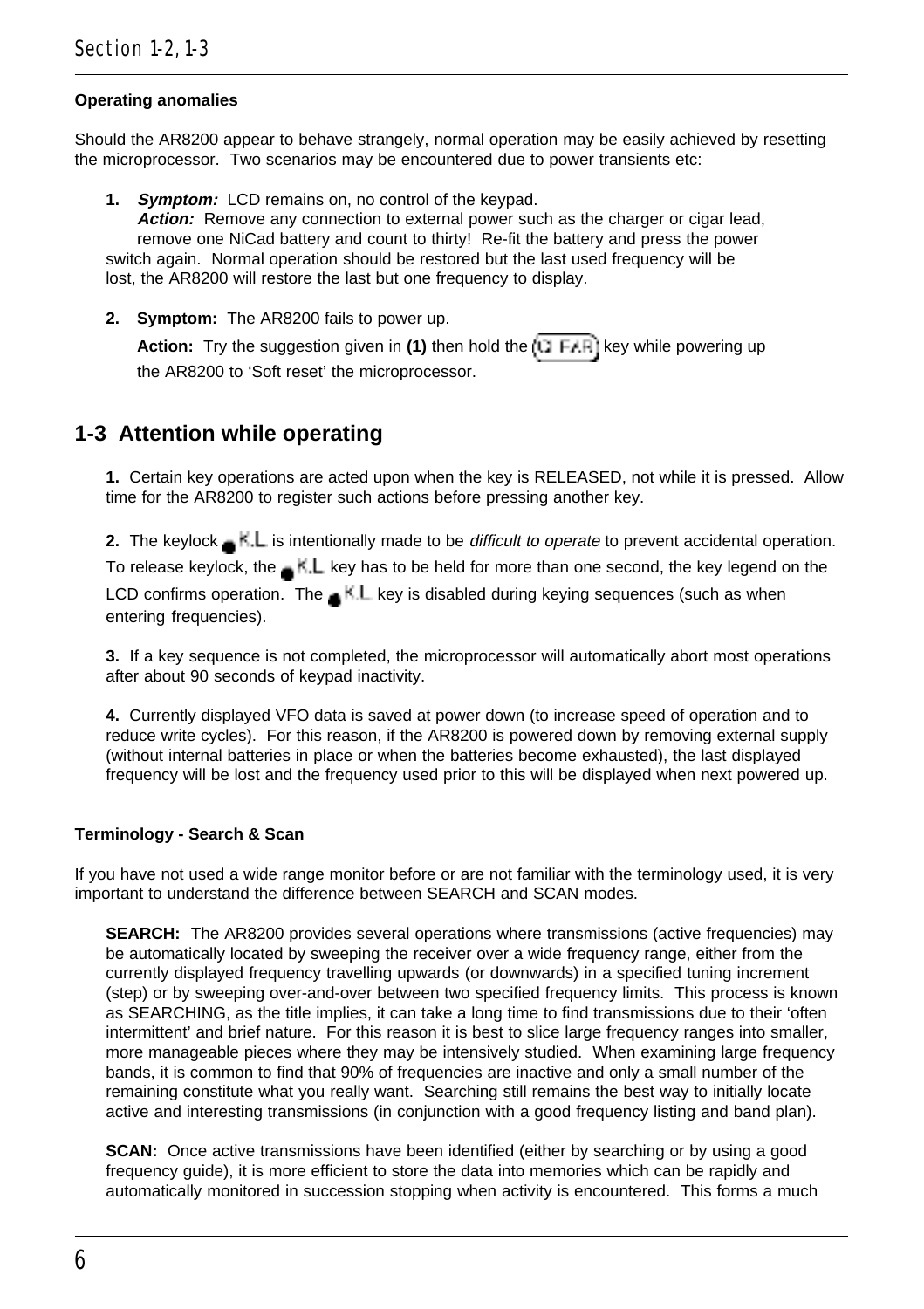more efficient means of monitoring the most wanted frequencies as you have targeted 100% what you most want to hear, by contrast searching is very inefficient for day-to-day monitoring.

&**Note: It is very important that the squelch is advanced to cancel background noise for the search & scan facilities to operate.** This is because the AR8200 believes that it has found an active frequency when the squelch opens and "**S**" 'squelch open' legend is displayed to the left of the signal meter. Advance the squelch control clockwise until the background noise is just cancelled, this is known as the threshold position. If the squelch control is advanced too far, weaker signals may be missed.

No noise and no "**S**" legend (with squelch advanced clockwise passed threshold) = **squelch closed**.

Signal received or 'noise' emanating from speaker (squelch fully anti-clockwise, below threshold) with no "**S**" legend = **squelch open**.

#### **1-4 Accessories supplied**

The following items are provided in the carton box:

| 1 x | AR8200 receiver                                                            |
|-----|----------------------------------------------------------------------------|
| 1 x | Whip aerial in BNC connector                                               |
| 1 x | Medium Wave (MW) bar aerial                                                |
| 4x  | AA NiCad batteries                                                         |
| 1 x | Charger (may be supplied in a separate cartons in some world market areas) |
| 1 x | Cigar adapter lead (containing internal 1A fuse)                           |
| 1 x | Hand strap                                                                 |
| 1 x | Belt hook with two screws                                                  |
| 1 x | Operating manual (this booklet)                                            |

#### **How to fit the hand strap**

The hand strap anchor is located on the right hand side AR8200 cabinet. The hand strap comprises of two loop large and one small. Feed the small loop through the an then feed the large loop through the small loop and gent until tight. This strap is designed to be looped over your to prevent the AR8200 from contacting the ground if accidentally dropped, it is not intended as a hard wearing utility… do not swing the set or abuse the set using this hand strap.

The MW bar also has a fixing hole so that you may tie it down to prevent loss.

#### **How to fit the belt hook**

The belt hook is a shaped metal plate with two fixing hol edge, two fixing screws are provided. Do not use any  $\epsilon$ if you attempt to use longer screws, the internal parts m damaged rendering the AR8200 inoperative. Offer the  $k$ of the AR8200, locate and align the fixing holes then car supplied screws, fit both screws before tightening with a screwdriver.

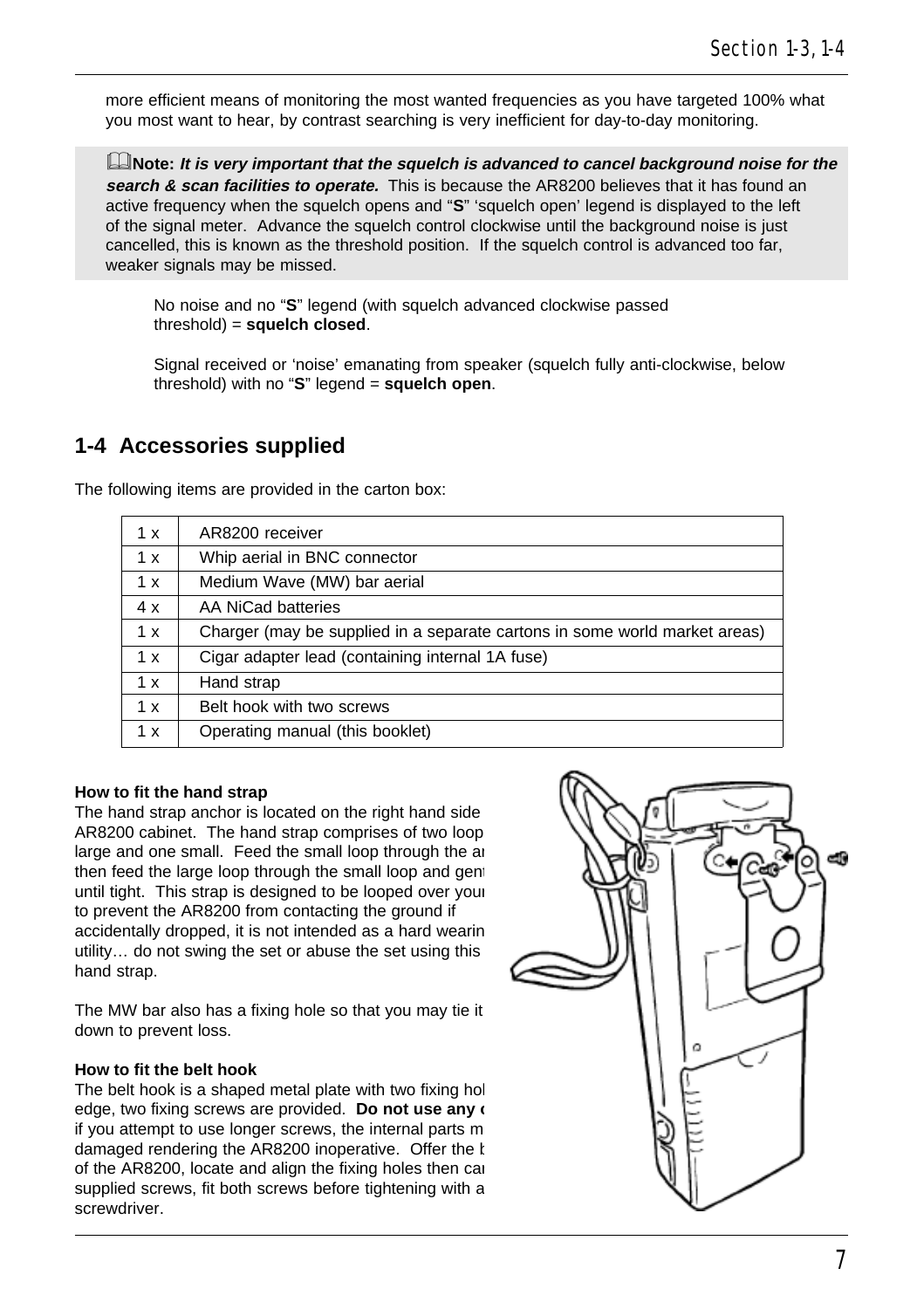### **1-5 Controls & functions**

Controls are located on the top, front and left hand side of the AR8200, a brief identification is given here:

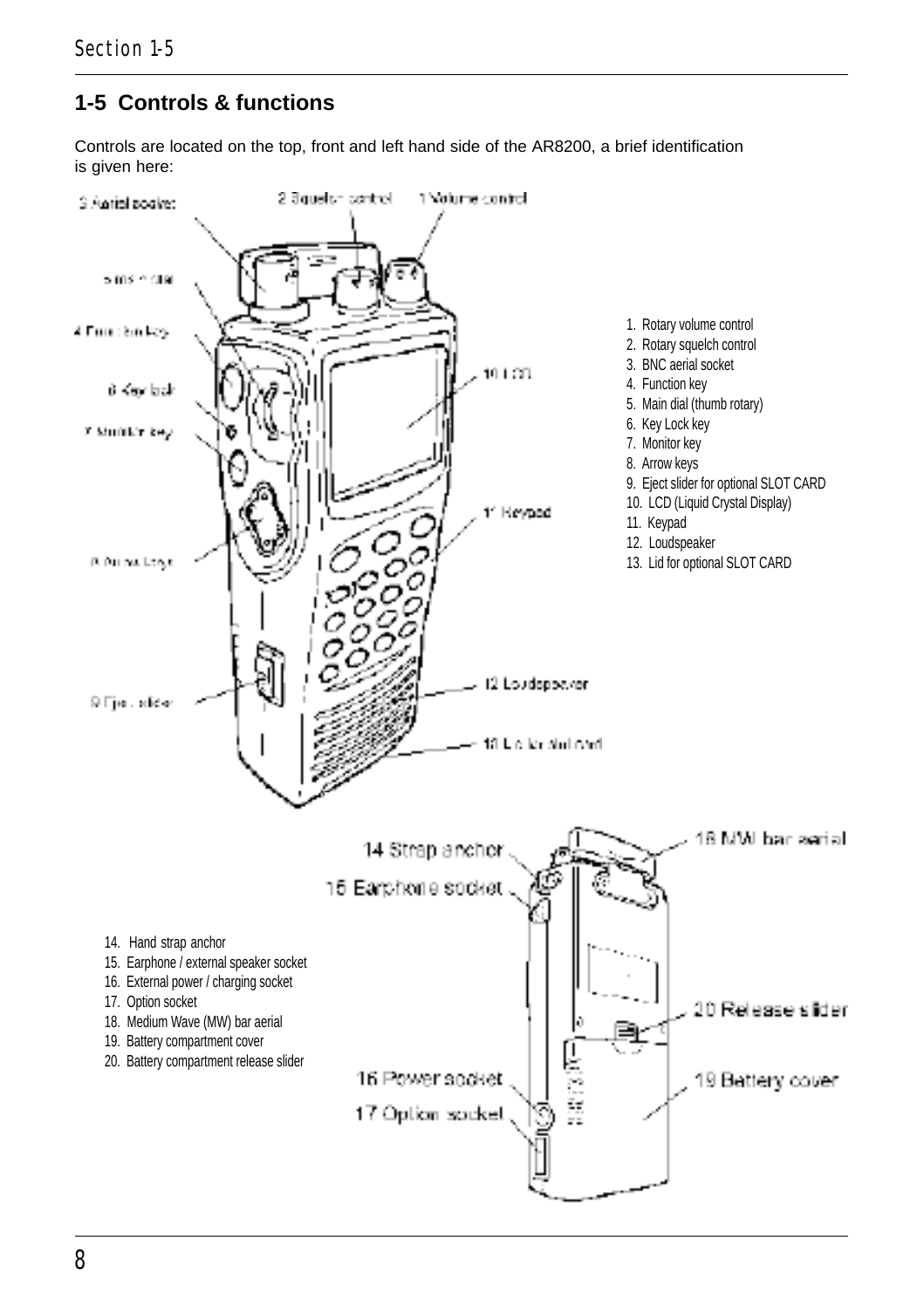#### **1-5-1 Keypad**



#### **Keypad conventions**

Most keys have multiple functions, their functions are printed on the cabinet. However due the restriction of available size, not all facilities can be shown on the keypad printing. To ease access to the many facilities, two formats are employed:-

: KHC≣ **Push and release the key quickly** to access the required facility. This applies to primary facilities of keys such as numeric 1, 2, 3 etc. Also for example, quickly  $\frac{1}{2}$ ,  $\frac{1}{2}$ , the  $k \in \mathbb{Z}$  if  $\mathbb{R}$  is they while in 2VFO mode to toggle between the two VFOs VFO-A and VFO-B. PRESS<sub>CR</sub> **Press and HOLD the key for more than one second** to access the second function, sometimes this is in conjunction with the  $k$  key.  **Function key manipulation** The  $\widehat{f}$  key also may be used by PUSH and PRESS depending upon the specific requirement, in most cases however the  $\mathbb{E}[\ker \mathbb{R}]$  key will require a simple PUSH. "**FUNC**" LCD legend **solid**  $=$   $\frac{1}{2}$  $\frac{1}{2}$  $\frac{1}{2}$ "**FUNC**" LCD legend *flashing* =  $\frac{1}{2}$   $\mathbb{E}[\mathcal{S}_1]$   $\mathbb{E}[\mathcal{S}_2]$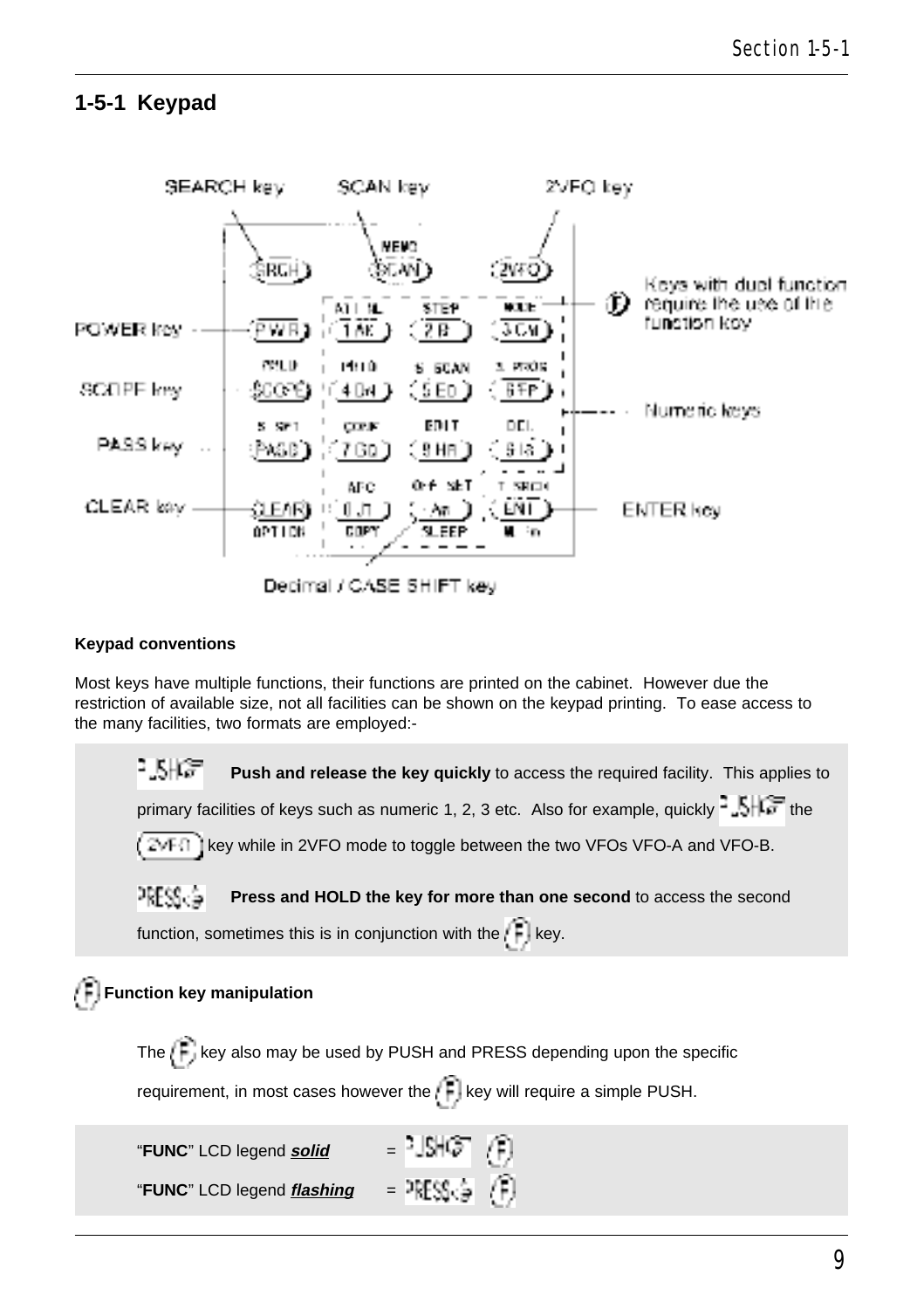## **1-5-2 Summary of keys**

The main keypad is located on the front cabinet of the AR8200 with other keys located on the left hand side. When powered from internal batteries with the lamp configured to AUTO, the lamp will automatically illuminate when keys are pressed and will stay illuminated for five seconds after the last key press.

An optional CC8200 RS232 lead is required for computer control, the optional CO8200 lead is required for copying data between two AR8200 radios, various optional SLOT CARDS are available which further extend the AR8200 facilities (and menus).

(SBCH)

PUSH this key to place the AR8200 into SEARCH mode, the LCD "**SRCH**" legend confirms operation.

to access the bank link menu where up to ten different selections of  $\mathbb{CP}(\mathbb{R}^n)$  and  $\mathbb{CP}(\mathbb{R}^n)$  to access the bank link menu where up to ten different selections of linked search banks may be grouped, this is useful where a large frequency band has been split up into smaller more manageable sizes for close scrutiny.

Additional search related parameters may be set up to optimise each search group independently using this menu:-

| <b>DELAY</b>     | OFF / HOLD / 0.1s to 9.9s (default = OFF) |
|------------------|-------------------------------------------|
| LEVEL            | OFF $/$ 1 to 255 (default = OFF)          |
| <b>VOICE</b>     | OFF $/ 1$ to 255 (default = OFF)          |
| <b>FRFF</b>      | OFF / 1s to 60s (default = OFF)           |
| <b>AUTOSTORE</b> | $ON / OFF$ (default = OFF)                |
| DELETE J         | (deletes the current data from bank J)    |

(BCAH)

PUSH this key to place the AR8200 into MEMORY READ mode, the LCD legend "**M.RD**" confirms selection. **JUSH 37** (SCAN) again to initiate SCAN, the LCD legend "SCAN" confirms selection

 $t\in [0,1]$   $\frac{1}{2}$   $\frac{1}{2}$   $\frac{1}{2}$   $\frac{1}{2}$   $\frac{1}{2}$   $\frac{1}{2}$   $\frac{1}{2}$   $\frac{1}{2}$   $\frac{1}{2}$  to access the bank link menu where up to ten groups of memories may be selected to be scanned in succession, effectively forming one large scan bank. Additional scan related parameters may be set up to optimise each scan group independently using this menu:-

| <b>DELAY</b> | OFF / HOLD / 0.1s to 9.9s (default = OFF) |
|--------------|-------------------------------------------|
| LEVEL        | OFF $/$ 1 to 255 (default = OFF)          |
| <b>VOICE</b> | OFF $/ 1$ to 255 (default = OFF)          |
| <b>FRFF</b>  | OFF / 1s to 60s (default = OFF)           |
| MODE SCAN    | ALL / WFM / NFM / SFM / WAM / AM          |
|              | / NAM / USB / LSB / CW (default = ALL)    |

 $-1$ SHC $^{-}$  (F)  $25$ FS<sub>1</sub>,  $\frac{1}{4}$  (ECUN) to set the ratio of bank size between memory channels sharing a common letter in upper and lower case.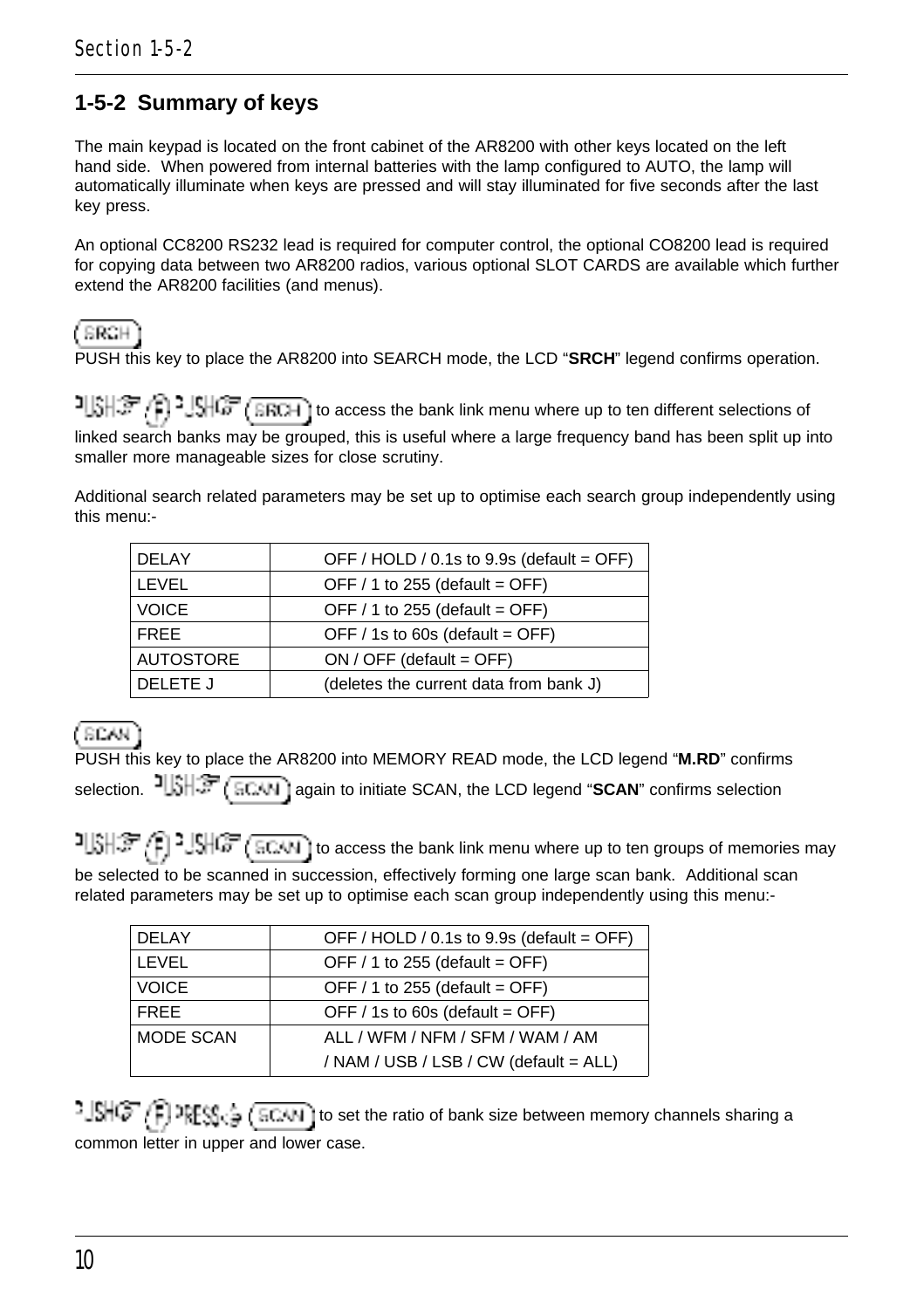## (2vF0)

PUSH this key to place the AR8200 into 2VFO mode where you may receive spot frequencies and 'generally monitor activity'. The LCD displays two lines of frequency readout, the upper (larger) being the current receive frequency. The LCD legend "**2VFO**" confirms selection with each VFO being identified as "**V-A**" and "**V-B**".

again to toggle between VFO-A "**V-A**" and VFO-B "**V-B**".

 $\frac{1}{2} \sum_{i=1}^{n} \sum_{i=1}^{n}$  to initiate VFO search between the two displayed frequency limits set by VFO-A and VFO-B, the legend "**V-SR**" confirms selection of VFO SEARCH.

 $t\cdot \frac{1}{2}$  or  $t\in \mathbb{R}$  and  $\frac{1}{2}$  ( $\frac{1}{2}$  access the VFO MODE select menu where the following parameters may be configured:-

| $ON / OFF$ (default = OFF)                |
|-------------------------------------------|
| OFF / HOLD / 0.1s to 9.9s (default = OFF) |
| OFF $/ 1$ to 255 (default = OFF)          |
| OFF $/ 1$ to 255 (default = OFF)          |
| OFF / 1s to 60s (default = OFF)           |
| ON / OFF (default = OFF)                  |
| (deletes the current data from bank J)    |
| OFF / 10s to 990s (default = OFF)         |
|                                           |

### PAR

PRESS this key to switch the AR8200 on and off as a toggle. To prevent accidental switch on and off, the power key is placed between two ridges and has to be held for more than one second for the press to be registered. The ridges also help location of the power key when operated in areas of low level lighting.

## (SCOFE)

PUSH this key to activate the band scope,  $-\frac{|k|}{\sqrt{2}}$  the  $(\overline{BRIH})$ ,  $(\overline{BRIH})$  or  $(\overline{Z*FI})$  key to return to normal operation.

**ENote:** Priority operation is disabled when the band scope facility is in use.

Traces will be overwritten as the band scope is written from left to right on the LCD. To build up a long term activity display,  $1\frac{1}{2}$ ,  $\frac{1}{2}$ ,  $\frac{1}{2}$ ,  $\frac{1}{2}$ ,  $\frac{1}{2}$ ,  $\frac{1}{2}$ ,  $\frac{1}{2}$ ,  $\frac{1}{2}$ ,  $\frac{1}{2}$ ,  $\frac{1}{2}$ , to toggle the PEAK HOLD facility on / off, the LCD legend "**HLD**" confirms operation.

The key sequence  $^2$  SHGF  $(F)$  art  $\mathbb{SE}$  (a CDFE) recalls a previously saved band scope trace.

#### (PAAS)

PUSH this key to PASS (lockout) memory channels during memory read & scan mode and to PASS (skip) unwanted frequencies in search mode. Also acts as select ON/OFF/DEFAULT toggle in various menus.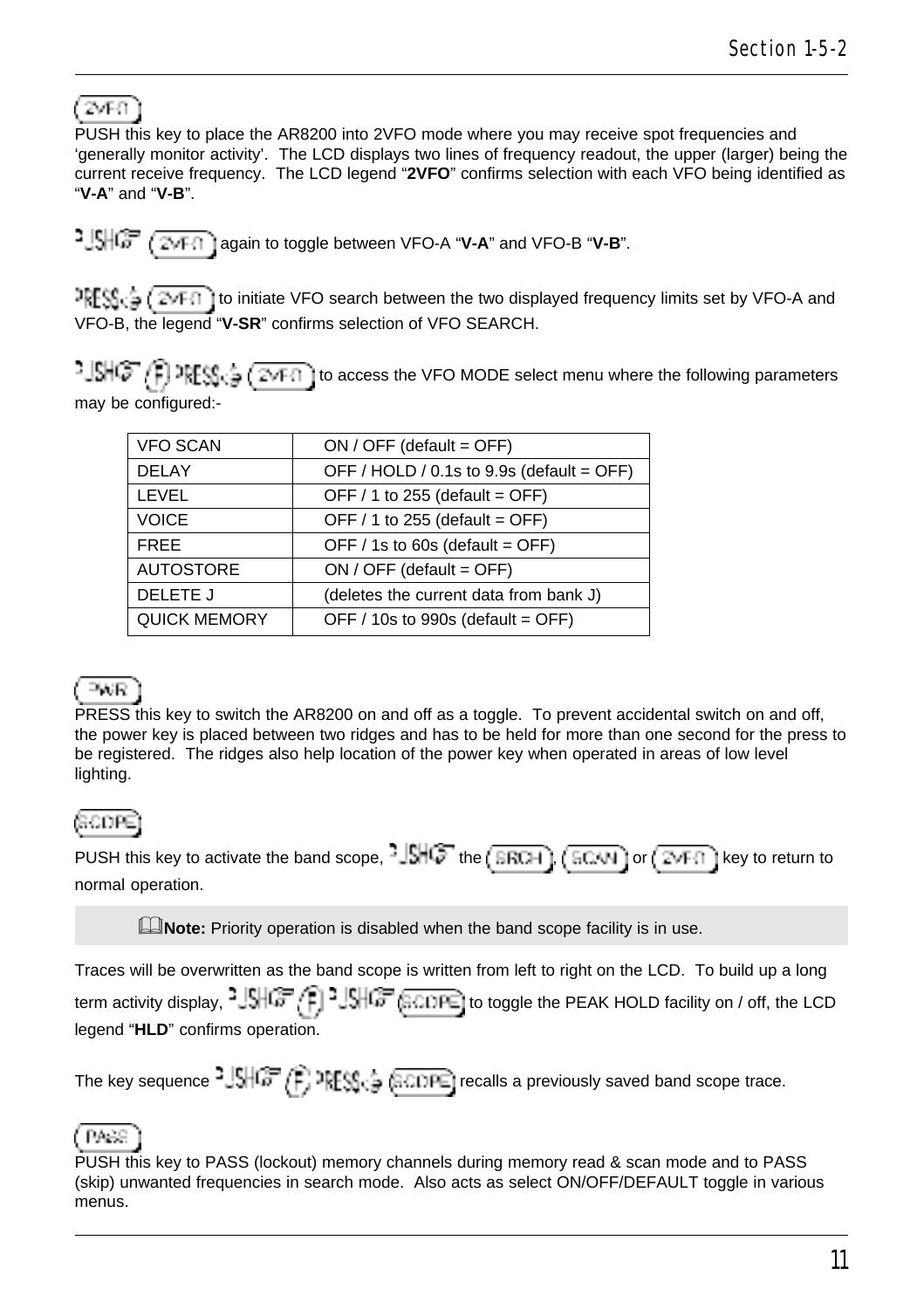#### Section 1-5-2

 $P_{k=1}^{max}$  ( $P_{k=1}^{max}$ ) in 2VFO mode to access the VFO PASS menu which extends to include the SEARCH bank pass edit menu.

**in 2VFO, SEARCH or SCAN mode to access the SELECT SCAN edit** menu.

টো দ্যান

PUSH to abort entry via the keypad.

 $T_t = \frac{1}{2}$  ( $T_t = \frac{1}{2}$ ) to select the optional SLOT CARD when fitted.

**and HOLD** the (TLEAR) key while powering On the AR8200 to soft reset the microprocessor should the AR8200 appear to behave strangely... no memory contents will be lost.

#### 1 AK 1

Numeric figure one during frequency input. Selection of memory/scan bank "**A**" or "**a**" and search bank "**A**" or "**a**" or "**K**" or "**k**".

<sup>1</sup> [3] <sup>2</sup> [4] <sup>2</sup> [4] <sup>2</sup> [4] <sup>2</sup> [4] <sup>1</sup> [4] (to toggle the attenuator on / off, the LCD legend "ATT" confirms operation.

 to toggle the noise limiter on / off, the LCD legend "**NL**" confirms operation.

#### 62 BL

Numeric figure two during frequency input. Selection of memory/scan bank "**B**" or "**b**" and search bank "**B**" or "**b**" or "**L**" or "**l**".

 $15\frac{1}{2}$  and  $15\frac{1}{2}$  and  $15\frac{1}{2}$  ito access the tuning STEP size (increment) menu.

### (BOM

Numeric figure three during frequency input. Selection of memory/scan bank "**C**" or "**c**" and search bank "**C**" or "**c**" or "**M**" or "**m**".

 $15\frac{1}{2}$  (1)  $15\frac{1}{2}$  (1)  $15\frac{1}{2}$  (1) to access the receive mode selection menu.

 $1.31\$   $1.37$  (1)  $2.33\%$  (10 select AUTO-MODE where the receiver mode and tuning step are automatically selected by the AR8200 microprocessor from the pre-programmed band plan data **(this is a short cut to save using the receive mode menu)**. The LCD legend "**AUT**" confirms that auto-mode is in operation.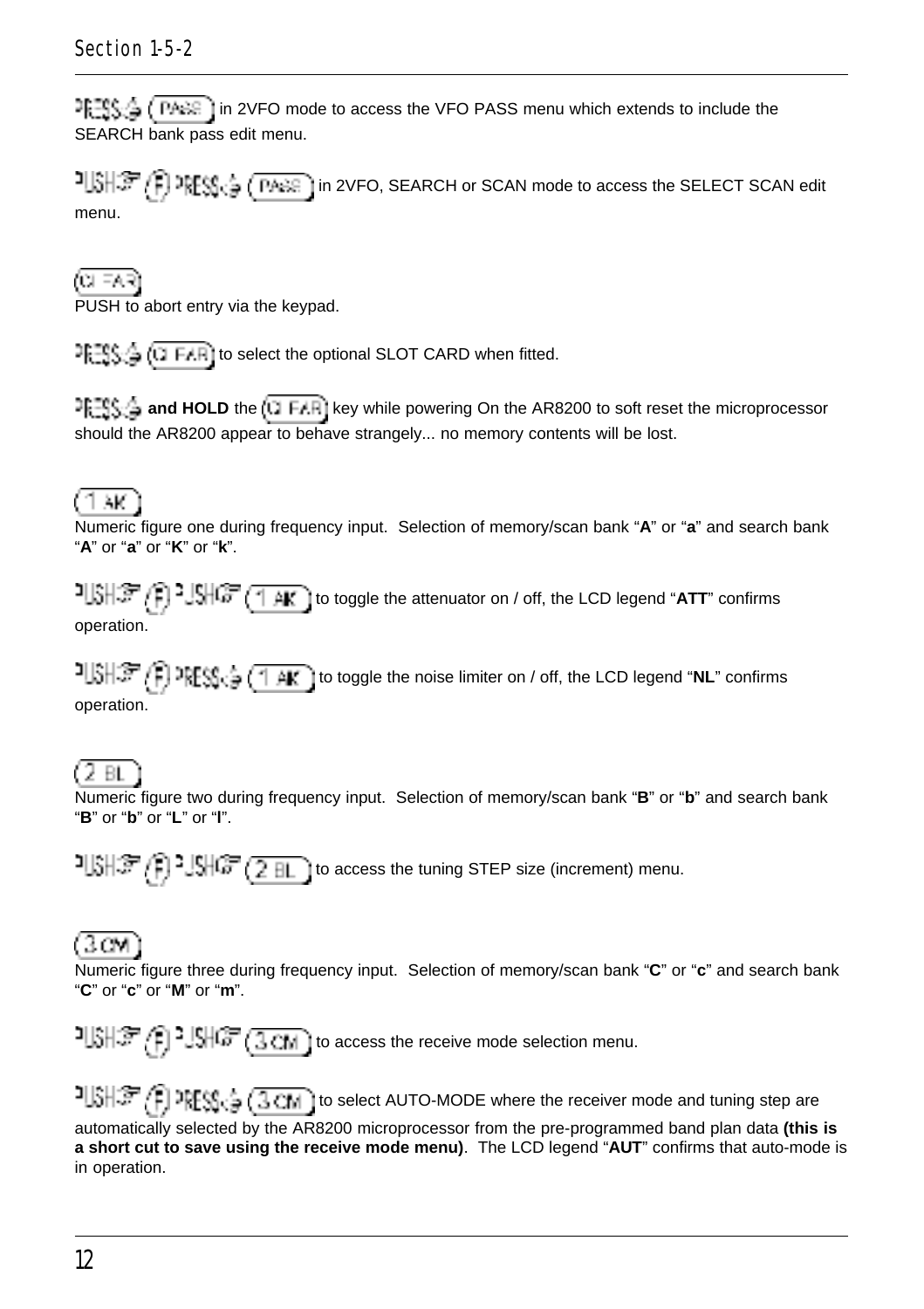## (4 DK)

Numeric figure four during frequency input. Selection of memory/scan bank "**D**" or "**d**" and search bank "**D**" or "**d**" or "**N**" or "**n**".

 $1.5 + 1.7 + 1.9 + 1.0 + 1.0 + 1.0$  toggles the priority facility on/off (assuming that one has already been assigned using the priority menu). The LCD legend "**PRI**" confirms when priority has been selected.

 $t^2$   $\frac{1}{2}$   $\frac{1}{2}$   $\frac{1}{2}$   $\frac{1}{2}$   $\frac{1}{2}$   $\frac{1}{2}$   $\frac{1}{2}$   $\frac{1}{2}$  to access the priority menu where the data from a memory channel may be assigned for priority use. The interval sampling time may also be specified.

# (5 EQ)

Numeric figure five during frequency input. Selection of memory/scan bank "**E**" or "**e**" and search bank "**E**" or "**e**" or "**O**" or "**o**".

 $t=$   $\frac{1}{2}$  in  $\frac{1}{2}$  in initiate select scan (assuming that more than one memory channel has already been tagged for select scan). The LCD legend "**SEL**" indicates when select scan is active.  $\frac{1.5}{2}$  (SRCH ) or  $(50.01)$  or  $(2.01)$  to exit select scan.

### 佰田

Numeric figure six during frequency input. Selection of memory/scan bank "**F**" or "**f**" and search bank "**F**" or "**f**" or "**P**" or "**p**".

 $t\cdot \frac{1}{2}$   $\frac{1}{2}$   $\frac{1}{2}$   $\frac{1}{2}$   $\frac{1}{2}$   $\frac{1}{2}$   $\frac{1}{2}$  to access the program search menu where upper / lower frequency limits etc for search mode may be entered.

### (7.GC)

Numeric figure seven during frequency input. Selection of memory/scan bank "**G**" or "**g**" and search bank "**G**" or "**g**" or "**Q**" or "**q**".

 $t\in [S\setminus F]$   $\exists$   $\exists$   $\exists$   $\exists$   $\forall$   $\exists$   $\exists$   $\exists$  to access the configuration menu where the beep, lamp, LCD contrast, RS232 etc. may be configured.

## (BHR)

Numeric figure eight during frequency input. Selection of memory/scan bank "**H**" or "**h**" and search bank "**H**" or "**h**" or "**R**" or "**r**".

 to access the edit menu when memory channels and search banks may be amended and copy protection configured.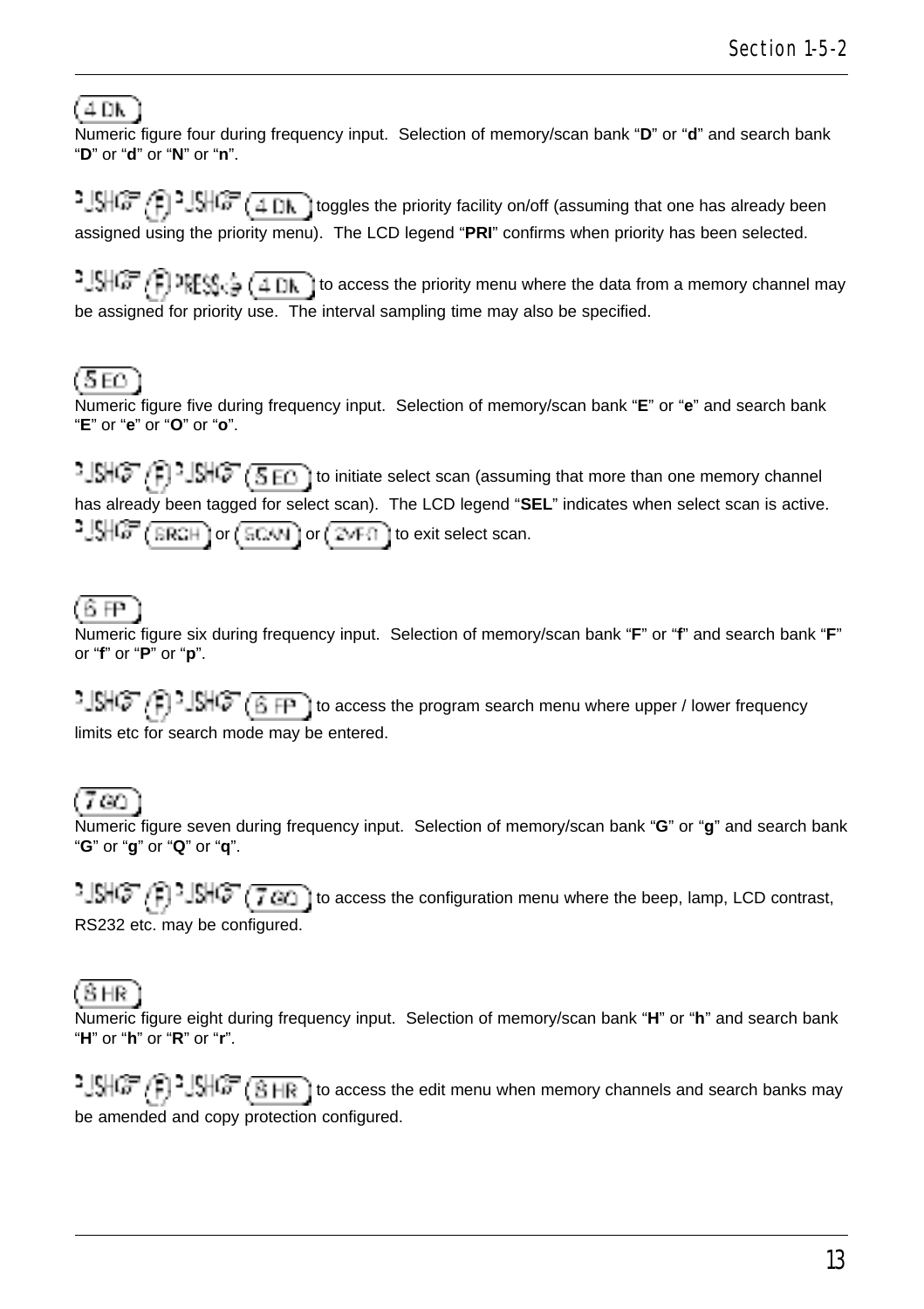## (9 IS)

Numeric figure nine during frequency input. Selection of memory/scan bank "**I**" or "**i**" and search bank "**I**" or "**i**" or "**S**" or "**s**".

 $\frac{1}{2} \left( \frac{1}{2} \right)^2 \left( \frac{1}{2} \right)^2 \left( \frac{1}{2} \right)^2 \left( \frac{1}{2} \right)^2 \left( \frac{1}{2} \right)^2 \left( \frac{1}{2} \right)^2 \left( \frac{1}{2} \right)^2 \left( \frac{1}{2} \right)^2 \left( \frac{1}{2} \right)^2 \left( \frac{1}{2} \right)^2 \left( \frac{1}{2} \right)^2 \left( \frac{1}{2} \right)^2 \left( \frac{1}{2} \right)^2 \left( \frac{1}{2} \right)^2 \left( \frac{1}{2} \right)^2 \left($ or scan.

**a**  $\frac{1}{2}$   $\frac{1}{2}$   $\frac{1}{2}$   $\frac{1}{2}$   $\frac{1}{2}$   $\frac{1}{3}$  accesses the delete menu where search banks, VFO pass frequencies, memory banks, select channel tags, channel protect status & memory pass tags may be deleted.

## (0 л

Numeric figure zero during frequency input. Selection of memory/scan bank "**J**" or "**j**" and search bank "**J**" or "**j**" or "**T**" or "**t**".

 $t\in T$  to toggle the AFC (Automatic Frequency Control) facility on/off, the LCD legend "**AFC**" confirms selection.

 $t\in \mathbb{R}$  if  $\mathbb{R}[\mathbb{S}_0]$  is  $\mathbb{R}[\mathbb{S}_0]$  of  $\mathbb{R}$  to access the clone *(copy between radio)* menu.

## í e Ani

Numeric decimal during MHz format frequency input. Used in memory and search as a **CASE SHIFT** key to toggle between UPPER and LOWER case banks.

 $1||S|| \mathcal{F}(\mathbb{F})$  -  $||S|| \mathcal{F}(\bullet Aa)$  to access the frequency offset menu.

 $1$ USH $3$ ,  $\binom{2}{1}$   $2$ RESS<sub>1</sub>,  $\frac{1}{3}$  ( $\bullet$  AA) to access the sleep timer menu.

# (ENT-

Used as an ENTER key to accept data entry.

**ILSHS** (ENT) during VFO operation to write the current frequency to QUICK MEMORY where the key sequence  $\frac{1}{2}$   $\frac{1}{2}$   $\frac{1}{2}$   $\frac{1}{2}$   $\frac{1}{2}$   $\frac{1}{2}$   $\Rightarrow$  recalls quick memory. The  $\Leftrightarrow$  keys may be used to cycle through the quick memories, the LCD legend " $\star$ " indicates when a quick memory has been recalled.

 $\exists \exists S \land (\blacksquare \blacksquare \top)$  to enter the current frequency in to one of the 1,000 memory channels.

 $1.31 \times 10^{-1}$ .  $1.31 \times 10^{-1}$  to access the text search menu.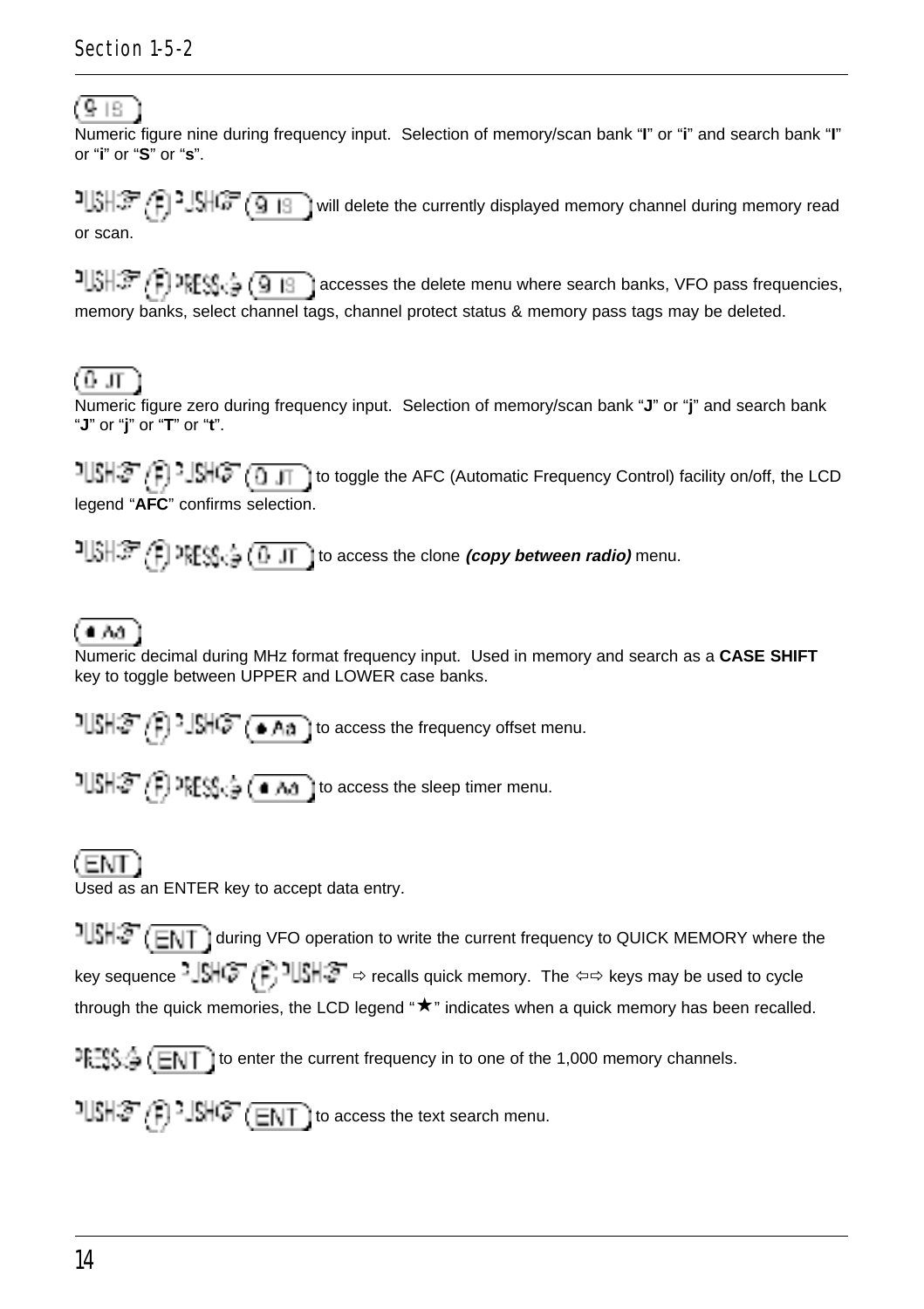# **1-5-3 Side panel**

The left hand side of the AR8200 comprises of three push keys, a nest of four arrow keys and a rotary main dial. An eject slider is also provided to release the optional SLOT CARD.

# **FUNCTION KEY**

The function (shift) key is used to select the second function of keypad facilities.

 $\frac{1}{2}$   $\frac{1}{2}$   $\frac{1}{2}$  to toggle the function status on/off. A solid reverse legend LCD "**FUNC**" indicates when function shift is in operation. The function status is terminated automatically in the normal course of entry.

 $\frac{1}{2} \sum_{i=1}^{n} \sum_{i=1}^{n}$  to initiate *double-shift* which is used in certain menus as a short-cut. The reverse "**FUNC**" legend flashes when double-shift is engaged.

**ENote:** When the "**FUNC**" legend is displayed in VFO mode, the tuning speed will be increased to assist rapid frequency change using the arrow keys and main dial.

# $\bullet$ KL

The **KEY LOCK** is intentionally small to reduce the chances of accidental operation. Key lock is useful when you do not wish an important frequency to be lost or the AR8200 to be incorrectly set to a different frequency. The key lock status is not deactivated by switch off / on, the  $\sqrt{4|R|}$  and  $\sqrt{2|R|}$  keys are not affected by key lock.

IFFSIC  $\triangleq$  K.L to toggle the key lock on /off, an LCD key symbol " " --" indicates status.

# $\sim$  MeV

The **MONITOR** key is used to force the squelch open so that you may manually intervene to ensure that no weak signals are missed. **JERES in and hold** the <sub>CD</sub><sup>MC-II</sup> key to defeat the squelch control (saves turning the squelch control fully anti-clockwise then back to threshold position).

When the "**DUP**" legend is displayed during frequency offset or VFO SCAN (DUPLEX) operation, the  $k_{\text{B}}$  $\sim$  key forces the AR8200 to switch to the alternative frequency.

In SCOPE mode, the  $\binom{n-1}{k}$  key enables the reception of the marker frequency.

#### **MAIN DIAL**

This recessed rotary control is intended to be scrolled up and down using the thumb of your left hand (although you may adjust it using the middle finger of your right hand etc). Primarily this is the tuning control, upward rotation tunes the AR8200 upward in frequency and downward rotation tunes downward in frequency using the selected tuning step size. When the "**FUNC**" legend is displayed, the tuning speed will be increased. The main dial is also used to move between menus and manipulate input through menus (generally mimicking the arrow keys).

**ENote:** The main dial also has a switch capability, this is why the main dial has lateral movement. However, this switch capability is not used by the AR8200.

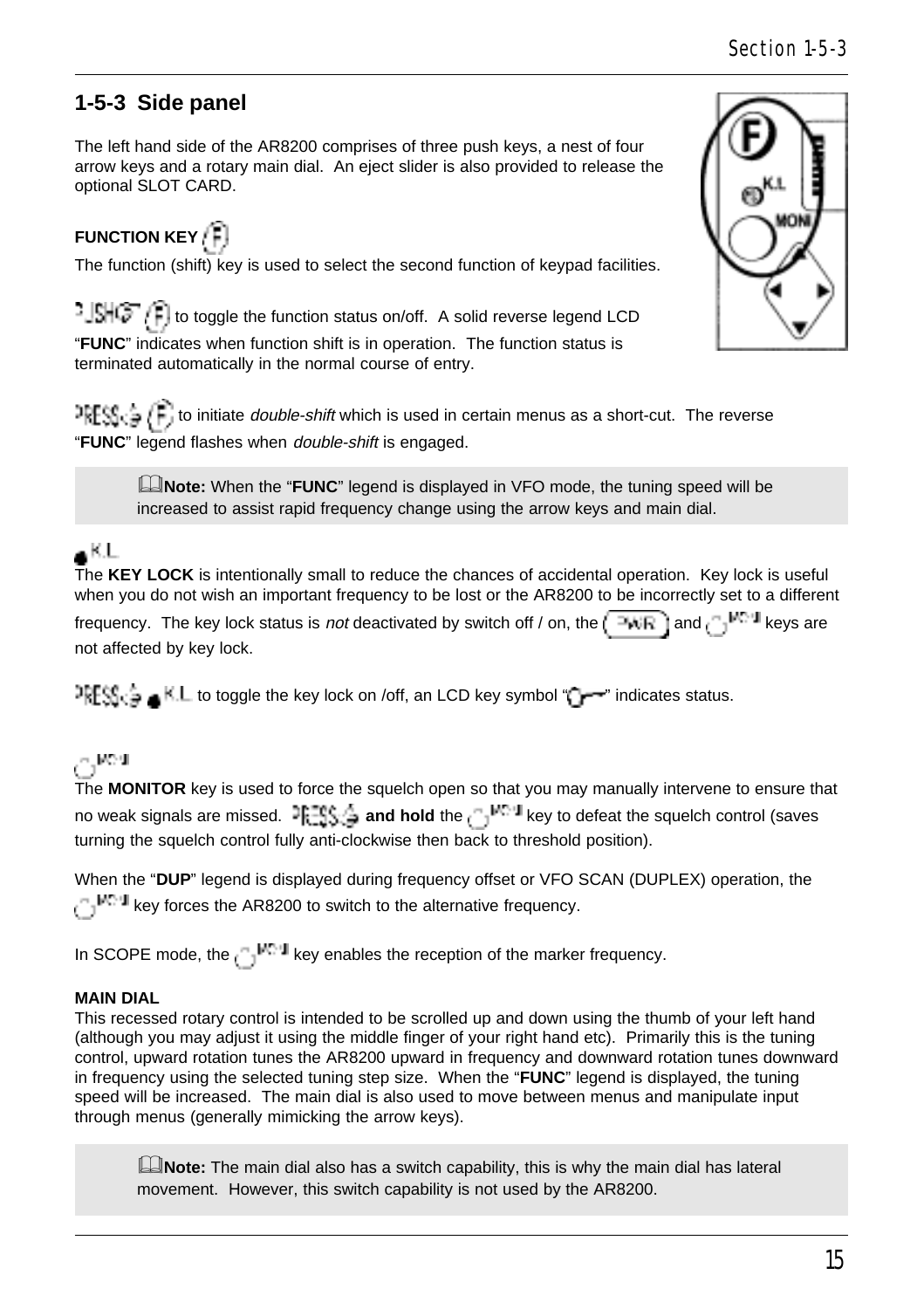#### **ARROW KEYS**

The arrow keys  $\Leftrightarrow$   $\oplus \Leftrightarrow \Leftrightarrow \Leftrightarrow \Leftrightarrow$  are laid out as a group of four keys (up, down, left and right). This format is particularly convenient when used with the thumb of the left hand (although you may use it with the middle finger of your right hand etc) for navigation through on-screen menus.

#### ð

The right arrow key is used as a backspace when entering frequency via the keypad. Also selects bank in memory read mode, moves the cursor position (especially during text input), tunes the receiver and changes values in menus.

#### $\leftarrow$

The left arrow key selects bank in memory read mode, moves the cursor position (especially during text input), tunes the receiver and changes values in menus.

#### $\hat{r}$

The up arrow key increments to next memory channel in memory read mode, tunes the receiver in VFO mode, selects menu items, changes values in on-screen menus and forces scan & search to resume when stopped on a busy channel.

#### Л,

The down arrow key increments memory channel in memory read mode, tunes the receiver in VFO mode, selects menu items, changes values in on-screen menus and forces scan & search to resume when stopped on a busy channel.

**ENote:** It is possible to push two of the arrow keys at the same time (in error) by using diagonal force, **ensure that the arrow keys are operated cleanly and one at a time.**

## **1-6 Power supply and battery charging**

The AR8200 is designed for operation from internal batteries or from its supplied a.c.-to-d.c. charger. Operation is possible from another good quality regulated d.c. supply of 12 to 14V, which should be capable of supplying 300mA. **Never connect the AR8200 directly to the a.c. supply.**

The d.c. input socket uses a mini 1.3mm power connector. This connector is configured CENTRE POSITIVE, the chassis of the receiver is at negative ground. The charger supplied is pre-wired and provides a nominal 12V d.c. output with suitable connectors being fitted as standard for the a.c. power input and connection to the AR8200.

**SAFETY NOTICE - Always disconnect the charger from the a.c. socket when not in use.**

If you are not going to use the AR8200 on batteries for a while, remove the batteries from the radio (to prevent dry cells leaking) and charge NiCads before placing them into storage.

### **1-6-1 Internal batteries**

The AR8200 is supplied with four AA size NiCad rechargeable batteries. These batteries are not charged at the factory before shipping, so you will need to charge them before use.

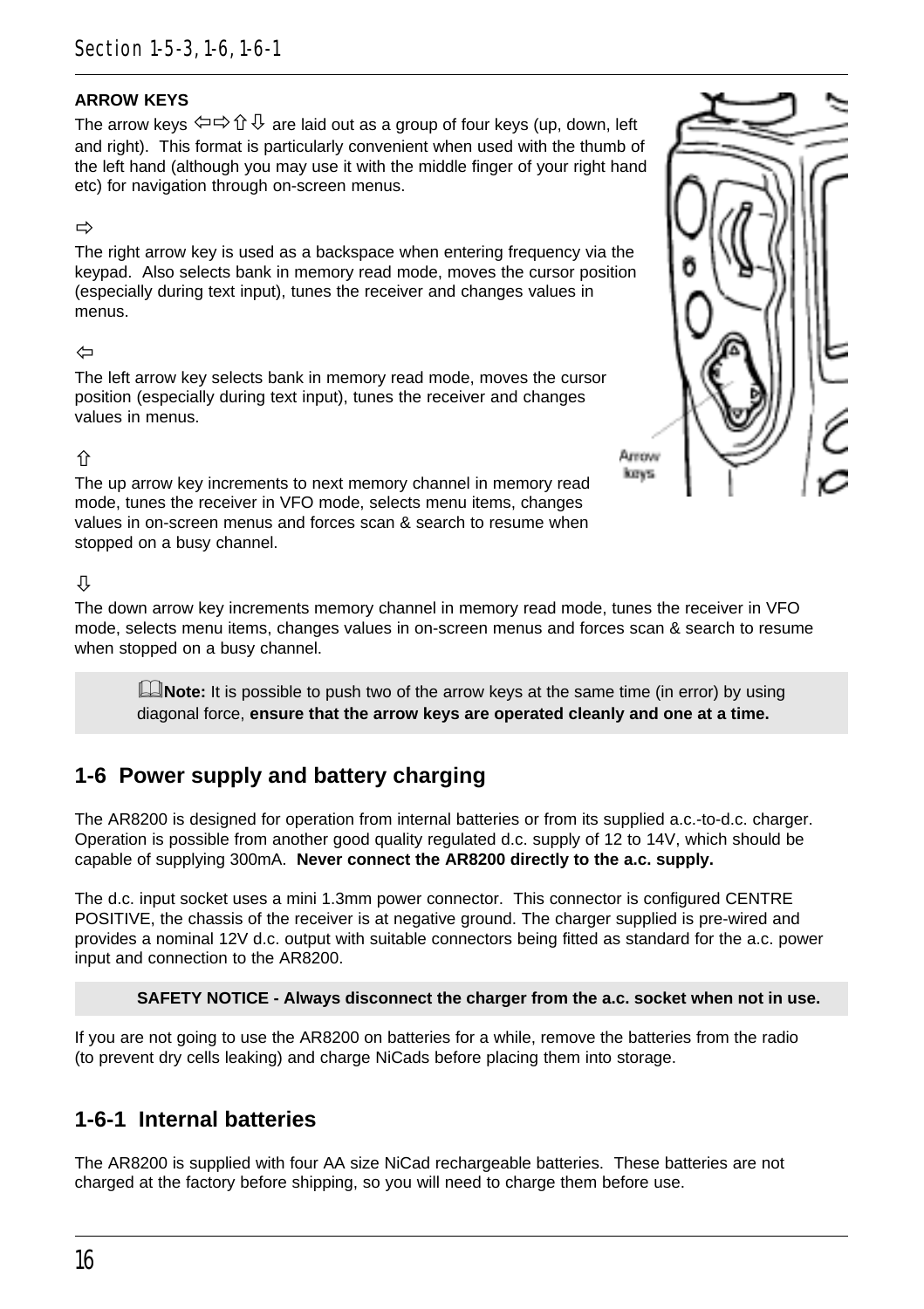**Dry cells** such as Alkaline or Zinc / Manganese may be used but **cannot be charged inside the AR8200**, if dry cells are fitted to the AR8200, **remove dry cells before using the cigar lead or connecting the charger or external power.**

The AR8200 charging circuit is not designed to recharge dry cells or NiMHi batteries, if these are to be recharged, they must be removed from the AR8200 and charged in a specialist external charger following the manufacturers recommendations.

#### **Fitting batteries**

The battery compartment is located on the rear cabinet of the AR8200. A hinge is located at the bottom edge with a 'locking mechanism' on the top edge of the compartment cover. To release the battery compartment locking mechanism, slide the release upward (using a thumb is the best method) then lift the compartment using a rotating action (using the thumb and forefinger of the other hand). Do not use excessive force, the cover is completely detachable.



Insert the four NiCads supplied (or alternative AA sized batteries) observing the correct polarity (head to toe positive / negative). Refit the battery compartment cover into the closed position.



**ENote:** Always switch the AR8200 off before fitting / removing batteries or when connecting / disconnecting external power.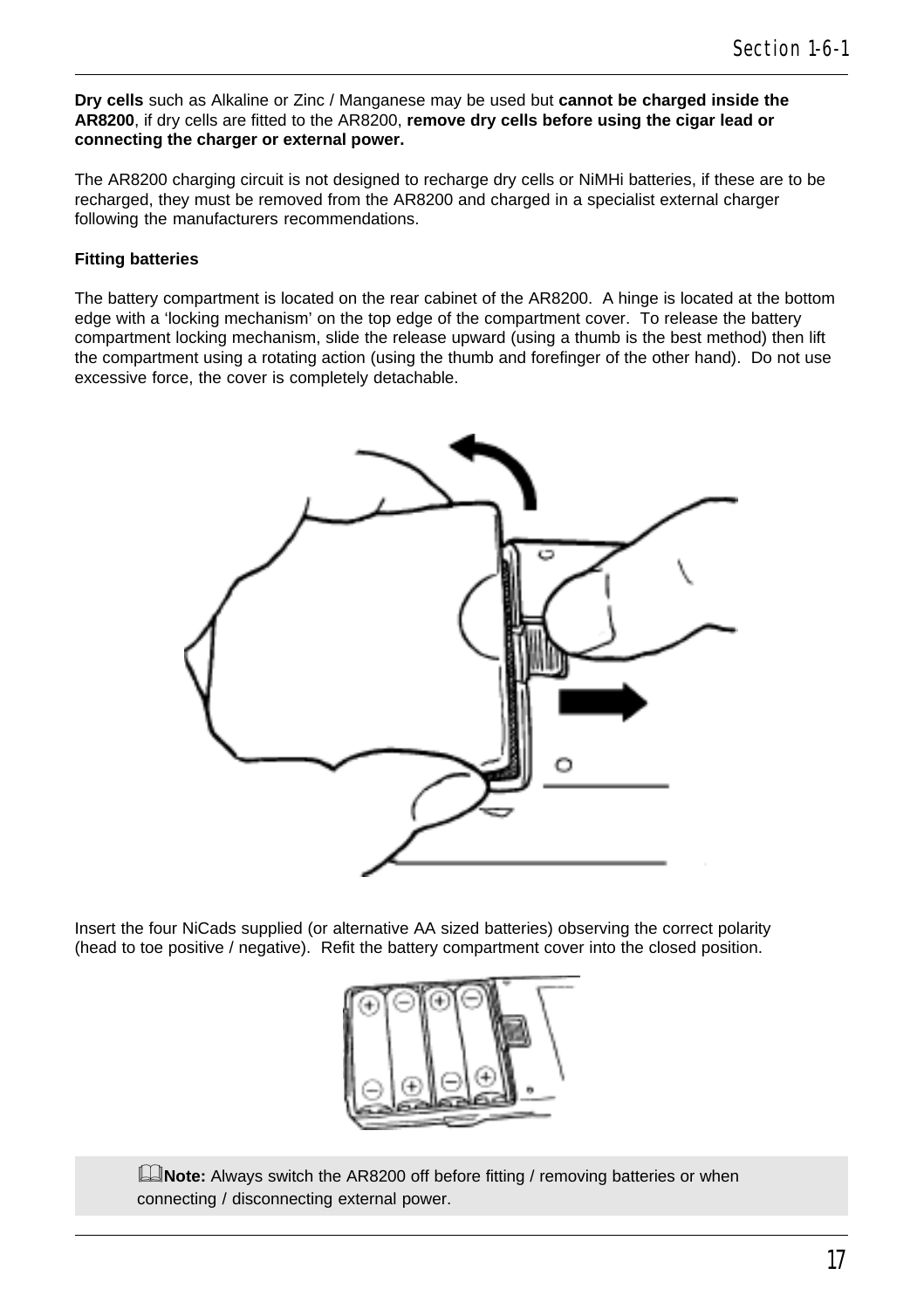### **1-6-2 Charging the NiCads**

It is possible to charge the supplied NiCad batteries while still fitted inside the AR8200 using the charging unit provided. Switch off the AR8200 then connect the plug from the charging unit to the 12V d.c. input socket on the right hand side of the AR8200 cabinet. Connect the charger to the a.c. supply and switch the power to the charger on.

When fully discharged, the NiCad batteries will take 12 hours to fully charge while the AR8200 is switched off. It is possible to charge



the AR8200 while the radio is switched on and being used, however the charging cycle will take longer (16 hours is typical) and a degree of hum superimposed on reception may be encountered as the charger is not regulated.

The AR8200 will provide around 4 hours of continuous operation with one third volume and constant reception. The operational time between charges will be dependant upon volume level and operating parameters, the power save facility will also extend operating time.

If connected to an external power supply, the AR8200 many be used for continuous operation.

When the NiCads near discharge, three states will be encountered:-

**1.** A battery symbol will appear in the extreme top right of the LCD a couple of minutes before the NiCads completely discharge. The operational cut-off point is difficult to determine making advance warning brief. The legend will have one diagonal bar representing minimal charge left.



**2.** The LCD battery legend will become an empty outline... operation will cease almost immediately.

**3.** The NiCads will expire and the set will power off (the VFO frequencies and last stored memory may be lost). Connect the charger to continue operation or replace the exhausted cells.

#### **1-6-3 Cigar lighter lead**



cigar lead to charge the AR8200 NiCads and to power nner as the a.c. charger (except that it is connected to re that the vehicle has a 12V d.c. battery, **do not** battery.

 $ve (+)$ , the vehicle must be negative ground. A 1A I, should this fuse blow for some reason, ensure it is replaced with the correct type. Avoid short circuits.

Switch off the AR8200, connect the cigar lead to the AR8200 12V d.c. input socket THEN connect the cigar plug to the vehicle and switch the AR8200 on.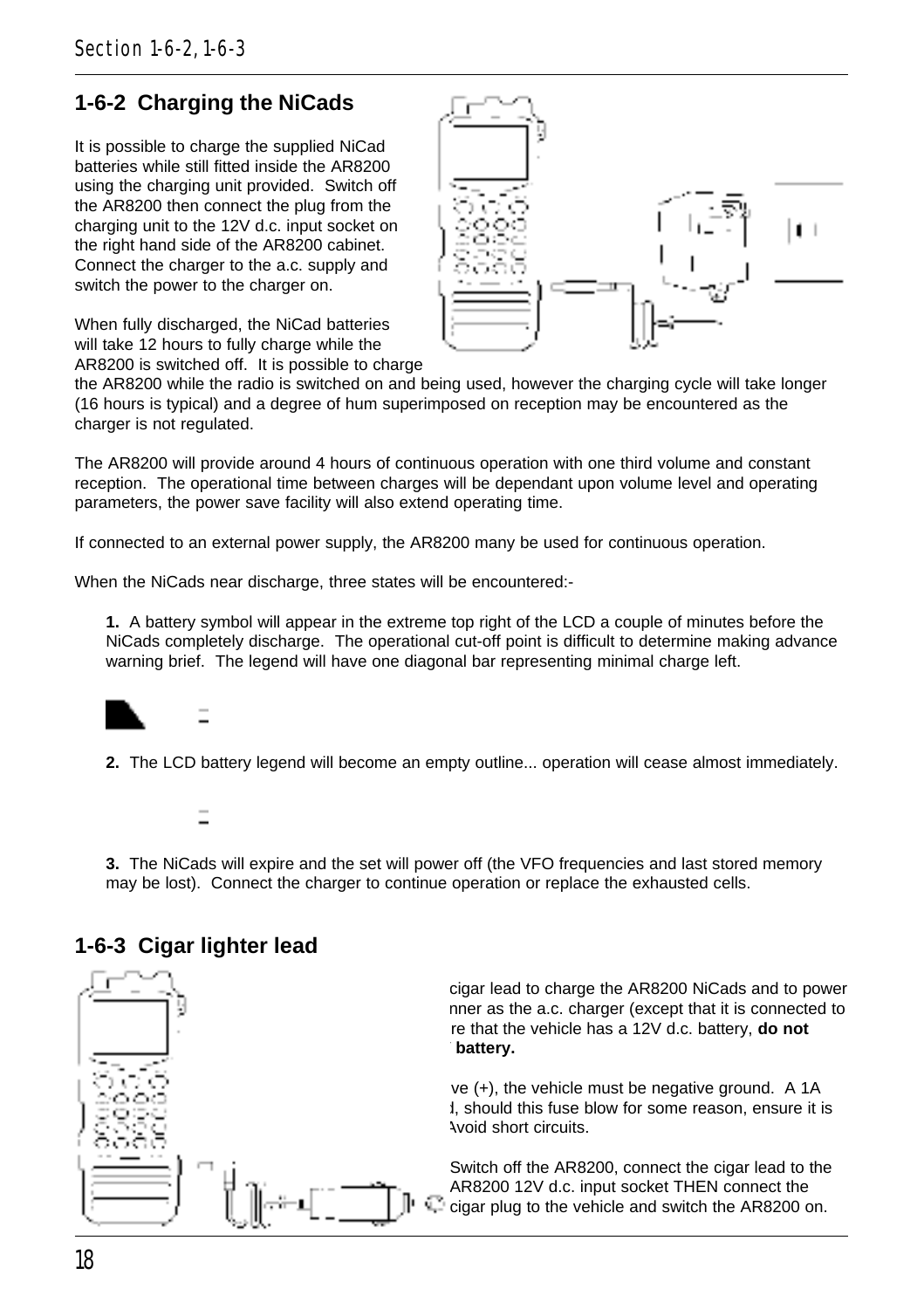It is advisable to switch the AR8200 off when starting the vehicle as the starter motor often causes power surges. Some vehicles require their ignition to be ON for the cigar socket to operate.

### **1-6-4 Battery considerations**

The supplied NiCads are not factory charged. Fit them to the AR8200 and charge for about 12 hours. After this time the NiCads should never be left in a flat condition or internal filaments will form (inside the NiCads) shorting its terminals rendering it useless. If you are not going to use the NiCads for a while, charge them before placing them into storage. NiCads have a memory effect, for longevity, once a month flatten them completely then fully charge them again. Avoid excessive 'topping up', when possible, it is best to charge NiCads when they are totally flat.

If you have not used the cells for a long time, specialist external chargers may help 'bring them back to life' by first discharging them COMPLETELY then charging at a higher rate than the AR8200 can provide. It is common practice to place exhausted NiCads into a torch to ensure that they are totally flat before charging, this ensures the best life span. Regular charging in a rapid external charger may be convenient but will reduce the life span of the cells.

Do not over-charge, charging for more than 24 hours may significantly shorten the life span of the NiCads. If the NiCads are left charging permanently, there is a small chance of explosion due to the build up of heat. If you intend permanently using the AR8200 from an external power supply, remove one battery to prevent over-charging... or better still remove all the batteries and store them away. Do not short NiCads as they can provide high current levels.

The supplied NiCads will typically provide around 300 charge / discharge cycles.

If dry cells are used (Alkaline, Zinc, Manganese) make sure they are removed if external power is connected to the AR8200. Do not mix cells of different types and do not mix new and used cells.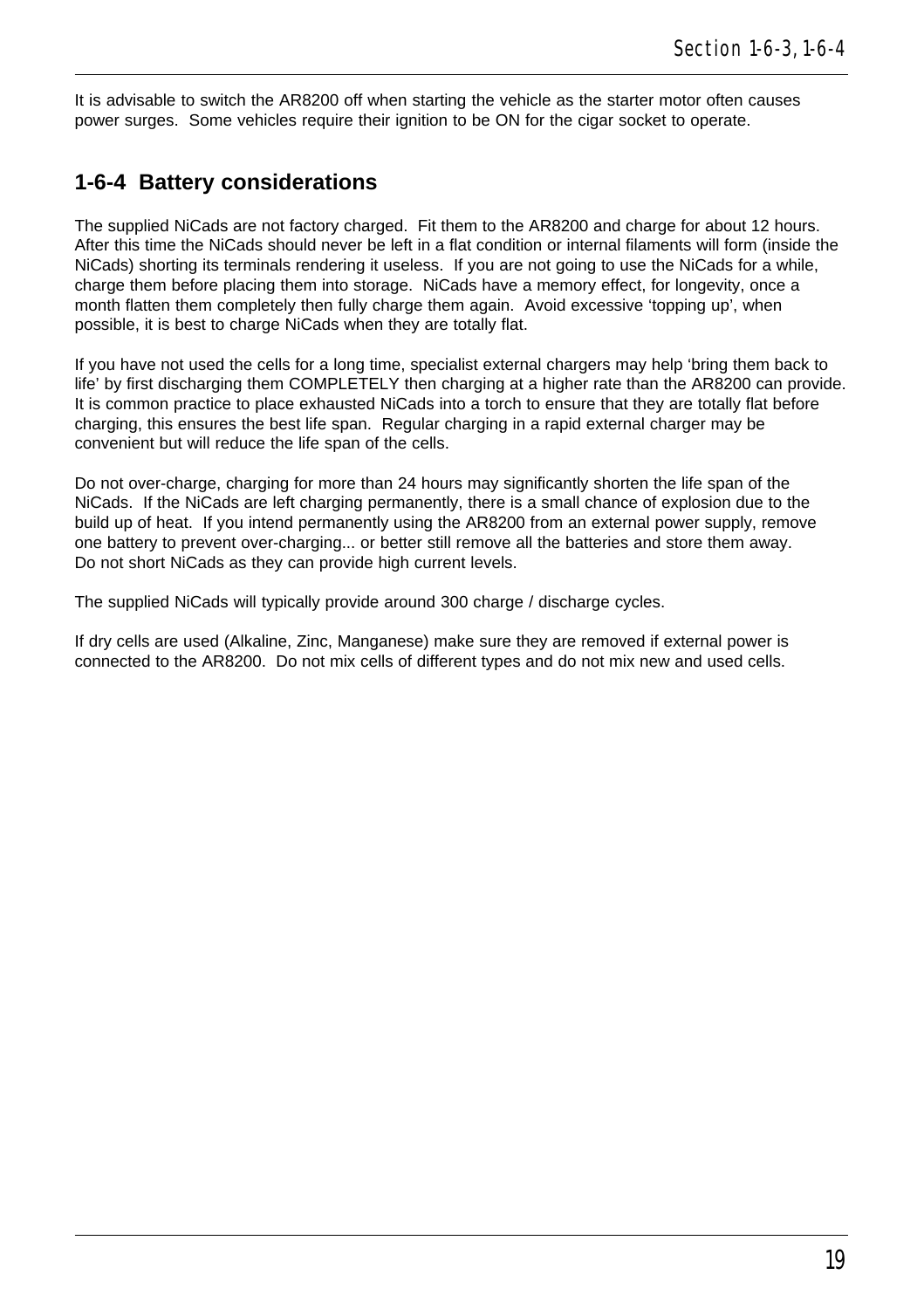## **(2) Making the AR8200 ready for operation**

# **2-1 LCD (Liquid Crystal Display)**

All relevant operational information is provided via the large LCD. To see all the available LCD legends, and to test the LCD, an LCD test routine has been provided.  $\exists k = 0$  and hold the  $\Box \Box \Box$  key then switch the AR8200 on,  $\frac{1}{2}$   $\left(\frac{1}{2} + \frac{1}{2} + \frac{1}{2} + \frac{1}{2} + \frac{1}{2} + \frac{1}{2} + \frac{1}{2} + \frac{1}{2} + \frac{1}{2} + \frac{1}{2} + \frac{1}{2} + \frac{1}{2} + \frac{1}{2} + \frac{1}{2} + \frac{1}{2} + \frac{1}{2} + \frac{1}{2} + \frac{1}{2} + \frac{1}{2} + \frac{1}{2} + \frac{1}{2} + \frac{1}{2} + \frac{1}{2} + \frac$ graphics will be displayed. To exit the LCD test  $\frac{1}{2}$ ,  $\frac{1}{2}$ ,  $\frac{1}{2}$ ,  $\frac{1}{2}$ , The LCD contrast is adjustable using the configuration menu as is the rear LCD & keypad illumination.

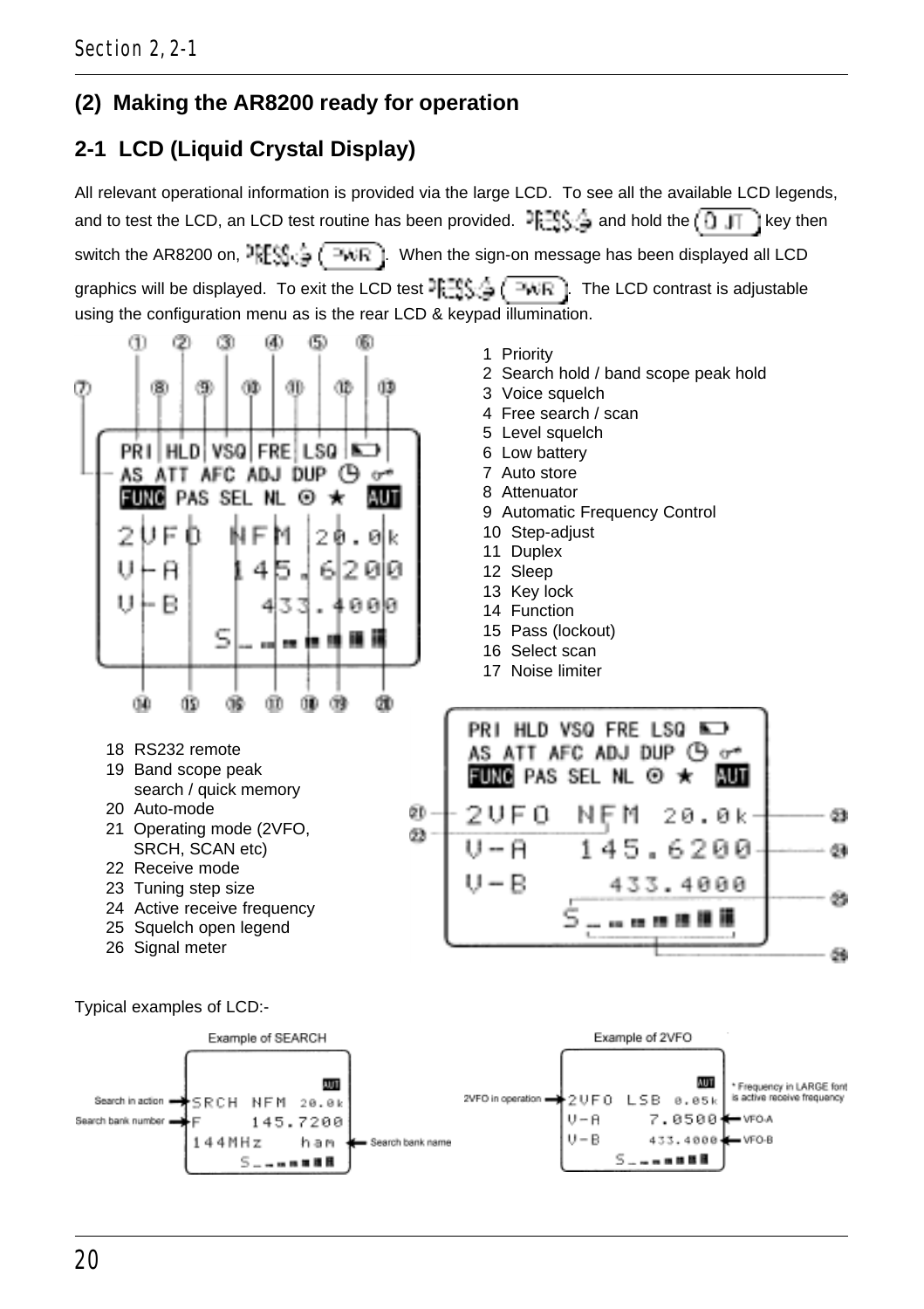

## **2-2 Connect the aerial (antenna)**

Two aerials are supplied with the AR8200:

- BNC mounted whip aerial
- MW har aerial

For general reception on the VHF/UHF bands, connect the supplied whip aerial to the BNC socket on the top panel of AR8200. This is a bayonet connector, line up the slots, press down firmly and twist clockwise, the guides will position, then let go. A different aerial can easily be fitted once you have established that the AR8200 is operating correctly and you are familiar with operation.

If you wish to monitor MW (Medium Wave bands), plug in the MW bar aerial. The MW slot on the top panel is protected by a sliding door to keep out dust and rain. A cut-out on the rear edge of the top panel enables the sliding door to be easily 'swept' open using a fingertip or thumb. Another cut-out toward the centre of the top panel enables the sliding door to be easily 'swept' closed... **No force is required !**

The MW bar is asymmetrical. With the longer arm of the MW bar facing to the right (grooves to the front) locate the MW connector into the socket and push into place. The force required to engage the MW aerials is quite small, about

the same as you would use to ensure the  $k \in \mathbb{R}$  if  $\bar{x}$  is



pressed with a positive result. If you really press very hard, it is possible to force the connector in backwards... the MW aerial will not operate if connected backwards.

> Remember to close the MW slide door when the MW bar aerial is not in use.







### **2-3 Fit the batteries**

Fit the NiCad cells or dry batteries to the AR8200 as detailed in **section 1-6-1** of this manual. Alternatively the charger may be connected to the 12V d.c. socket of the AR8200 (however, do not connect external power if dry batteries are fitted).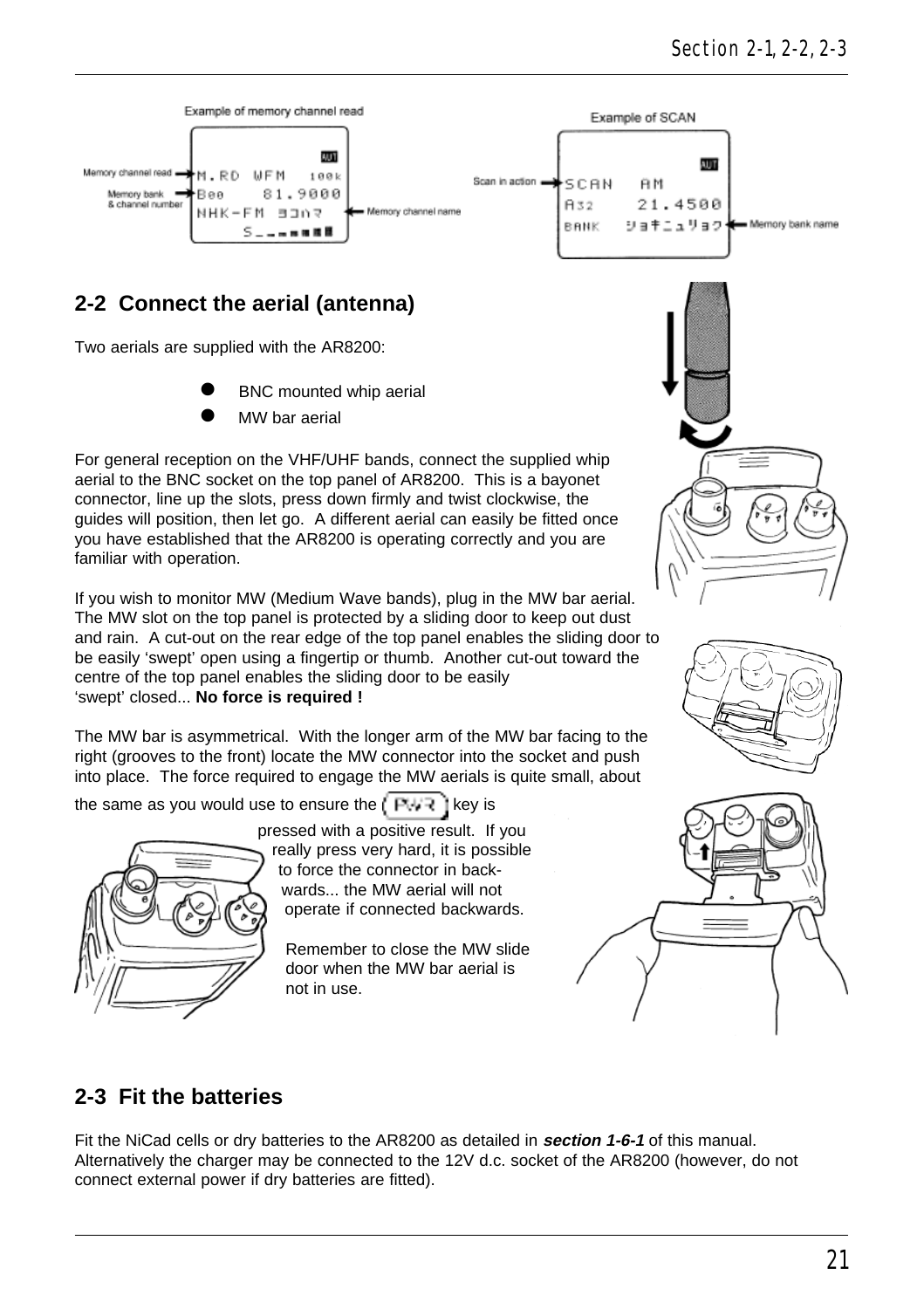## **2-4 Keypad and knobs... what you need to know 'most'**

Several of the keys have special characteristics, a summary was given in **section 1-5-1** of this manual where it was explained that several keys have two of three functions associated with them.

**ExamPORTANT Note:** Make sure you understand the PASS (LOCKOUT / SKIP) operation before using the PASS facility, this applies to the PROTECT facility too, make sure both facilities are understood before you attempt to use them.

The list presented here represents 'what you need to remember most' ! Refer to **section 1-5-1 of this** manual for the definition of  $\frac{1}{2}$  and  $\frac{1}{2}$  and  $\frac{1}{2}$  should you not understand the syntax shown here.

# **2-4-1 ENTER key**

Used as an ENTER key to accept data entry.

 $T_{\text{t}}$   $T_{\text{t}}$   $\leq$   $\leq$   $\leq$   $\sim$  T ito enter the current frequency in to memory (a quick memory facility is also available, explained **section 4-1** of this manual).

 $15 + 27$ .  $15 + 37$  (ENT) to access the text search menu.

# **2-4-2 FUNCTION key**

The function (shift) key is used to select the second function of keypad facilities.

 to toggle the FUNCTION (shift) on/off. An solid reverse legend LCD "**FUNC**" indicates when function shift is in operation. The function status is terminated automatically in the normal course of entry.

 to initiate double-shift which is used in certain menus as a short-cut. The reverse "**FUNC**" legend flashes when double-shift is engaged.

# **2-4-3 PASS key**

This key needs special attention as it acts as select ON/OFF/DEFAULT toggle in various menus.

**ILSHS (TARE)** key to PASS (lockout) memory channels during memory read & scan mode and to PASS (lockout / skip) unwanted frequencies in search mode.

마記59章 ( PAAS 1in 2VFO mode to access the VFO PASS menu which extends to include the SEARCH bank pass edit menu.

PISH FIGHT (PRESS (PASS in 2VFO, SEARCH or SCAN mode to access the SELECT SCAN edit menu.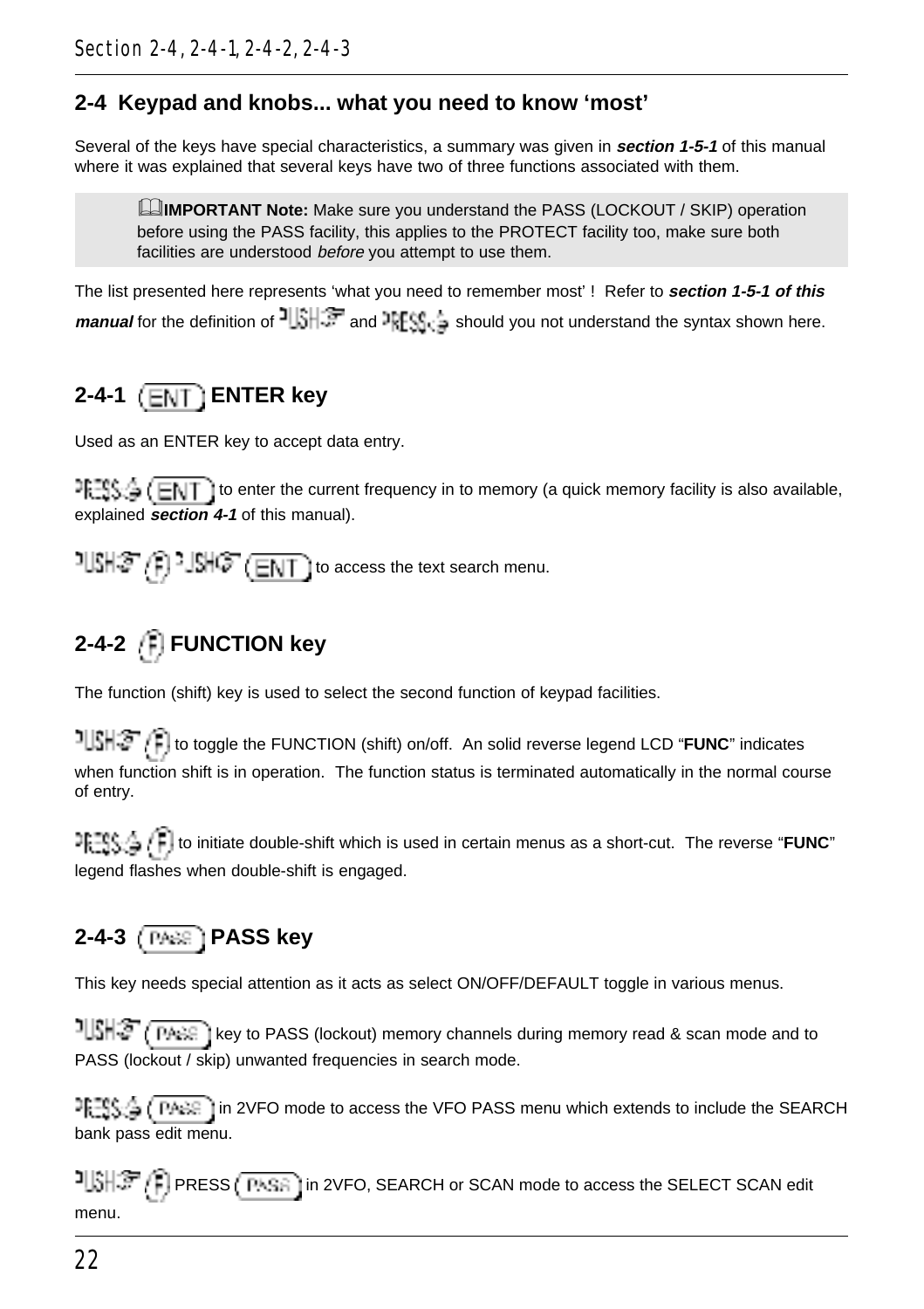# **2-4-4 CLEAR key**

 $-1.5$   $\sqrt{10}$  (  $\sqrt{10}$  = A.R) to abort entry via the keypad... if in doubt,  $-1.5$   $\sqrt{10}$  (  $\sqrt{10}$  = A.R) to return to the previous display menu or operating mode.

 $R_{\text{max}}^{\text{max}}$  (1 FAR) to select an option when an optional SLOT CARD is used.

**and hold** the (CLEAR) key while powering on the AR8200 to soft reset the microprocessor should the AR8200 appear to behave strangely... no memory contents will be lost.

# 2-4-5 .<sup>1</sup> MONITOR kev

The MONITOR key is used to force the squelch open to manually intervene ensuring that no weak signals are missed. **and hold** the  $\frac{1}{k}$  the key to defeat the squelch control (saves turning the squelch control fully anti-clockwise then back to threshold position).

When the "**DUP**" legend is displayed during frequency offset or VFO SCAN (DUPLEX) operation, the key forces the AR8200 to switch to the alternative frequency.

In SCOPE mode, the  $k_{\text{e}}$ <sup>e</sup>  $\mathbb{H}^{n+1}$  key enables the reception of the marker frequency.

# **2-4-6 KIL KEY LOCK**

The KEY LOCK is intentionally small to reduce the chances of accidental operation. Key lock is useful when you do not wish an important frequency to be lost or the AR8200 to be incorrectly set to a different frequency. The key lock status is not deactivated by switch off / on, the  $\sqrt{24kR}$  and  $\sqrt{16M}$  keys are not affected by key lock.

 $\frac{1}{2}$ FSi<sub>1</sub>  $\frac{1}{2}$  and  $\frac{1}{2}$  to toggle the key lock on / off, an LCD key symbol "  $\frac{1}{2}$   $\frac{1}{2}$ " indicates status.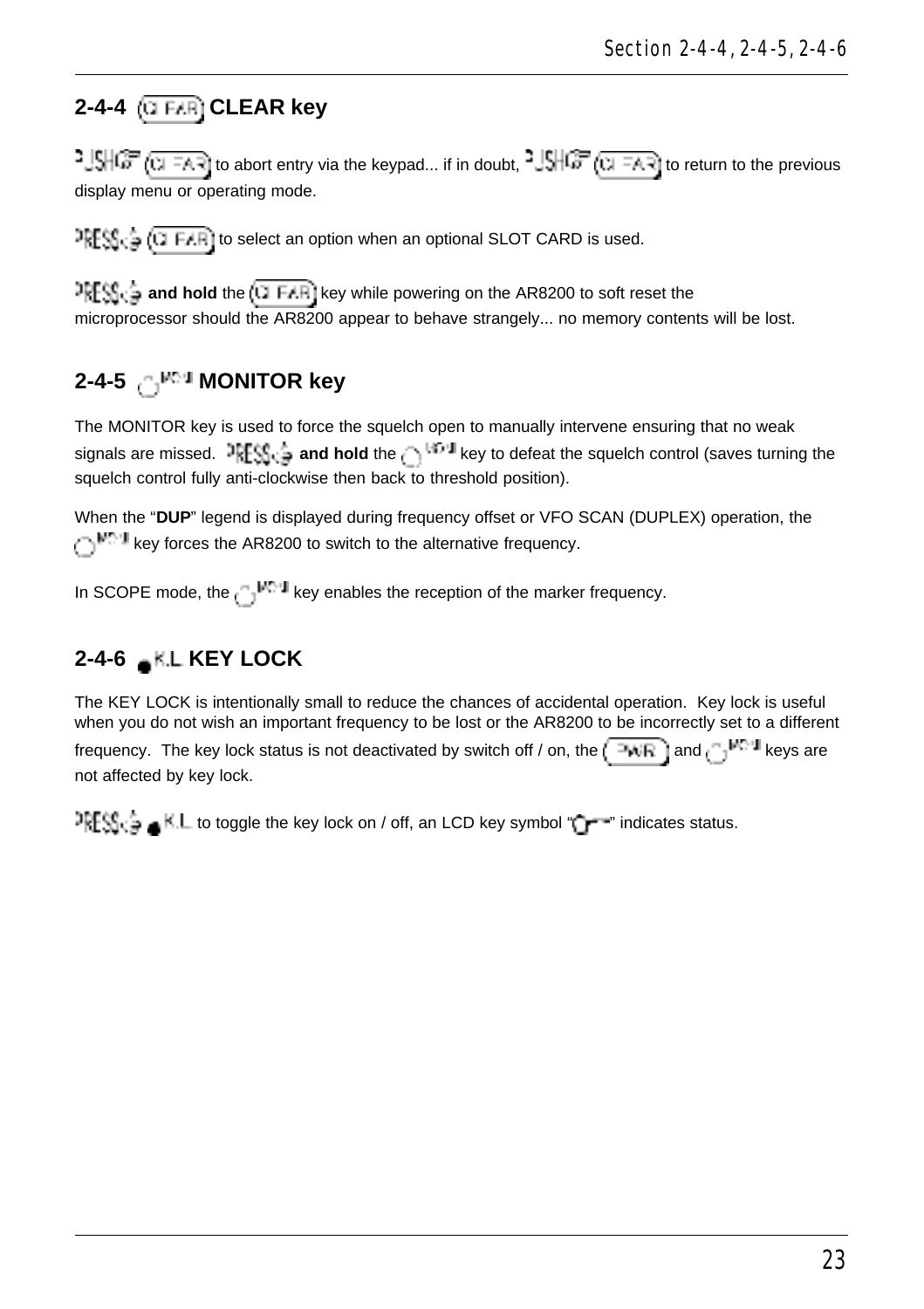## **(3) Basic manual operation of the receiver**

The following information explains how to tune to a specific frequency, change receive mode etc.

**ENote:** When the AR8200 is switched OFF, all VFO data will be automatically stored into flash-ROM memory storage. No battery or capacitor is required for memory backup. Should the NiCad cells (or dry batteries if in use) become completely exhausted, the last stored memory channel or last VFO data 'may' be lost.

#### **CURSOR**

The CURSOR may apparently 'go to sleep' at times when menus are called. This is because of the many tasks called by the microprocessor, it is simply doing something else at the time you call it. This is particularly noticeable when recalling memory banks when only a few channels have been stored.

### **3-1 Switching On**

Set the squelch control to the 12 o'clock position and rotate the volume control to the 12 o'clock position. **and hold** the  $\sqrt{4\pi R}$  is key until the AR8200 powers up. It is never a good idea to switch on any receiver with an earphone connected, there may be an audible click when the unit is switched on or the volume may be accidentally set uncomfortably high.

In the default state, the LCD will show the opening message "**WELCOME TO THE NEW WORLD OF AR8200**" across the first four lines, at the same time the microprocessor generates the 'boot up data' required to control the receiver.

In normal use, the squelch control should be rotated clockwise until the background noise is **just** cancelled, this is known as '**threshold**' and is the most sensitive setting for the squelch control. Do not rotate the control too far clockwise or only the stronger local signals will be heard. If you find setting the squelch control difficult, try removing the aerial from the receiver.



Should you encounter problems in setting the volume level,  $\frac{1}{2} \mathbb{E} \mathcal{S}_{\text{tr}}$  the  $\mathcal{S}_{\text{tr}}$  the  $\mathcal{S}_{\text{tr}}$  is the left hand panel to momentarily defeat (open) the squelch so that a comfortable volume level may be set.

It is best to  $\frac{1}{2}$ ,  $\frac{1}{2}$  the  $\frac{1}{2}$  the  $\frac{1}{2}$  key at this time to place the AR8200 in a known state of operation. The condition of "VFO" (1VFO) or "2VFO" is generally referred to as **manual mode**. The "**2VFO**" legend will be displayed in the upper left of the LCD to confirm selection.

**INote:** If the AR8200 has no data input via the keypad or other controls for 90 seconds, some menus will time out and the AR8200 will return to its previous task just as if the  $k = F + \overline{F}$  key had been operated.

# **3-2 2VFO twin VFO selection**

The AR8200 receiver has **a twin VFO system** being identified as "**V-A**" and "**V-B**" on the LCD to the left of the frequency readout. The term VFO historically means '**Variable Frequency Oscillator**' and today refers to a tuneable data store which contains frequency, mode, step, step-adjust, attenuator etc.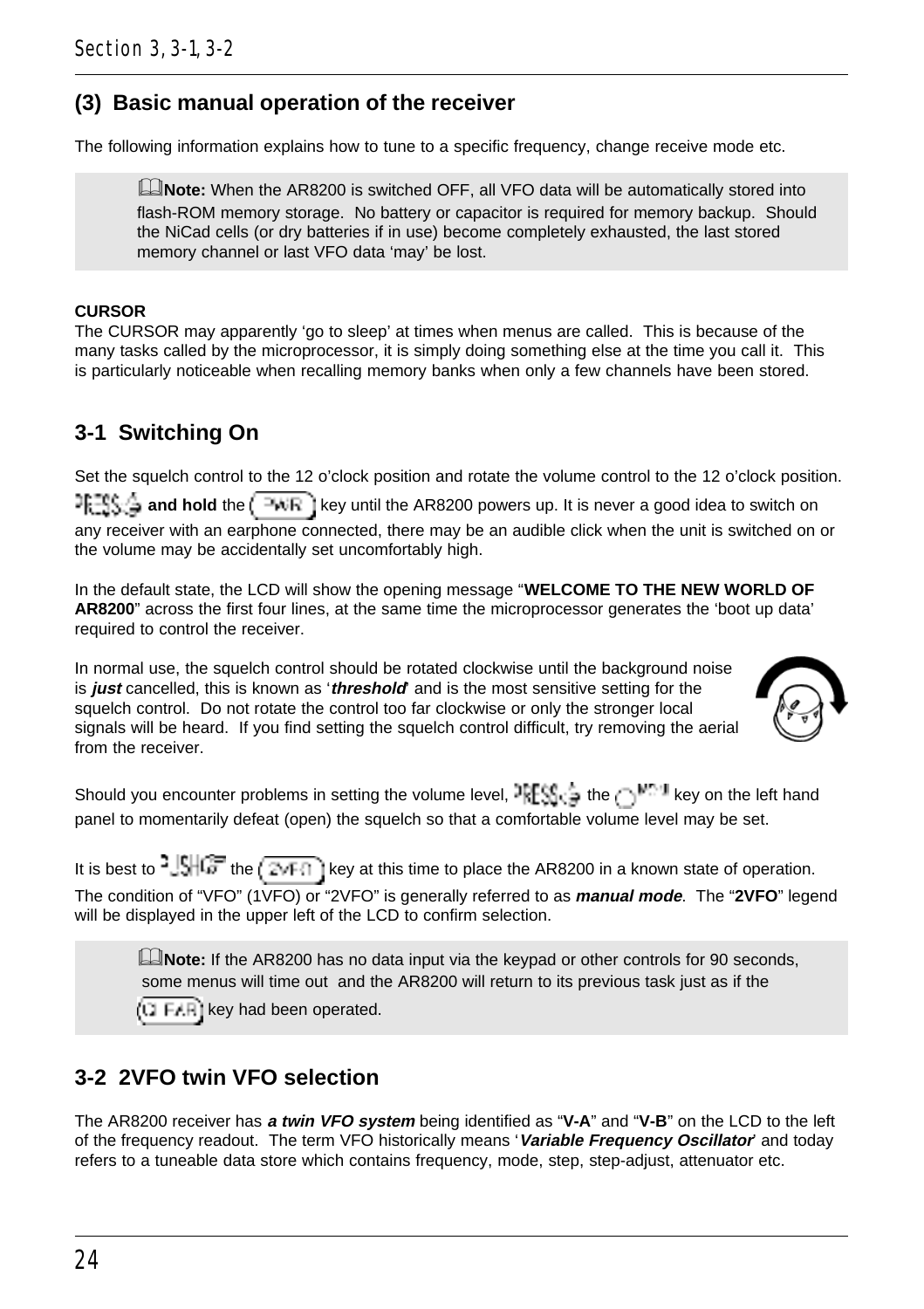Both VFO frequencies are displayed in parallel format on the LCD, one above the other. The '**active**' VFO (the one which is currently receiving) is displayed using a large font centrally on the LCD, the '**standby**' VFO is shown on a lower line using a smaller font size.



**the key to first select 'VFO mode'** (should the receiver be scanning or searching etc). Each time the  $\left(\mathbb{Z} \star \mathbb{F} \right)$  is pushed VFO "**V-A**" and VFO "**V-B**" alternate between active and standby.



2VFO) PUSH to change between VFO-A and VFO-B

The first time you enter a frequency via the numeric keypad, it is best to the key to place the receiver in a known state of operation.  $1||\xi||\xi$  the  $\sqrt{2\sqrt{F}}$  i key so the "**V-A**" becomes the active VFO (upper and largest of the two frequency readouts). This condition is referred to as '**2VFO**' mode with VFO-A active and VFO-B as standby. If you find the twin frequency display confusing, 경예여 $(\overline{\text{gen}})$ PUSHG" (ENT) or use the key sequence PUSHG" (ECUN) PUSHG" (ENT (while no signal is present) so that only a single frequency readout is displayed, this is referred to as '**1VFO**' mode. Both 1VFO and 2VFO modes may be referred to simply as VFO mode or **manual mode**.

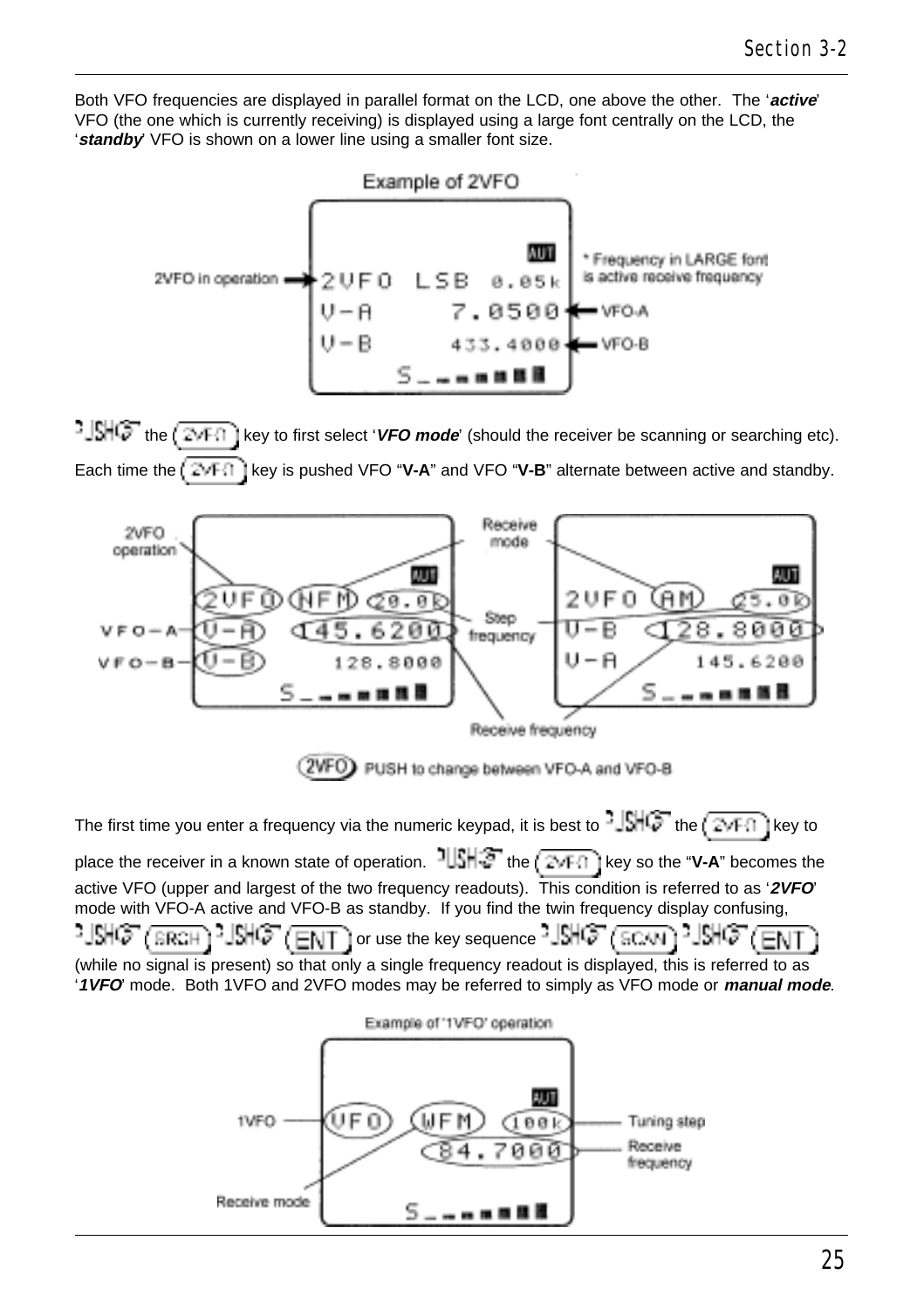#### **Transfer to active VFO**

When the AR8200 has stopped on an active frequency in memory read, scan or search mode, use the key sequence  $\frac{1}{2}$   $\frac{1}{2}$   $\frac{1}{2}$   $\frac{1}{2}$   $\frac{1}{2}$   $\frac{1}{2}$   $\frac{1}{2}$   $\frac{1}{2}$  to transfer the frequency to the active (upper VFO). The AR8200 will revert to 2VFO mode where the frequency may be monitored.

### **3-3 Entering a frequency using the numeric keypad**

While in VFO mode, enter the required frequency using MHz format followed by  $E[N]$ 

Example of frequency entry 80.8 MHz



There is no need to key in the trailing zeros to the right of the decimal point as they are automatically added by the microprocessor.



If keying in a whole MHz such as 118.000 MHz there is no need to key in either the decimal point or trailing zeros, they are all added by the AR8200 microprocessor.

Example of 'MHz round number' frequency entry for 808.000 MHz

While keying in frequency data, the bottom line of the LCD displays "**FREQ SET**" to indicate what sort of data input the AR8200 is expecting. Similar helpful messages are displayed at other times during data input.

Example of frequency entry 954 kHz (0.954 MHz)

$$
1.5\text{H}\text{F} \text{ (A)} \text{ (A)} \text{ (B)} \text{ (B)} \text{ (C)} \text{ (C)} \text{ (D)} \text{ (D)} \text{ (E)} \text{ (E)} \text{ (E)} \text{ (E)} \text{ (E)} \text{ (E)} \text{ (E)} \text{ (E)} \text{ (E)} \text{ (E)} \text{ (E)} \text{ (E)} \text{ (E)} \text{ (E)} \text{ (E)} \text{ (E)} \text{ (E)} \text{ (E)} \text{ (E)} \text{ (E)} \text{ (E)} \text{ (E)} \text{ (E)} \text{ (E)} \text{ (E)} \text{ (E)} \text{ (E)} \text{ (E)} \text{ (E)} \text{ (E)} \text{ (E)} \text{ (E)} \text{ (E)} \text{ (E)} \text{ (E)} \text{ (E)} \text{ (E)} \text{ (E)} \text{ (E)} \text{ (E)} \text{ (E)} \text{ (E)} \text{ (E)} \text{ (E)} \text{ (E)} \text{ (E)} \text{ (E)} \text{ (E)} \text{ (E)} \text{ (E)} \text{ (E)} \text{ (E)} \text{ (E)} \text{ (E)} \text{ (E)} \text{ (E)} \text{ (E)} \text{ (E)} \text{ (E)} \text{ (E)} \text{ (E)} \text{ (E)} \text{ (E)} \text{ (E)} \text{ (E)} \text{ (E)} \text{ (E)} \text{ (E)} \text{ (E)} \text{ (E)} \text{ (E)} \text{ (E)} \text{ (E)} \text{ (E)} \text{ (E)} \text{ (E)} \text{ (E)} \text{ (E)} \text{ (E)} \text{ (E)} \text{ (E)} \text{ (E)} \text{ (E)} \text{ (E)} \text{ (E)} \text{ (E)} \text{ (E)} \text{ (E)} \text{ (E)} \text{ (E)} \text{ (E)} \text{ (E)} \text{ (E)} \text{ (E)} \text{ (E)} \text{ (E)} \text{ (E)} \text{ (E)} \text{ (E)} \text{ (E)} \text{ (E)} \text{ (E)} \text{ (E)} \text{ (E)} \text{ (E)} \text{ (E)} \text{ (E)} \text{ (E)} \text{ (E)} \text{ (E)} \text{ (E)} \text{ (E)} \text{ (E)} \text{ (E)} \text{ (E)} \text{ (E)} \text{
$$

The frequency of 954 kHz is equivalent to 0.954 MHz. When entering frequencies below 1 MHz, there is no need to proceed the decimal point with a zero as this is added by the microprocessor during

frequency entry then removed when the  $\left(\begin{array}{c|c}F & F\end{array}\right)$  is pushed to ensure the display appears neat and tidy.

You will note that frequencies below 3.0 MHz (3000 kHz) will be automatically displayed in kiloHertz format (the letter "**k**" will be displayed to the right of the frequency readout) and the decimal point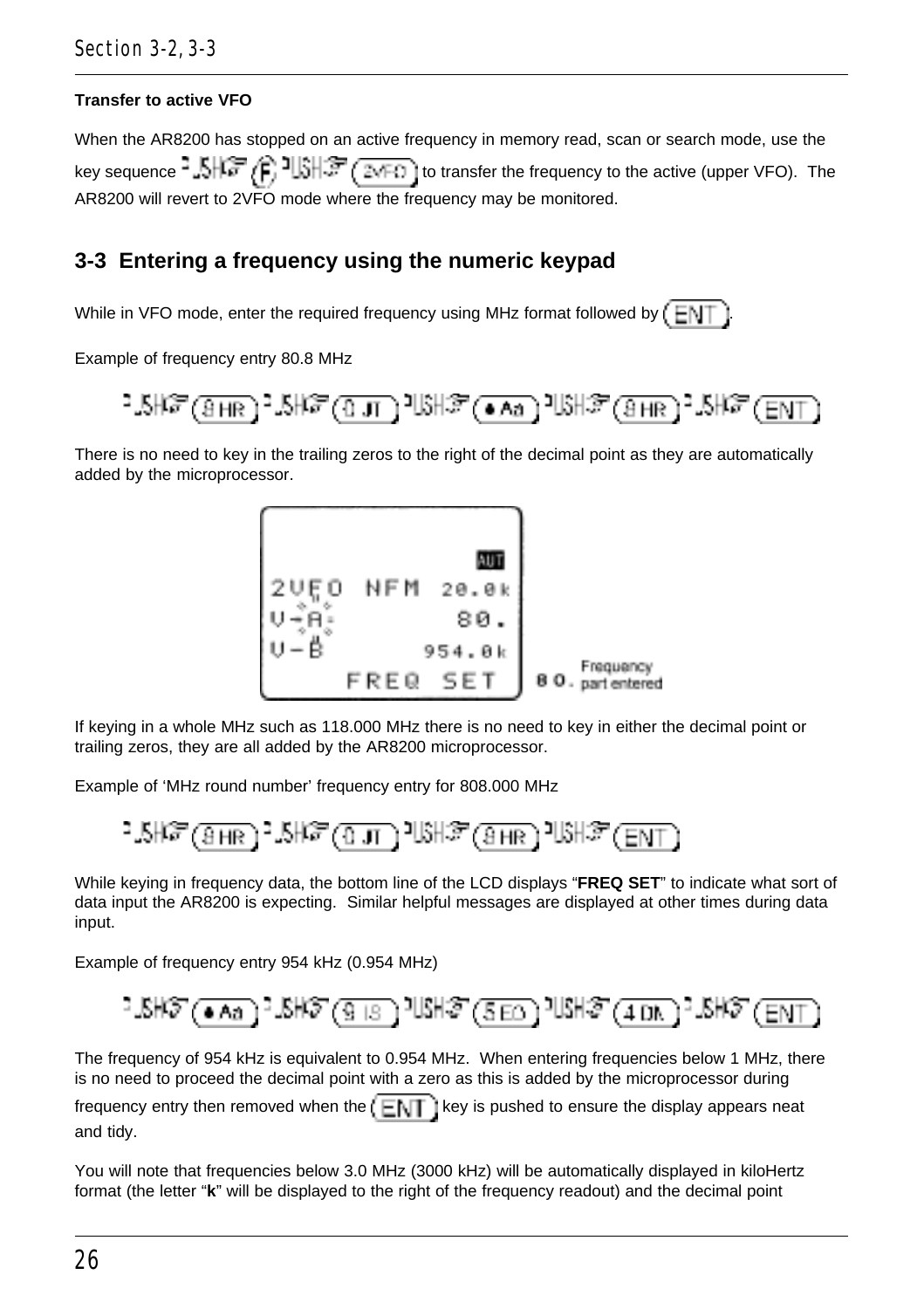displayed to the right of the kHz position. This is to ensure easy recognition of short wave frequencies which are often listed as 'kHz' in frequency quides.

If an attempt is made to enter an 'out of range' or invalid frequency (such as 2345 MHz or 0.09 MHz) the error beep will sound (if beep is enabled) and the LCD returns to the previous frequency prior to frequency input. **Acceptable input range is 0.1 MHz to 2040 MHz.**

**ENote:** If you pause during frequency input for more than 90 seconds, the menu will time out and the AR8200 will return to its previous task just as if the  $\sqrt{1 + AF}$  key had been operated.

#### **Aborting frequency input**

If for some reason you do not wish to complete the frequency data input,  $\frac{1}{2}$ ,  $\frac{1}{2}$ ,  $\frac{1}{2}$ ,  $\frac{1}{2}$ ,  $\frac{1}{2}$ ,  $\frac{1}{2}$ ,  $\frac{1}{2}$ ,  $\frac{1}{2}$ ,  $\frac{1}{2}$  before

completing the input sequence with  $\left(\begin{array}{c} 1 \\ -1 \end{array}\right)$ 

## **3-4 Correcting frequency input**

Should an error be made while entering frequency data (by pressing the wrong numeric key), it may be corrected using the  $\Rightarrow$  BACKSPACE facility. This facility enables rapid correction of errors prior to the completion of entry by the enter key.

Example of frequency data correction while keying 433.250 MHz



 $1.31\$   $\frac{1}{2}$  ( $\frac{1}{2}$   $\frac{1}{2}$ ,  $\frac{1}{2}$ ,  $\frac{1}{2}$ ,  $\frac{1}{2}$   $\frac{1}{2}$   $\frac{1}{2}$   $\frac{1}{2}$  to finalise the correct entry.

### **3-5 Changing frequency using the**  $\hat{v}$  **and**  $\theta$  **keys**

The  $\hat{v}$  and  $\hat{\psi}$  keys provide a convenient method of frequency change.

The speed at which the receiver steps up or down depends upon the STEP SIZE which is default to AUTO. In AUTO the step size, receiver mode etc is taken from the factory pre-programmed band plan but may be overridden at any time.

**Examples of tuning step include:** 0.05 kHz (50 Hz), 0.1 kHz (100 Hz), 0.2 kHz (200 Hz), 0.5 kHz (500 Hz), 1.00 kHz, 2.00 kHz, 5.00 kHz, 6.25 kHz, 8.33 kHz, 9.00 kHz, 10.00 kHz, 12.50 kHz, 20 kHz, 25.00 kHz, 30 kHz, 50 kHz, 100.00 kHz. **The tuning step size may also be programmed in multiples of 50 Hz** (via the keypad) so that unusual step sizes other than stated are possible.

 $\frac{1}{2}$ .  $\frac{1}{2}$  the  $\hat{n}$  key to tune the receiver upward in whichever step size is selected, use the  $\theta$  to tune the

receiver downward in frequency. You may **and hold** either key to continuously tune the receiver in whichever direction is desired, tuning will stop when the key is released.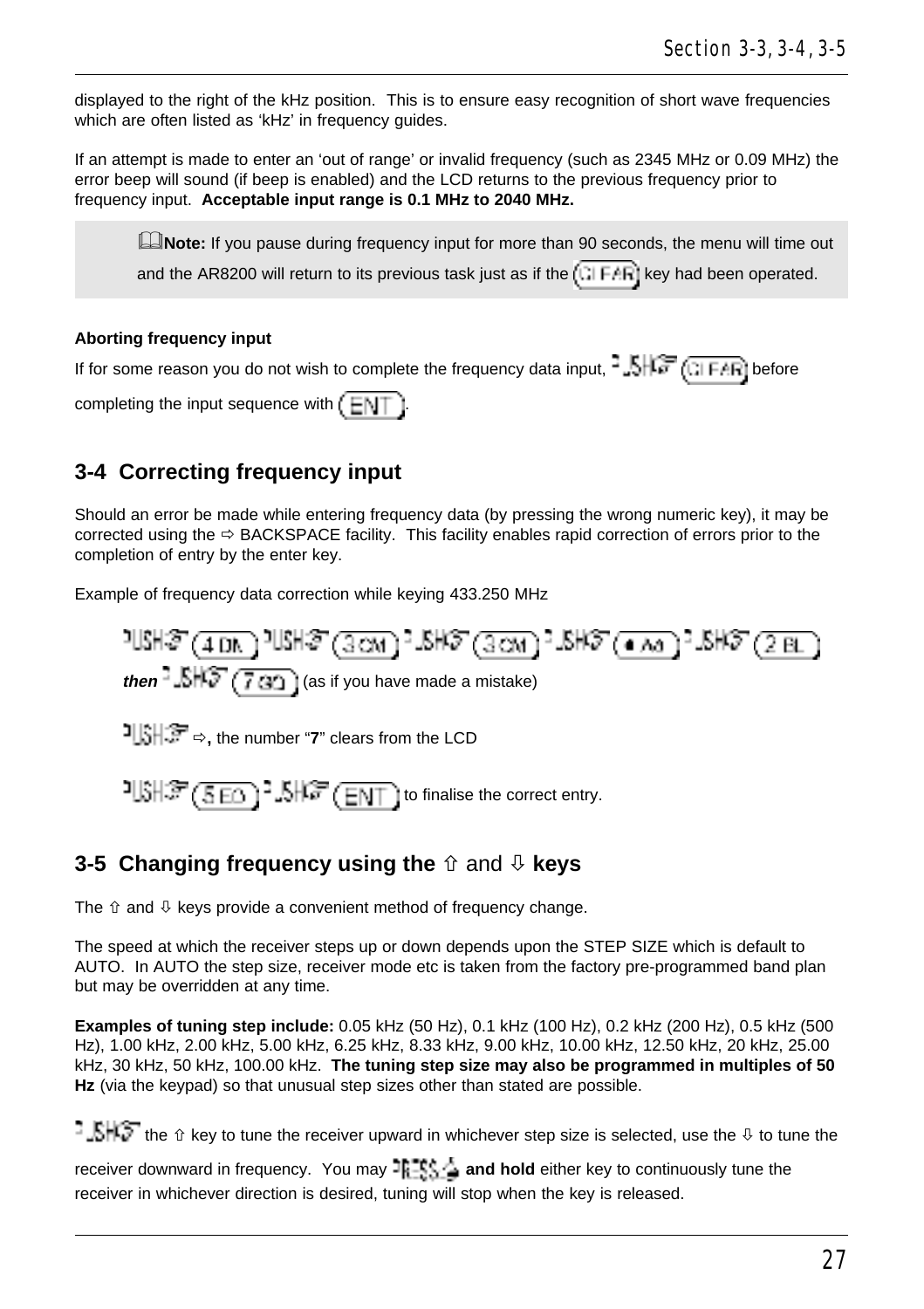

#### **Fast tuning**

The  $\Leftrightarrow$  and  $\Leftrightarrow$  keys may be used to tune the receiver at a rate TEN TIMES FASTER than the selected step size. This means that when a step size of 25 kHz is selected, tuning will be in 250 kHz steps, this provides a convenient method to quickly tune up and down frequency bands.

**ENote:** Be aware that when auto-mode is selected and a tuning step change has automatically taken place, one PUSH up or down may take several pushes to arrive back to the starting place again.

#### **1 MHz tuning**

While the "**FUNC**" legend is displayed (achieved by a  $\frac{3}{2}$ SHC<sub>0</sub> of the  $\frac{1}{2}$ , key,  $\frac{3}{2}$ SHC<sub>0</sub> again to deactivate as a toggle), the tuning rate for the  $\hat{v}$  and  $\hat{v}$  keys is 1 MHz per increment.

### **3-6 Changing frequency using the main dial**

While in VFO mode, the active VFO frequency may be 'tuned' in a similar way to a domestic receiver or other specialist receivers using the rotary tuning **main dial** which is mounted on the left hand side of the cabinet. This is best controlled using the thumb of you left hand (with the set held in your left hand), it may also be tuned using the middle finger of your right hand or in whatever way you find comfortable.

This method of frequency selection is the most traditional approach to locating signals particularly on the short wave and medium wave bands. It provides an easy method to locate new or previously unknown frequencies or to check activity within certain frequency bands such as amateur or short wave broadcast. The rotary tuning main dial provides the very best 'user interface' with the AR8200 especially for USB, LSB and CW listening.

#### **Rotating the main dial 'upward' increases frequency while rotation 'downward' decreases receive frequency.**

The speed at which the main dial tunes the receiver depends upon the STEP SIZE which is default to AUTO. Examples of tuning step include: 0.05 kHz (50 Hz), 0.1 kHz (100 Hz), 0.2 kHz (200 Hz), 0.5 kHz (500 Hz), 1.00 kHz, 2.00 kHz, 5.00 kHz, 6.25 kHz, 8.33 kHz, 9.00 kHz, 10.00 kHz, 12.50 kHz, 20 kHz, 25.00 kHz, 30 kHz, 50 kHz, 100.00 kHz. The tuning step size may also be programmed in multiples of 50 Hz (via the keypad) so that unusual step sizes other than stated are possible.

While the "**FUNC**" legend is displayed (achieved by a  $\frac{3}{2}$ ,  $\frac{1}{2}$ , of the  $\frac{1}{2}$ , key,  $\frac{3}{2}$ ,  $\frac{1}{2}$ , again to deactivate as a toggle), the tuning rate for the main dial is TEN TIMES FASTER than the selected step size. This means that when a step size of 10 kHz is selected, tuning will be in 100 kHz steps, this provides a convenient method to quickly tune up and down frequency bands.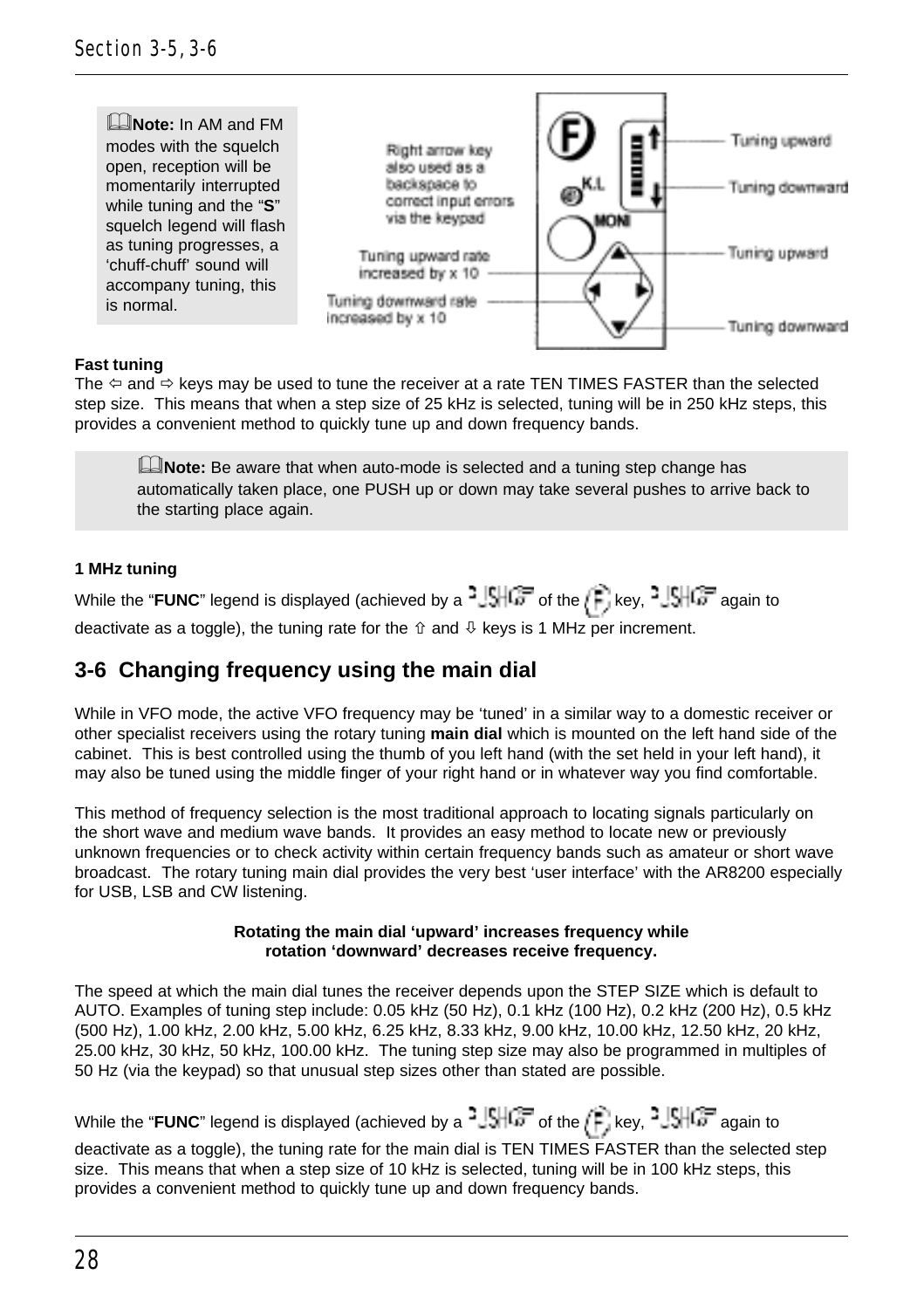### **3-7 Changing receive mode**

Due to the necessities of signal bandwidth, channel occupancy and transmission efficiency, different receive modes are used by various services. In addition to this the specification for tuning step and receive mode are allocated by departments of Governments following International discussions so are not consistent throughout the world. For this reason, it is necessary to change receive mode in order to monitor various transmissions.

For your convenience, receive mode and tuning step size have been pre-programmed into the AR8200 auto-mode bandplan data at the factory to simplify operation of the receiver, especially while you familiarise yourself with all the facilities. Should you wish, the defaults may be manually over-ridden at any time so that you may select an alternative receive mode and tuning step on any frequency.

### **3-7-1 Auto-mode selection**

When auto-mode is in operation (so that receive mode and tuning step size are automatically selected for you by the AR8200 microprocessor), the reverse legend "**AUT**" is displayed toward the top right of the LCD.

To activate auto-mode or reconfirm its selection while in VFO mode,

रांअ*पि ।* शिक्षु≾ु (उटात

Alternatively "**AUTO**" may be selected from the "**MODE SET**" menu accessed with the key sequence  $\exists \text{[SII]} \mathcal{F} \setminus \exists \text{[SII]}$ The  $\sqrt{P^k + R}$  i key acts as a short cut to "AUTO", alternatively use the main dial or  $\Leftrightarrow$   $\Leftrightarrow$  keys. When the reverse "AUTO" legend has been selected,  $\frac{1}{2}$ ,  $\frac{1}{2}$ ,  $\frac{1}{2}$   $\frac{1}{2}$  to accept the data input. The LCD will revert to VFO mode with the "**AUT**" legend confirming selection.



**ENote:** Auto-mode is cancelled as soon as the receive mode, tuning step or other related data is changed. Remember that auto-STEP and auto-MODE are linked, reselect AUTO-MODE if either have been adjusted and you require the auto bandplan selection.

### **3-7-2 Receive mode selection menu**

Any receive mode may be selected at any frequency within the receiver's frequency coverage.

To access the receive mode menu  $^3$   $\frac{1}{2}$   $\frac{1}{2}$   $\frac{1}{2}$   $\frac{1}{2}$   $\frac{1}{2}$  ( $\frac{1}{3}$   $\frac{1}{4}$ ), the following modes are available: AUTO, WFM, NFM, SFM, WAM, AM, SAM, USB, LSB, CW. Use the main dial or  $\Leftrightarrow \Leftrightarrow \Uparrow \Downarrow$  keys to make selection, the  $(\overline{PA} \otimes \overline{B})$  key acts as a short cut to "AUTO". To accept the selection  $\triangleq \overline{SH}$  ( $\overline{EN}$ )

As a further short cut to AUTO MODE,  $\frac{1}{2}$ ,  $\frac{1}{2}$ ,  $\frac{1}{2}$ ,  $\frac{1}{2}$ ,  $\frac{1}{2}$ ,  $\frac{1}{2}$ , The reverse LCD legend "**AUT**" confirms selection.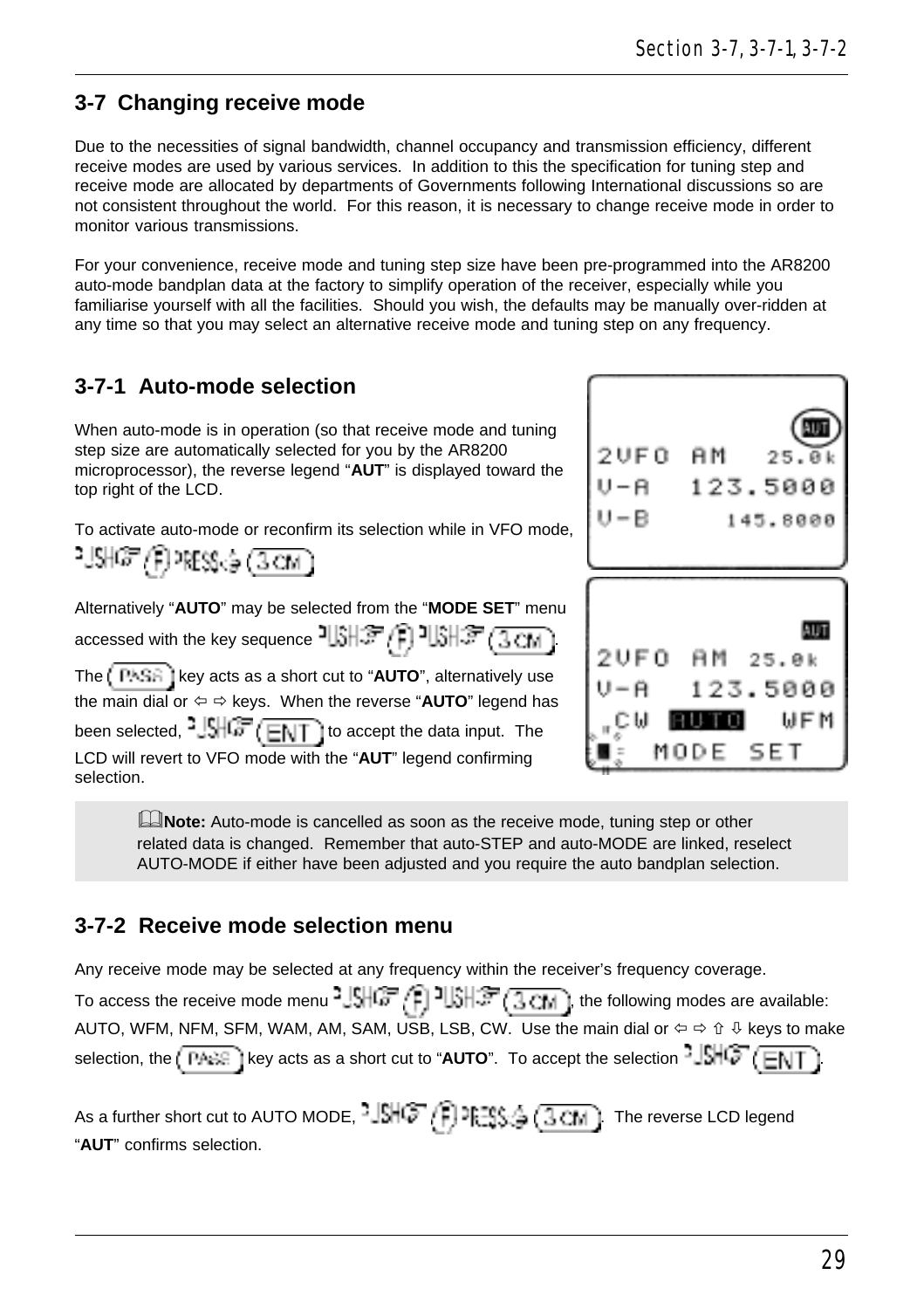#### **Generally speaking the following modes will apply:**

#### **AUTO**

Receive mode and tuning step will be selected automatically using the pre-programmed auto bandplan data.

#### **WFM**

**W**ide band **F**requency **M**odulation - used by VHF and UHF broadcast stations as excellent audio quality is available due to the relatively wide frequency bandwidth employed. Used only for local services such as VHF Band-II stereo (received as mono on the AR8200) and UHF TV sound channels.

When listening in VERY strong signal locations especially when using an external aerial, adiacent channel interference may be observed due to the wide nature of the IF filters. Should interference be encountered, use the attenuator to reduce signal strength or swap to the standard semi-flexible whip aerial.

#### **NFM**

**N**arrow band **F**requency **M**odulation - this provides high quality communication for relatively short distance operation. NFM uses a greater frequency bandwidth than other point-to-point modes such as SSB so is less efficient.

NFM is the most common mode used above 30 MHz with the exception of the airbands (which use AM). NFM is widely used on the VHF bands: VHF Marine band, 2m amateur Band (145MHz), 70cm amateur band (433 MHz), PMR (Private Mobile Radio) and utilities.

In the absence of a signal, the background white noise may appear quite loud. For ease of listening the squelch control should be rotated clockwise until the background noise just disappears, this should be carried out when no signal is present. The point where the background noise is cancelled is known as 'threshold point'. Do not advance the squelch control more than necessary or the receiver will appear to be desensitised and weaker signals will be missed.

#### **SFM**

**S**uper Narrow band **F**requency **M**odulation - this mode is specific to the AR8200. Essentially this is the same mode as NFM but uses a narrower IF filter for added selectivity when monitoring crowded bands such as PMR utilities.

#### **WAM**

**W**ide **A**mplitude **M**odulation - this mode is specific to the AR8200. It is essentially the same as AM but uses a wider IF filter, particularly useful for monitoring parasitic airband transmissions when 'repeater transmissions' are employed. Provides good broadcast quality for MW (medium wave band) listening to strong local signals when adjacent channel transmissions are not encountered.

#### **AM**

**A**mplitude **M**odulation - Used by broadcast services throughout the world on medium wave and short wave. AM is also used by VHF civil airband, UHF military airband and some PMR (Private Mobile Radio) and utility services.

#### **NAM**

**N**arrow **A**mplitude **M**odulation - this mode is specific to the AR8200. It is essentially the same as AM but uses a narrower IF filter for added selectivity when monitoring crowded bands such as short wave. Due to the narrower bandwidth employed, the audio quality will be compromised.

#### **USB**

**U**pper **S**ide **B**and - is a form of Single Side Band (SSB). USB is used commercially and by radio amateurs on frequencies above 10 MHz (below 10 MHz radio amateurs tend to use LSB to assist the separation of commercial and amateur users on traditionally shared bands, this prevents them from attempting to communicate with each other… which is prohibited).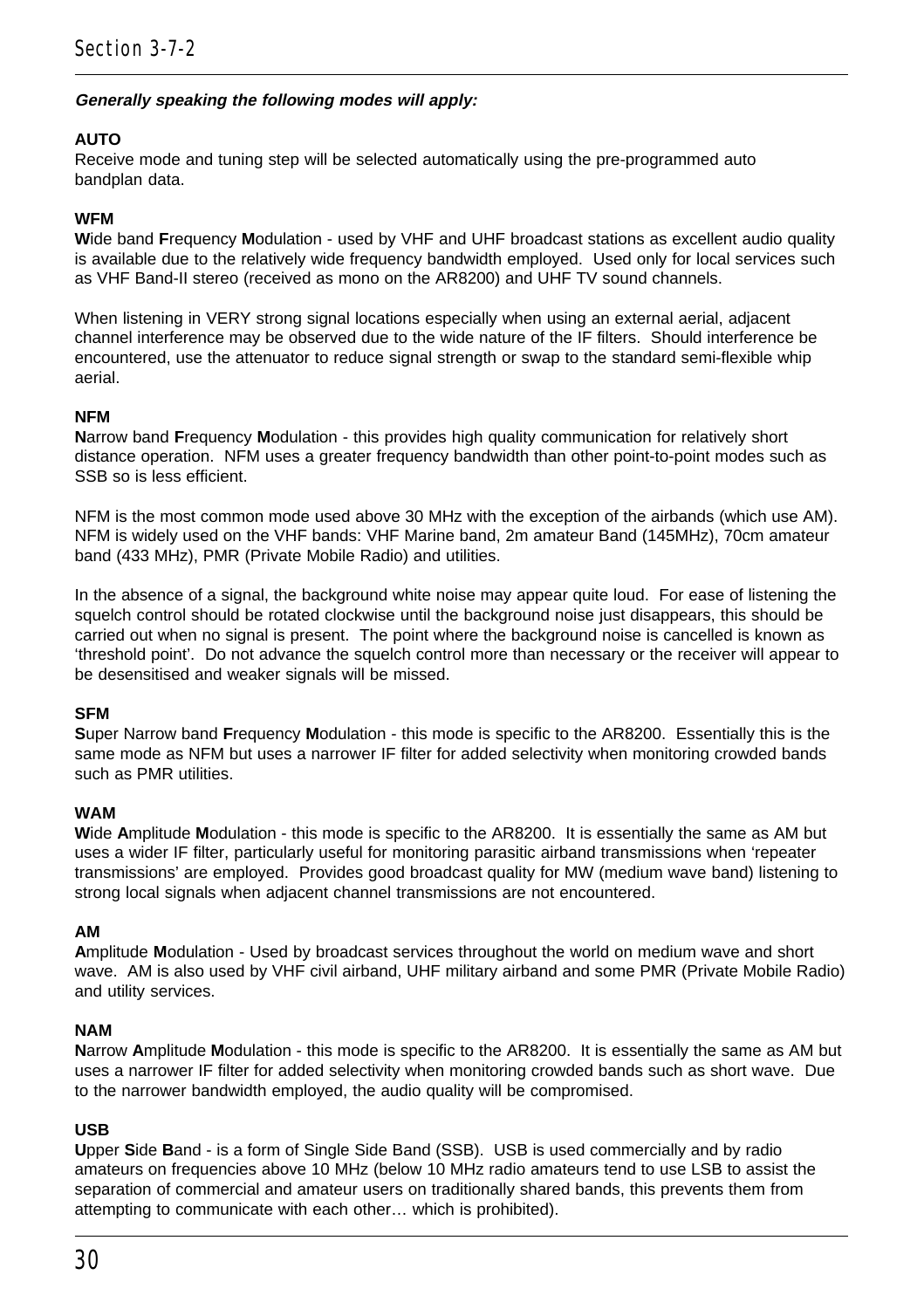All long range shipping and oceanic air traffic (as well as long range military aircraft) use USB. DATA modes such as RTTY, SITOR, PACKET, FAX etc may be resolved using USB.

SSB is a very efficient method of transmission as the unwanted second sideband and carrier have been removed. This allows the full transmitter power to be employed in conveying useful information within the wanted sideband. As a result, greater distances are possible on SSB with a smaller frequency bandwidth being required than most other receive modes.

The AR8200 uses true carrier re-insertion and a dedicated SSB I.F. filter so that voice becomes intelligible. However due to the complexities of SSB, audio never sounds 100% natural, like all SSB-equipped receivers, the AR8200 may sound a little 'robotic' but you soon get used to SSB receivers. Small tuning steps of 50 Hz or 100 Hz should be used for tuning in USB and the other similar modes LSB & CW.

**The AR8200 being a hand held wide band receiver cannot offer the receive performance of a dedicated short wave receiver such as the AOR AR7030 or base wide band receiver AOR AR5000. This is due to the limitation of size, as a result the receiver's AGC (Automatic Gain Control) circuitry band pass circuits and reference stability cannot be as complex. The AR8200 will however provide adequate results for oceanic, ship to shore and amateur band listening etc.**

The SSB frequency display is not offset (like some other units), this is good for referencing to frequency booklets and data bases. However being such a compact wide band receiver, it will not be unusual for the SSB display to be a few hundred Hz off frequency when listening to known frequencies such as VOLMET (airband weather forecast service). For example the European 5.5050 MHz VOLMET service may appear between approximately 5.5045 and 5.5055 MHz... this is considered normal.

#### **LSB**

**L**ower **S**ide **B**and - The same comments apply as for USB. By convention, radio amateurs use LSB below 10 MHz.

#### **CW**

**C**ontinuous **W**ave - Often referred to a Carrier Wave or Morse code 'dots and dashes'. Commonly used on the short wave bands by radio amateurs toward the lower end of each band allocation. Some commercial use is still made by shipping etc although its use is being phased out due to the introduction of automated stations.

### **3-8 Changing tuning STEP size**

The specification for channel occupancy, step (separation) and mode are decided by and allocated by departments of Governments following International discussions.

Not surprisingly the allocation of frequency bands are not the same all over the world and channel separation (step) varies from band to band. As an example, the channel separation (step) for the medium wave band in Europe is 9 kHz while in the U.S.A. it is 10 kHz.

For the above reasons it is necessary to alter the STEP size according to local bandplan conventions. The AR8200 has been pre-programmed at the factory with all the bandplan data (specific to each market area) so that the AR8200 will automatically select the appropriate step size and mode for the frequency chosen. This greatly simplifies operation of the receiver while you are familiarising yourself with all the facilities.

The pre-programming of step size may be manually over-ridden so you may choose alternative settings at will or when band plans are updated.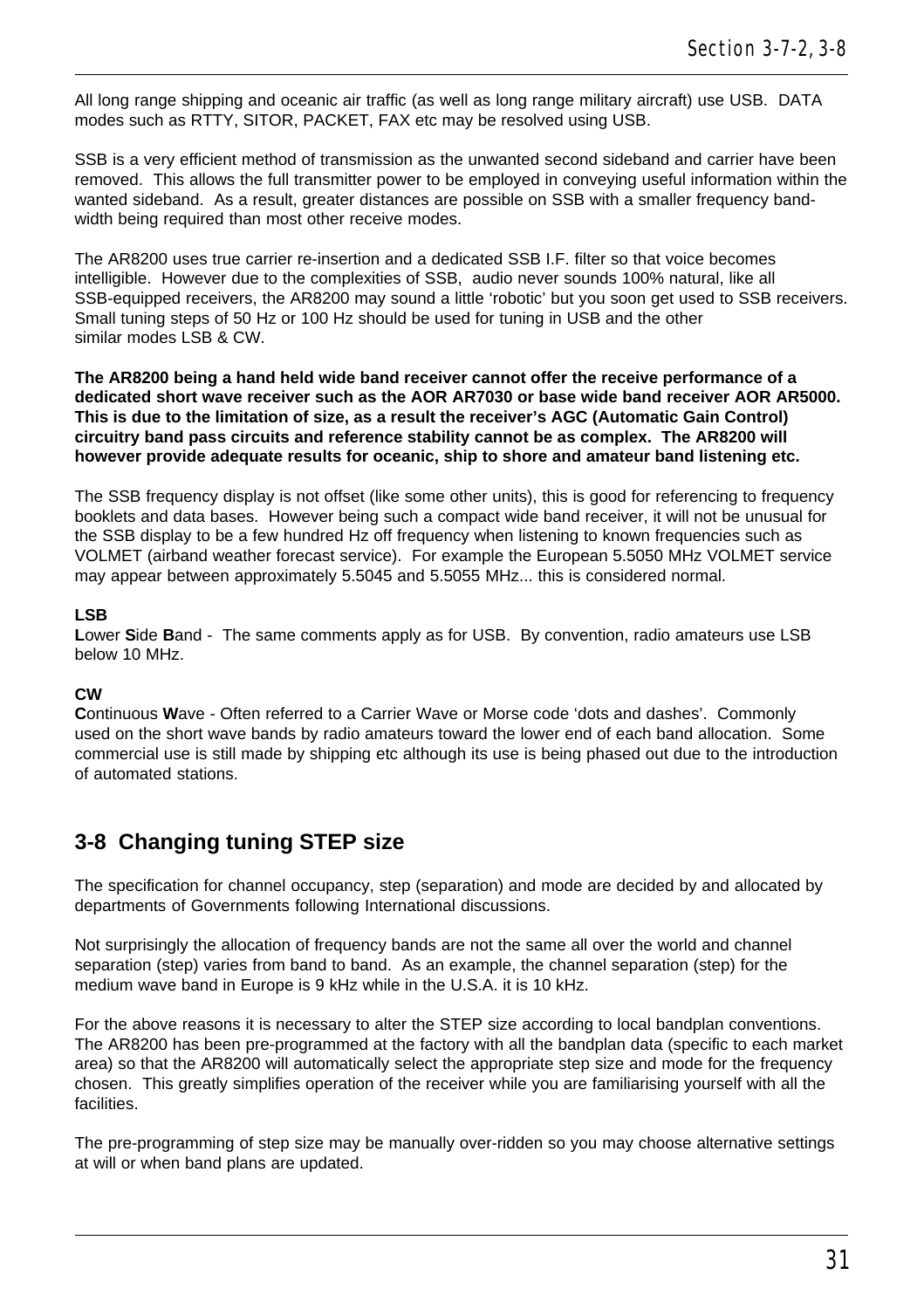### Section 3-8

# Should you wish to change the default tuning step size  $-15\sqrt{37}$  .  $-15\sqrt{37}$  .  $-2$   $\frac{11}{21}$

The third main text line of the LCD will display the current default size (perhaps "**25.00**" kHz). If the reverse LCD legend "**AUT**" displayed in the upper right corner of the LCD, this indicates that AUTO MODE / STEP is currently selected.

The bottom line of the LCD displays the legend "**STEP SET**" to indicate that the AR8200 is inviting you to change the step size.

Use the main dial or  $\Leftrightarrow$  and  $\Leftrightarrow$  keys to select the required step size. The list is as follows: 0.05 kHz (50 Hz), 0.1 kHz (100 Hz), 0.2 kHz (200 Hz), 0.5 kHz (500 Hz), 1.00 kHz, 2.00 kHz, 5.00 kHz, 6.25 kHz, 8.33 kHz, 9.00 kHz, 10.00 kHz, 12.50 kHz, 20 kHz, 25.00 kHz, 30 kHz, 50 kHz, 100.00 kHz.

To accept the displayed tuning step size  $\frac{15}{10}$  ( $\frac{1}{10}$ ) the LCD will revert to its previous display.

**EMote:** The frequency step of 8.33 kHz has been included for compliance with the new VHF airband allocation, it has been correctly implemented as eight-and-one-third kHz so that no compound error arises (i.e. the last digits display 33, 66, 00).



The tuning step size may also be programmed in multiples of 50 Hz (via the keypad) so that unusual step sizes other than stated are possible. The acceptable step size range is 0.05 kHz (50 Hz) to 999.95 kHz in 50 Hz steps.

When the desired step size has been entered,  $\frac{1}{2}$ ,  $\frac{1}{2}$ ,  $\frac{1}{\sqrt{2}}$ ,  $\frac{1}{\sqrt{2}}$ 

 to accept the new step size. If you attempt to input an invalid step size, the error beep will sound (presuming that the beep facility is enabled) and the incorrect input will be ignored.

 **\* Active frequency must be divisible by step size \***

There is just one small point to bare in mind, the active frequency must be divisible by the step size... in 99% of cases they will be. However, should you start experimenting with different step sizes you may notice the active frequency change automatically to the nearest multiple of step size as the AR8200 calculates automatically for you, there is no need to carry a calculator!

For example, select 118.000 MHz then select a 9 kHz step size:





The receive frequency will currently be displayed as 118.000 MHz but once the main dial has been used, the displayed frequency will be corrected to 117.9990 or 118.0080 MHz (depending upon the direction of tuning) both of which are the closest multiple of 9 kHz to 118 MHz.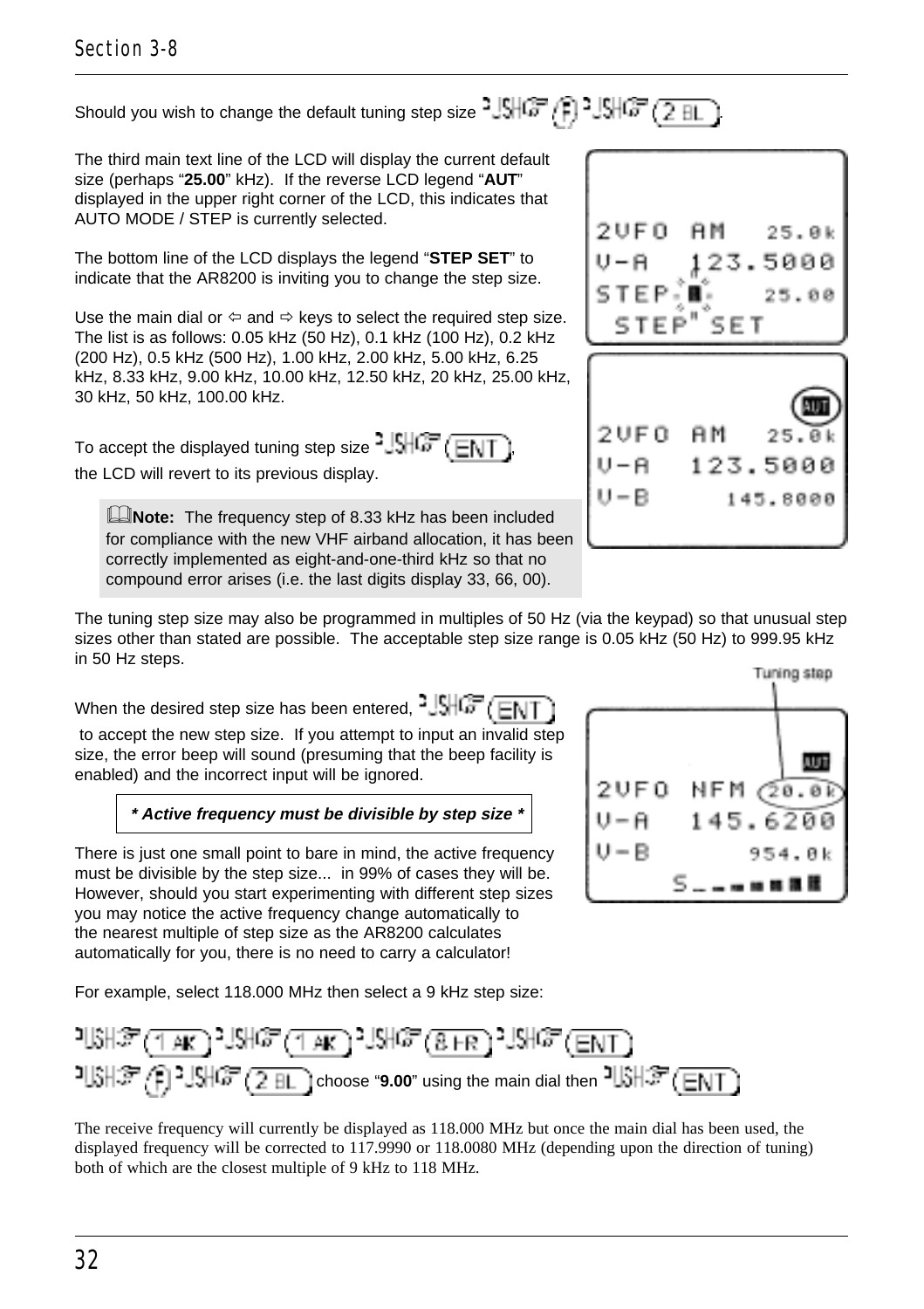The display doesn't correct immediately upon frequency entry to allow you to enter the 'STEP-ADJUST' menu to change the step size and step-adjust in order to help track unusual band plans.

**EDNote: AUTO-STEP, STEP-ADJUST and AUTO-MODE are linked** to the pre-programmed bandplan data. When one of the parameters is changed from the default "AUTO" the bandplan will be ignored.

To re-instate AUTO step size, the receive MODE must be returned to "**AUTO**" using the "**MODE SET**" menu or by using the key sequence  $-\left|\mathbb{S}\right|\left(\mathbb{F}\left/\left|\frac{1}{2}\right|\right)\right|$   $\mathbb{P}\left[\mathbb{S}\right]\left(\frac{1}{2}\left(\frac{1}{2}\right)\right]$ 

## **3-9 STEP-adjust**

The AR8200 provides a powerful feature to enable accurate following of unusual band plans. When active, the "**ADJ**" legend is displayed top-centre of the LCD.

Step-adjust is used when the receiving frequency is not divisible by the step size in use (It is possible that step-adjust has been programmed into the auto-mode bandplan data for some world market areas). Therefore step-adjust is useful for certain band



plans such as cellular which in some areas starts as 917.0125 MHz then increments in 25 kHz steps. Another example is the CB allocation in certain areas which starts at 27.60125 MHz then increments in 10 kHz steps. Often just a HALF STEP is required but more exotic band plans can be tracked.

Step-adjust may be factory pre-programmed into the bandplan data (you may over-ride this). It is also possible to store the step-adjust data into memory channels and search banks.

### **3-9-1 Automatic calculation of step adjust**

The AR8200 can calculate the required step-adjust, simplifying its use.

**Example 1:** Assume that you wish to tune from 148.010 MHz in 20 kHz steps (i.e. 148.010, 148.030, 148,050, 148.070, 148.090 etc). When manually tuning, the AR8200 would normally correct the frequency display to read 148.020 then step upward in 20 kHz steps. Tuning back downward will skip 148.010 MHz (the starting point) as the original frequency was not divisible by step size… **it was offset by +10 kHz**. Usually the frequency must be divisible by the tuning step size. However, the STEP-ADJUST facility is used to address this situation.



With the above example of 148.010 MHz with 20 kHz steps in mind, while in VFO mode, key in the start frequency of 148.010 MHz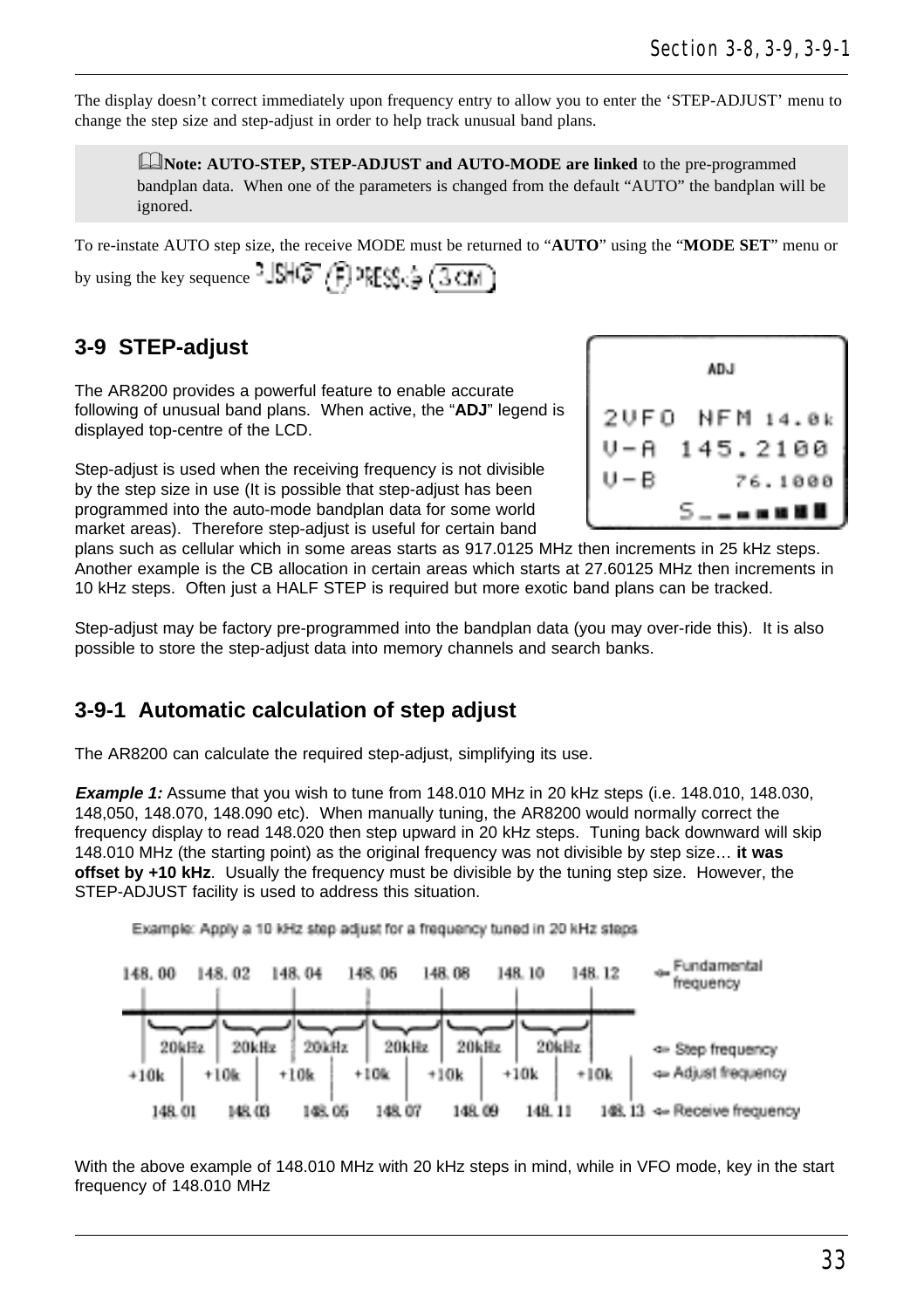

## **3-9-2 Cancelling step-adjust**

There are two ways to cancel step-adjust

**1.** Access the STEP menu.  $\frac{3.5467}{1.07}$  ( $\frac{3.15437}{1.07}$  ( $\frac{2.811}{2.01}$ ), the step-adjust data will be immediately displayed along with step size.  $1 \lesssim \sqrt{p_{\text{max}}}$  to remove the step-adjust data from the display, the "ADJ" legend will be removed from the LCD.  $3.5 + 7.7 + 1.7$  to accept the changes. Step-adjust will be cancelled.

**2.** Presuming that you have manually selected step-adjust (step-adjust has not been set by the auto-mode bandplan), re-select AUTO-MODE which will reinstate the auto-mode step size, stepadjust, frequency offset and receive mode. <sup>2</sup>USHCF (F) PFSS<sub>SS</sub> (3CM). The "ADJ" legend will be removed from the LCD and the auto-mode "**AUT**" legend will be displayed.

# **3-9-3 Manual setting of step-adjust**

The AR8200 usually correctly 'guesses' what step-adjust you require, often this is a half step but manual intervention is possible!

**Example 2:** Assume that you wish to tune from 58.445 MHz in 15 kHz steps (i.e. 58.445, 58.460, 58.475, 58.490, 58.505 etc). When manually tuning, the AR8200 would normally correct the frequency display to read 58.455 then step upward in 15 kHz steps. Tuning back downward will skip 58.445 MHz (the starting point) as the original frequency was not divisible by step size… it was offset by +5 kHz. Usually the frequency must be divisible by the tuning step size.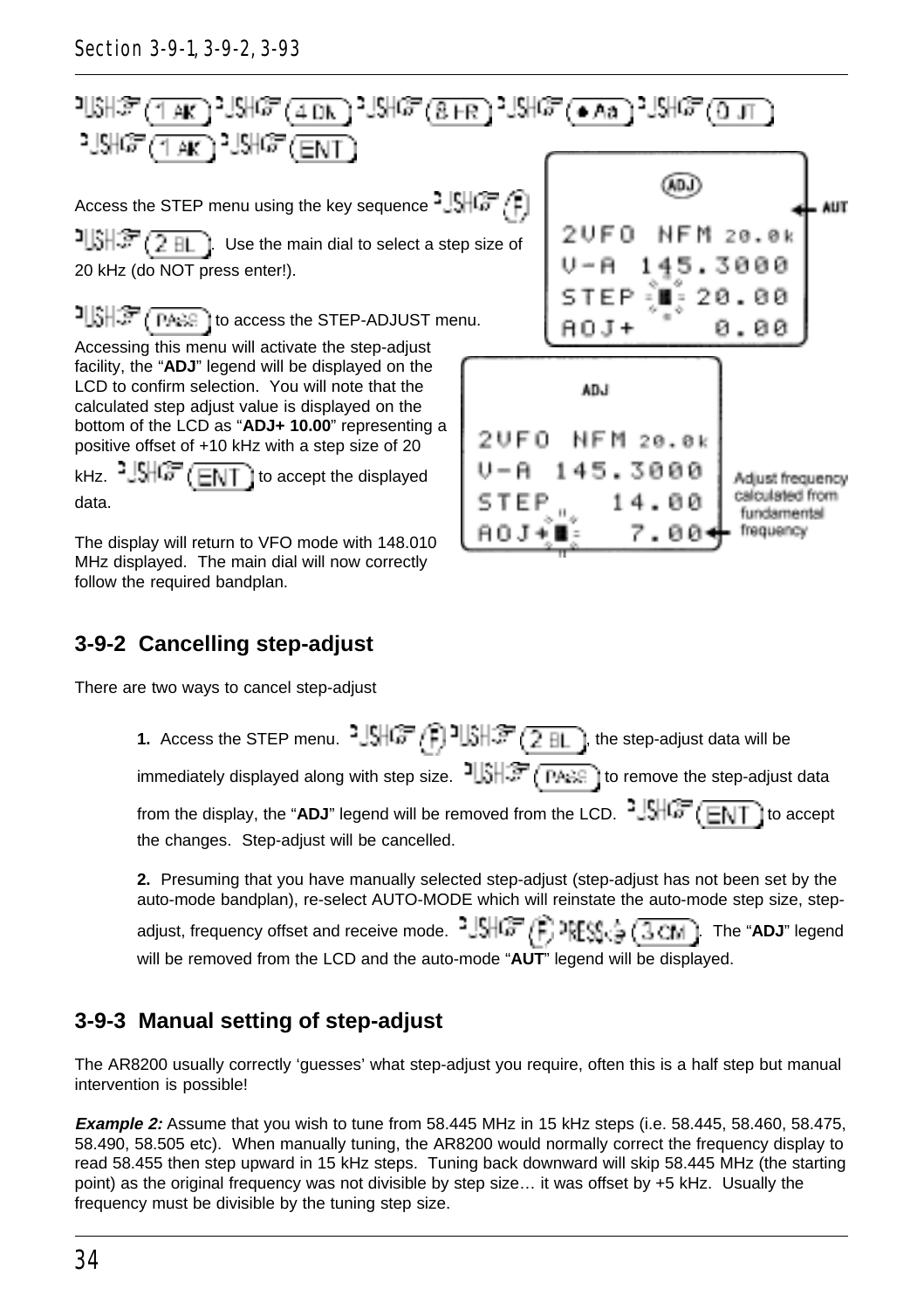However, the STEP-ADJUST facility is used to address this situation.



With the above in mind, 58.445 MHz with 15 kHz steps in mind, while in VFO mode, key in the start frequency of 58.445 MHz



Access the STEP menu using the key sequence  $\frac{3.5}{2}$   $\frac{1.5}{2}$   $\frac{1.5}{2}$   $\frac{1.5}{2}$  in 15 kHz is not a standard size provided by rotating the main dial so key in the required 15 kHz step size.

 $1\frac{1}{2}\frac{1}{\sqrt{2}}\left(\frac{1}{\sqrt{2}}\right)^{1/2}$   $\frac{1}{\sqrt{2}}\left(\frac{1}{\sqrt{2}}\frac{1}{\sqrt{2}}\right)$  (do NOT press enter!).  $1\frac{1}{2}\frac{1}{\sqrt{2}}\left(\frac{1}{\sqrt{2}}\frac{1}{\sqrt{2}}\right)$  to access the STEP-ADJUST menu. Accessing this menu will activate the step-adjust facility, the "**ADJ**" legend will be displayed on the LCD to confirm selection. You will note that a calculated step-adjust value is displayed on the bottom of the LCD as "**ADJ+ 7.50**" representing a positive offset of +7.5 kHz with a step size of 15 kHz… the AR8200 often assumes that you require a half step. However when looking at the requirement the required offset is actually 5 kHz.  $\frac{1}{3}$   $\frac{1}{3}$ . to move the cursor to the step-adjust (bottom) line. Use the main dial to select 5.00 kHz (or key in 5 kHz  $\frac{16}{16}$ ,  $\sqrt{5}$  Fin

 $15\sqrt{3}$  (ENT) to accept the displayed data. The display will return to VFO mode with 58.445 MHz

displayed. The main dial will now correctly follow the required bandplan.

#### **Manual intervention is not always required**

**Note:** The AR8200 is not all that dumb really, in the above example, as soon as you pressed the  $k = k + 1$  key the CPU realised that a half step was not appropriate so would have selected an offset of 5 kHz automatically! Try it and see, just  $\frac{15}{100}$   $\frac{1}{\sqrt{10}}$  ( $\frac{1}{\sqrt{10}}$ ) while it displays 7.50 kHz - yes, it works! Access the step menu to review the figures, they will show a step size of 15 kHz and step-adjust of 5 kHz… clever!

**Example 3:** This example shows just how bizarre the bandplan can be. Assume that you wish to tune from 145.210 MHz in 14 kHz steps (i.e. 145.210, 145.224, 145.238, 145.252, 145.266 etc). When manually tuning, the AR8200 would normally correct the frequency display to read 145.236 then step upward in 14 kHz steps. Tuning back downward will skip 145.210 MHz (the starting point) as the original frequency was not divisible by step size.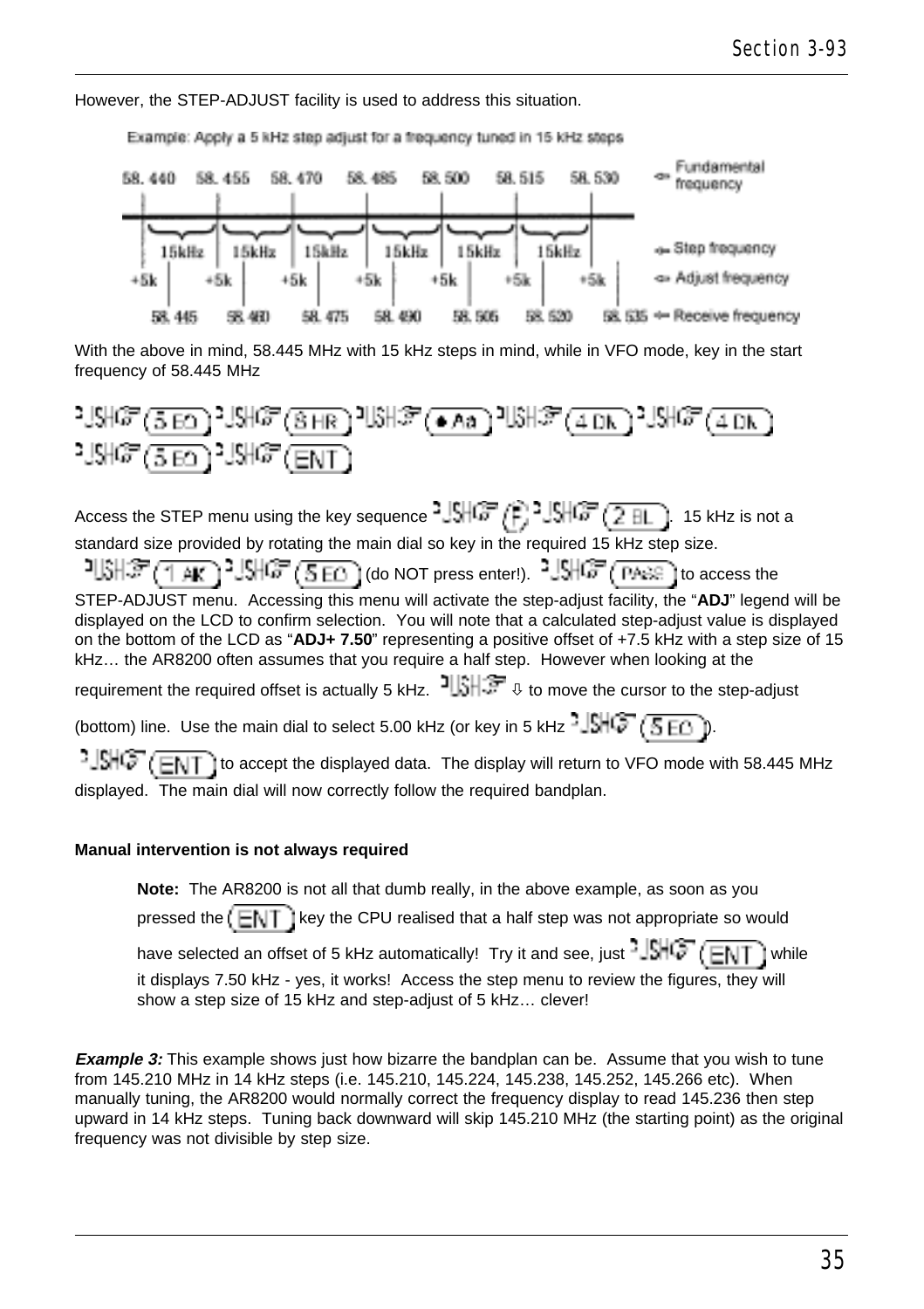### Section 3-9-3, 3-10, 3-10-1

With this example of 145.210 MHz with 14 kHz steps in mind, while in VFO mode, key in the start frequency of 145.210 MHz



Access the STEP menu using the key sequence  $\frac{1}{2}$   $\frac{1}{2}$   $\frac{1}{2}$   $\frac{1}{2}$   $\frac{1}{2}$   $\frac{1}{2}$  and a standard size provided by rotating the main dial so key in the required 15 kHz step size.

$$
\text{LSH}_{\text{F}}(\text{TR})
$$

THSHE (THE I to access the STEP-ADJUST menu. Ignore the step-adjust value displayed (10 kHz),  $\frac{1}{2}$   $\frac{1}{2}$   $\frac{1}{2}$   $\frac{1}{2}$  to let the AR8200 automatically calculate the requirement, you will need to  $\frac{1}{3}$   $\frac{1}{3}$   $\frac{1}{3}$   $\frac{1}{3}$  a second time to exit the menu and return to frequency display.

The frequency of 145.210 MHz will be displayed and the main dial will now correctly follow the required bandplan, 14 kHz steps 145.224, 145.238 MHz etc. For your information, the required step-adjust was 2 kHz. If you wish, access the step menu to review the figures, they will show a step size of 14 kHz and step-adjust of 2 kHz… right again!

# **3-10 FREQUENCY OFFSET**

This facility enables receive frequency to be quickly SHIFTED (two key presses) by a pre-determined value, this makes it easy to track duplex-transmissions or check repeater inputs / outputs. Offset frequencies may be factory pre-programmed into the auto-mode bandplan data for some world market areas. Frequency offset may also be programmed manually.

The locations for frequency offset storage are numbered 00 to 47 with 00 acting as OFF, this makes 47 locations available. Locations 01 to 19 may be programmed by the operator while locations 20 to 47 are reserved for factory programming (used by the auto bandplan data). Look at locations 20 to 47 for common offsets, they may already be stored.

Frequency offset may be programmed into VFO, memory channel and search banks. It is most convenient to set-up in VFO mode then save the data to specific memory channels for quick recall at a later date. Frequency offset is primarily designed for memory channel use, it may appear rather long winded to toggle on/off in VFO mode. However even when programmed, frequency offset is in no way detrimental to normal operation.

The acceptable range of frequency offset is 0 MHz to 999.99 MHz, of course if the offset is set to 0 MHz, the frequency will not change! Before the FREQUENCY OFFSET facility can be used, it first needs to be configured (unless factory programmed for certain bands).

# **3-10-1 Using pre-programmed frequency offset data**

To access the frequency offset set-up menu  $^{2}$  SHCF  $(F, 2$  SHCF  $(4, A)$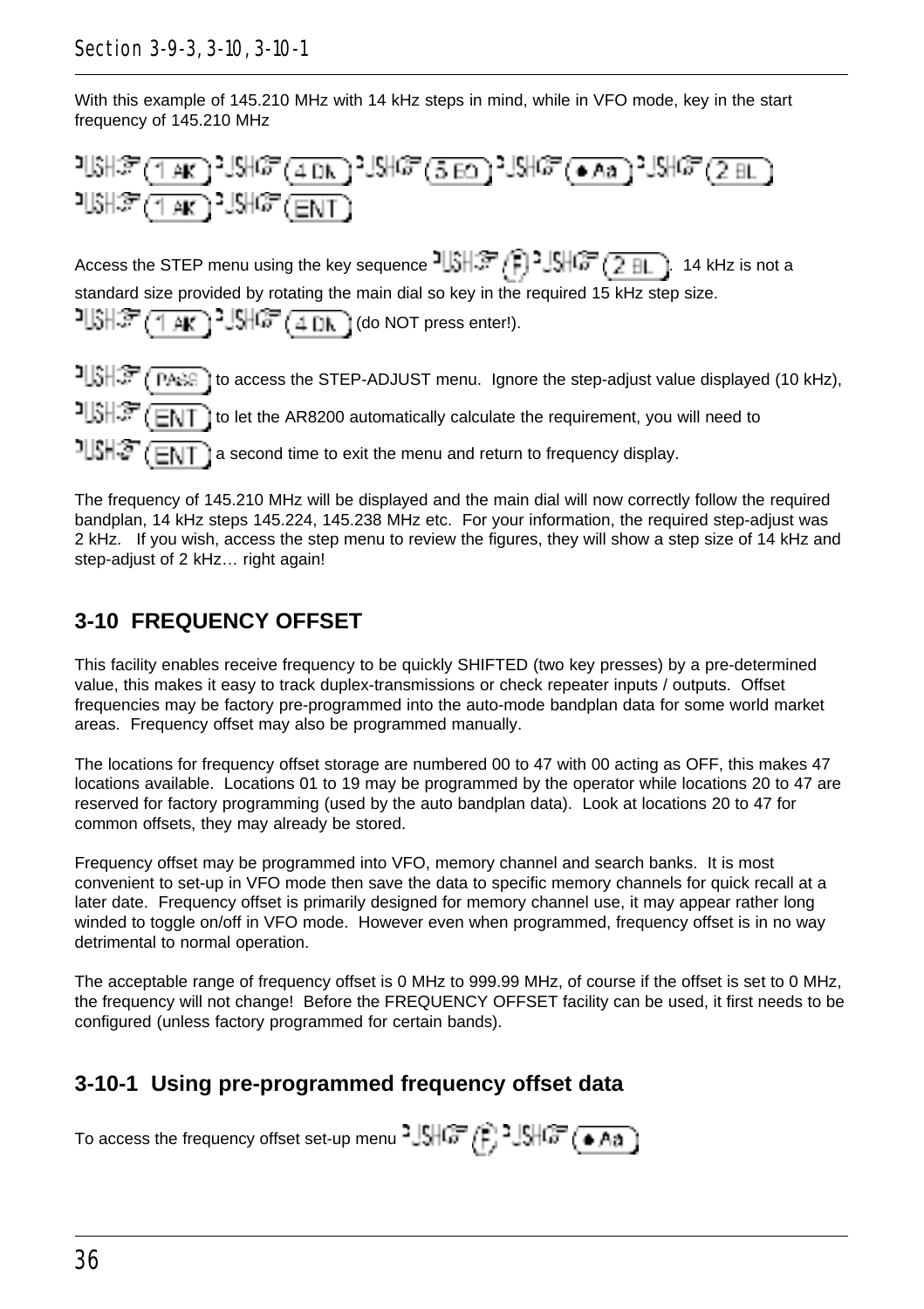

frequency offset. If different channels and offsets have been programmed to VFOs etc, the key sequence  $2\frac{|\xi|}{|\xi|^2}$   $\frac{|\xi|}{|\xi|^2}$   $\frac{|\xi|}{|\xi|^2}$  will recall the specific offset location originally used during programming, this is particularly useful when you simply wish to toggle the **+** /  offset.

To cancel the frequency offset, access the frequency offset menu and select location "00", the "DUP" legend will be removed from the LCD.

# **3-10-2 Entering new frequency offset data**

Assume that you are in VFO mode with a frequency of 433.000 MHz

To access the frequency offset set-up menu  $\frac{1}{3}$   $\frac{1}{3}$   $\frac{1}{3}$   $\frac{1}{3}$   $\frac{1}{3}$   $\frac{1}{3}$   $\frac{1}{3}$   $\frac{1}{3}$ 

The third line will display "**OFFSET 00**" with "**00**" if the frequency offset is currently off, there will be no "**DUP**" legend displayed when the frequency offset is OFF.

Use the main dial or  $\Leftrightarrow \Rightarrow$  keys to select an unused frequency offset location between the numbers of 01 and 19 inclusive (00 being interpreted as off and 20 - 47 reserved for pre-programmed data).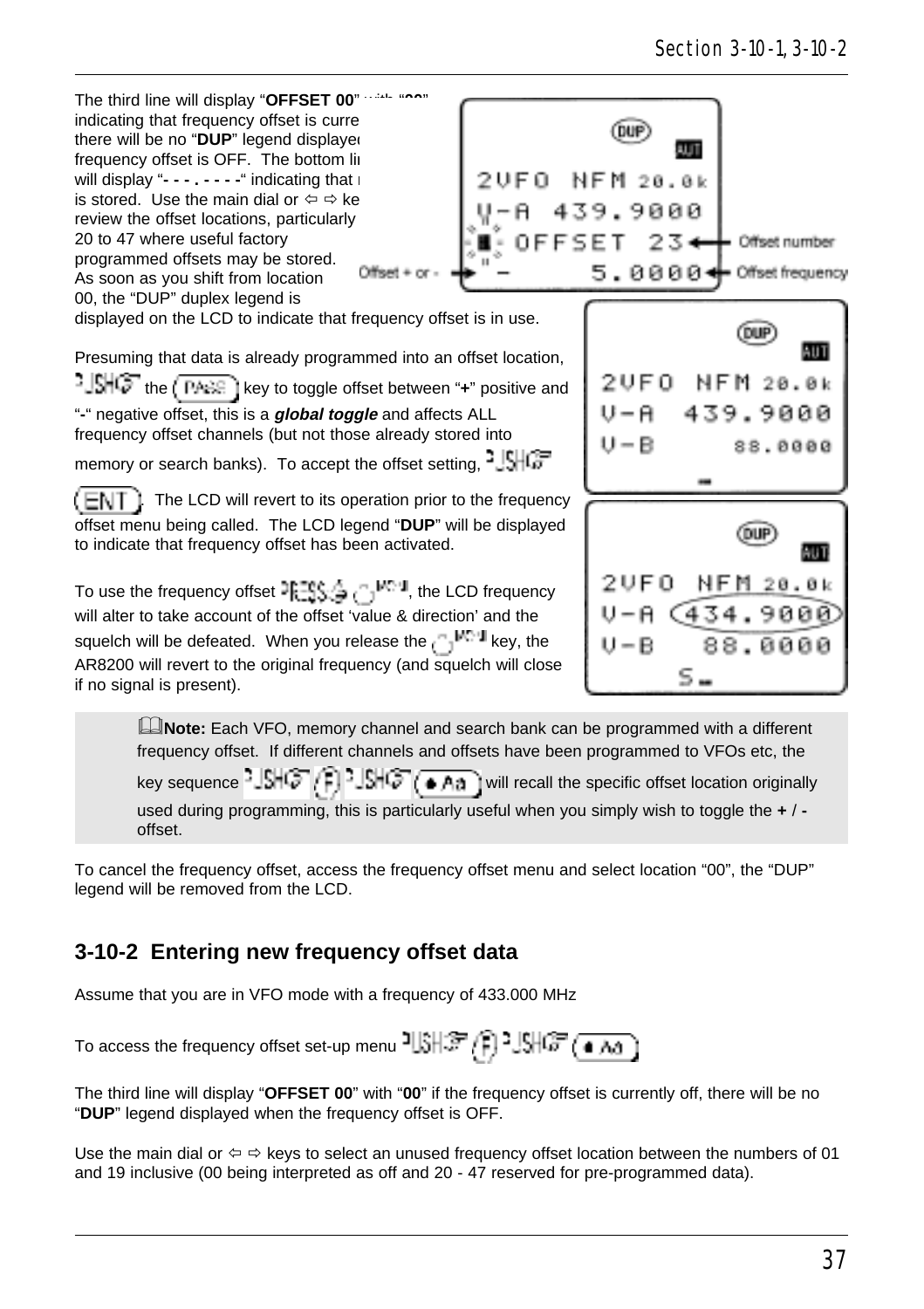### Section 3-10-2, 3-11, 3-12

For example, use the main dial until the LCD displays "**OFFSET 01**", the bottom line of LCD will display "**- - - . - - - -**" indicating that no offset has been previously stored. If data is stored, the offset value will be displayed on the bottom line of the LCD and may be overridden.

Key in the desired offset in MHz format, the  $\Leftrightarrow$  key may be used as a backspace should an error be made. i.e. for an offset of +1.600 MHz  $\frac{15}{3}$  (  $\frac{21}{10}$  )  $\frac{15}{3}$  (  $\frac{27}{3}$  (  $\frac{15}{3}$  (  $\frac{27}{3}$  (  $\frac{27}{3}$  (  $\frac{27}{3}$  (  $\frac{27}{3}$  ( don't push enter!)  $\frac{1}{2}$  the  $\frac{1}{2}$  the  $\frac{1}{2}$  key to toggle the frequency offset direction between "**+**" and "-" until the LCD shown "**+**" for positive offset. You may use the ñ key to accept the frequency but stay in the menu (in case you haven't yet decided on the direction of offset),  $\frac{1}{2}$ ,  $\frac{1}{\sqrt{6}}$  ( $\frac{1}{\sqrt{11}}$ ) to accept the data input.

The LCD will revert to its operation prior to the frequency offset menu being called. The LCD legend "**DUP**" will be displayed to indicate that frequency offset has been activated.

To use the frequency offset  $\frac{1}{2}$ <sup>MC-1</sup>, the LCD frequency of 433.000 MHz will alter to take account of the offset value and direction and the squelch will be defeated, the duplex frequency of 434.600 MHz (which is 1.600 MHz above the original frequency) will be displayed. When you release the  $\zeta^{-\frac{1}{2}+1}$  key, the AR8200 will revert to the original frequency of 433.000 MHz (and squelch will close if no signal is present). You can access the frequency offset menu simply to change the direction of offset from "**+**" to "**-**" or vice-versa.

### **3-11 Attenuator**

The attenuator adds 10dB of signal reduction to the RF input stages of the AR8200 to reduce the possible effects of strong signal overloading due to connection to an external aerial or when the receiver is used in close proximity to strong transmissions.

The AR8200 has two settings for ATT (attenuator), on and off. When the attenuator is ON, the legend "**ATT**" appears on upper left of the LCD.

To toggle the attenuator on/off  $\frac{1}{2}$   $\frac{1}{2}$   $\frac{1}{2}$   $\frac{1}{2}$   $\frac{1}{2}$   $\frac{1}{2}$   $\frac{1}{2}$   $\frac{1}{2}$   $\frac{1}{2}$   $\frac{1}{2}$   $\frac{1}{2}$   $\frac{1}{2}$   $\frac{1}{2}$   $\frac{1}{2}$   $\frac{1}{2}$   $\frac{1}{2}$   $\frac{1}{2}$   $\frac{1}{2}$   $\frac{1$ 

the legend "**ATT**" confirms selection and incoming signals will be reduced in strength. To toggle on/off again just repeat the

sequence 『北非*客』*『『北部』(「AK」), the legend "ATT" is extinguished when the attenuator is OFF



The selection of attenuator is held separately in each VFO, each memory channel and may also be toggled **during** search (in scan mode, the scanning process must be stopped in order to see which memory channel you are applying the attenuator to!).

### **3-12 Noise limiter**

The noise limiter can help to reduce the effects of noise spikes and pulses while listening in AM and SSB modes (WAM, AM, NAM, USB, LSB, CW). The noise limiter may be toggled on/off in all receive modes but will only be operational in the AM and SSB modes, it will have no effect on WFM, NFM or SFM.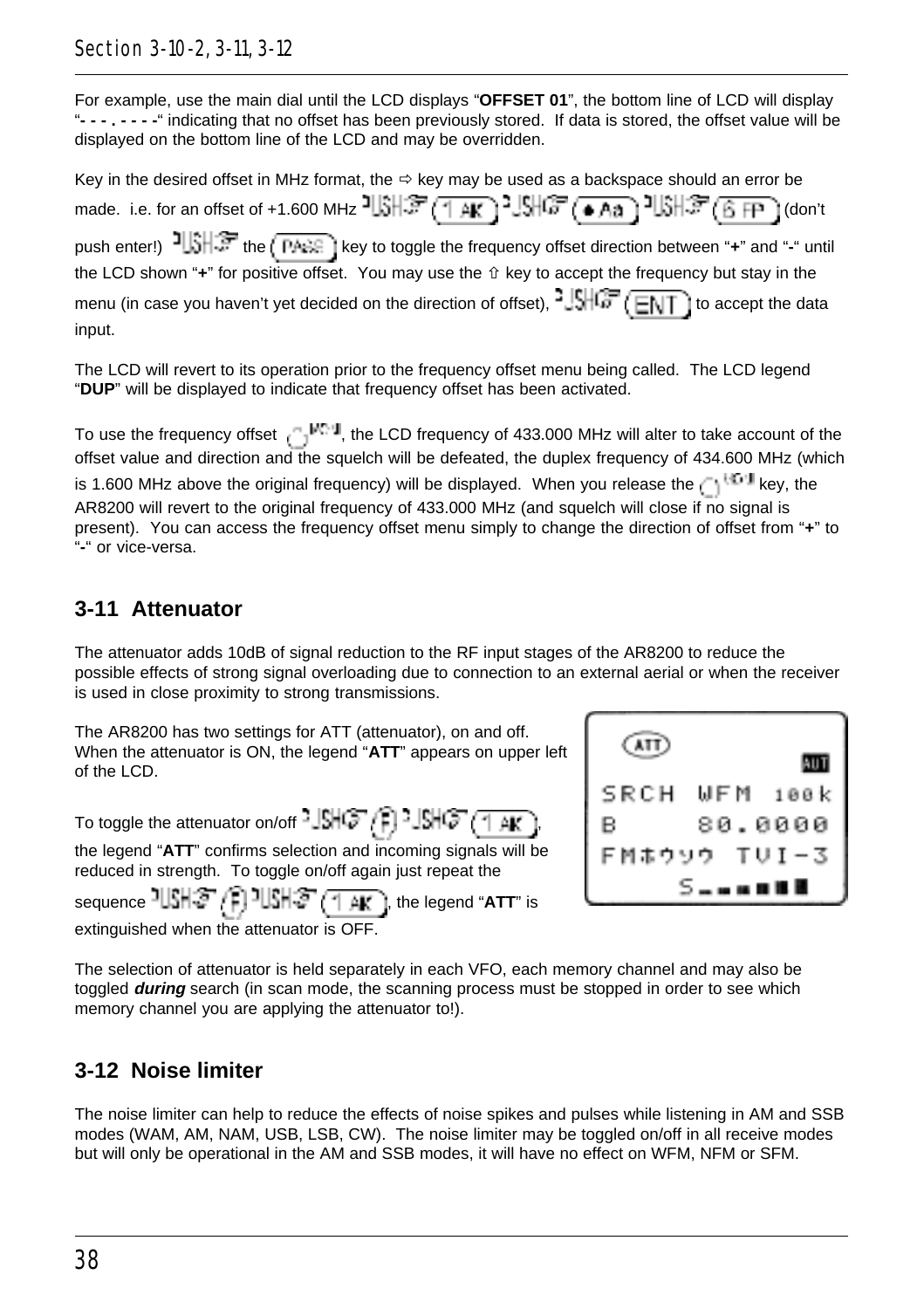The noise limiter has two settings, on and off. When the noise limiter is ON, the legend "**NL**" appears on LCD.

To toggle the noise limiter on/off  $\sqrt[3]{\text{SHS}}$  ( $\frac{1}{\text{S}}$ )  $\sqrt[3]{\text{SHS}}$  ( $\frac{1}{\text{SHS}}$ ) the legend "**NL**" confirms selection and the noise limiter will be

active in AM and SSB modes. To toggle on/off again just repeat



the sequence  $\frac{1}{2}$ ,  $\frac{1}{2}$ ,  $\frac{1}{2}$ ,  $\frac{1}{2}$ ,  $\frac{1}{2}$ ,  $\frac{1}{2}$ ,  $\frac{1}{2}$ ,  $\frac{1}{2}$ , the legend "NL" is extinguished when the noise limiter is OFF.

The selection of noise limiter is held separately in each VFO, each memory channel and may also be toggled during search (in scan mode, the scanning process must be stopped in order to see which memory channel you are applying the noise limiter to!).

## **3-13 AFC - Automatic Frequency Control**

The AR8200 is equipped with AFC, this is useful when tracking unusual band plans or when the exact frequency is unknown… it ensures that the AR8200 is tuned to 'centre frequency' for best reception.

**AFC is operational only in NFM, SFM, WAM, AM, NAM**… AFC is not operational in WFM, USB, LSB, CW. If AFC has been activated and you select a mode not supported by AFC, the "**AFC**" legend will be extinguished from the LCD. Once AFC has been activated (say when you are monitoring NFM), it will temporarily be deactivated should you select WFM, USB, LSB, CW but will automatically be reactivated when NFM or other supported modes are again selected.

**VALID** = NFM, SFM, WAM, AM, NAM **INVALID** = WFM, USB, LSB, CW

AFC has two settings, on and off. When AFC is ON, the legend "**AFC**" appears on LCD during reception using a supported receive mode.

**ENote:** Attempted operation while using an unsupported receive mode will result in the input being ignored, however the on/off toggle status will be incremented and implemented once a supported receive mode is selected (i.e. you can always toggle the AFC status on/off regardless of displayed mode).



To toggle AFC on/off <sup>1</sup> SHC<sup>T</sup> (F) - SHC<sup>T</sup> (D<sub>JT</sub>), the legend "AFC" confirms selection when a

supported receive mode is in use. To toggle on/off again just repeat the sequence  $\mathbb{S}$   $\oplus$   $\mathbb{C}$   $\rightarrow$ 

 $\frac{1}{2}$  $\frac{1}{2}$  $\frac{1}{2}$ , the legend "**AFC**" is extinguished when AFC is OFF and using a supported receive mode.

The selection of AFC is held separately in each VFO, each memory channel and may also be toggled during search (in scan mode, the scanning process must be stopped in order to see which memory channel you are applying the AFC to!).

#### **AFC characteristics**

When the AFC is active while monitoring a transmission using a supported receive mode, AFC will attempt to automatically 'pull' the AR8200 onto centre frequency for best reception.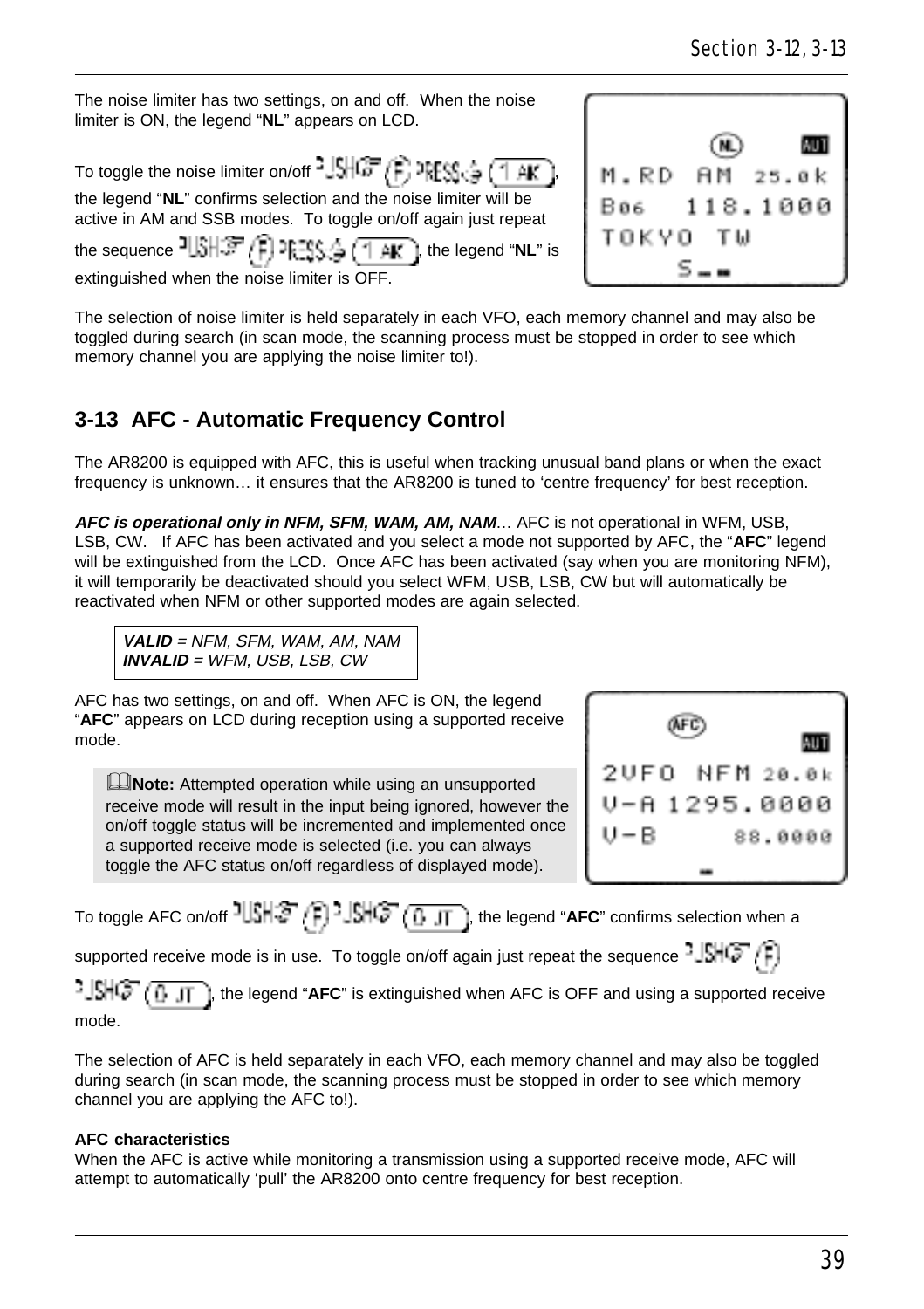The distance in kHz which the AR8200 can 'pull' depends upon receive mode, IF bandwidth and signal strength… the wider the filter and stronger the signal then the further AFC can pull.

Typically AFC will pull in the region of  $\pm$  5 kHz to  $\pm$  15 kHz, the maximum value for AFC is set to ± 25 kHz so that the receiver does not continually tune across the frequency spectrum looking for 'anything' to centre tune.

The AFC process usually takes a few seconds to 'settle down' after which time it is normal for the frequency display last couple of digits to flicker up and down in frequency... this looks like 'frequency drift' but fear not, the frequency tracking is under strict control! Typical accuracy of centre tuning is around 1.5 kHz. If no signal is present and the squelch is open, the last two digits will randomly flicker around. When the squelch closes in the absence of a signal, the last two digits will stop flickering but may display a frequency which does not strictly adhere to the bandplan. If you toggle AFC off, the frequency display will jump to the nearest increment for the frequency band (appropriate to the tuning step selected).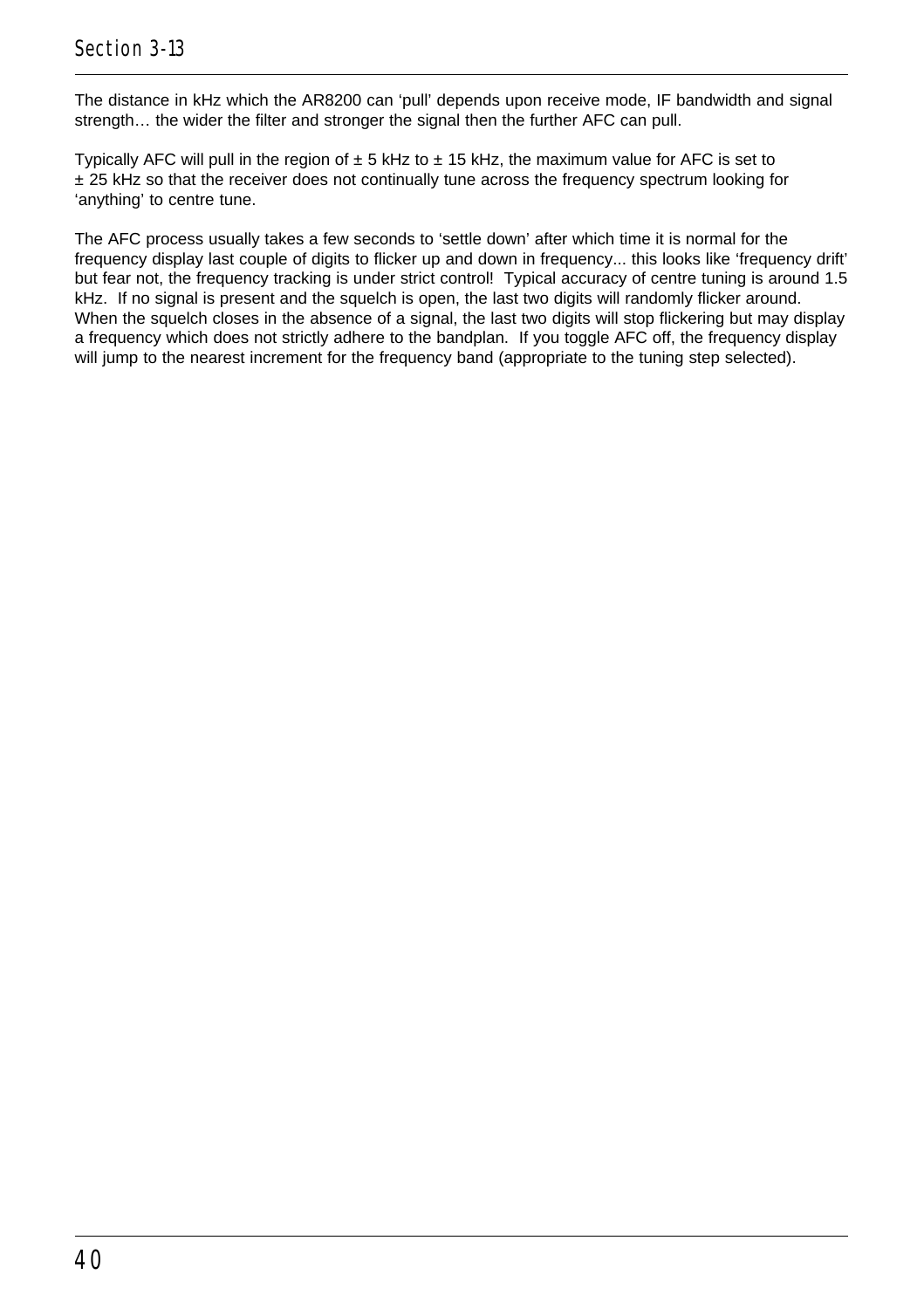# **(4) VFO enhanced facilities**

As well as providing a tuning data storage, the two VFOs offer additional features including quick memory, VFO scan, VFO search and VFO environment.

### **4-1 Quick memories**

While monitoring in 2VFO mode, 10 'quick memories' are provided for easy saving of current VFO data and simple recall at a later time. When all 10 quick memories have been used and further data is stored, the oldest quick memory will be overwritten. Quick memory channels are not numbered, they simply form a chronological list which you may recall and scroll through.

Quick memories may also be written to automatically when using VFO SEARCH MODE. To activate AUTO QUICK MEMORY, the VFO environment parameters need to be first set up

The AR8200 provides 1,000 memory channels in addition to the 10 'quick memory' channels and a priority channel. Each 'quick memory' channel may hold all the data for the current VFO: frequency, mode, step, step-adjust, frequency offset, attenuator setting, noise limiter status & AFC status.

## **4-1-1 Saving quick memory data**

If you are not already in 2VFO mode  $-\sqrt{\frac{1}{2}}\sqrt{\frac{2}{\sqrt{1}}\cdot\frac{1}{\sqrt{1}}}$  so that the "2VFO" legend is displayed toward the upper left of the LCD. While in 2VFO mode,  $\frac{1}{2}$ . the  $\sqrt{\frac{1}{2} + \frac{1}{2}}$  is key to save the current active VFO (upper of the two frequency displays with larger characters) into quick memory.

If the beep facility is active, a BEEP will be heard, if the beep facility is not active there will be no indication that quick memory storage has taken place (until you recall the data!).

Change the displayed frequency and save two or three further quick memory channels.

**ENote:** Frequencies must be more than ± 10 kHz from of a frequency already stored in quick memory or the new frequency will be ignored, this prevents all 10 quick memory channels needlessly containing the same frequency.

#### **Saving quick memories while in VFO search**

The quick memory facility is available in VFO SEARCH mode in addition to 2VFO mode. The procedure is just the same,  $\frac{1}{2}$ ,  $\frac{1}{2}$  the  $\frac{1}{2}$  key while the receiver is monitoring a transmission to save the receive frequency and accompanying data to quick memory. This quick memory data may later be recalled for monitoring or as the starting point to tune from. Refer to **section 4-3** of this manual for further information relating to VFO search.

During VFO search, quick memories may also be written to automatically when the receiver has stopped on an active channel for more than a specified period of time between 10s and 990s, this facility is default off. Refer to **section 4-4-8** of this manual for further information relating to VFO search quick memory.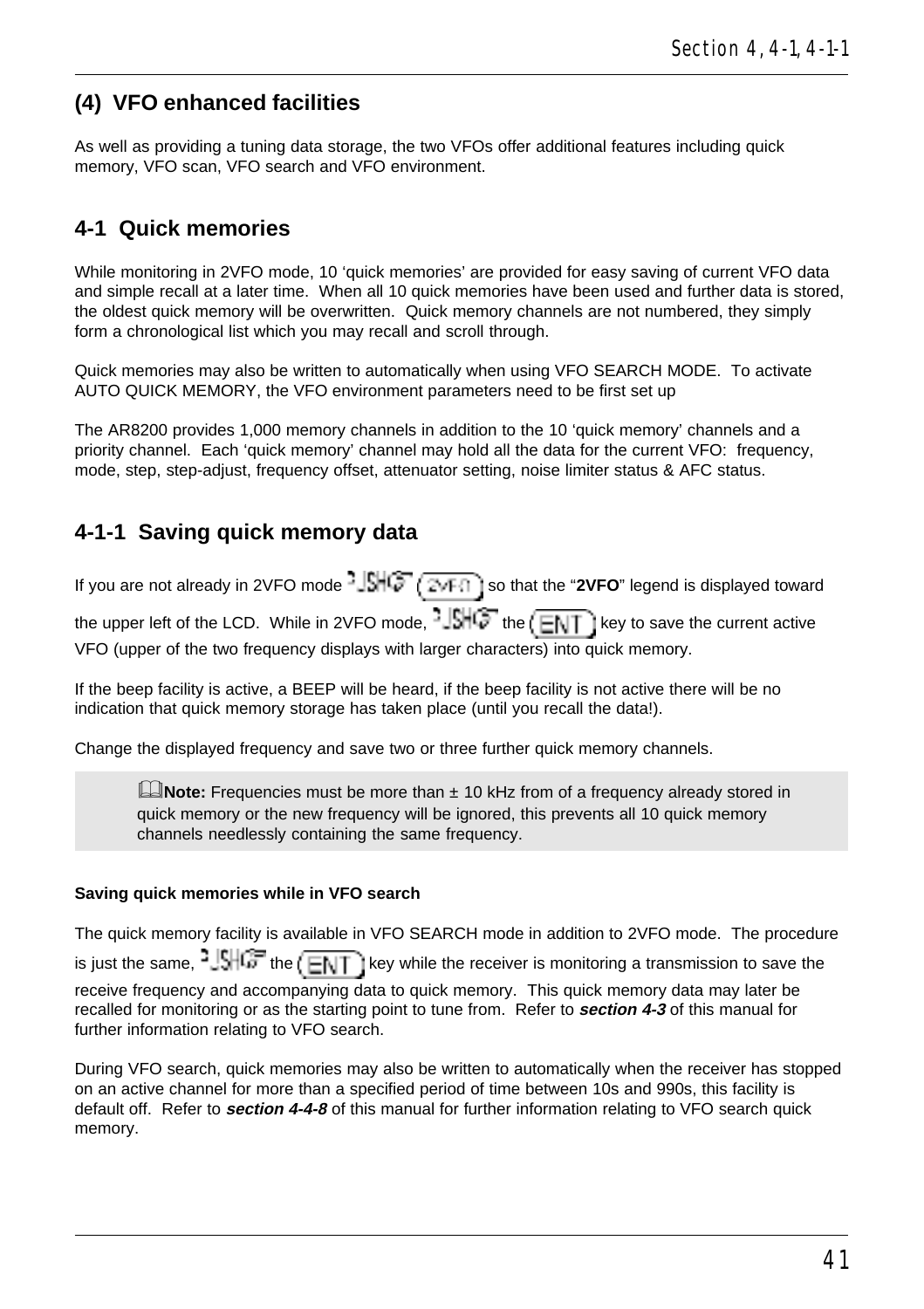### **4-1-2 Recalling quick memories**

Once a few quick memory channels have been stored, key a different frequency into the VFO to assist identification of recalled data (until you fully understand the process).

$$
\text{While in 2VFO mode -} \frac{1}{2} \frac{1}{2} \frac{1}{2} \frac{1}{2} \frac{1}{2} \frac{1}{2} \frac{1}{2} \frac{1}{2} \Rightarrow
$$

The LCD will display one of the quick memory channels which have been stored, use the  $\Leftrightarrow$  keys to scroll through the list which contains up to ten frequencies. The star legend " $\bigstar$ " is displayed toward the upper right of the LCD to indicate that quick memory recall is in operation.

&**Note:** You will note that **a maximum of 9 channels can be saved**, this is because **the VFO frequency displayed when quick memory recall is executed is automatically stored into one of the 10 locations**… this allows you to return to the previous VFO display at a later date without the data being lost and saves having to remember what the frequency / data settings were.

To revert to the VFO frequency displayed prior to the execution of quick memory recall  $15+5$ 

 $\sharp$ , the " $\star$ " legend will be removed from the LCD to confirm exit from quick memory recall. 24FO

Alternatively you may tune away from any displayed quick memory frequency using the main dial and  $\hat{v}$  & kevs, the " $\star$ " legend will be removed from the LCD to confirm exit from quick memory recall. The effect (with careful use) is similar to adding a further 10 VFOs to the AR8200 !

# **4-2 VFO scan**

You will be aware that the AR8200 displays two VFOs with the top VFO being the 'active' VFO which

monitors activity. At present you have to manually intervene by a  $\frac{1}{2}$ , of the  $\frac{1}{2}$ , if key to

change between VFOs when monitoring duplex and semi-duplex channels (split frequency working when a base station transmits on one frequency and a mobile on another such as VHF marine and public service PMR… as opposed to simplex which is single frequency operation), this swaps the active VFO between "**V-A**" and "**V-B**".

VFO SCAN causes the AR8200 to monitor the top VFO as PRIMARY and intermittently 'flicks over' to check for activity on the SECONDARY frequency when the primary frequency becomes inactive.

If the active frequency remains busy then the secondary remains unchecked, if however the primary becomes inactive (squelch closes) then the secondary is checked every few seconds for activity. If the secondary frequency becomes active (during the time it is checked) the AR8200 will remain on the active second frequency for a few seconds, the active secondary VFO lower font size increases to indicate that the secondary VFO is being 'actively' monitored. The AR8200

will then return to the primary frequency to check for a where it remains for a few seconds... so the process over and over.

To toggle the VFO SCAN facility on, use the VFO environment menu which is accessed with the key

sequence  $\exists \mathbb{R} \mathbb{R}$  or  $\exists \mathbb{S} \in (\mathbb{Z}^{n})$ . The LCD will display "**VFO MODE**" with "**VFO SCAN**"

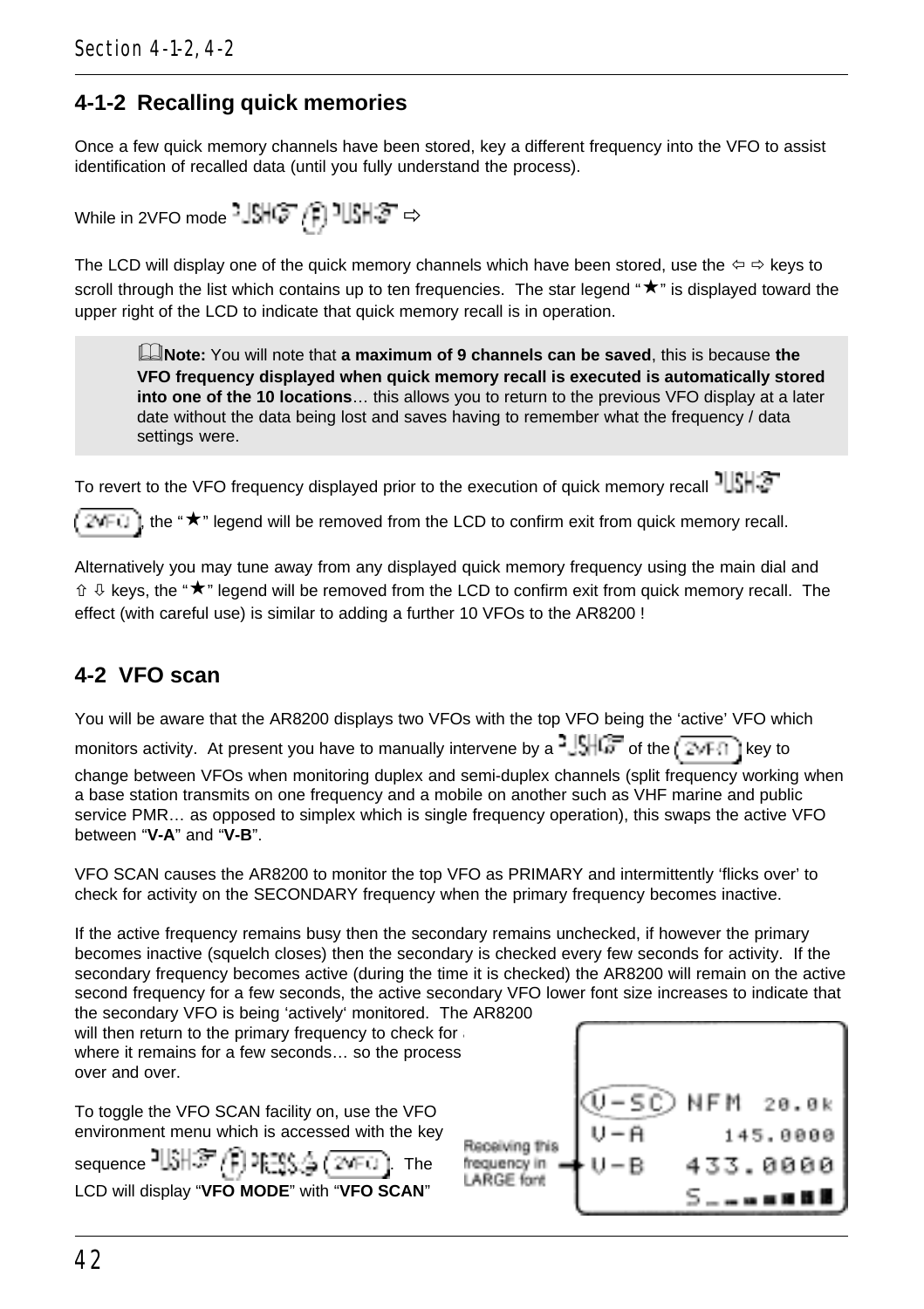

on the next line. The third line displays "**ON**" and "**OFF**" with the "**OFF**" legend displayed in reverse contrast to show that it is currently selected (default). To toggle the VFO SCAN on/off

**i**  $\frac{1}{2}$  the  $\frac{1}{2}$  is key or use the main dial or  $\Leftarrow \Rightarrow$  keys.

To accept the changes  $\frac{1}{3}$   $\frac{1}{3}$   $\frac{1}{3}$   $\frac{1}{3}$   $\frac{1}{3}$   $\frac{1}{3}$ 

While VFO SCAN is active, the "**2VFO**" legend is replaced with the legend "**V-SC**" representing VFO SCAN. To toggle VFO scan off, use the same key sequence and menu.

**Note:** While the primary VFO remains active, VFO scan will not check the secondary VFO… VFO scan will not start! **While VFO SCAN is active, the priority facility is disabled.**

# **4-2-1 VFO SCAN sampling time**

The time elapsed between samples and for remaining on the secondary VFO is set by PRIORITY INTERVAL time. Please refer to the **section 6-2-2** detailing priority operation. The default is time is 5 seconds.

# **4-3 VFO Search**

It is possible to quickly assign two frequency limits to **VFO-A** and **VFO-B** then instruct the AR8200 to automatically tune the receiver from one frequency limit to the other in the specified receive mode and tuning step looking for active frequencies. This process is called **VFO SEARCH**.

# **4-3-1 Defining VFO search**

**1.** Place the AR8200 into VFO mode -  $\frac{16}{5}$   $\left(\frac{1}{2}\sqrt{F(1)}\right)$ 

**2.** Enter a frequency into **VFO-A**, i.e.  $\frac{1}{2}$ ,  $\frac{1}{2}$ ,  $\frac{1}{2}$ ,  $\frac{1}{2}$ , ito display "**V-A**" as the active 'top' VFO. Enter a frequency such as 145.200 MHz

**3.**  $\frac{1}{2}$   $\frac{1}{2}$   $\frac{1}{\sqrt{6}}$   $\frac{1}{\sqrt{6}}$  of display "**V-B**" as the active 'top' VFO. Enter a different frequency such as 145.775 MHz.

**ENote:** When the receive mode is set to AUTO, the AR8200 will take the receive mode, tuning step size and other data variables from the pre-programmed auto-mode bandplan.

# **4-3-2 Starting VFO search**

**IFFS**  $\frac{1}{2}$  (  $2 \times 1$  ) to start VFO search, the legend "**V-SR**" indicates when VFO search is in operation. **Ensure that the squelch is closed in the absence of a signal** (or VFO search will not work), the search process will start from the lowest frequency and will advance in the mode and tuning step as defined in the active 'top' VFO. Data other than frequency stored in the secondary VFO will be ignored, the data being taken from the active VFO.  $-\sqrt{3HQ}$  ( $2VFT$ ) to cancel VFO search and return to 2VFO mode.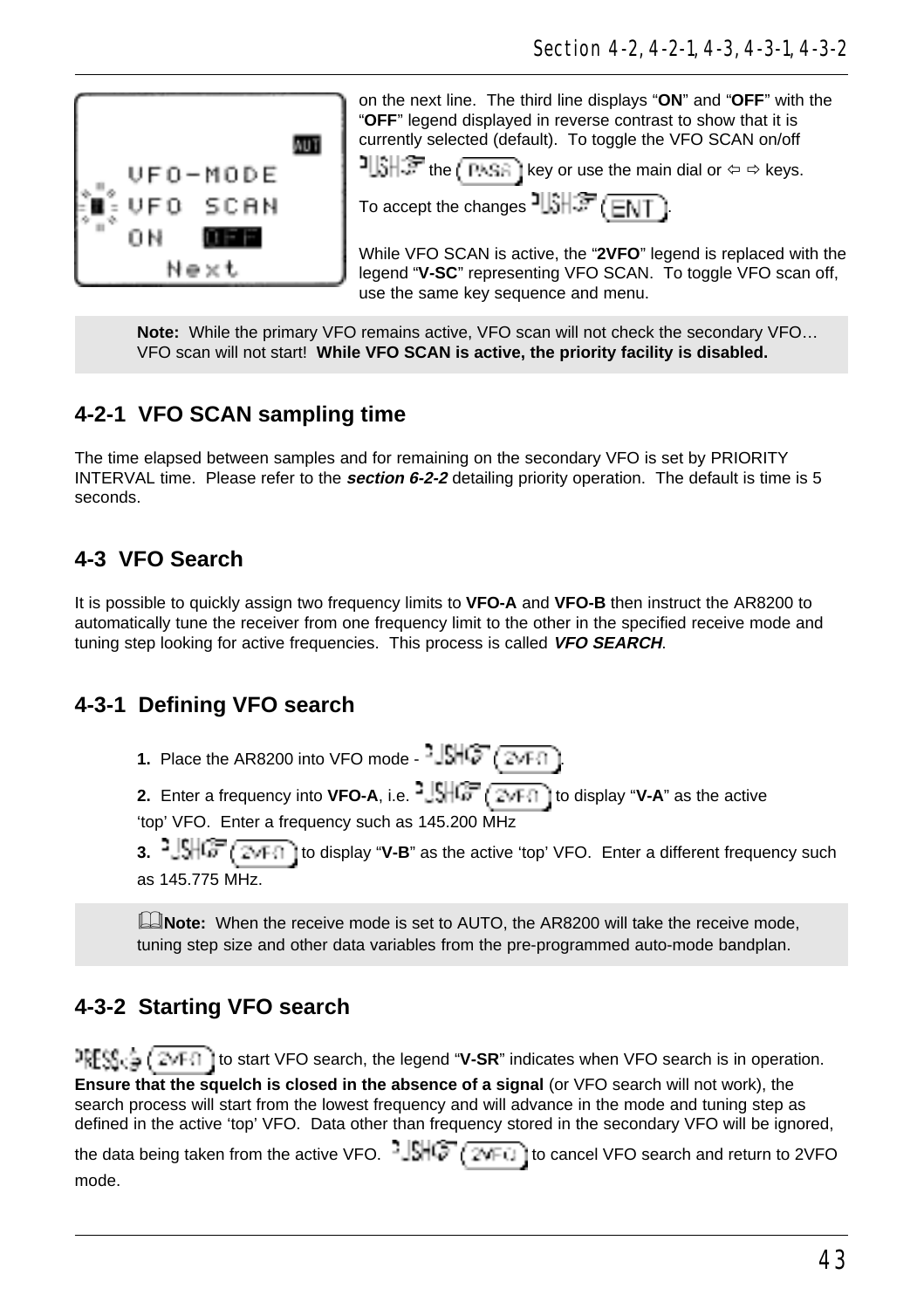

**ENote:** While in VFO mode, if the keypad or  $k = k$  key is used, the current status of the audio with respect to the squelch control will be maintained. If the squelch is closed before you PUSH a key, the audio will remain muted until the key sequence is completed even if the frequency becomes active (and vice-versa… if the squelch is open, audio remains even when the squelch closes).

# **4-3-3 Forcing VFO search to resume & changing search direction**

Should VFO search stop on a busy frequency, you can force the search process to resume by rotating the main dial or by pushing any of the arrow keys ï ð ñ ò. The direction of rotation of main dial or arrow keys used dictates the direction of search… this is useful to back-track over an interesting frequency.

# **4-3-4 Locking out unwanted frequencies (PASS)**

It is possible to lock out (PASS) unwanted frequencies while in VFO search mode, this is useful to eliminate unwanted permanent transmissions. It is important to

understand the PASS facility before using the  $k$  PACE is key or transmissions may be missed.

While stopped on an unwanted frequency  $\frac{1}{2}$   $\frac{1}{2}$   $\frac{1}{2}$   $\frac{1}{2}$   $\frac{1}{2}$  are search process will resume. It will appear that **all** frequencies are still searched, however locked out frequencies will be 'passed over', the search will not **stop** on locked out frequencies but the squelch may momentarily open causing a short burst of audio before the frequency is passed… if several consecutive active frequencies are locked out, an audio 'chuff… chuff… chuff…' may be encountered.

PWR 1 AM PHI D PRIC SCOPE 4 DM CONF SFT PASS  $7G$ **AFC** FAR  $0Jr$ **TION COP** 

Locked out PASS frequencies are assigned PASS CHANNEL NUMBERS, there are a total of 50 PASS channels for VFO search. Frequencies  $\pm$  10 kHz from the assigned pass frequency will be skipped, carefully consider the consequences of skipping  $\pm$  10 kHz when monitoring in USB, LSB and CW.

#### **VFO pass menu**

It is possible to review, delete and add pass channels using the VFO PASS menu.

If you are currently using VFO mode or VFO SEARCH, <sup>1</sup>FIS<sub>2</sub><sup>4</sup> (FAAR), the "VFO PASS" menu will be displayed.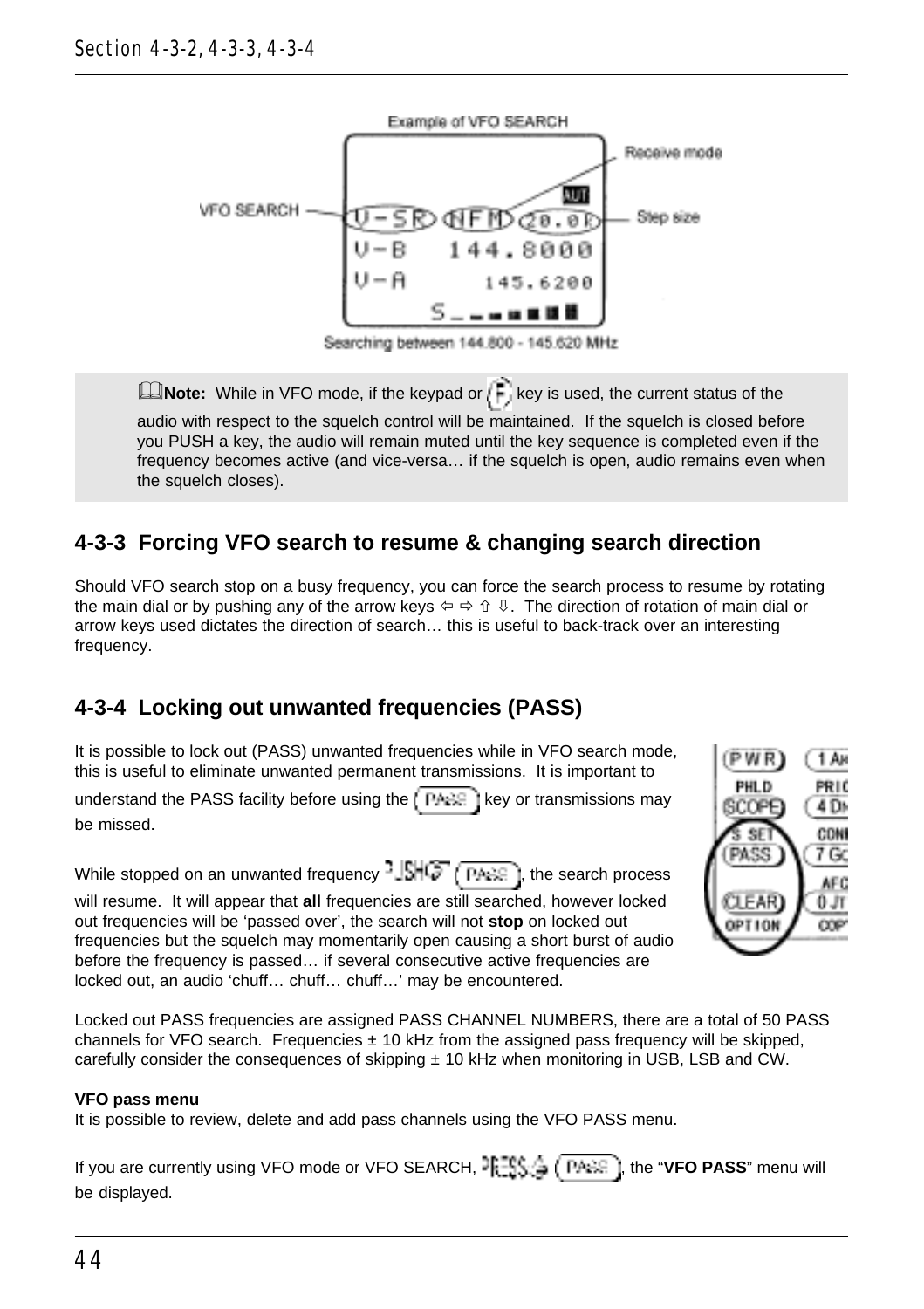If PASS channels have already been tagged for VFO SEARCH the legend "PASS **xx**" will be displayed where "**xx**" indicates that data is present. If no pass frequencies have been tagged, the legend "**PASS 00 ----.----**" will be displayed.

The frequency pass contents may be reviewed using the  $\Leftrightarrow$   $\Leftrightarrow$  keys or main dial.

To delete the current VFO pass frequency, key in a nul value (zero)  $\frac{1}{3}$ ,  $\frac{1}{3}$ The frequency pass channel will be deleted and the list will re-shuffle. The frequency is once again available in search mode.

To delete the entire contents of the VFO pass list  $\frac{1}{3}$ ,  $\frac{1}{3}$ ,  $\frac{1}{3}$ , the legend "**PASS 00 ----**----" confirms deletion. The VFO search pass list may also be deleted using the DELETE menu, refer to **section 10-2** of this manual.

#### **Adding new pass frequencies**

While in the VFO PASS menu  $\frac{1}{2}$   $\frac{1}{2}$  the  $\Rightarrow$  key to wrap around to the end of the frequency pass list, the legend "**PASS xx ----.----**" will be displayed where "**xx**" is the next available frequency pass channel. The 'dashes' indicate that the channel is currently unused. Key in a frequency which you wish to skip during VFO search using MHz format and ending with  $E\mathbb{H}$ . if you wish to add further frequencies to be skipped  $\frac{1}{3}$   $\frac{1}{3}$   $\Rightarrow$  and repeat the process. To accept the data entry and exit the menu  $\frac{1}{2}$  $\frac{1}{2}$  $\frac{1}{2}$   $\frac{1}{2}$   $\frac{1}{2}$  This facility is particularly useful if you know what frequencies are unwanted prior to searching, such as constant carriers etc.

**ENote:** You may add frequencies in the range of 100 kHz to 2400 MHz via this menu but only those within the current search limits will be acted upon.

### **4-3-5 Saving active frequencies to memory**

When you encounter interesting busy frequencies, you may save them to the quick memories or memory banks where they may be monitored at a later date (and scanned).

#### **1. Quick memory**

While paused on a busy frequency  $JSHG$  ( $\boxed{EN}$ ), if the keypad beep is active a confirmation tone will be audible. Quick memories may be recalled for later monitoring or to tune from in VFO mode. Please refer to **section 4-1** of this manual regarding use of the quick memories.

#### **2. Main memory storage**

While paused on a busy frequency  ${}^{3}RES_{G} \subset \Box NT$  , the memory input menu will be displayed with the first available blank memory channel offered. Enter the desired memory location (optionally, use the  $\mathbb U$  key to select additional menu items of text comment and write protect),

 $\frac{1}{2}$   $\frac{1}{2}$   $\frac{1}{2}$   $\frac{1}{2}$   $\frac{1}{2}$  to save the data.

Please refer to **section 5-2** of this manual regarding memory channel writing.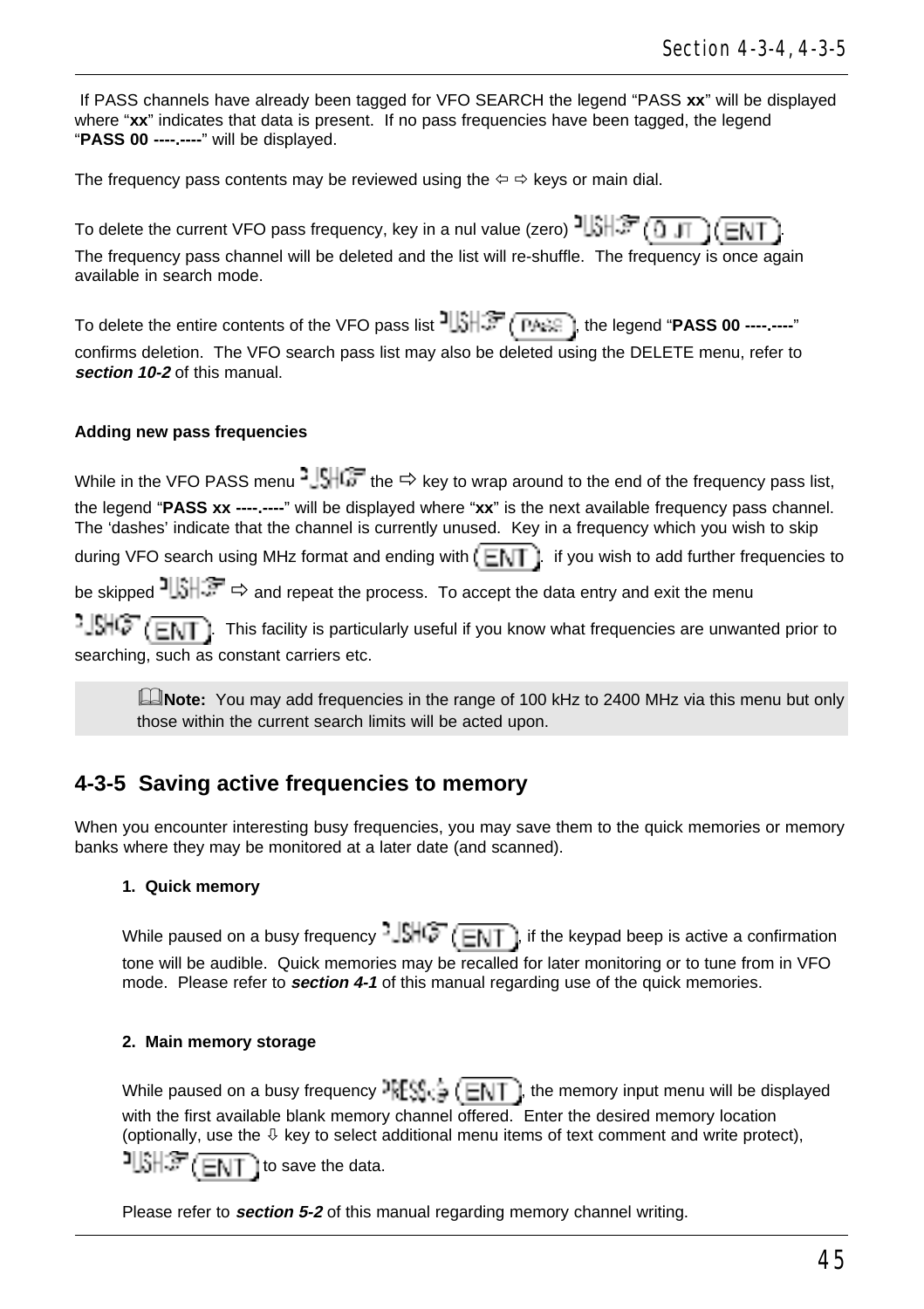### **4-3-6 Exiting VFO search**

To exit VFO search,  $\frac{1}{2}$ ,  $\frac{1}{2}$ ,  $\frac{1}{2}$ ,  $\frac{1}{2}$ , ito return to the VFO mode (the frequencies in use before VFO

| search was initiated will be displayed). Alternatively use the $\sqrt{\text{ERCH}}$ or $\left(\sqrt{\text{ERCH}}\right)$ keys to exit VFO |  |  |  |  |
|-------------------------------------------------------------------------------------------------------------------------------------------|--|--|--|--|
| search.                                                                                                                                   |  |  |  |  |

### **4-4 VFO environment menu**

The VFO has a special menu to enable VFO scan to be toggled, VFO search to be customised, VFO auto store to be toggled on/off, memory bank "**J**" (which is used as the target for auto store) to be deleted and quick memory auto write to be configured.

Use the key sequence  $JSHG^{-}(\overline{F})$  is  $\mathbb{H}^m_{\mathbb{Q}_p}(\overline{F})$  to access the VFO environment menu. The following options are available:

| 1.             | <b>VFO SCAN</b>     | ON / OFF (default off)                        |
|----------------|---------------------|-----------------------------------------------|
| 2.             | <b>DELAY</b>        | OFF / HOLD / 0.1 - 9.9 seconds (default 2.0s) |
| 3.             | LEVEL               | OFF / 1 - 255 (default OFF)                   |
| 4.             | <b>VOICE</b>        | OFF / 1 - 255 (default OFF)                   |
| 5.             | <b>FREE</b>         | OFF / 1 - 60 seconds (default OFF)            |
| 6.             | <b>AUTO STORE</b>   | OFF / ON (default OFF)                        |
| 7 <sub>1</sub> | DELETE J            | Delete bank J                                 |
| 8.             | <b>QUICK MEMORY</b> | OFF / 1- - 990 seconds (default OFF)          |

You may abort the menu at any time by pushing  $\overline{11}$  F. F.

# **4-4-1 VFO SCAN**

This facility is used while monitoring in 2VFO mode, the secondary VFO will be checked for activity at specified intervals. VFO scan is toggled on/off via the VFO environment menu, use the key sequence 21,6H*穿 (1)* appea  $\frac{1}{2}(\overline{24F1})$  to access the VFO environment menu. Use the  $(\overline{P4F2})$  key to toggle the status on/off, the default is off. Please refer to **section 4-2** of this manual for further details of VFO scan.

# **4-4-2 VFO search DELAY**

The VFO search DELAY parameter affects the time the AR8200 will remain on an active frequency in VFO search mode once the received signal has disappeared and the squelch has closed. This is particularly useful for customising how long the receiver will wait for a reply before resuming VFO search. For example, when communications are passed back and forth between a control tower / aircraft which may take a few seconds. The limits are OFF / HOLD and 0.1 to 9.9 seconds in 0.1s increments (default 2.0 seconds).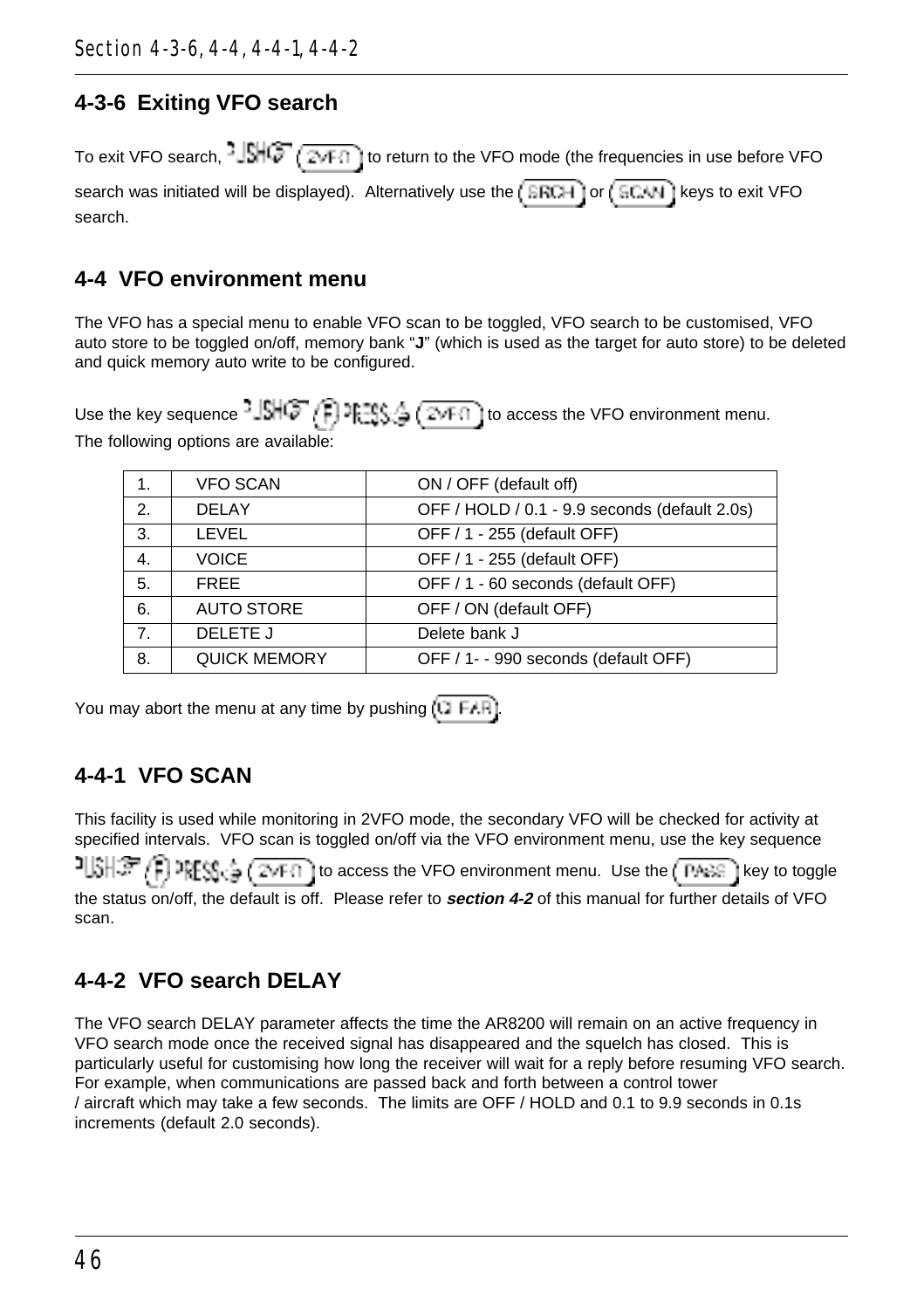|             | VFO search DELAY is configured via the VFO environment menu, use the key sequence $\frac{1}{3}$ , $\frac{1}{3}$ , $\frac{1}{3}$                                   |
|-------------|-------------------------------------------------------------------------------------------------------------------------------------------------------------------|
|             | $\frac{1}{2}$ $\frac{1}{2}$ $\frac{1}{2}$ $\frac{1}{2}$ to access the VFO environment menu. $\frac{1}{2}$ $\frac{1}{2}$ the $\frac{1}{2}$ key once to move to the |
|             | DELAY parameter. $3\sqrt{3}$ $\sqrt{G}$ (PASS) to toggle the status between 2.0s / HOLD / OFF, the default is                                                     |
|             | 2.0s. Use the main dial to increment in 0.1s or the $\Leftrightarrow$ $\Leftrightarrow$ keys to increment in 1.0s.                                                |
| 2.0s        | The AR8200 will wait the specified time after the squelch closes<br>before resuming VFO search.                                                                   |
| <b>HOLD</b> | Once a busy frequency has been detected, the search process will                                                                                                  |
| OFF         | be paused indefinitely.<br>The AR8200 will resume VFO search instantaneously when the                                                                             |

 $1.5 + 1.7$  to accept the changes and return to the display prior to accessing the VFO environment menu. Alternatively you may move to the next option (VFO search LEVEL squelch) by pressing the  $\sqrt{0}$  key.

## **4-4-3 VFO search LEVEL squelch**

squelch closes.

The VFO LEVEL squelch parameter causes the AR8200 to check the signal strength and to only open the squelch when the signal strength is above the stated level (which is programmable in 256 steps). The limits are OFF and 1 to 255 (default off).

**ENote:** VFO LEVEL squelch affects both VFOs and VFO search.

VFO LEVEL squelch is configured via the VFO environment menu, use the key sequence  $^2\sqrt{S+G}$ ,  $\left(\frac{1}{2}\right)$  $RFS_0 = (Z*FI)$  to access the VFO environment menu.  $1.5HGF$  the  $\theta$  key twice to move to the LEVEL parameter.  $-\sqrt{S}$   $\sqrt{P_{\text{max}}}$  as a short cut to off (which is the default). Use the main dial to increment value in by 1 or use the  $\Leftrightarrow$   $\Leftrightarrow$  keys to increment by 10.

While adjusting level squelch, the " $\mathbf{\n}^*$ " legend will be displayed to the left of the value "LEVEL  $\mathbf{\n}^*$  3" indicating that the current value will not cause the squelch to close. Increase the value until the " $*$ " legend is just extinguished (this may typically be around a value of 120 - 230), the current transmission and signals below this level will be skipped. There will be no audio produced when a transmission is encountered below the level configured even though the "**S**" squelch legend is displayed. This is a useful alternative to regular squelch on noisy bands such as short wave.

The approximate relationship between signal meter segments and 'level value' is as follows:

|     |     |     |         |                 |     |     |     | 10                | 11  | $\overline{1}$ | 13  | 14              |
|-----|-----|-----|---------|-----------------|-----|-----|-----|-------------------|-----|----------------|-----|-----------------|
| 124 | 111 | 154 | 168 178 | $^{\prime}$ 185 | 193 | 200 | 203 | $^{\prime}$ 206 i | 208 | 210            | 212 | 21 <sub>A</sub> |

**E**Note: When level squelch is in operation, the rotary squelch control is usually best rotated to the fully anti-clockwise position.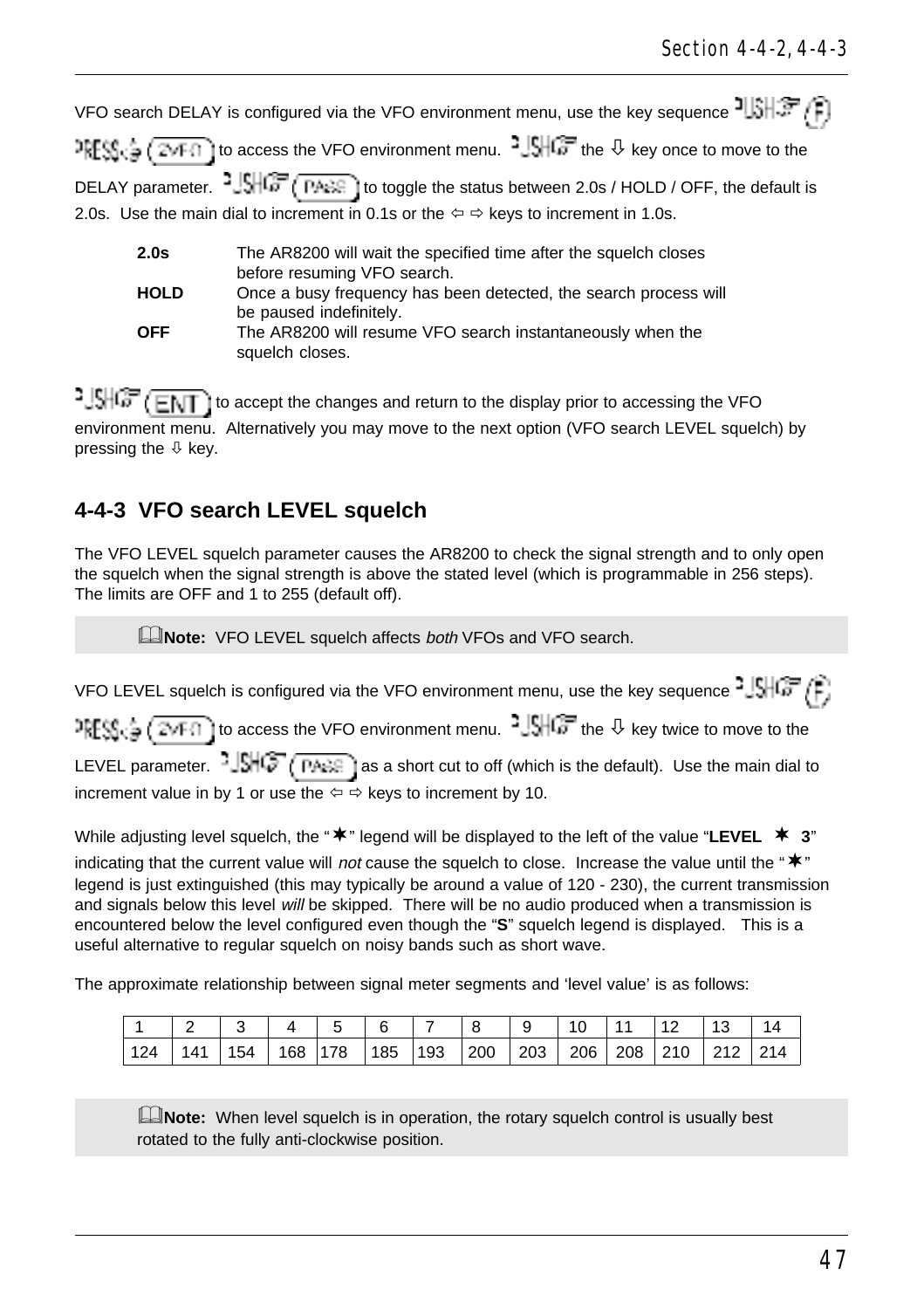to accept the changes and return to the display prior to accessing the VFO environment menu. Alternatively you may move to the next option (VFO VOICE squelch) by pressing the  $\mathbb Q$  key.

While in VFO or VFO search, the LCD legend "**LSQ**" is displayed to indicate that VFO level squelch is in operation.

# **4-4-4 VFO search VOICE squelch**

The VFO VOICE squelch parameter causes the AR8200 to check the current frequency for valid audio and to only open the squelch when audio above a specified level (which is programmable in 256 steps) is detected. The limits are OFF and 1 to 255 (default off).

**ANote:** VFO VOICE squelch affects both VFOs and VFO search.

VFO VOICE squelch is configured via the VFO environment menu, use the key sequence  $^2\sqrt{3}$  $F^{\text{reg}}$ ,  $\frac{1}{4}$  ( $\frac{1}{2}$ yF $\frac{1}{10}$  to access the VFO environment menu.  $\frac{1}{4}$ ,  $\frac{1}{10}$  the  $\frac{1}{2}$  key three times to move to the VOICE parameter.  $2\sqrt{16\pi}$  ( $\frac{P}{P}$ ) as a short cut to off (which is the default). Use the main dial to increment value in by 1 or use the  $\Leftrightarrow$   $\Leftrightarrow$  keys to increment by 10.

While adjusting voice squelch, the " $\bf{*}$ " legend will be displayed to the left of the value "VOICE  $\bf{*}$  12" indicating that the current value will not cause the squelch to close. Increase the value until the " $*$ " legend is just extinguished (this may typically be typically around a value of 1 to 100), the current transmission and signals with audio below this level will be skipped. There will be no audio produced when a transmission is encountered with audio below the level configured even though the "S" squelch legend is displayed.

**ENote:** When voice squelch is in operation, the rotary squelch control is usually best rotated to the fully anti-clockwise position.

 $t\rightarrow +\infty$  (ENT) to accept the changes and return to the display prior to accessing the VFO environment menu. Alternatively you may move to the next option (VFO FREE search) by pressing the  $\overline{\psi}$  key. While in VFO or VFO search, the LCD legend "**VSQ**" is displayed to indicate that VFO voice squelch is in operation.

# **4-4-5 VFO FREE search**

The VFO FREE search parameter determines how long the AR8200 will remain on an **active** frequency before resuming VFO search even though the frequency is still active. This is useful if you wish to gain a picture of what is happening on a band without the AR8200 being tied to a busy frequency for long periods of time (such as when monitoring active amateur band repeaters etc). VFO FREE search saves you having to manually intervene to force the VFO search process to resume and saves the need to lockout frequencies using the FREQUENCY PASS facility. The limits are OFF and 01 to 60 seconds (default is off).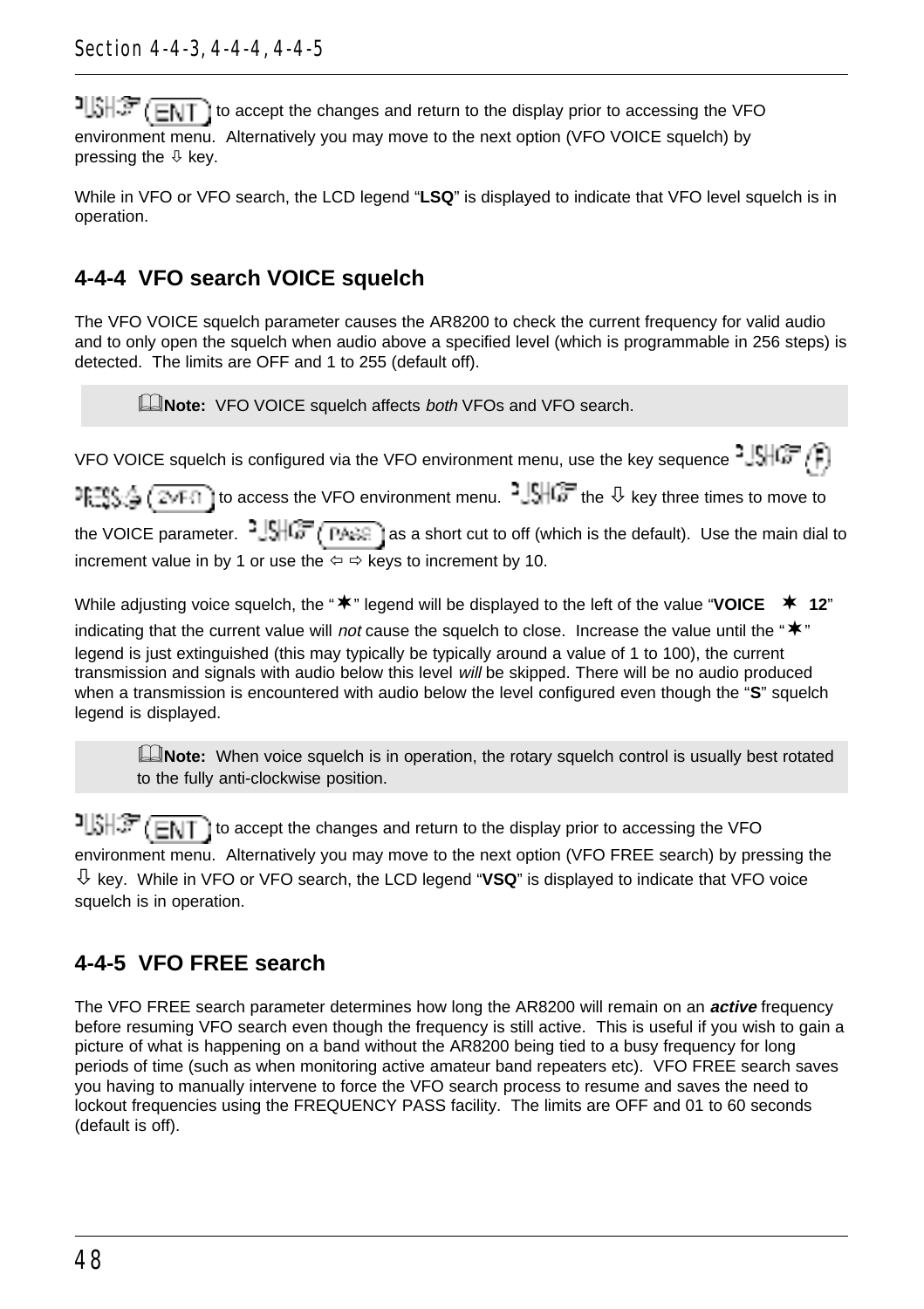VFO FREE search is configured via the VFO environment menu, use the key sequence  $^{2}$   $\sqrt{\frac{1}{n}}$  $RFS_C = (T*FI)$  to access the VFO environment menu.  $1 \oplus 1$  file  $\theta$  key four times to move to the FREE parameter.  $2\frac{1}{2}\sqrt{\frac{1}{n}}$  ( $\frac{1}{(1^{11}\cdot 5^{11})}$  to toggle between OFF and 5 seconds (the default is off). Use the main dial to increment value by 1s or use the  $\Leftrightarrow$   $\Leftrightarrow$  keys to increment by 5s.  $\frac{16}{36}$   $\frac{16}{36}$   $\frac{1}{16}$  to accept the changes and return to the display prior to accessing the VFO environment menu. Alternatively you may move to the next option (VFO AUTO STORE) by pressing the  $\overline{\psi}$  key.

While in VFO search, the LCD legend "**FRE**" is displayed to indicate that VFO free search is in operation and the search process will only pause on active frequencies for the specified time.

## **4-4-6 VFO AUTO STORE**

The VFO auto store causes the first 50 active frequencies located during VFO search to be automatically written into memory bank "**J**" (channels J00 to J49). If bank "**J**" is full, VFO auto store will not function.

&**Note:** Memory banks are dynamically configurable so that bank "**J**" has 50 channels at default but may be configured to provide 10, 20, 30, 40, 50, 60, 70, 80, or 90 channels. Refer to **section 5-7** of this manual regarding dynamic memory bank resizing.

VFO auto store is configured via the VFO environment menu, use the key sequence  $\frac{1}{3}$ 

 $\frac{1}{2}$   $\frac{1}{2}$   $\frac{1}{2}$   $\frac{1}{2}$  to access the VFO environment menu.  $\frac{1}{2}$   $\frac{1}{2}$  the  $\theta$  key five times to move to the AUTO STORE parameter.  $\frac{3.54167}{1.0666}$  (PKSA) for use the  $\Leftrightarrow$  devs to toggle VFO auto store on/off (default is off).

 $1.5 + 1.5 + 1.7$  to accept the changes and return to the display prior to accessing the VFO

environment menu. Alternatively you may move to the next option (DELETE J) by pressing the  $\mathbb \Psi$  key (which is useful before exiting the environment menu).

While in VFO search, the LCD legend "**AS**" is displayed to indicate that VFO auto store is in operation. Frequencies closer than ± 10 kHz to a frequency already stored in bank "**J**" will be ignored, this prevents the same frequency being stored over and over again.

# **4-4-7 DELETE bank "J"**

To simplify the results of VFO auto store, it is possible to delete the contents of memory bank "**J**" using this menu… this allows you to quickly 'dump' the unwanted contents of the auto store memory bank "**J**" before starting a new VFO search with the auto store feature enabled.

**DELETE BANK "J"** may be executed via the VFO environment menu, this is best carried out immediately after the auto store facility has been activated. Alternatively you can 'dump' the contents of the auto store bank "**J**" at any time. Use the key sequence  $\frac{1}{2}$  $\frac{1}{2}$  $\frac{1}{2}$  $\frac{1}{2}$  $\frac{1}{2}$  $\frac{1}{2}$  $\frac{1}{2}$  $\frac{1}{2}$  $\frac{1}{2}$  $\frac{1}{2}$  $\frac{1}{2}$  $\frac{1}{2}$  $\frac{1}{2}$   $\frac{1}{2}$ 

the VFO environment menu.  $\frac{3}{5}$   $\frac{1}{5}$   $\frac{1}{10}$  the  $\frac{1}{5}$  key six times to move to the "**DELETE J**" parameter.